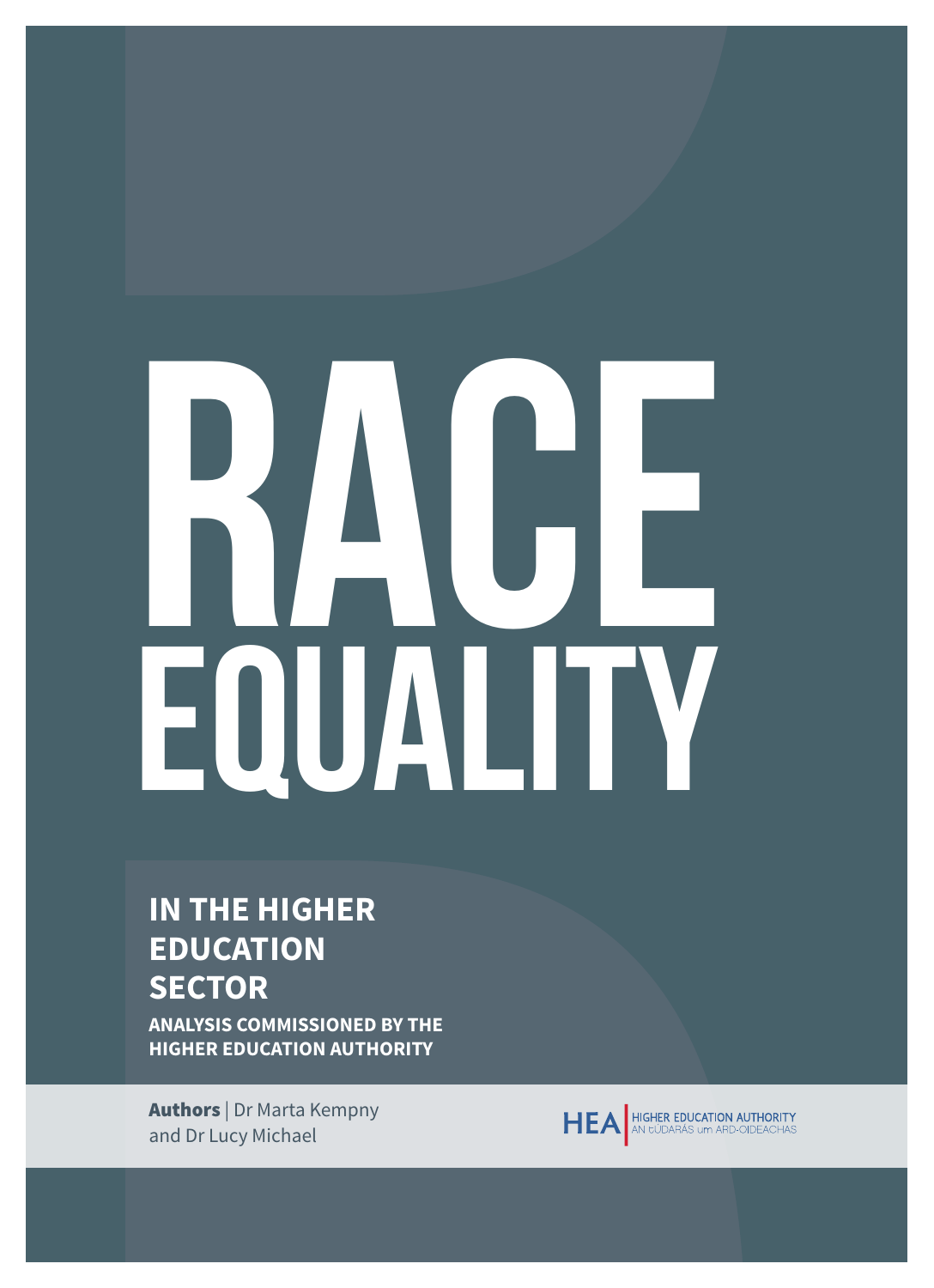#### **The Higher Education Authority (HEA)**

The Higher Education Authority (HEA), established under the Higher Education Authority Act (1971), is the statutory planning and development body for higher education and research in Ireland, in respect of which it advises the Government and the Minister for Further and Higher Education, Research, Innovation and Science. The HEA is responsible for the allocation of Exchequer funding to the Universities, Technological Universities, Institutes of Technology and to other institutions designated under legislation.

This role encompasses the development and implementation of policy across all aspects of the mission of higher education, the main dimensions of which are teaching, learning, research, and engagement. Maintaining a watch on developments in higher education nationally and internationally, the HEA provides high-quality, evidence-based policy advice while also performing an advocacy role on behalf of the Irish higher education sector.

#### **National Online Survey: Race Equality in Irish Higher Education Institutions**

The HEA has a statutory responsibility to promote the attainment of equality of opportunity in higher education (HE). The HEA is committed to addressing racial inequalities in higher education and to supporting Irish Higher education institutions (HEIs) to create an inclusive culture and environment where individuals are able to thrive, irrespective of their ethnic background.

As part of the HEA's ongoing work in the area of staff equality, diversity and inclusion, further to the collection of data on HEI staff by gender, from 2020 HEIs are requested to return staff ethnicity data to the HEA. In this context, the Athena SWAN Ireland Intersectionality Working Group was established in 2019 by the National Committee for Athena SWAN in Ireland with an initial goal to develop a cross-sectoral approach to collecting data on staff and student ethnicity in the Irish higher education sector. The group is open to staff members from HEIs with academic or professional expertise in this area as well as representatives from the HEA.

In 2020, the working group produced a statement (see Appendix 2) to provide staff in HEIs with information on the rationale for collecting ethnicity data and the complexities of categorisation. The statement also provides some context for race equality work in higher education, as well as recommended actions for HEIs to consider. The statement has been endorsed by 25 HEIs, as well as by the Irish Universities Association and the Technological Higher Education Association.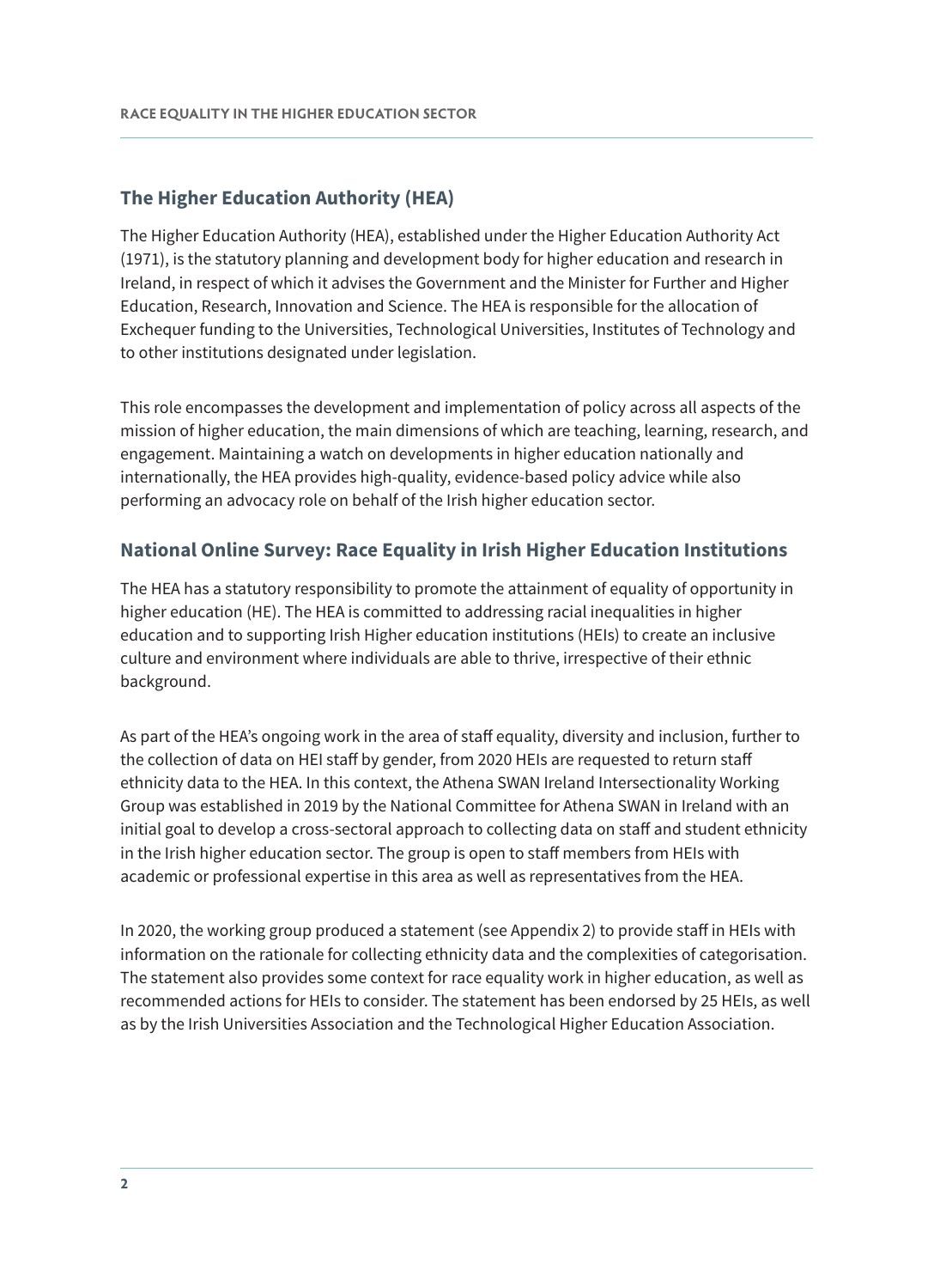In late 2020/early 2021, the HEA conducted a national survey of HEI staff to develop a picture of race equality across the Irish higher education sector. For the purposes of the survey, race equality was defined as 'equal representation, equal experiences and equal outcomes of staff from minority ethnic groups'. The survey was developed by the HEA Centre of Excellence for Equality, Diversity and Inclusion, in collaboration with the Athena SWAN Ireland Intersectionality Working Group.

The HEA ran the national online survey on race equality in HEIs from December 8th 2020 until January 31st 2021. All staff working in HEIs in the Republic of Ireland, regardless of ethnic background or nationality, were invited to participate. 3,323 staff in Irish HEIs responded to the survey. As the aim of the survey was to capture the lived experience of HEI staff in relation to race equality, a number of open questions were used in the survey, leading to 6,536 individual open text responses to the survey. The survey results are collated here to provide an overall picture of race equality across the Irish higher education sector and to help to identify areas for improvement, as well as ways to make those improvements.

#### **Survey Data**

While some of the questions in this survey have fixed answers, we have included as many open text boxes as possible, to give respondents an opportunity to detail their own experience of race equality in Irish HE. Staff have not been asked for names or contact details, but to understand answers in more context participants were asked to provide some personal demographic information as part of this survey. The amount of information provided is up to participants. Where a participant did not wish to disclose information, they had the option to choose the 'prefer not to say' option. No data was collected in relation to institutional affiliation and no information relating to individual responses will be shared with HEIs.

The survey adopted the most recent revision of ethnicity categories for the Census 2022. [\[https://www.cso.ie/en/media/csoie/census/census2021/Census\\_Pilot\\_Survey\\_Report\\_2018\\_V1.]([https://www.cso.ie/en/media/csoie/census/census2021/Census_Pilot_Survey_Report_2018_V1.pdf] ) [pdf\] \(]([https://www.cso.ie/en/media/csoie/census/census2021/Census_Pilot_Survey_Report_2018_V1.pdf] )see page 15). The invitation to identify one's ethnicity in the census has largely involved a mix of physical characteristics or race (White, Black, Asian etc), subcategorised by nationality e.g., Irish, Chinese, and in the case of Irish Travellers, further subcategorised by a specific ethnic identifier. The 2022 categories also include the grouping Indian/Pakistani/Bangladeshi as a subcategory of 'Asian' for the first time. The Census categories were adopted explicitly to allow for comparison.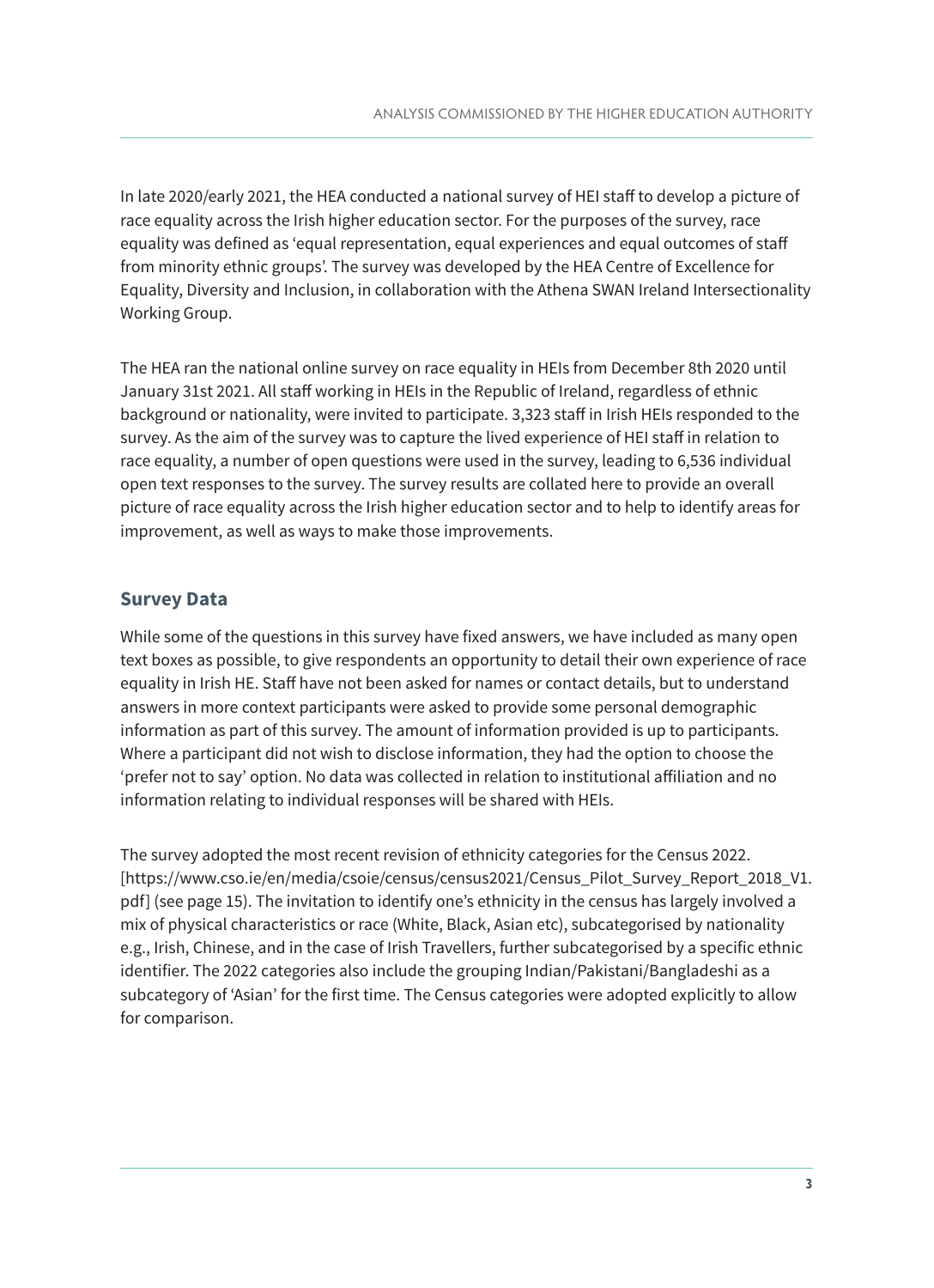All data collected through this survey is held securely and confidentially, in accordance with the General Data Protection Regulation 2018 and the Data Protection Act 2018. The data will not be used for any purpose other than providing an overall picture of race equality across the Irish higher education sector.

We understand the collection of staff and student ethnicity data to be central to the implementation of the Public Sector Equality and Human Rights Duty, deriving from section 42 of the Irish Human Rights and Equality Act (2014). Under this Act, all public Higher Education Institutions (HEIs) must undertake assessment and monitoring, and have policies and plans to promote equality, prevent discrimination, and protect the human rights of staff, students, and the wider public that are served by the work of HEIs. The HEA has a legal obligation under The Higher Education Act (1971) to promote equality in the higher education sector.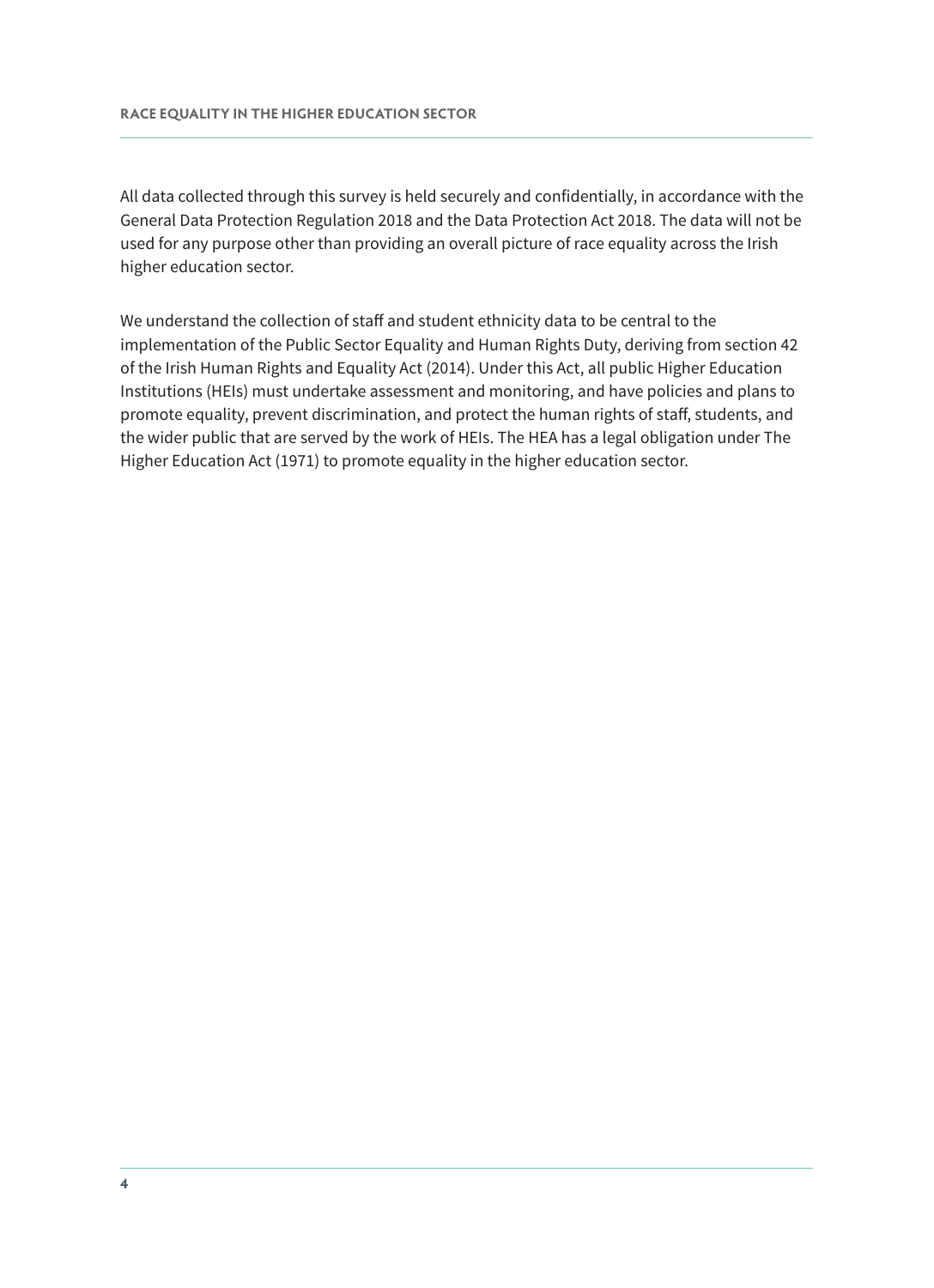### **Contents**

| The Higher Education Authority                                               | $\overline{2}$ |
|------------------------------------------------------------------------------|----------------|
| National Online Survey: Race Equality in Irish Higher Education Institutions | $\overline{2}$ |
| <b>Survey Data</b>                                                           | 3              |
| 1. Demographics of Respondents                                               | 6              |
| 2. Ethnic Diversity in Institutions                                          | 14             |
| 3. Institutional policies and leadership on race and ethnicity               | 20             |
| 4. Social inclusivity/sense of isolation among staff                         | 27             |
| 5. Observation and experience of unfair treatment or discrimination          | 32             |
| 6. Racist Harassment or Abuse                                                | 36             |
| 7. Racial Microaggressions                                                   | 41             |
| 8. Relationship Between Workload and Recognition                             | 46             |
| 9. Availability of Mentorship                                                | 52             |
| 10. Involvement in Outreach and Activities                                   | 56             |
| 11. Race Inequality in Irish Higher Education                                | 59             |
| 12. Overall comments on race equality in Irish HEIs                          | 65             |
| 13. Policy recommendations:                                                  | 68             |
| Theme 1: Leadership                                                          | 69             |
| Theme 2: Supporting diversity in staffing                                    | 69             |
| Theme 3: Making race/equality policies transparent                           | 70             |
| Theme 4: Reporting mechanisms                                                | 70             |
| Theme 5: Awareness and training                                              | 71             |
| Theme 6: Fostering diversity in HEIs                                         | 71             |
| Theme 7: Supporting diversity in student recruitment                         | 72             |
| Theme 8: Data Collection                                                     | 72             |
| 14. Suggestions for further research                                         | 73             |
| References                                                                   | 75             |
| Appendix 1: Copy of Survey                                                   | 81             |
| Appendix 2: Athena SWAN Intersectionality Working Group Statement            | 102            |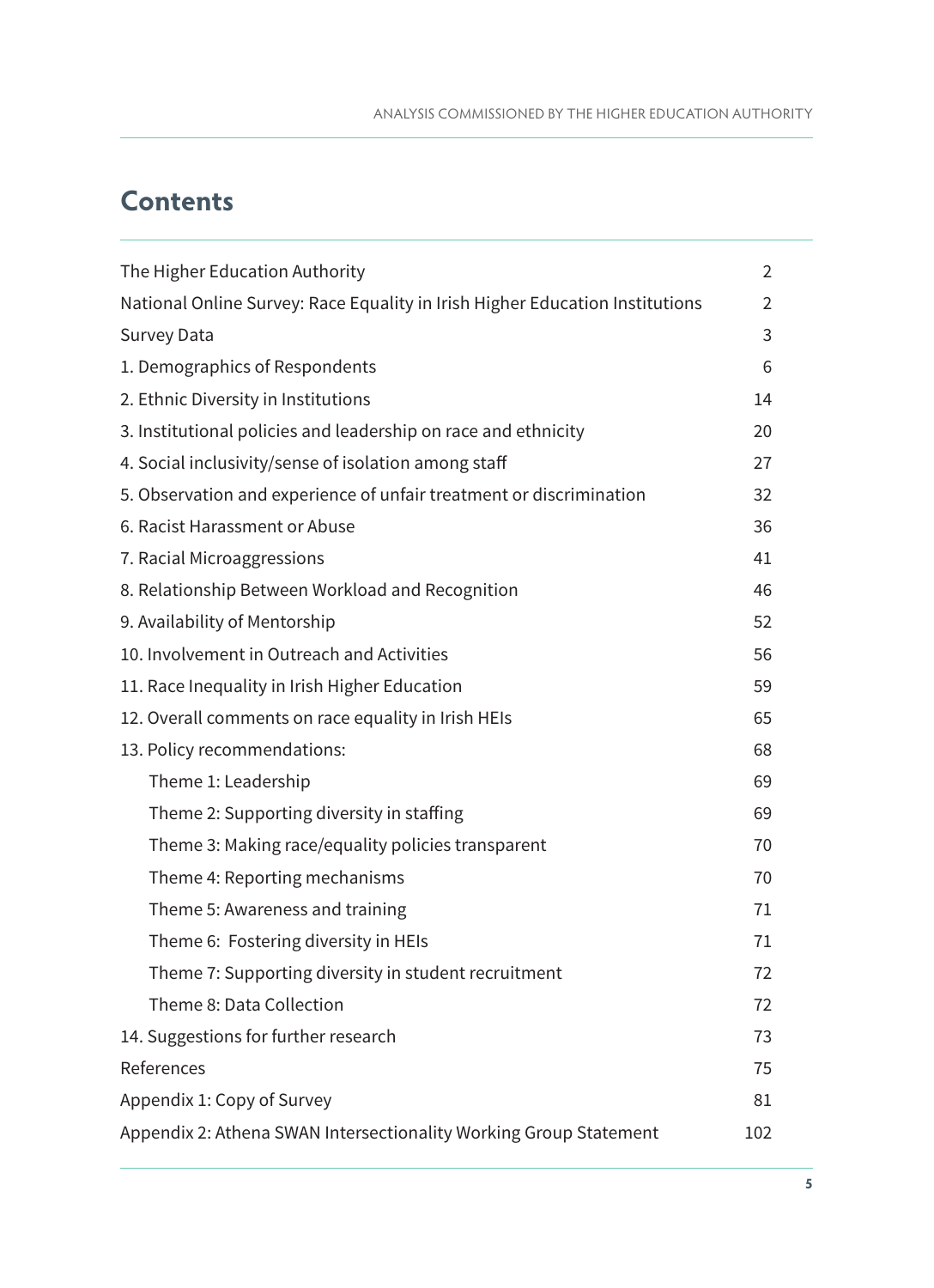## 1 Demographics of Respondents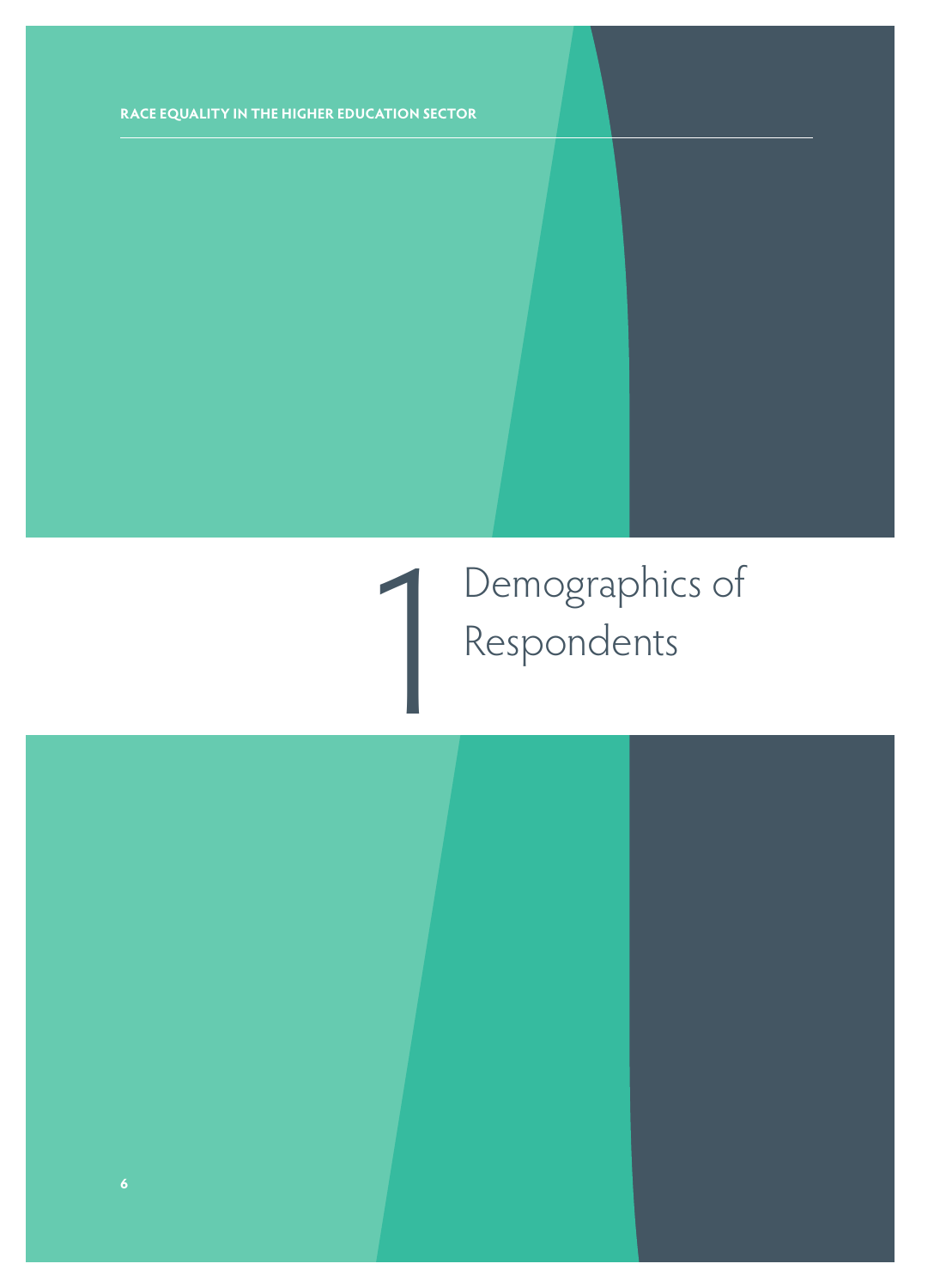This section will present the demographics of the respondents, focusing on respondents' ethnic backgrounds, nationality, gender, and socio-economic data. We will also justify our methodological choices in relation to analysis of the quantitative data.

#### **Ethnicity**

The largest group of respondents (72%) described their ethnicity as White Irish. Nearly a fifth (17.5%) described themselves as of White Other background. A further 8.6% described themselves using other ethnic categories. Asian (Indian/Pakistani/Bangladeshi) were 1.7%, Black African were 1.4% and Mixed background were 1.7%. Asian Chinese, any other Asian background, any other Black background, Arabic, Irish Traveller and Roma were less than 1% each. Those who described themselves as Other made up 1%.

Ethnicity of respondents has been recorded using CSO categories from the 2016 Census.<sup>1</sup> Ethnic data is not available for the total population of HEI staff in Ireland at present. White Irish are underrepresented in this survey compared to the Census figures (82 compared to 72%), while White Other are almost double (17.4 compared to 9.8%). Other ethnicities are broadly similar overall to the national figures (5.6 compared to 7.7%). Less than 2% of respondents in this survey preferred not to state their ethnic origin, similar to census figures.

While the response rates by ethnicity broadly reflect national ethnicity demographic data as reported by the CSO, comparative data for the HE sector is not currently available. To date, the HEA has not collected statistics on staff by ethnicity but, at the recommendation of the Athena SWAN Intersectionality Working Group, has begun to request such data from HEIs where available. The first set of returns, provides an incomplete dataset and is therefore not appropriate for comparative purposes in this context. It is hoped as institutional recording systems become more mature in relation to staff ethnicity that a fuller national dataset will be available.

In line with Statement by the National Athena SWAN Ireland Intersectionality Working Group on the Use of Ethnicity Categories in Irish Higher Education (May 2020), ethnicity data is collected here with the explicit purpose of recognising and tackling institutionalised racism and advancing equality in higher education, and for comparability purposes with CSO figures, the HEA use CSO categorisations of ethnicity to conduct this work. See appendix 2 or

https://hea.ie/assets/uploads/2020/07/Intersectionality-WG-Statement-on-Ethnicity-Categories-in-Irish-HE.pdf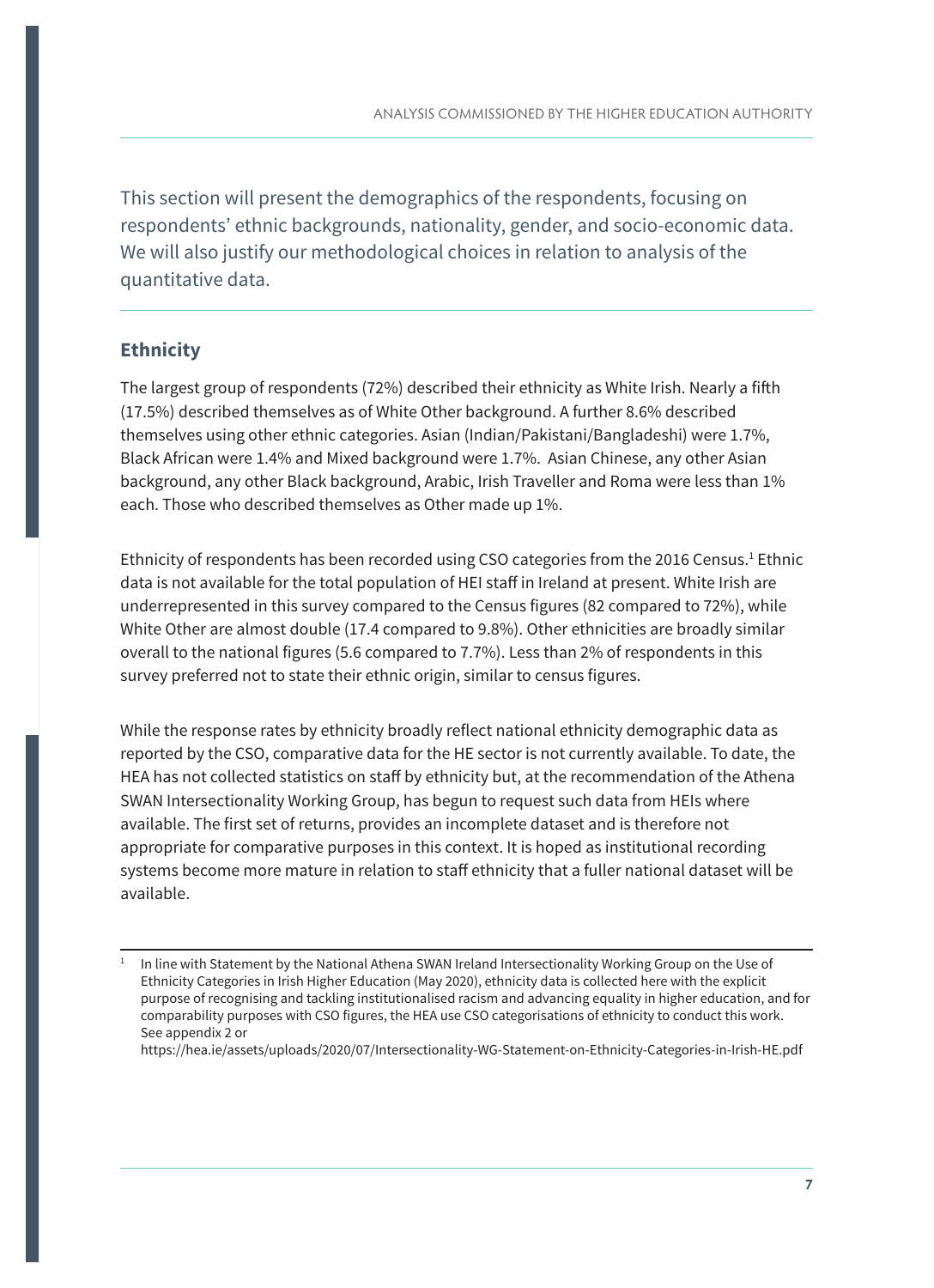#### **Table 1.1: Ethnicity**

| <b>Ethnicity</b>                                                                           | <b>Frequency</b> | <b>Percent</b> |
|--------------------------------------------------------------------------------------------|------------------|----------------|
| White Irish                                                                                | 2389             | 71.9%          |
| White Other                                                                                | 580              | 17.5%          |
| Asian or Asian Irish: Chinese,<br>Indian/Pakistani/Bangladeshi, Any other Asian background | 104              | $3.1\%$        |
| Black or Black Irish: African, Any other Black background                                  | 57               | 1.7%           |
| Other including mixed group/background: Mixed<br>Background, Arabic, Other                 | 110              | $3.3\%$        |
| <b>Irish Traveller and Roma</b>                                                            | 15               | 0.5%           |
| Prefer not to say                                                                          | 68               | 2.0%           |
| Total                                                                                      | 3323             | 100.0%         |

For the purpose of our quantitative analysis, and to facilitate comparison with Census results, we have created 3 categories of White Irish, White Other and minority ethnic groups (including Irish Traveller). These were matched as closely as possible with protected characteristics under Irish law and policy. White Other includes all those who are another nationality, but who describe themselves as White. Minority ethnic groups have been analysed individually in the preparation of this report, and are presented as a single category in this report due to small overall numbers for comparison with other categories. Race equality measures can and do include people of migrant as well as racialised backgrounds, and therefore the White Other category is of interest alongside minority ethnic groups throughout the report.

11% of respondents considered themselves to be from a minority ethnic background when asked if they self-identified this way. As percentages of each ethnicity category, this included 85% of those we have categorised as being from minority ethnic groups based on the ethnic categories they selected, 14% of respondents of White Other background, and less than 1% of White Irish respondents. This result demonstrates some mixed feeling about self-identification as ethnic minority. This categorisation is not used for any other statistical analysis in this report.

#### **Nationality**

The majority of respondents described their nationality as Irish (71%), while 9% described themselves as Irish and another nationality (dual nationality). $2$  12% were nationals from within the EU (other than Ireland) and the UK, and 6% from outside the EU and UK.

<sup>&</sup>lt;sup>2</sup> The proportion of dual nationals is significantly higher than in the 2016 Census, which showed just 2.2% of the population of Ireland held both Irish and another nationality.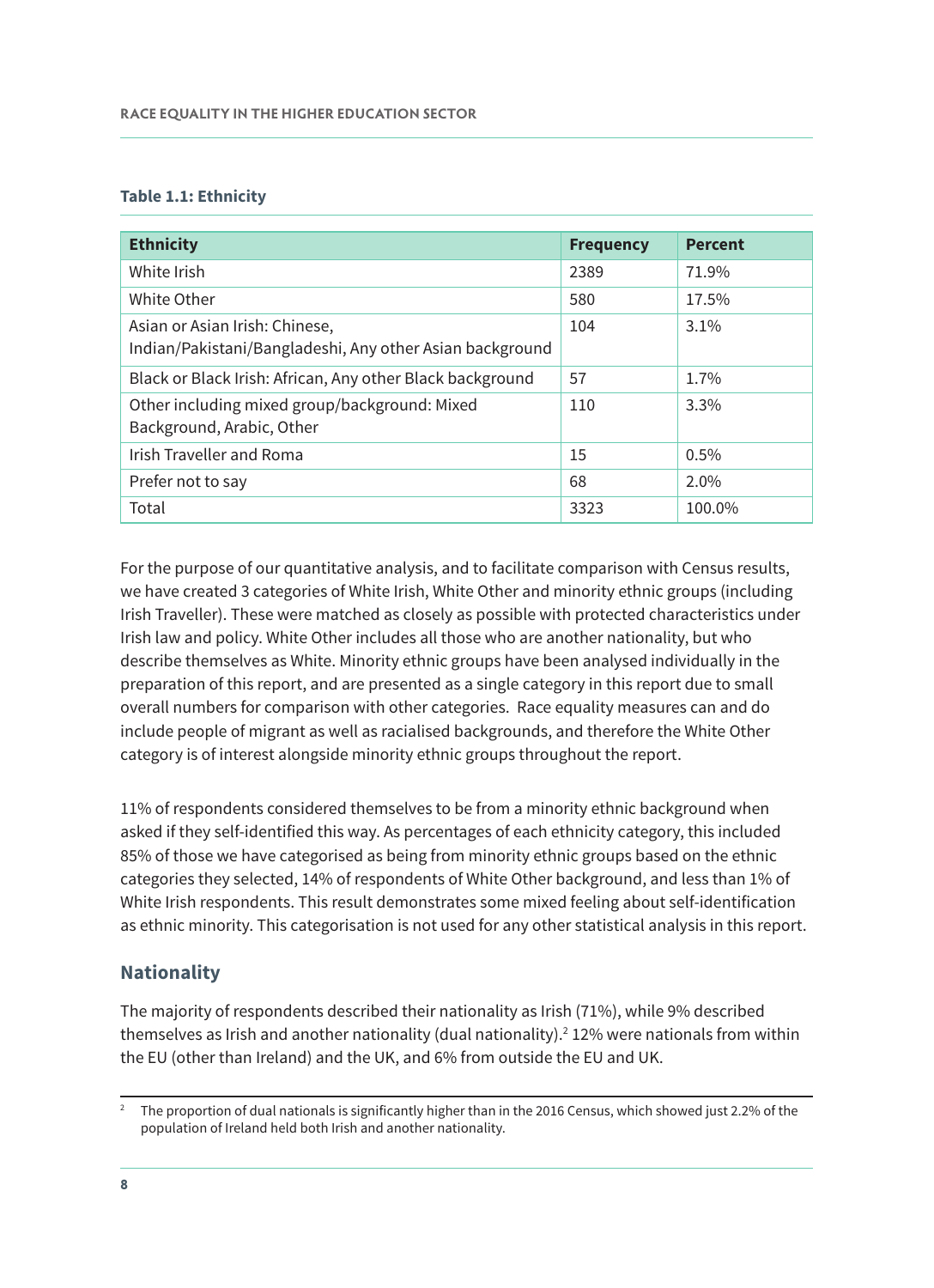Of those identifying as White Other, 60% were of EU/UK nationalities, 20% of dual Irish and another nationalities, and 15% of non-EU/UK nationalities. Of those identifying with other ethnic categories, excluding Irish Traveller (all of whom are of Irish nationality), 40% were of Irish or dual Irish/other nationalities, 16% of EU/UK nationalities and 42% of non-EU/UK nationalities.

#### **Table 1.2: Nationality**

| <b>Nationality</b>                                 | <b>Frequency</b> | <b>Percent</b> |
|----------------------------------------------------|------------------|----------------|
| Irish                                              | 2373             | 71.4%          |
| Dual nationality/citizenship (Irish/non Irish)     | 307              | $9.2\%$        |
| From within the EU (other than Ireland) and the UK | 403              | 12.1%          |
| From outside the EU                                | 214              | 6.4%           |
| Prefer not to say                                  | 26               | 0.8%           |
| Total                                              | 3323             | 100.0%         |

#### **Gender**

Of the 3,323 respondents to the survey, 61% were female, 37% were male, 1% were non-binary, and less than 1% identified as Other or preferred not to say. 98% of respondents had the same gender as assigned at the time of birth, 1% preferred not to say, and 1% had a different gender than the one assigned at the time of birth.

#### **Institutional Affiliation**

Ethnic diversity varies significantly by institution type in this study. Within the Universities or Technological Universities, 68% of respondents were White Irish, 21% White Other, and 9% from minority ethnic groups. College respondents were 68% White Irish, 17% White Other and 13% from minority ethnic groups. Respondents from Institutes of Technology were much less ethnically diverse, with 87% White Irish, 9% White Other, and 3% from minority ethnic groups.

#### **Area of Work / Academic Discipline**

Survey respondents were asked to indicate the sector they worked in, and if in Academic roles, which discipline. More than half of respondents (52%) worked in Academic (teaching and research) roles, 35% worked in Professional, Managerial and Support Services (PMSS) roles, 6% worked in Research only roles, and 4% worked in Technical Support roles. The majority of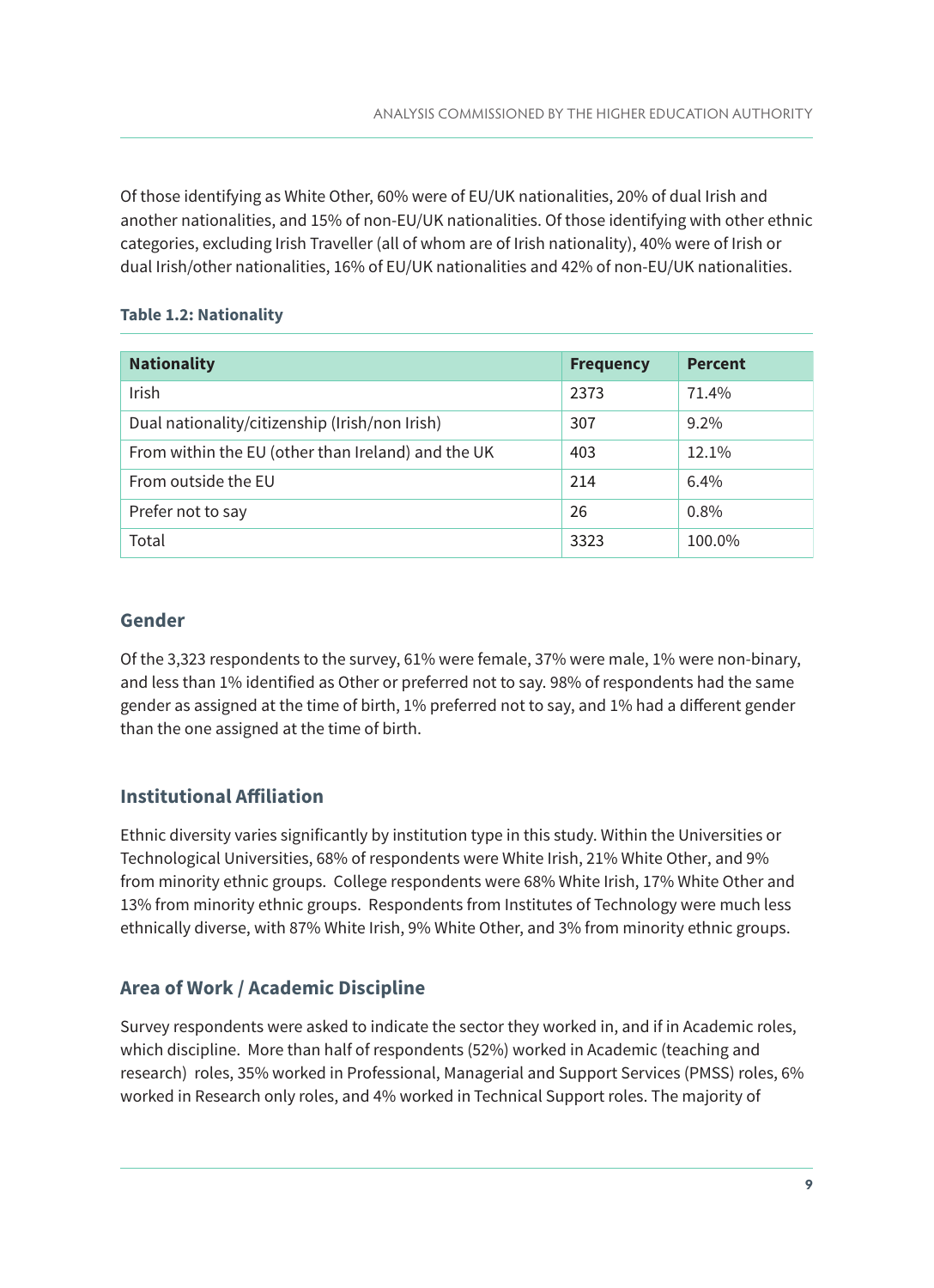respondents employed within Professional, Managerial and Support Services were White Irish (83%) with 12% White Other, and 4% from minority ethnic groups. Research Fellow roles had the lowest percentage of White Irish (43%), compared to 39% White Other and 19% from minority ethnic groups. This raises a question about the proportion of employees from minority ethnic groups in this study on temporary contracts compared to other groups. We will come back to this in the section that discusses respondents' contract types.

Respondents from minority ethnic groups were 4 times more likely to be employed in Academic roles than in Research Centre or Research Fellow roles, and 3 times more likely than in Professional, Managerial and Support Services. They were slightly more likely to be employed within Arts, Humanities and Social Sciences than other disciplines. White Other respondents were least likely to work in Business and Law amongst the various disciplines. White Irish respondents were well spread across all disciplines, but particularly strongly represented in Business and Law.

| <b>Disciplinary area</b>                                          | <b>White</b><br><b>Irish</b> | <b>White</b><br><b>Other</b> | <b>Minority</b><br>ethnic<br>groups | <b>Total %</b> |
|-------------------------------------------------------------------|------------------------------|------------------------------|-------------------------------------|----------------|
| Academic: Arts, Humanities and Social Sciences                    | 63                           | 23                           | 11                                  | 100            |
| Academic: Business and Law                                        | 80                           | 10                           | $\overline{7}$                      | 100            |
| Academic: Science, Technology, Engineering,<br><b>Mathematics</b> | 68                           | 21                           | 9                                   | 100            |
| Academic: Medicine and Health                                     | 72                           | 19                           | 8                                   | 100            |
| Research Centre/ Institute                                        | 52                           | 24                           | 22                                  | 100            |
| <b>Research Fellow</b>                                            | 42                           | 39                           | 19                                  | 100            |
| Professional, Managerial and Support Services                     | 83                           | 12                           | 4                                   | 100            |
| <b>Technical Support</b>                                          | 75                           | 15                           | 7                                   | 100            |
| Prefer not to say                                                 | 68                           | 13                           | 8                                   | 100            |
| Other                                                             | 68                           | 23                           | 9                                   | 100            |
| Total                                                             | 72                           | 18                           | 8                                   | 100            |

#### **Table 1.3: Disciplinary area**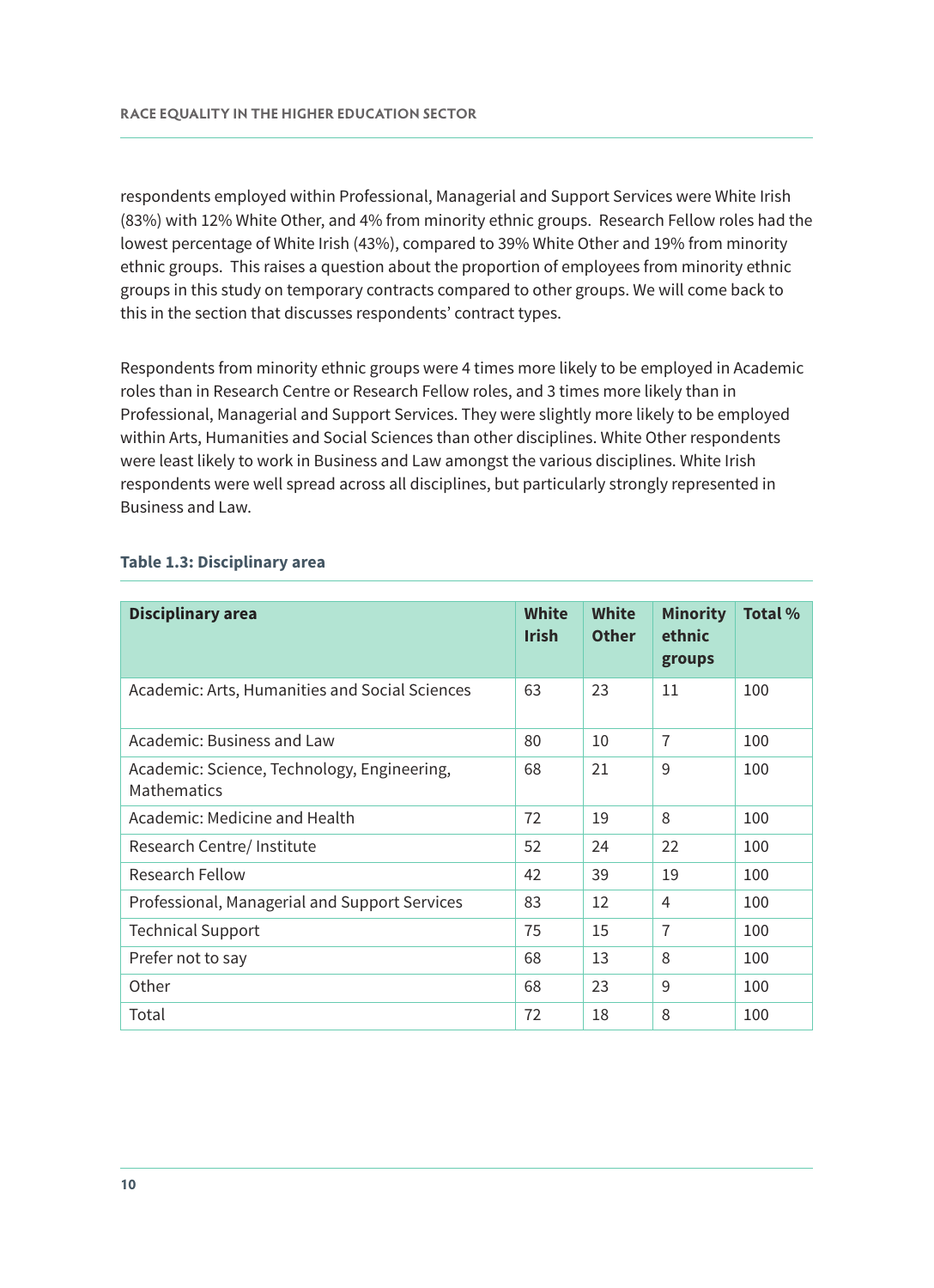#### **Role by Pay Grade**

Respondents earning less than 30,000 Euro a year were relatively equally likely to come from White Irish, White Other and minority ethnic groups (11%). However an ethnic pay gap in Irish HEIs becomes apparent in most higher pay categories.

While 38% of White Irish and 49% of White Other across all roles earn below 60,000 Euro, 66% of respondents from minority ethnic groups are in this category. The percentage of people who earn over 75,000 Euro is the lowest among minority ethnic groups (17%) as compared to 38% of White Irish, and 25% of White Other respondents.

At the top end of the scale, those earning over 130,000 Euro were relatively equally likely to be White Other (6%), White Irish (4%) or from minority ethnic groups (4%). However while White Irish and White Other respondents in this pay grade were from a range of roles, respondents from minority ethnic groups only worked in senior academic roles.

Respondents from minority ethnic groups made up 10% of those in academic roles, but nearly a quarter (24%) of those paid between 30,000 and 45,000 Euro, 9% of those paid 60,000 to 75,000 and just 4% of those paid between 75,000 and 115,000 Euro (Figure 1.1). Just 3% of the sample preferred not to answer this question.



#### **Figure 1.1: Pay grades of minority ethnic groups**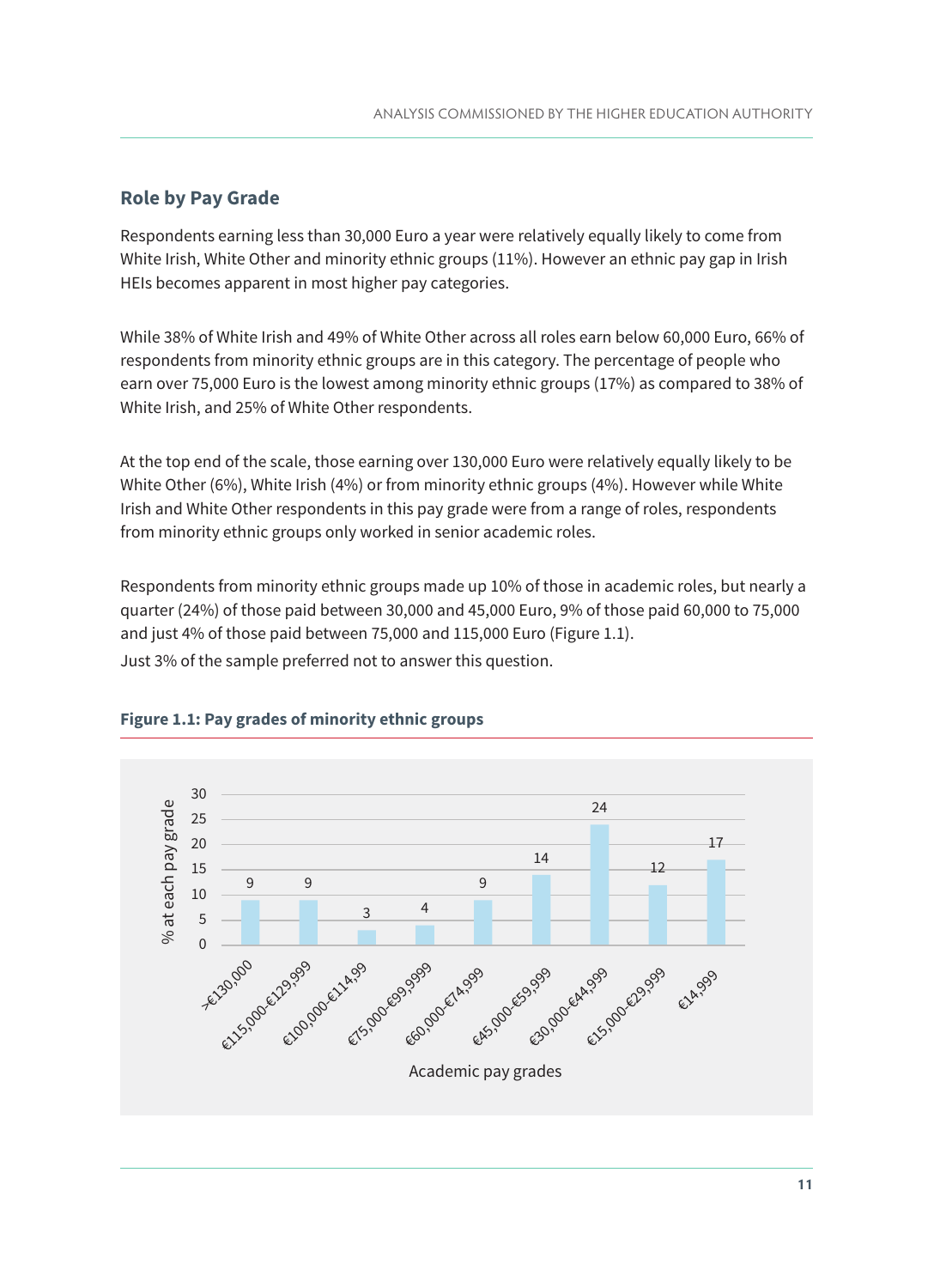#### **Mode of Working/Contract Type**

Most survey respondents were in full-time permanent/multiannual contracts or contracts of indefinite duration (67%; Table 1.4). A fifth (22%) were in full-time fixed term contracts. Other types of contracts were part-time permanent (4%), part-time fixed term (3%) and hourly paid (3%). The results indicate that there is a significant difference between the percentage of people from minority ethnic groups who had permanent contracts and other groups (Figure 1.2). Only 48% of respondents from minority ethnic groups had full-time permanent contracts or contracts of indefinite duration, compared to 60% of White Other and 71% of White Irish. At the same time, minority ethnic groups were more likely to have full-time fixed contracts (39%) as compared to White Other (30%) and White Irish (18%). They also were more likely to have hourly contracts (6%) as compared to White Irish (2%) and White Other (3%).



#### **Figure 1.2: % of staff on permanent / multiannual and indefinite duration contracts by ethnicity**

These figures indicate that White Irish respondents were in a comparatively more privileged position on the labour market than White Other respondents and respondents from minority ethnic groups. It is important to note that our sample cannot represent the full range of lower paid and temporary roles, since academic staff in precarious employment may not be included in institutions' all-staff mailing lists. However, we believe that the collected data yields important insights into a portion of their experiences of employment in the academic sector.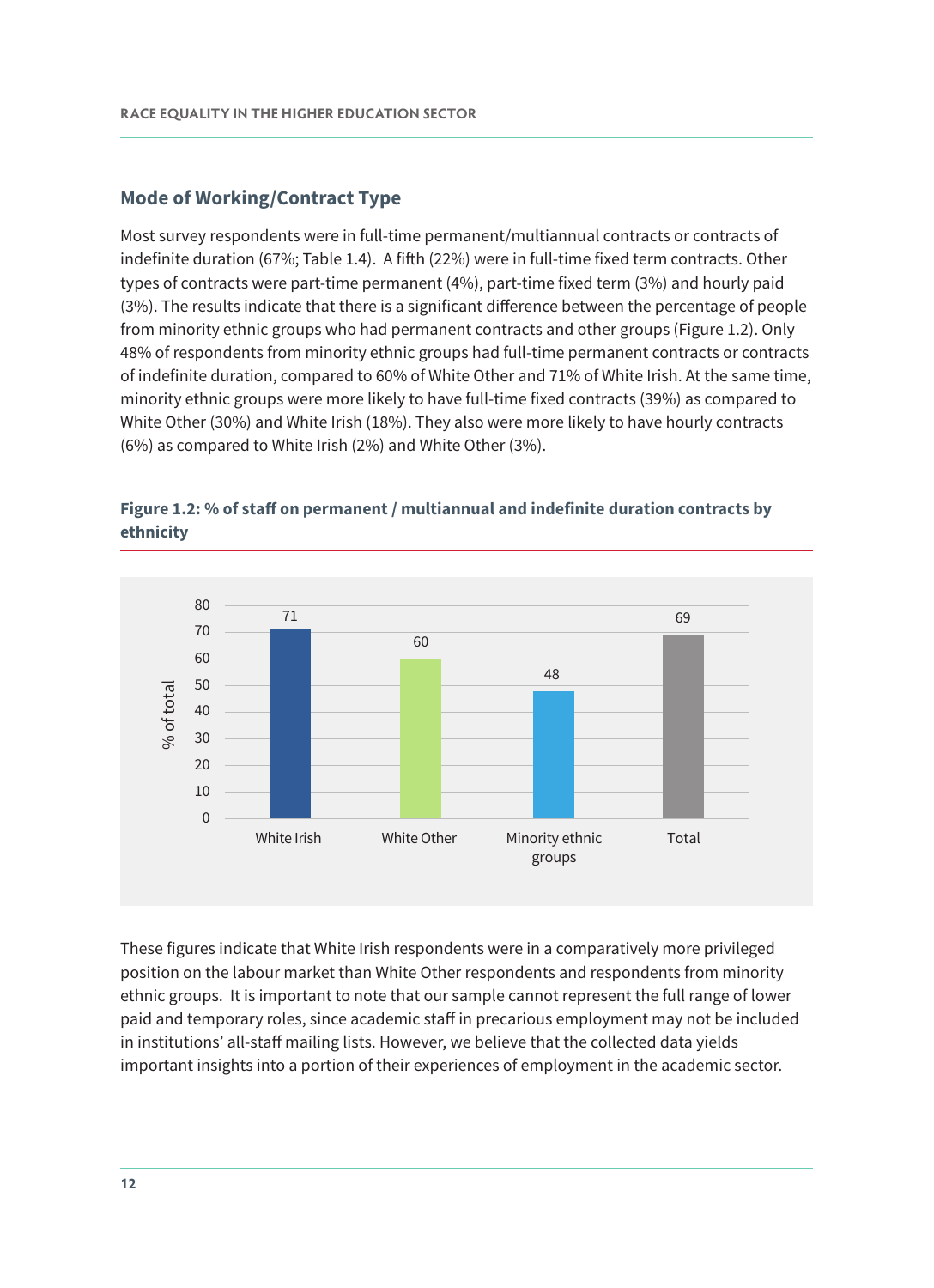#### **Table 1.4: Mode of working/Contract Type**

|                                 | <b>Frequency</b> | <b>Percent</b> |
|---------------------------------|------------------|----------------|
| Full time permanent/multiannual | 2206             | 67.3           |
| Part time permanent/multiannual | 131              | 4.0            |
| Full time fixed term contract   | 718              | 21.9           |
| Part time fixed term contract   | 106              | 3.2            |
| <b>Hourly Paid</b>              | 88               | 2.7            |
| Other                           | 8                | 0.2            |
| Prefer not to say               | 23               | 0.7            |
| No answer                       | 43               | 1.0            |
| Total                           | 3280             | 100.0          |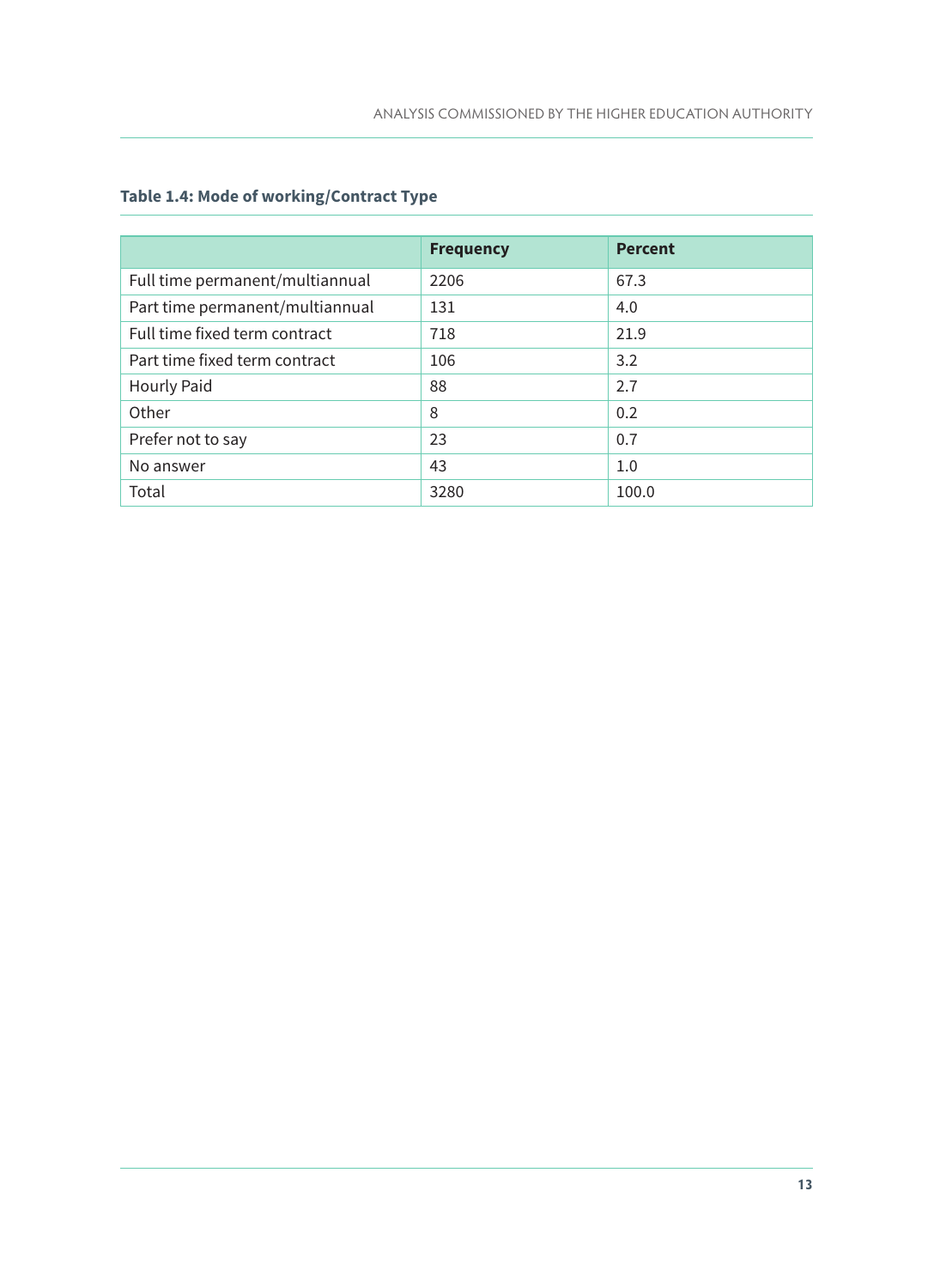# 2 Ethnic Diversity in Institutions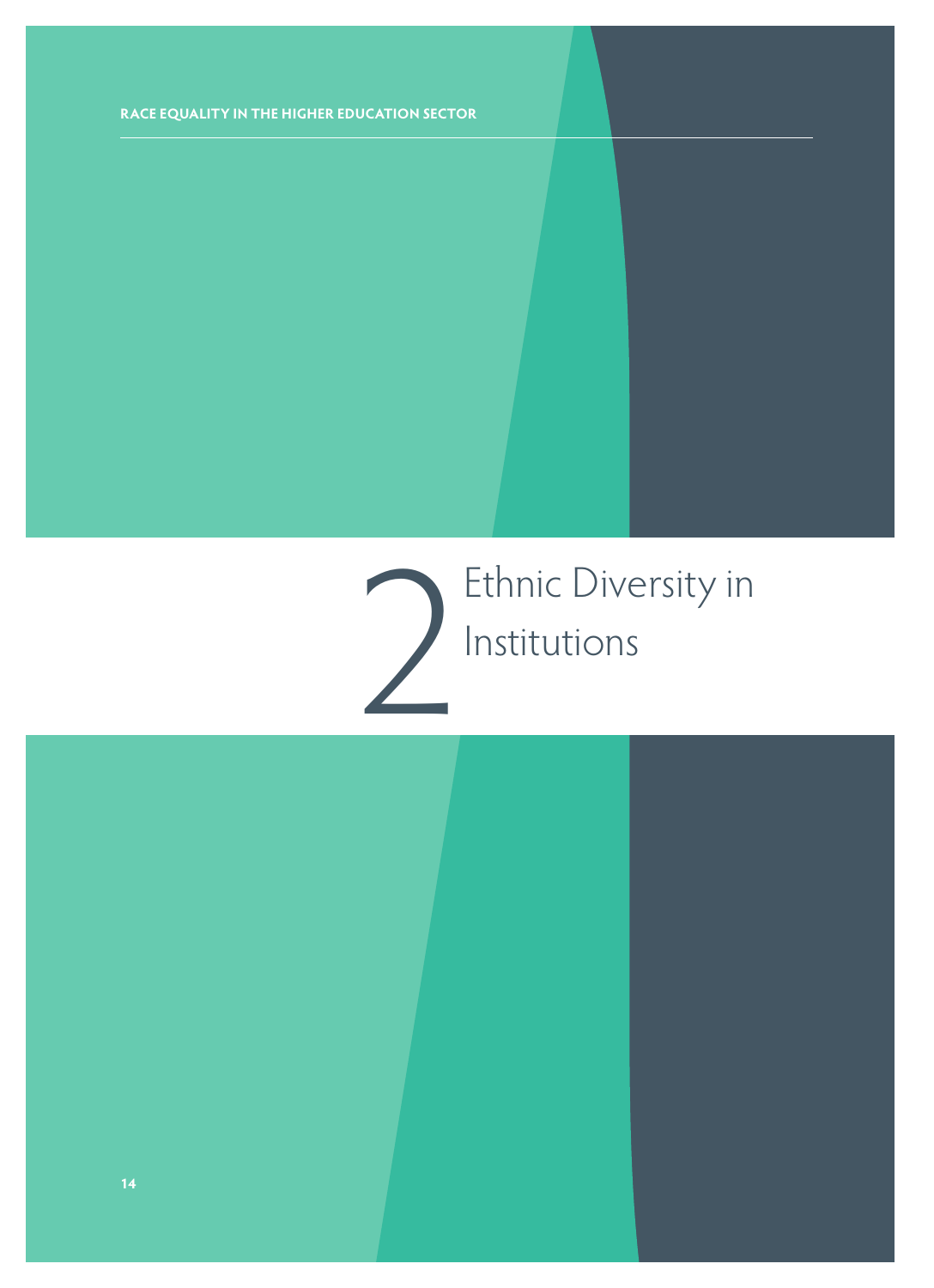For a long time there has been a lack of a centralised system to collate data on ethnic diversity among staff in ROI. In 2018, a report published by the Royal Irish Academy and the British Council in Ireland emphasised the urgency of publishing figures on the ethnicity breakdown in Irish academia, in an attempt to highlight and tackle a lack of diversity in the sector. The authors of the report note that the higher education staff data collection instruments used by Irish higher education institutions (HEIs) do not collect information on race or ethnicity as standard. The Higher Education Authority, in 2020, announced plans to collect ethnic data from all HEIs. In this context, this section will examine respondents' perceptions and experiences of the ethnic composition of HEIs.

Overall, 45% of respondents agreed that they work in an ethnically diverse institution, while 47% disagreed. Respondents from Universities and Technological Universities were equally likely to agree or disagree (Table 2.1 and Figure 2.1). Respondents from Institutes of Technology and Colleges were slightly less likely to see their institutions as ethnically diverse as not (44% and 43% respectively). Respondents employed by Colleges were the most likely to strongly disagree that their institution was diverse. 30% strongly disagreed with the statement, almost twice as many as in Universities and Institutes of Technology (15% and 16%).

#### **Table 2.1: Institution Type**

| <b>Institution Type</b>               | <b>Agree</b> | <b>Disagree</b> |
|---------------------------------------|--------------|-----------------|
| University / Technological University | 50           | 50              |
| Institute of Technology               | 44           | 56              |
| College                               | -43          | 57              |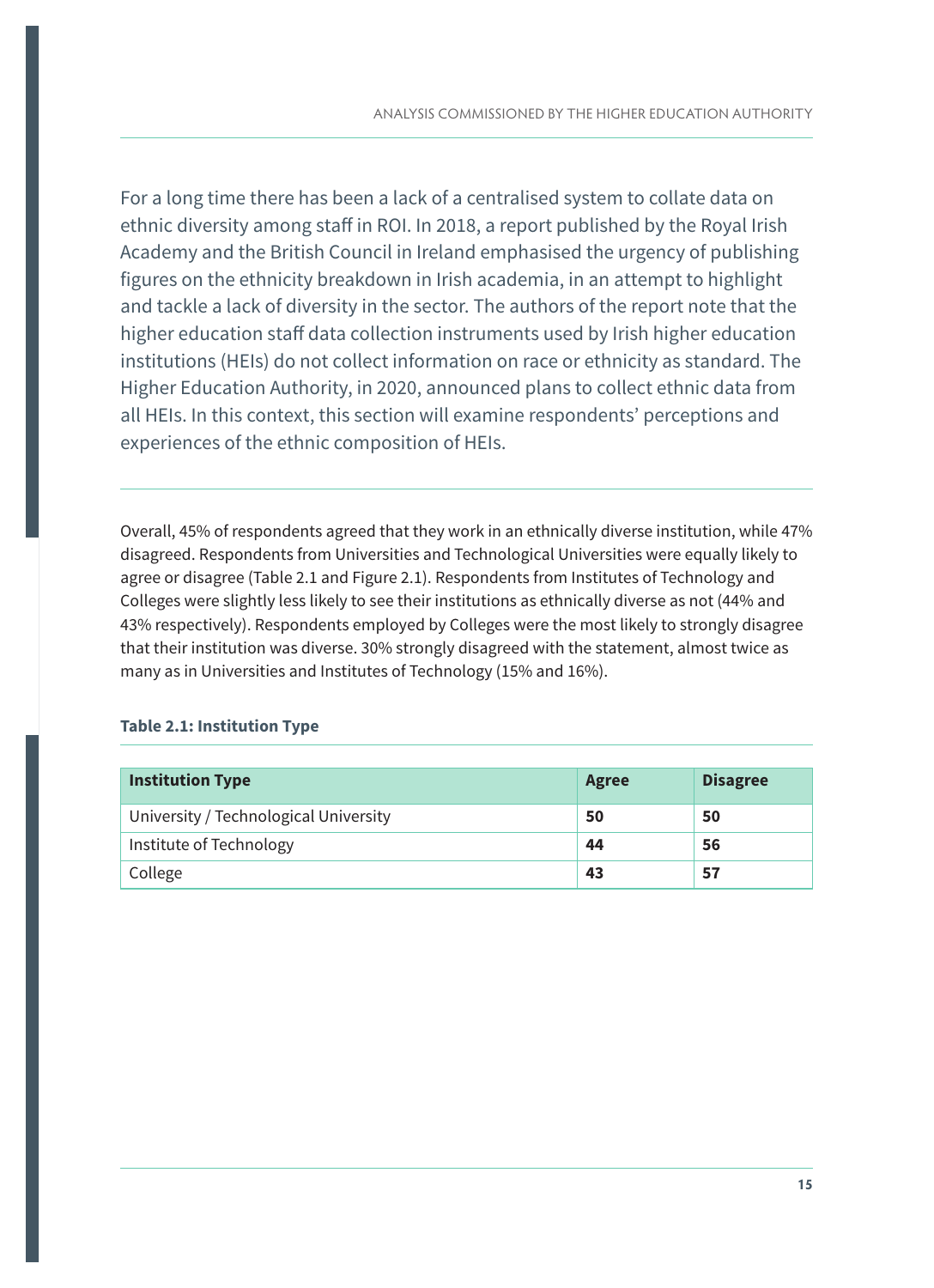

**Figure 2.1: I work in an ethnically diverse institution in terms of staff** 

White Irish, White Other, and ethnic minority staff were relatively equally likely to report their institution as being ethnically diverse. 45% of all staff believe they work in an ethnically diverse institution, while 38% of Black and ethnic minority staff believe they work in an ethnically diverse institution.

Asked whether they considered the ethnic diversity of an institution's staff before applying to work, the majority of respondents in all ethnic categories disagreed (59%) or had a neutral stance (22%). Across all the groups, ethnic diversity of staff was not a crucial factor in applying for jobs. This may be influenced by shortages of employment in the academic sector, or constraints such as location on job applications. But whereas ethnic diversity of staff is perhaps not a decisive factor in job applications, staff from minority ethnic groups are slightly more likely to consider this factor than their Irish counterparts. While only 6% of White Irish considered ethnic diversity in applying for jobs, 15% of White Other and 18% of respondents from minority ethnic groups considered it.

> "I never considered ethnic diversity before applying for a job in my organisation, it was a struggle to get a job as an [ethnic minority candidate], so you find yourself settling for anything just to get by."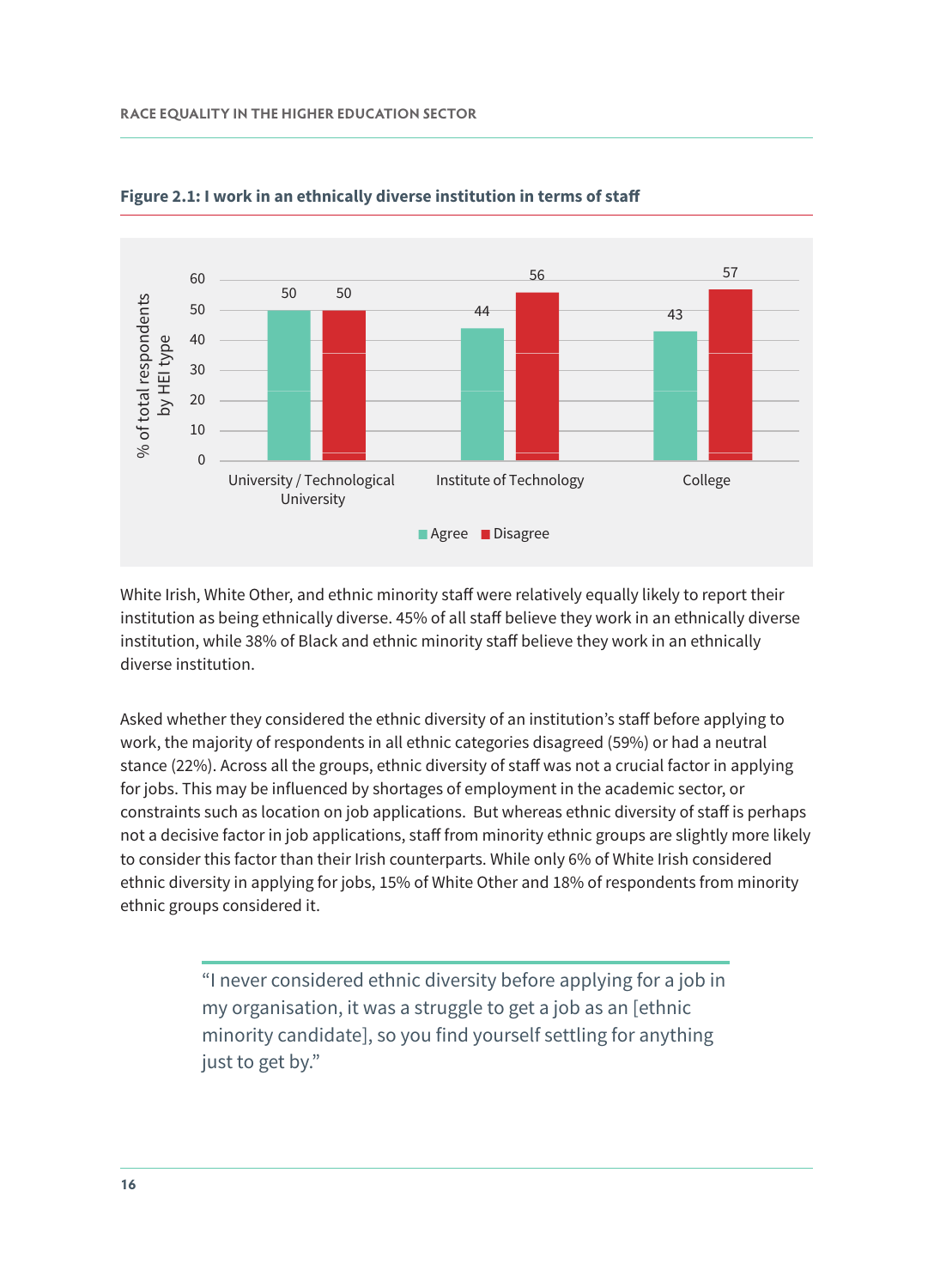Participants mainly described the impact of diversity on their own choice, or the nature of diversity at their institution, although some also mentioned the policies that were in place at their institution. Most respondents felt that their choice of institution wasn't motivated by the ethnic diversity of the institution. Other reasons why individuals chose a particular institution were its reputation, and their fit with the department or institution. Only a few respondents indicated that the diversity of the institution was a pull factor.

> "Although my department and college became much more diverse since I started, the international outlook and openness was certainly a pull factor."

Most respondents to this survey reported that their current institutions lacked ethnic diversity, particularly at the leadership and management level. This resonates with the findings of UK research showing significant under-representation of ethnic minority groups at senior levels within academia, with many ethnic minority staff concentrated at lower grades (Arday 2018, Bhopal and Brown 2016, Bhopal and Pitkin 2018, ECU 2017, Rollock 2016, Tate and Bagguley 2017, UCU 2013). Many White Irish respondents in this survey also commented that Irish HEIs are disproportionately led by white male colleagues, with both a gendered and ethnic 'glass ceiling' (Davies, 2011). These barriers to entry are exacerbated by institutional racism (Ahmed 2012, Bhopal 2016).

Several White Irish respondents in this survey commented that sometimes potential applicants from minority ethnic groups are not aware of vacancies. Established informal methods of recruitment, for example by word of mouth or sponsorship, reinforce inequalities in recruitment practices through 'routine practices' (Fenton, Carter and Modood, 2000).

> " Almost everyone I work with is White Irish and I can't understand why. It's not as if only White Irish people are interviewing. There needs to be an active effort to hire diverse staff if we are to reflect the diversity of the student body that we provide service for."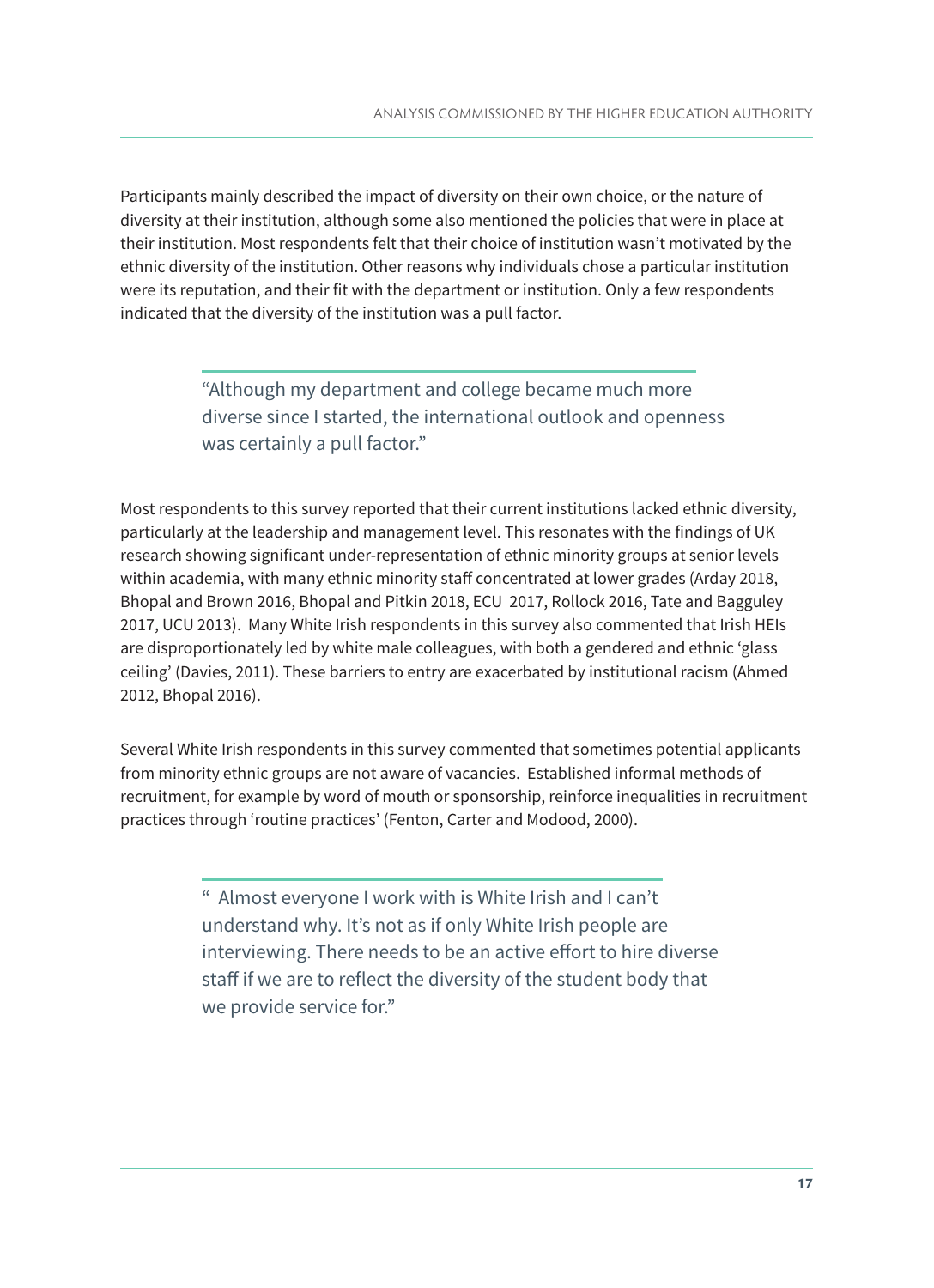In terms of disciplines, those in STEM disciplines were morely likely to believe staff were diverse than those in Arts and Humanities. Research contract staff were also seen as more diverse than permanent staff and administrative staff. Amongst those who thought that their institution was diverse, they attributed this to the changing demographics of Irish society.

> "Ireland has more rapidly over the past 2-3 decades welcomed diverse peoples, but many of the more prestigious, more wellremunerated, more erudite professions have not seen the same diversity trickle into their -particularly better-paid- ranks. This includes all HEIs."

Respondents also commonly described diversity as much more prevalent within the student body than within the academic staff.

> "There is an unequal ratio between the number of Black students on the campus to Black academic staff on the campus."

Participants who commented on university diversity policies highlighted that there should be policies introduced to ensure more ethnic diversity across both academic and professional services. Suggestions included introducing new hiring policies, organising outreach activities to encourage diversity, revising employment criteria, and implementing pro-active EDI policies.

> "I can only speak for my own area, and I think that it is open to diversity. In my immediate team over the last few years we have actively sought to encourage diversity and have done this successfully. We have employed people from the following groups, Chinese, Indian, Nigerian-Irish, Polish, Irish, English."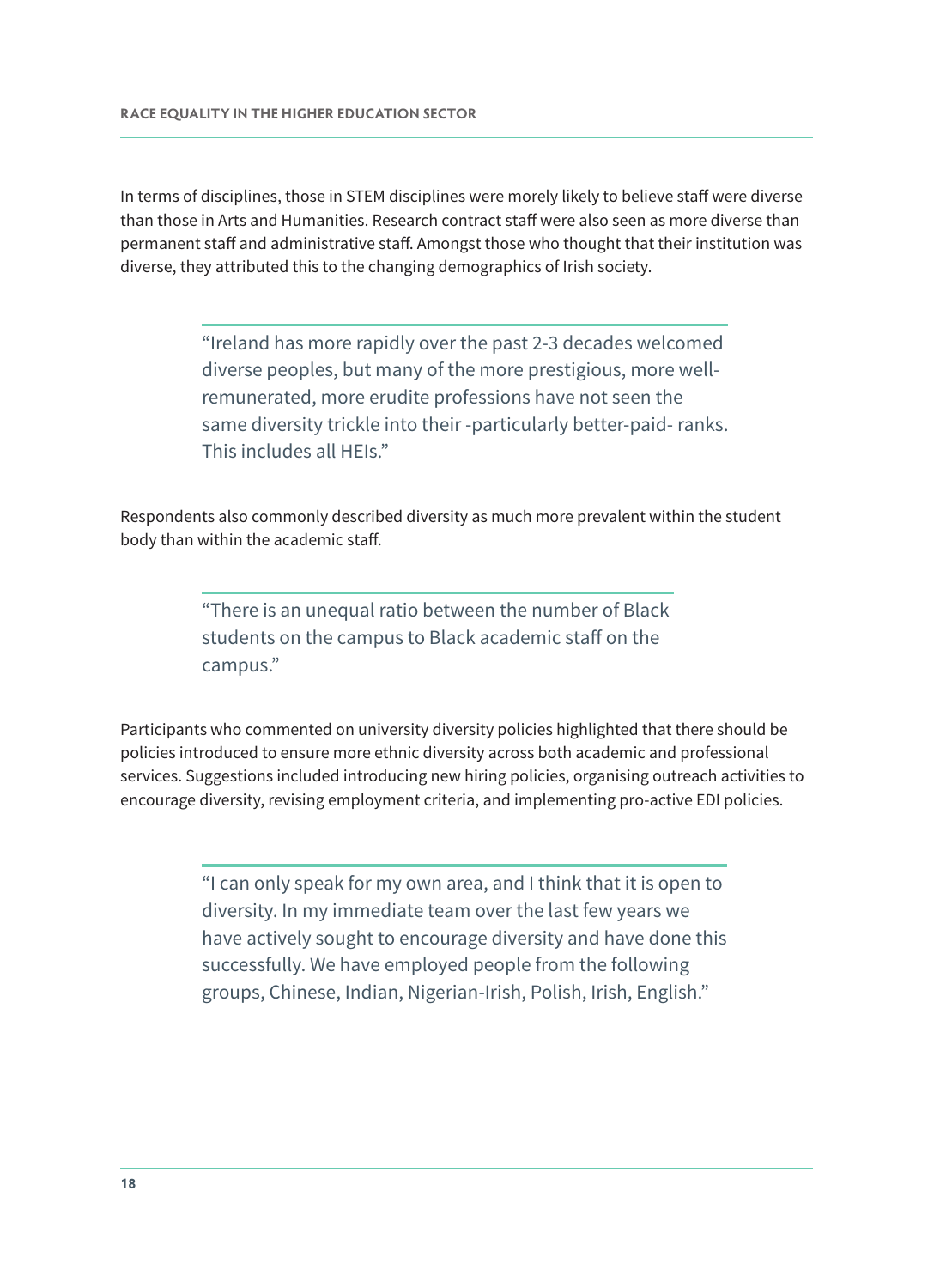"I think that the lack of diversity in ethnic HE institutions is probably less to do with overt, direct racist attitudes and more to do with what people feel comfortable with and looking after one's own community first. I think there are both historic and contemporary reasons for this. It does however mean though that the percentage of people from minority ethnic backgrounds who live in the wider community are not reflected in employment patterns or positions of authority in either academic or non-academic posts."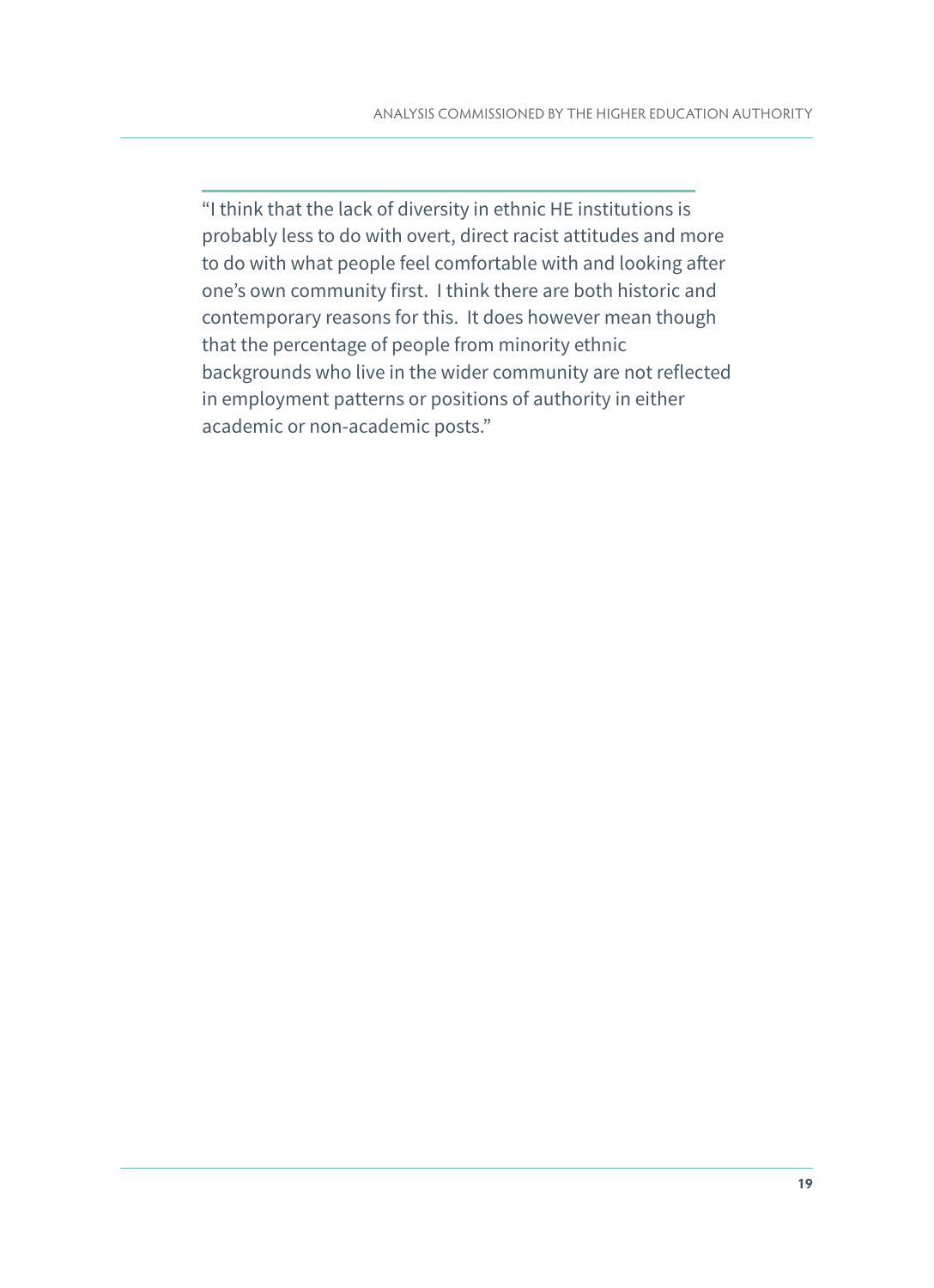3 Institutional policies and leadership on race and ethnicity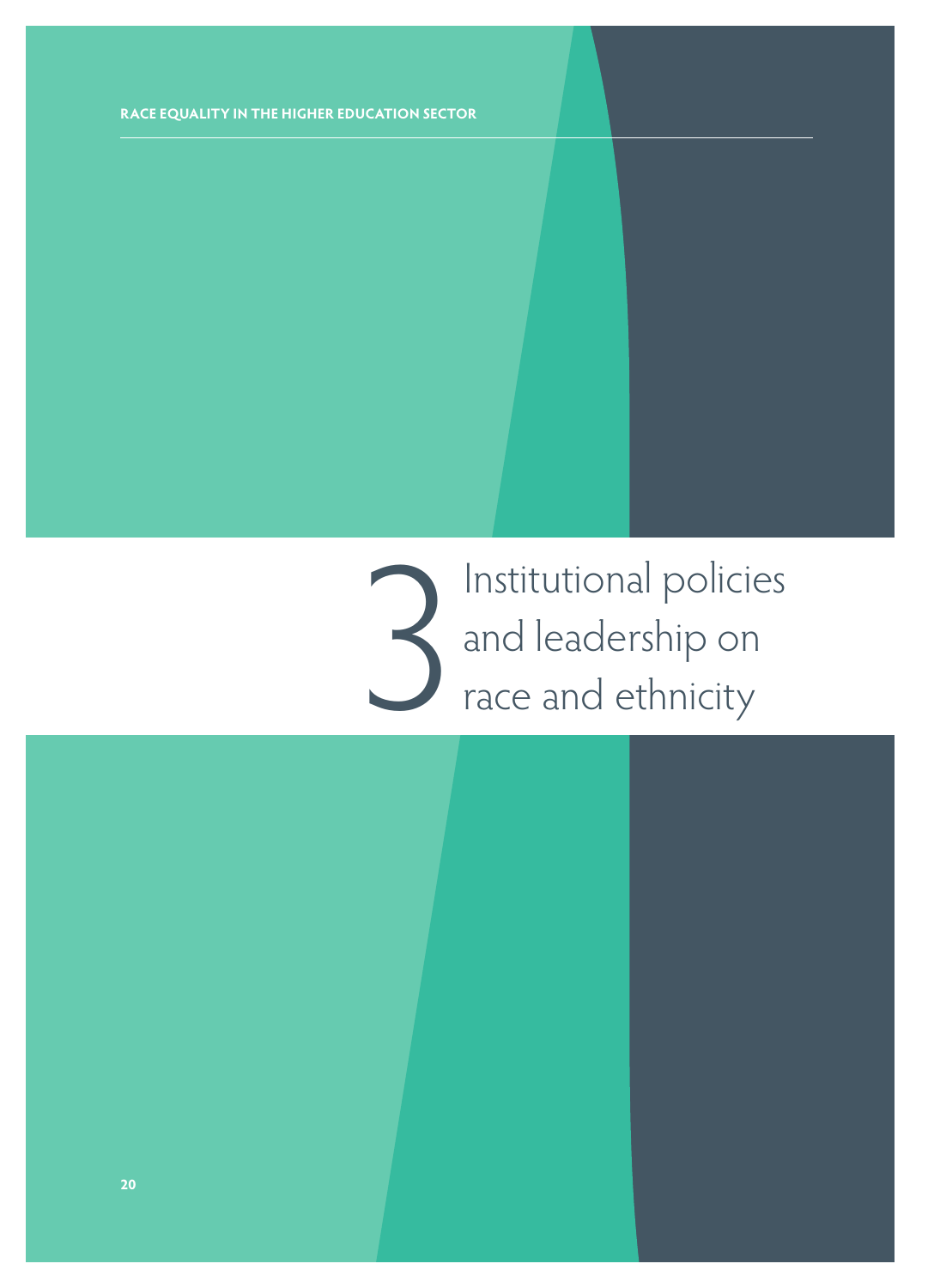This section will discuss HEIs' policies around race and ethnicity. We examine respondents' views on the clarity of policies and how they get translated into action in different contexts. We focus on how respondents considered relationships between 'doing the document' and 'doing the doing' (Ahmed 2007). This section will indicate that despite some efforts, HEIs have yet to develop inclusive policies that would provide equality of opportunity to staff and students, and eliminate racism and race inequality.

#### **Awareness of policies**

When asked whether they were aware of policies at their institution which seek to tackle racism and race inequality<sup>3</sup>, more than half (65%) of respondents agreed, while 23% of respondents disagreed. The graph below collates all agree and disagree categories, and compares them with other categories for the simplicity of analysis (Figure 3.1).

There is some difference between respondents on the basis of ethnicity. While less than a quarter (24%) from minority ethnic groups agreed, there was stronger agreement from White Irish (36%) and White Other (32%) respondents. Disagreement in general was shared by all ethnic groups (11-14%), but strong disagreement was expressed by more than twice as many respondents from minority ethnic groups (13%) as White Irish and White Other (both 5%).

Participants mainly discussed awareness of policies at their HEIs, effectiveness and meaningfulness of these policies, although some discussed questions of leadership and clarity of the policies in place. More respondents were unaware of policies at their HEIs which seek to tackle and eliminate racism and race inequalities. Respondents often note that policies on race/ethnicity are embedded within broader equality policies, such as Dignity at Work and Mutual Respect policies. Some individuals also remark that there are more policies relating to gender, rather than ethnicity.

Additionally, respondents noticed that diversity policies have recently come to fore with increasing diversity of staff, and they were further advanced with the Athena Swan charter. Comparative research on HEIs in the UK suggests that the charter mark process has enabled some discussion around the issues of gender and race equality at HEIs. However, research suggests that gaining the charter marks should be linked to wider institutional and cultural change and should be visible in practice and outcomes for women and BME. (Bhopal and Henderson 2019a, 2019b). This issue was raised by a small number of respondents in this survey.

<sup>3</sup> Q. 13 "I am aware of policies at my HEI which seek to tackle and eliminate racism and race inequality."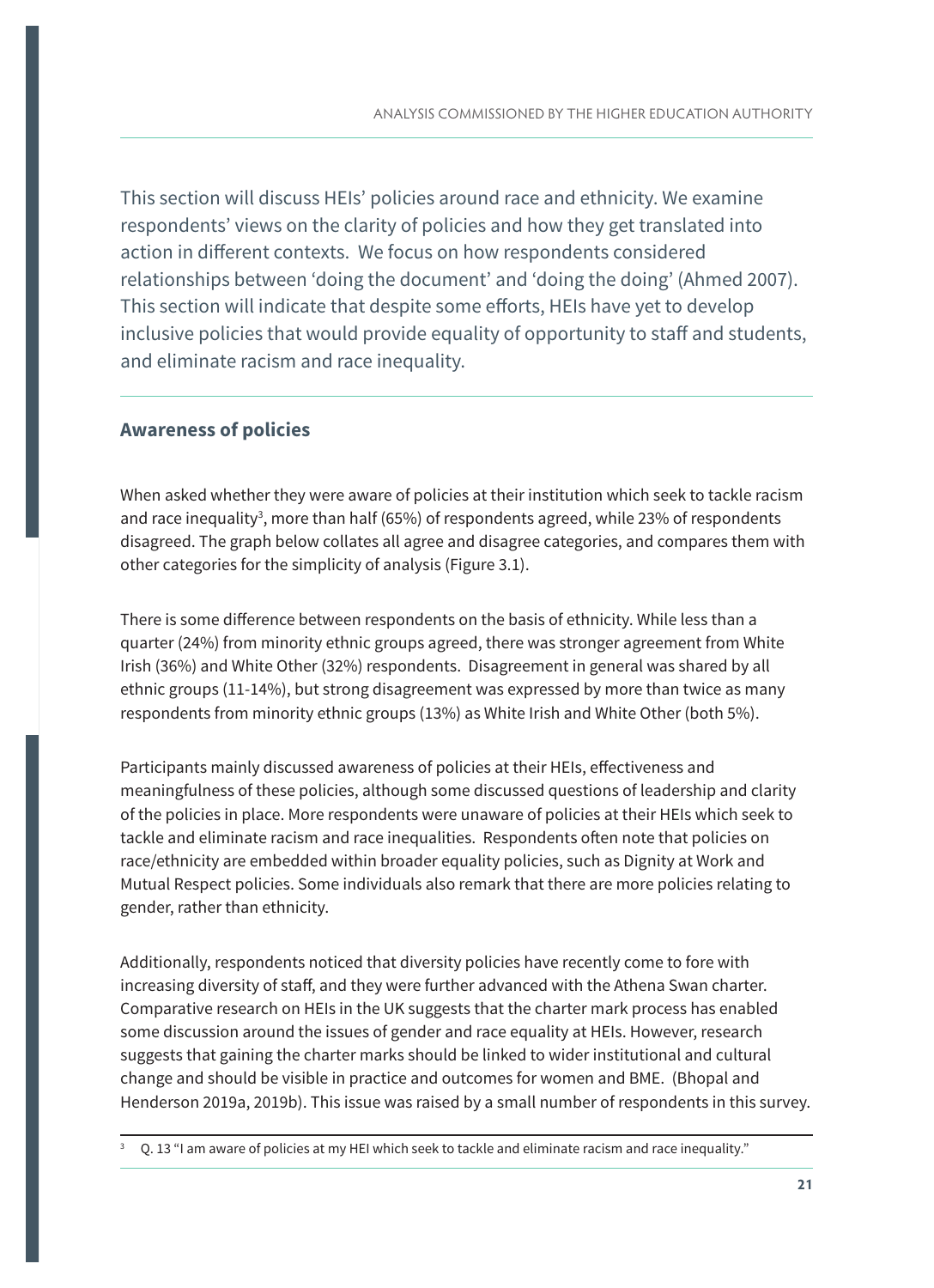"The fact that HEIs are now actively engaging with Athena Swan application has led to clearer policies being available for staff to consult on race inequality and racism. Sometimes it is left to HR functions to design these policies, but is up to all members of staff to champion diversity on campus."

#### **Figure 3.1: I am aware of policies at my HEI which seek to tackle and eliminate racism and race inequality.**



#### **Clear and explicit policies**

Respondents were asked whether they felt that policies at their HEI on racism and race inequality are clear and explicit.<sup>4</sup> More respondents from each of White Irish, White Other and staff from minority ethnic groups agreed than disagreed (Figure 3.2). Staff from minority ethnic groups were least likely to agree (19%) and most likely to disagree (16%).

> "Policies are good in what they seek to achieve but are not very well disseminated, and procedures for making/receiving complaints about discrimination are not very clear."

<sup>4</sup> Q14. Policies at my HEI which seek to tackle and eliminate racism and race inequality are clear and explicit.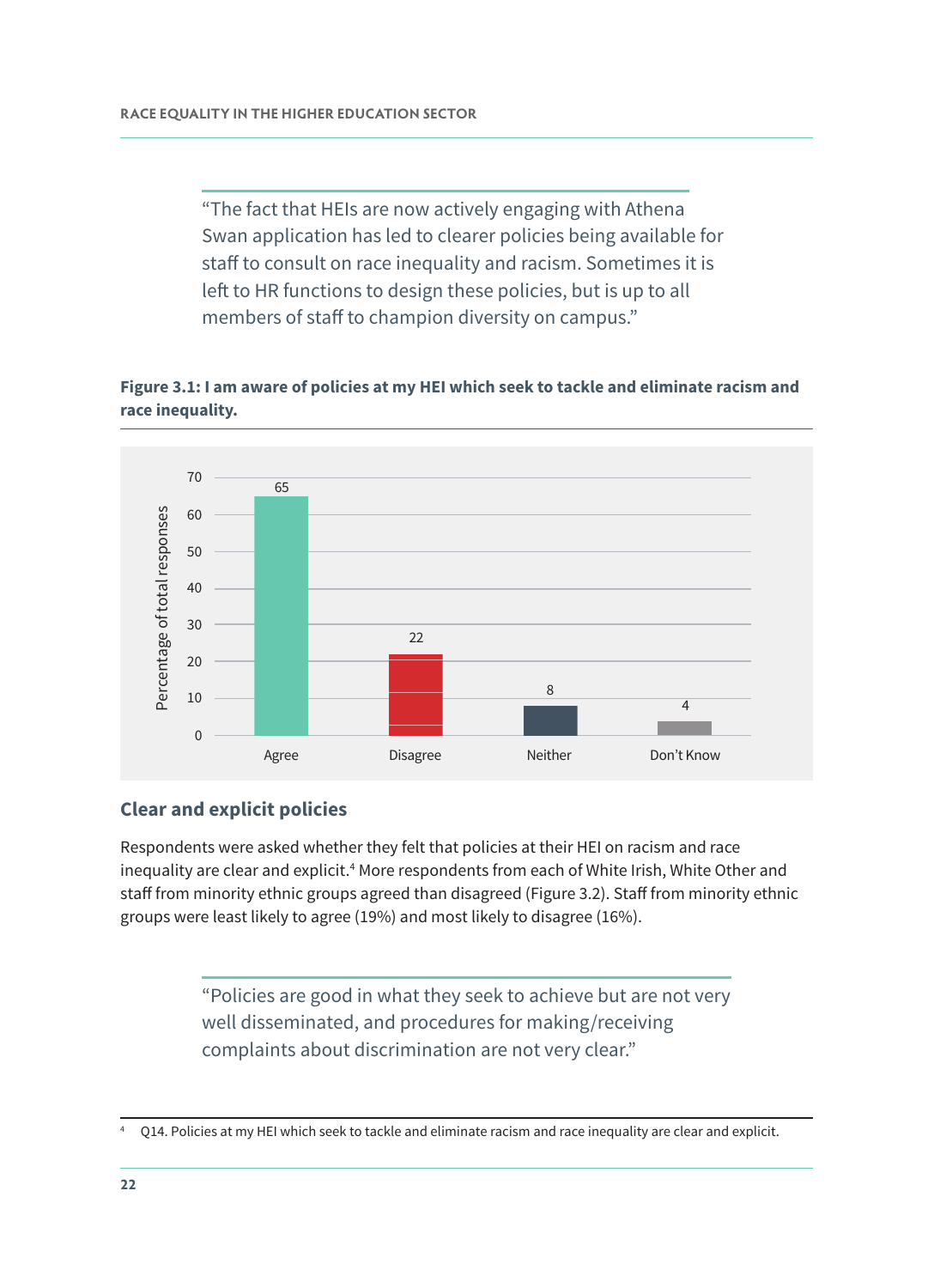A range of respondents who commented on clarity of the policies complained mostly that the policies were unclear. Even respondents who said that clear policies existed thought that their impact on racial/ethnic diversity was unclear. Respondents additionally note that if policies exist, there is no real implementation of these policies, and no visible outcomes in the staff body. Many respondents referred to the existing policies as a meaningless and ineffective 'tick box exercise' or 'lip service' (Ahmed 2007). Some pointed out that HEI policies are limited to introduction of diversity training, mainly unconscious bias training, which might not be enough. Evidence from UK HEIs suggests that unconscious bias training can be only effective for reducing implicit bias, but it is unlikely to eliminate it completely. Furthermore, unconscious bias training interventions are not generally designed to reduce explicit bias (Equality and Human Rights Commission 2018), nor to tackle structural racism. Some positive effects on implicit bias towards women in STEM have been demonstrated (Jackson et al., 2014). However, other studies have shown that there may even be unintentional effects which strengthen negative associations (Maio et al., 2018; Brogaard and Gatzia, 2020).

#### **Figure 3.2: Policies at my HEI which seek to tackle and eliminate racism and race inequality are clear and explicit**



#### **Meaningful and/or effective policies**

Respondents were asked if policies at their HEI around race and/or ethnicity are meaningful in the way that they address race inequality.<sup>5</sup> The largest group of respondents agreed (38%), while just over a fifth disagree (21%). However almost half (47%) of respondents indicated either 'Don't Know' or 'Neither agree nor disagree'. This suggests some lack of awareness or some confusion about the impact of institutional policies.

Q15. The policies that my HEI has around race and/or ethnicity are meaningful in the way that they address race inequality.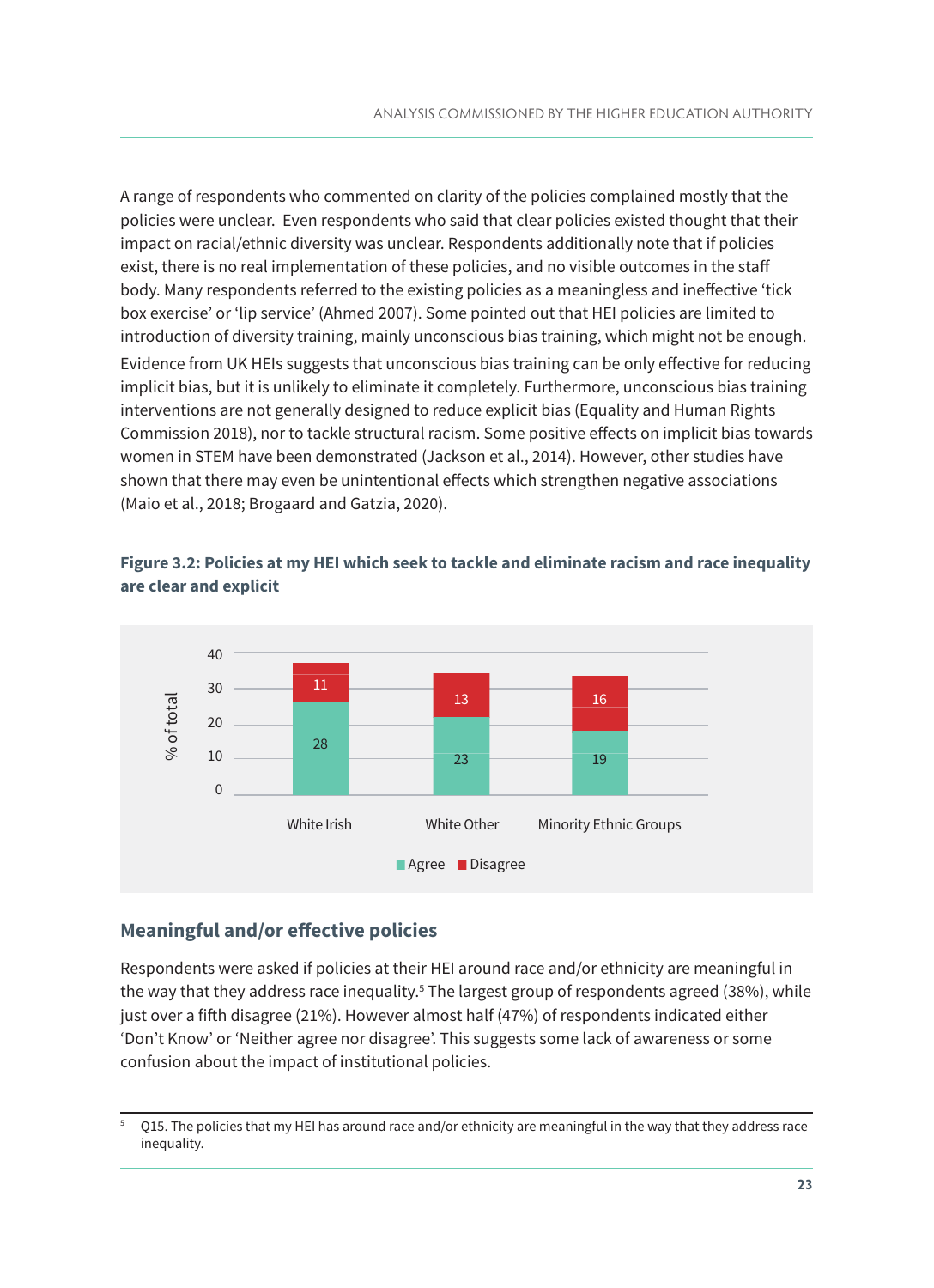"Where I work, I'm sure there is a well-written generic paragraph somewhere in the documentation, but as for any systematic solution, or explicit policy on the behaviour nothing."

#### **Figure 3.3: The policies that my HEI has around race and/or ethnicity are meaningful in the way that they address race inequality**



White Irish were more likely than White Other or minority ethnic groups to agree (23%, 18% and 15%), and less likely to disagree (7%, 11% and 15% respectively; Figure 3.3). Staff from minority ethnic groups were more than twice as likely to strongly disagree that HEI policies around race and/or ethnicity are meaningful (13% as compared with 5% of White Irish, and 6% of White Other), and also tended to have clearer views on the issues (16% Don't Know, compared to 18% of White Irish and 22% of White Other).

Respondent's beliefs about the effectiveness of policies around race and/or ethnicity in generating outcomes that address race inequality did not vary much by ethnic group overall.<sup>6</sup> Almost half of staff said they didn't know (23%) or neither agreed nor disagreed (23%). However staff from minority ethnic groups were more likely to strongly disagree that the policies of their HEI were effective (18% compared with 6% of White Irish and 9% of White Other).

Q16. The policies that my HEI has around race and/or ethnicity are effective in generating outcomes that address race inequality.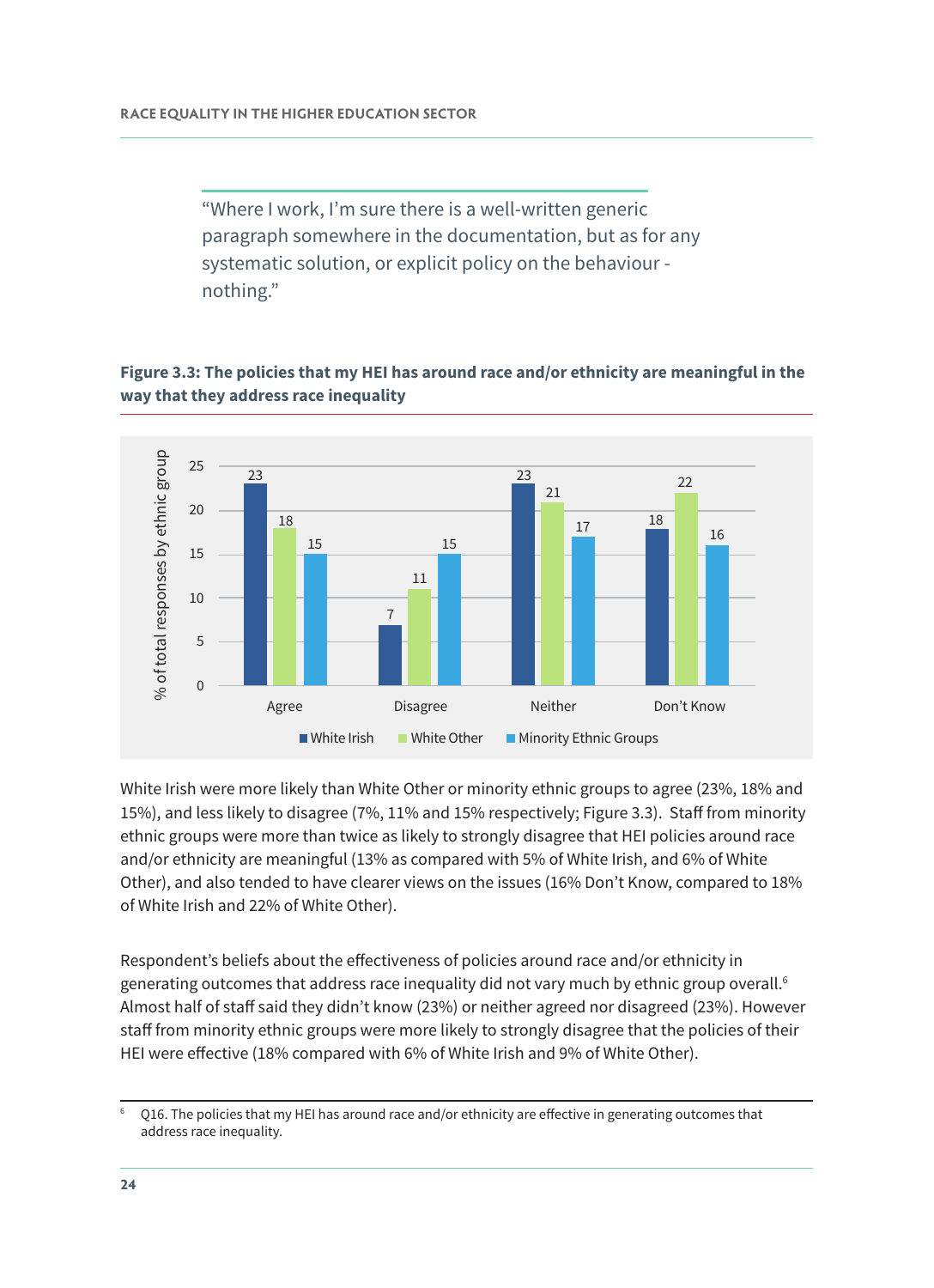"I am aware of the Policies around race and/or ethnicity but cannot speak to their effectiveness in generating outcomes that address race inequality other than Awareness."

#### **Visible leadership**

Visible HEI leadership in addressing racism and race inequality was observed by almost half of respondents (44%), while almost a third (31%) disagreed. White Irish were more likely to agree with this statement (22% as compared to 16% of White Other and 14% of staff from minority ethnic groups), while staff from minority ethnic groups were more likely to strongly disagree (17%, compared with 7% of White Irish and 10% of White Other respondents). White Other respondents were most likely to answer that they did not know if leaders at their HEIs were visible in addressing racism and race inequality.

> "Poor policies, poor communication, and a lack of resourcing ensure the continuing prevalence of problems in this area."

It is well established that leadership is important in guiding the transformation of organisational culture (Adserias, Charleston & Jackson 2017, Universities UK 2020). In this survey, respondents describe a lack of visible leadership in addressing questions of racial/ethnic diversity. Leaders are commonly described in this survey as more reactive than proactive in encouraging racial/ethnic diversity, with only a few respondents commenting that their leadership is visible in addressing racism and race inequality.

> "The only thing that was apparent to me was the [leadership's] reaction and then response to BLM. This is welcome, but feels reactive rather than proactive."

"Paying lip service in public does not equate with actually having clearly defined polices that are transparent and can be demonstrated in action."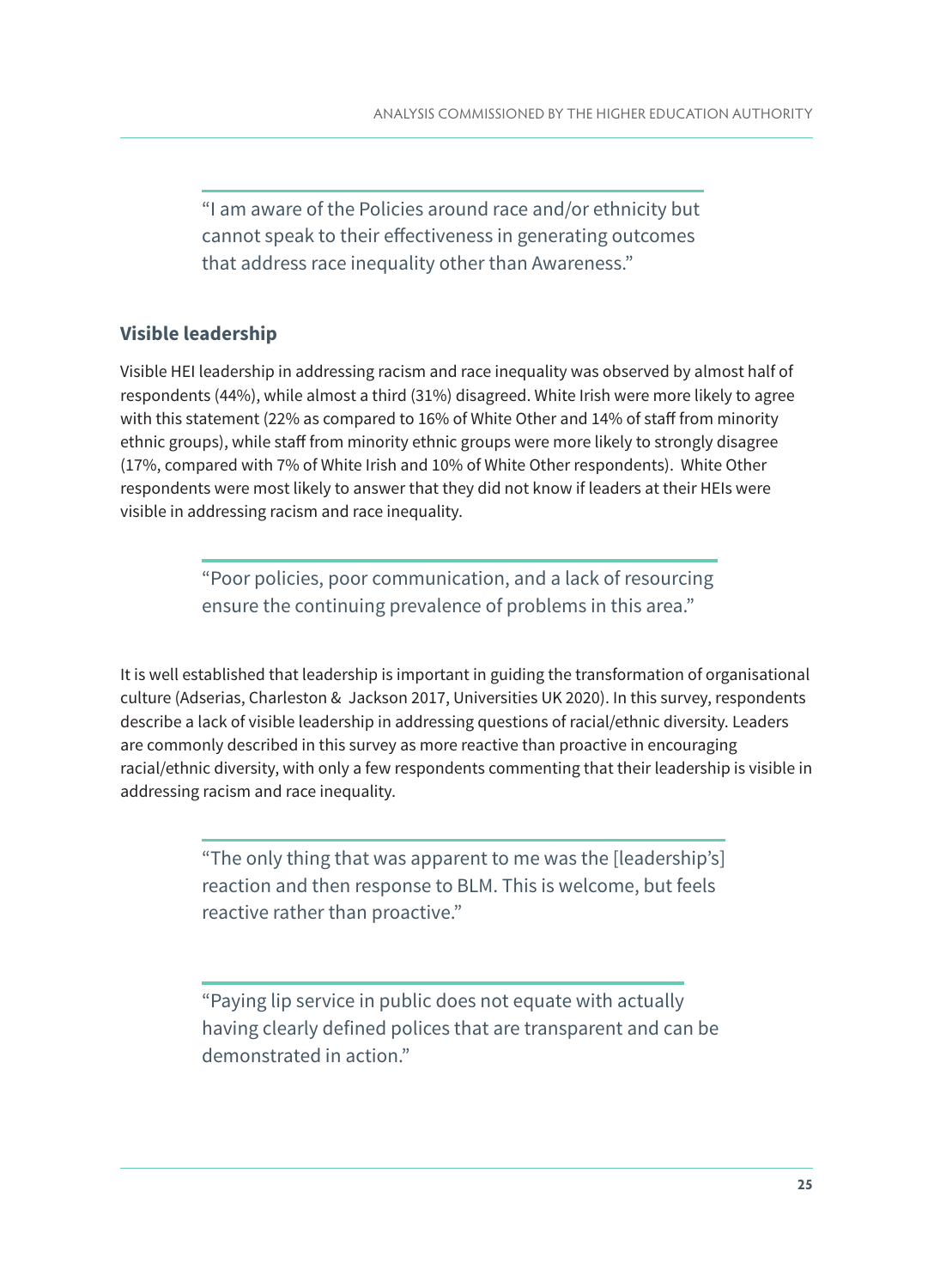There is also inconsistency in the approach within institutions, with some leaders described as making an effort to address questions of racial/ethnic diversity, including younger managers, whilst others are described as having no real interest in these issues.

> The leadership does an excellent job here [my institution] - Senior Management, [leadership], HRD, Dean are great role models for all matter to do with this topic and many others.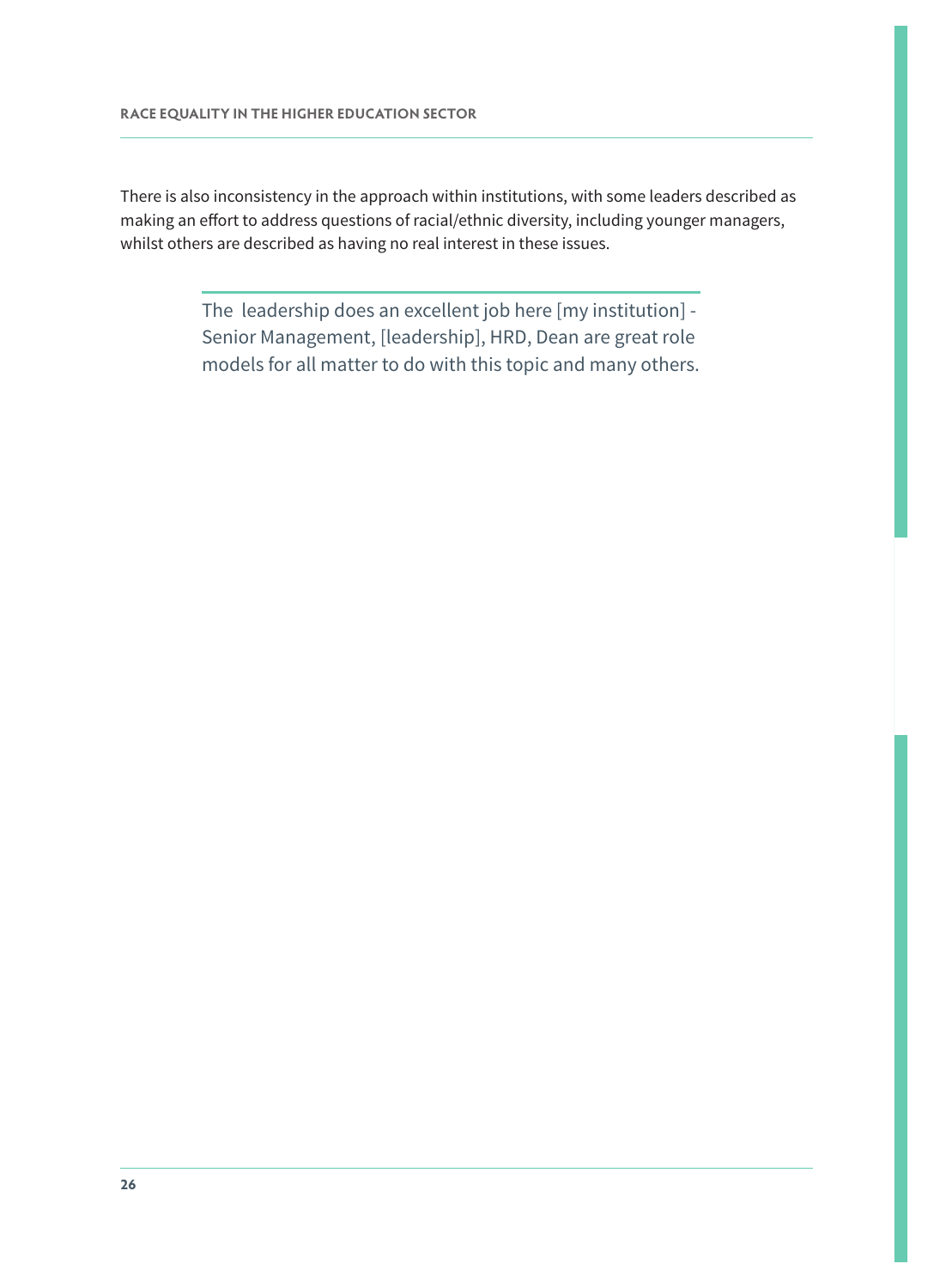# 4 Social inclusivity/sense of isolation among staff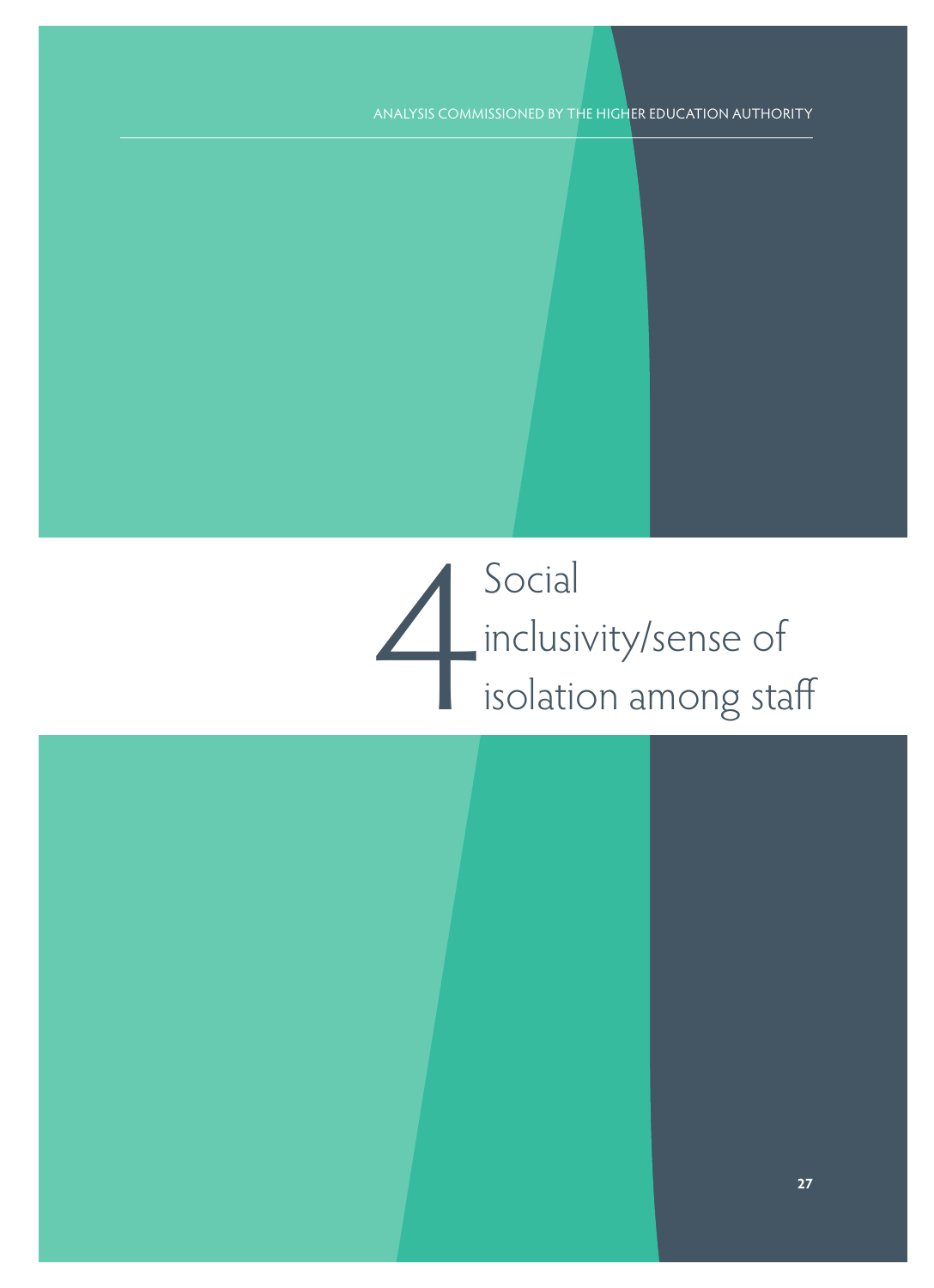This section will examine issues of social inclusivity and sense of isolation among staff. Social inclusion is defined as 'a process which ensures the opportunities and resources necessary for individuals to participate fully in economic, social and cultural life and enjoy a standard of living and well being that is considered normal in the society in which they live' (Council of European Union, 2004). It is vital to eliminate social exclusion and to strengthen integration of ethnic minority staff in HEIs. This section will consider respondents' responses in regards to whether or not they are treated equally by students and other staff, and the effects of social inclusivity and isolation on their senses of belonging and desire to stay within institutions.

#### **Ethnic diversity and sense of belonging**

When asked if ethnic diversity of staff impacts their senses of belonging, 53% agreed, and 33% disagreed categories. 13.7% said that they neither agreed nor disagreed. Overall, respondents believed that ethnic diversity of staff does have an effect on people's senses of belonging.

Staff from minority ethnic groups and White Other were the groups that were most likely to agree with the statement (21% of staff from minority ethnic groups and 19% of White Other agreed with the statement, as compared to 12% of White Irish; Figure 4.1). These groups were slightly less likely to disagree that ethnic diversity affects their senses of belonging (14% of staff from minority ethnic groups and 14% of White Other as compared to 19% of White Irish). Ethnic minorities were also more likely to strongly agree with the statement (20% of staff from minority ethnic groups, 9% of White Other and 3% of White Irish strongly agreed with the statement).



#### **Figure 4.1: The ethnic diversity of staff at my institution impacts on my sense of belonging**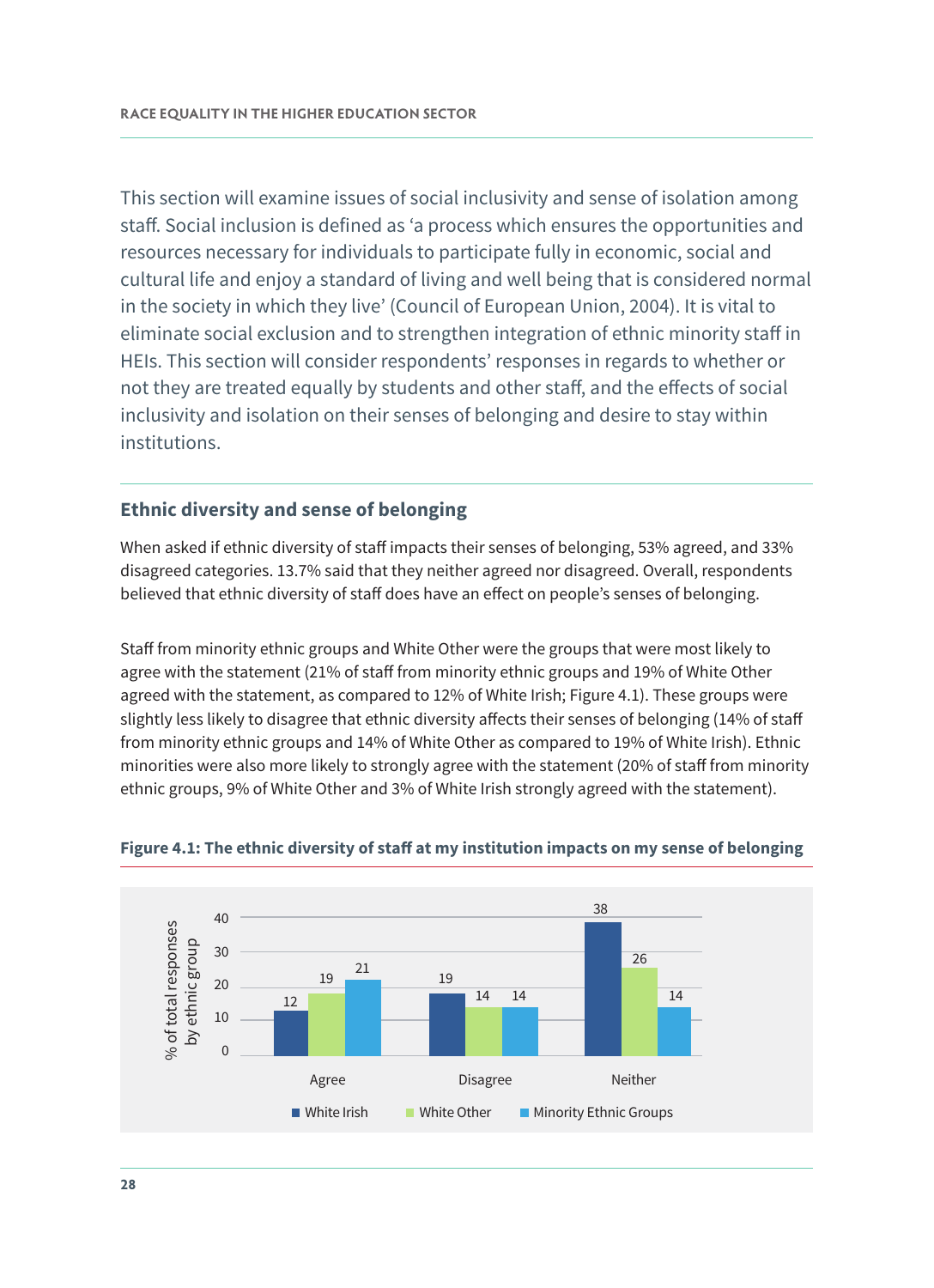#### **Ethnic diversity and staff retention**

Respondents were asked whether the ethnic diversity of staff at my institution impacted on their desire to stay at their current HEI. While 38% overall disagreed, 30% agreed, and 33% neither agreed nor disagreed. Significant difference between ethnic groups is only evident in those who strongly agree, where 17% of staff from minority ethnic groups agree, compared to 9% of White Other and 5% of White Irish respondents. This indicates that ethnic diversity is an important factor in facilitating social inclusion/integration of staff from minority ethnic groups, while it might not be as important for White Irish and White Other. This sheds some light on the importance of ethnic diversity in how people make sense of their experiences in HEIs.

On the whole, participants felt that low ethnic diversity was a factor that had a negative impact on their desire to stay within the institution. However, this view is not representative for the whole sample. This again may be because the Irish academic labour market is very competitive and applicants are motivated by other reasons for their choice.

> "If possible, I would like to work in an institution that was becoming increasing diverse in terms of race and ethnicity over time. In practice I have found working elsewhere (in a local authority) involved a much more diverse workforce in terms of race and ethnicity than in any HEI I have studied or worked."

#### **Equal treatment by colleagues and students**

When asked if they feel they are being treated equally by all colleagues irrespective of their ethnic backgrounds, over two thirds of respondents agreed with the statement (71%). White Irish were most likely to agree with the statement (41%), followed by 33% of White Other, and 25% of staff from minority ethnic groups. 30% of staff from minority ethnic groups would strongly agree with the statement, followed by 26% of White Irish, and 25% of White Other. Conversely, staff from minority ethnic groups were also the most likely to disagree with the statement (11%), compared with 4% of White Irish and 6% of White Other. On the whole however, it seems that the experiences of collegiality are generally positive across all the groups.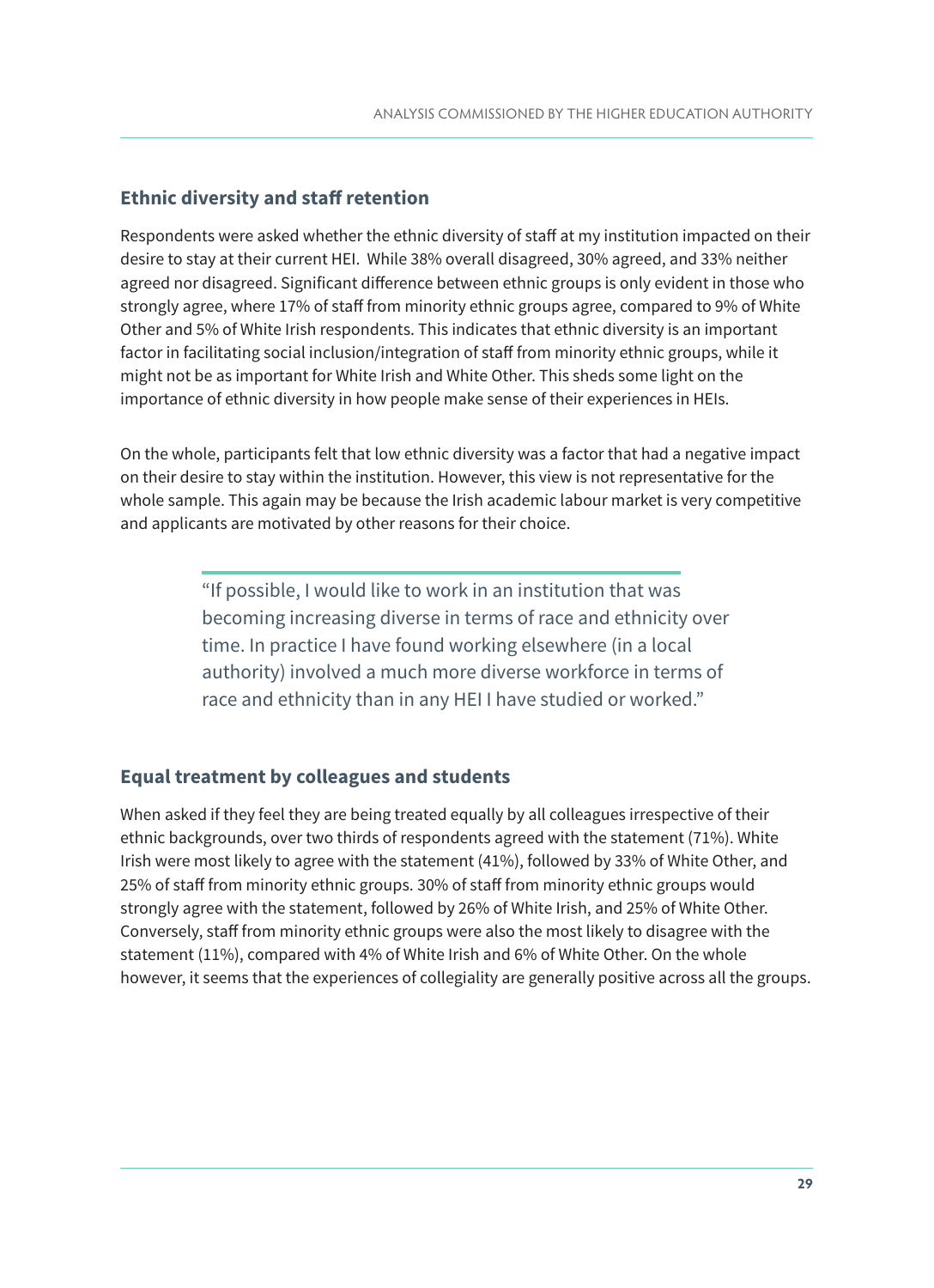"I feel included. I came from [abroad] more than 40 years ago. I see myself as Irish. I think how you see yourself, how secure you were at home and how your early and teen social experiences impacted, influence how you interact and respond to your environment. Which is probably a big contributor to the individual's perception of being included or excluded. I think many staff do feel included."

The majority of respondents also agreed that they are treated equally by students, irrespective of their ethnic background (69%). White Irish respondents agreed most with the statement (42%), as compared to 37% of White Other, and 28% of staff from minority ethnic groups. Again, staff from minority ethnic groups were more likely to strongly disagree with the statement (6%) as opposed to White Irish (1%) and White Other (2%). Comparative research suggests that students sometimes questioned credibility of ethnic minority staff and preferred White staff over ethnic minority staff (Bhopal and Jackson 2013, Jones 2006).

> "I believe that my white Irish-ness puts me in a position of privilege, compared to those who are members of ethnic minorities."

Many White Irish felt that they were treated more equally by students, colleagues and management than ethnic minority groups. Some respondents across all groups commented that ethnic minority groups may feel excluded or socially isolated. This is reflective of other research that found that Black academics in HEIs were seen as 'out of place' (Mirza 2009, Wright, Thompson and Channer 2007). A few respondents mentioned that ethnic minority groups are in precarious positions, which further exacerbates their feeling of social isolation. Similarly, often White Other respondents felt that they were treated better than staff from minority ethnic groups. Cultural, linguistic, and religious barriers were factors that affected people's sense of belonging within their HEIs.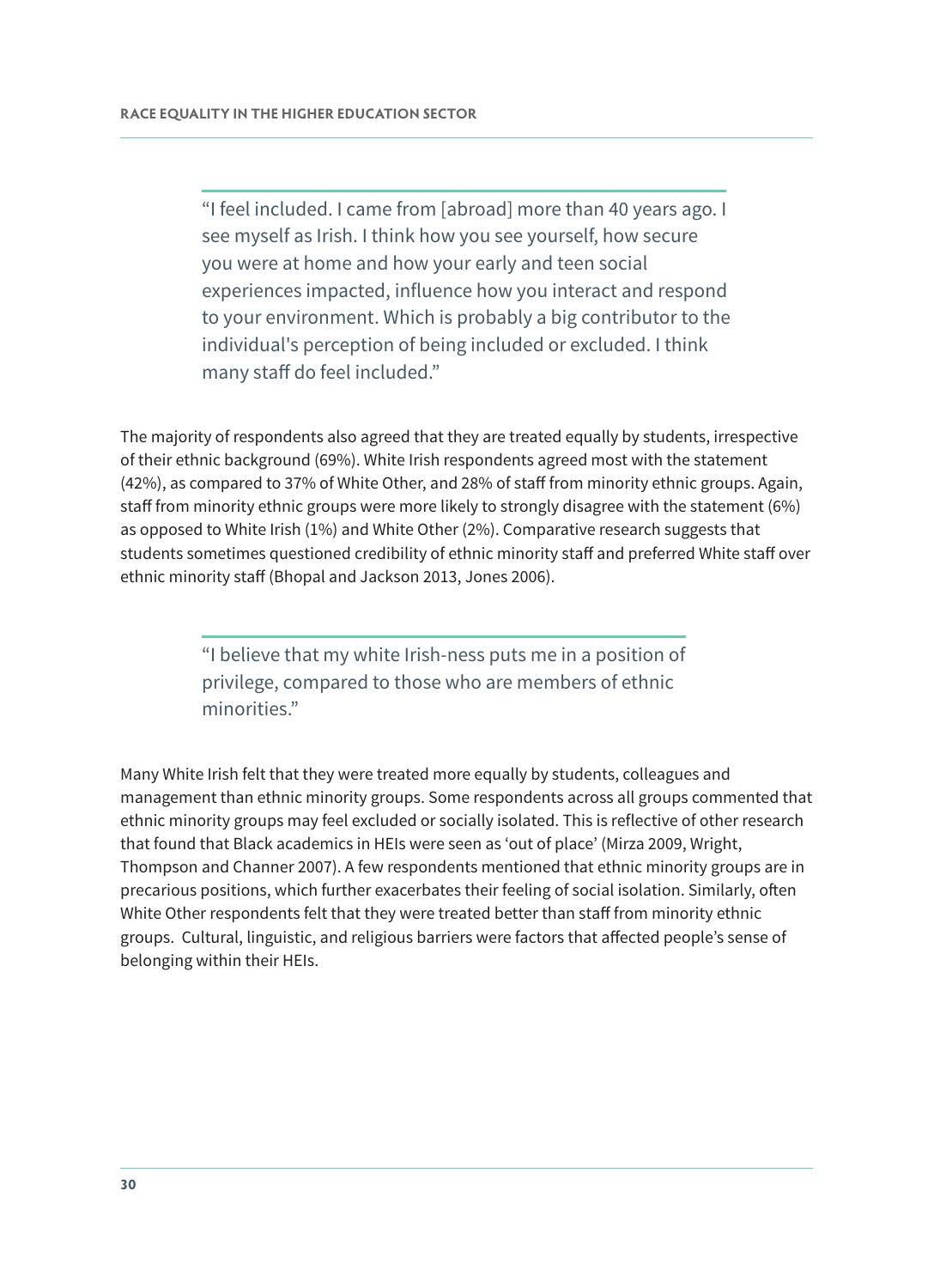"As a foreigner and a non-native English speaker, you always have a different relationship with local students, relative to Irish colleagues, because you do not share the same cultural background and sometimes do not understand their accents. This however, becomes less prominent with years. After 10 years living in Ireland, I still cannot hold a conversation about the GAA, but I have accumulated a number of local references and experiences which help to connect in class, and with Irish colleagues."

"Students fact-check everything I say in lectures and they don't behave like that with my colleagues. They also challenge my understanding of how 'Ireland works'."

"This is my first time to work at an HEI and I love it, I love the cultural and tribal diversity of the students, and I am so impressed by their talent, kindness, and openness."

Overall, results for this section suggest that while respondents may have more ambiguous opinions about the general statements, such as importance of diversity for their desire to stay within the institution, or for their senses of belonging, they make more clear-cut judgments about how diversity works in everyday life, when they interact with their colleagues and students.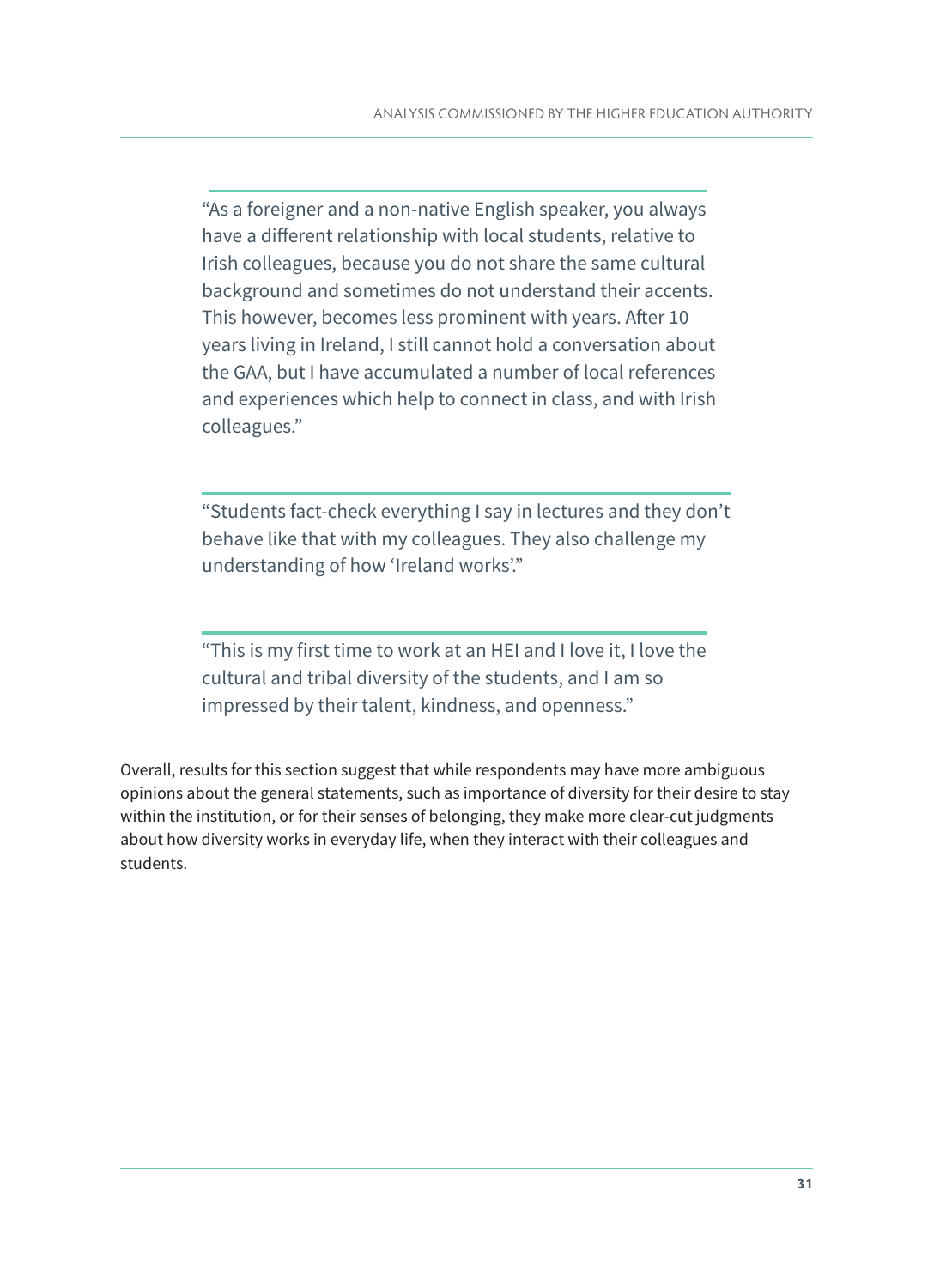5 Observation and experience of unfair treatment or discrimination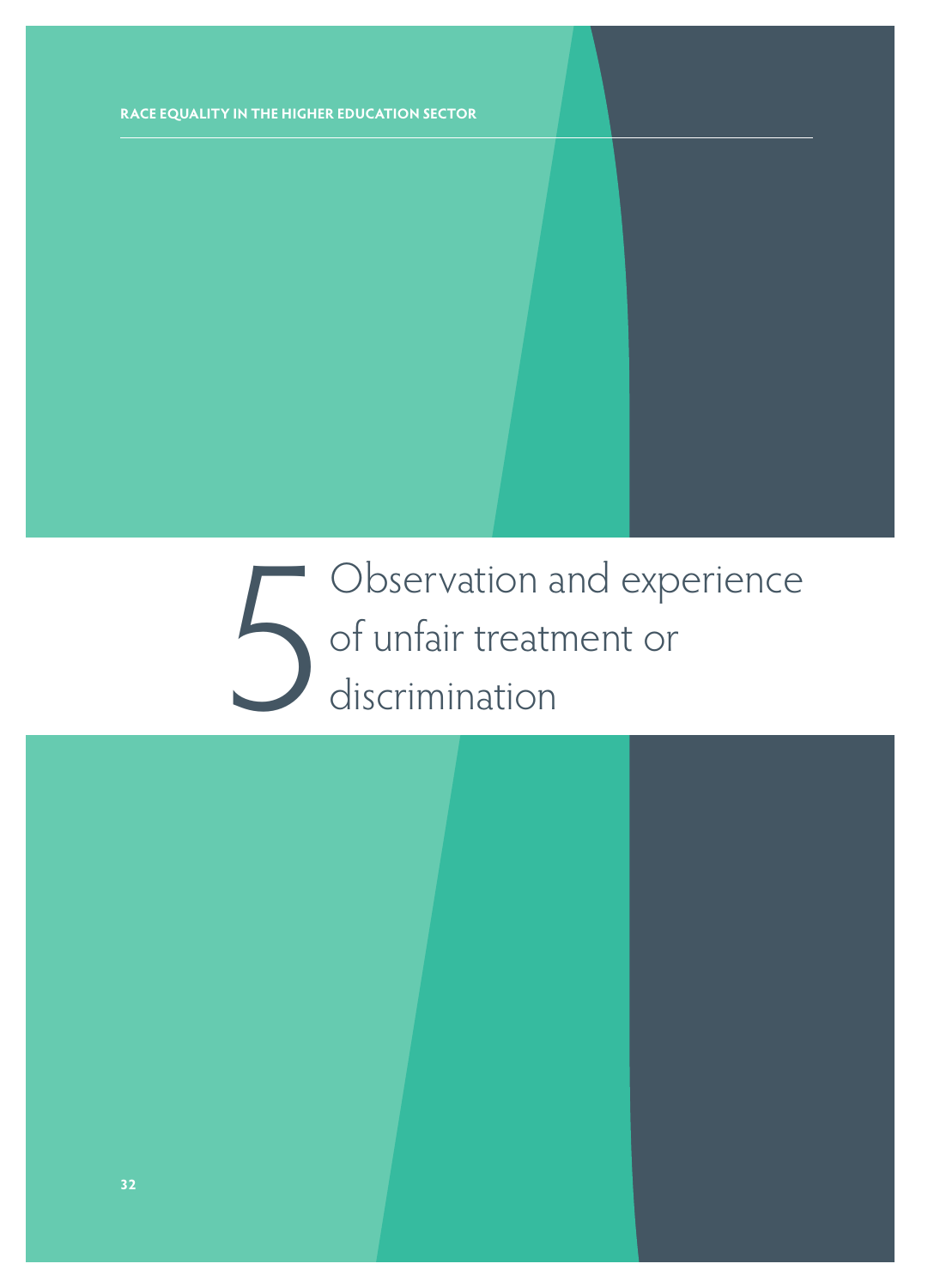This section will examine responses of participants in regards to observation and experience of unfair treatment and discrimination, either on campus or online. In most of the literature on discrimination, the term 'bias' or 'implicit bias' is now used to indicate patterns of exclusion faced by underprivileged groups that are more subtle and covert than direct discrimination (Buitendijk, Curry and Maes 2019). This transpires from both quantitative and qualitative data.

More than a third (35%) of staff from minority ethnic groups have been subject to racial and/or ethnic discrimination on campus or online in the course of their work, compared to 16% of White Other respondents and 3% of White Irish respondents (Figure 5.1).

> "I have been told more than once to "go back to your own country" by students if I told them something about their behaviour (smoking on campus by my office window, be careless with college property, etc)."

The majority of respondents (61%) had not witnessed racial and/or ethnic discrimination on campus or online in the course of their work. White Other (14%) and staff from minority ethnic groups (14%) were more likely to have witnessed discrimination in the course of their work than their Irish counterparts (10%).

Over half of respondents (53%) agreed when asked if they reported racial and/or ethnic discrimination, harassment or abuse to their institution, the relevant and appropriate investigative and/or disciplinary action would be taken. Staff from minority ethnic groups were least likely to agree (19%, compared to 27% of White Other and 31% of White Irish), and twice as likely to disagree (15%).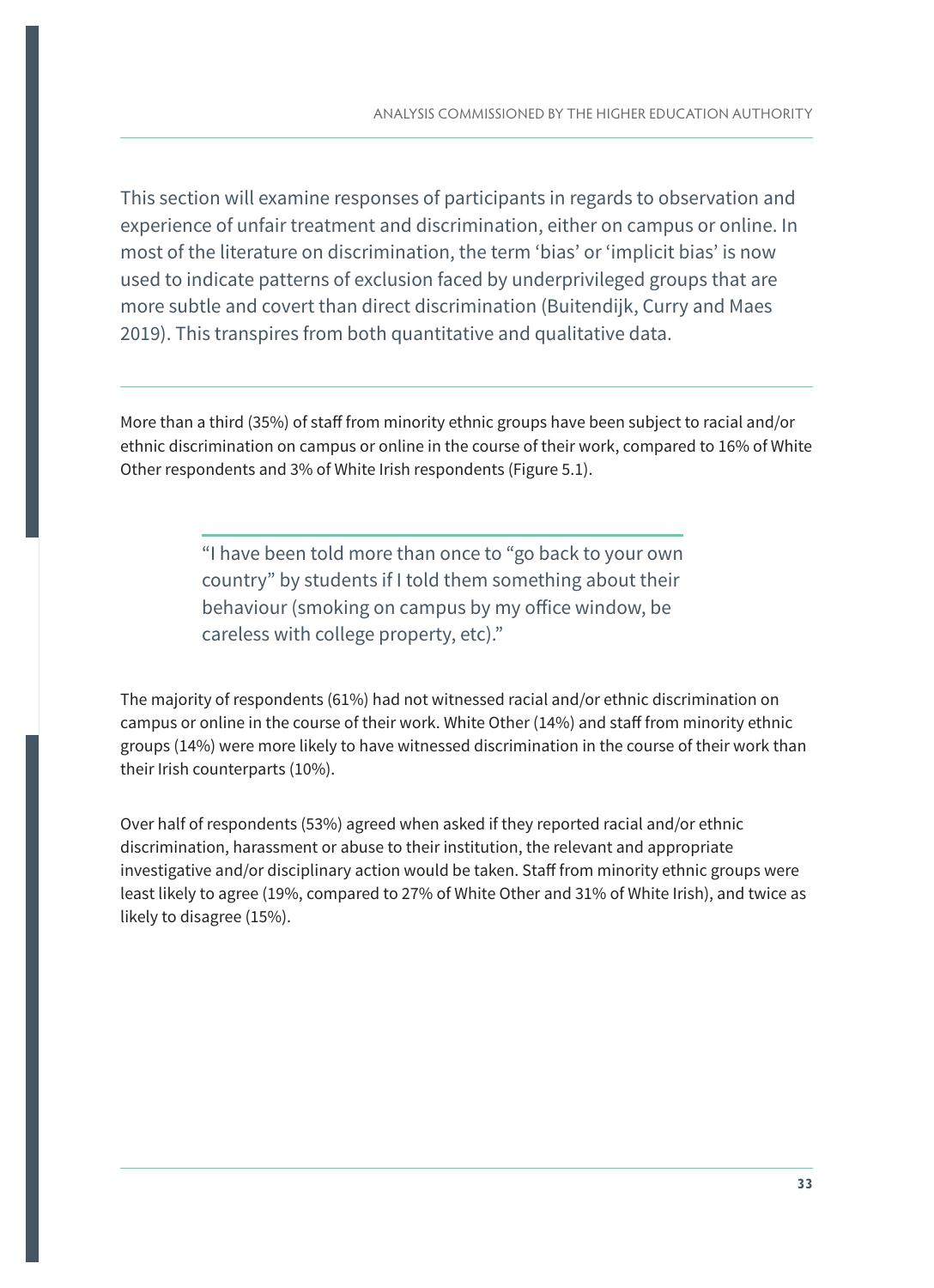

**Figure 5.1: Experience of discrimination on campus or online7** 

Most White Irish respondents stated that they have never witnessed racial or ethnic discrimination. However, equally, many White Irish noted different instances of discrimination targeted at staff or students. Staff from minority ethnic groups in general were more likely to discuss instances of witnessing discrimination, rather than discussing their own experiences of discrimination.

Respondents across all groups observed that members of ethnic minority staff experienced discrimination in regards to promotion and career opportunities. On the other hand, respondents often noticed that students were discriminated against in marking and assessment, obtaining placements, or opportunities for development such as tutoring. A few White Irish respondents felt that discrimination against staff was less visible than against students, and believed the latter was a larger problem.

> "I received unfair treatment in career progression. One white male colleague was retained and promoted and I was not – even though I have stronger research output, equal level of teaching and service. I did not report it as I feel no one will hear it or change the decision."

Q24. I have been subject to racial and/or ethnic discrimination on campus or online in the course of my work. Q25. I have witnessed racial and/or ethnic discrimination on campus or online in the course of my work.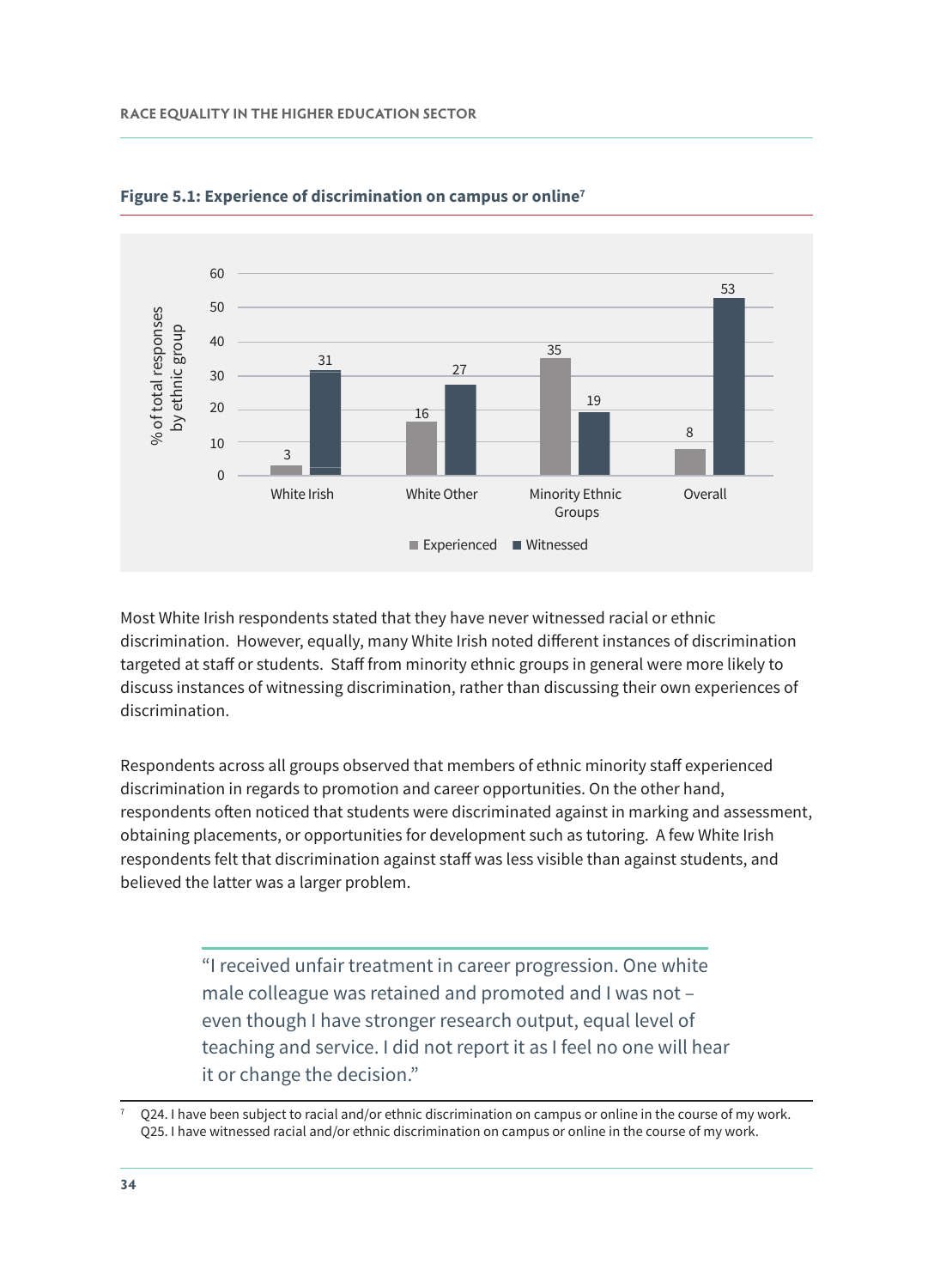Respondents both discussed their experience of discrimination, and the impact it had on them. In many instances respondents when asked about experiences of discrimination recounted incidents of microaggressions. This might suggest that ethnic minorities are more likely to experience subtle/covert forms of unfair treatment rather than downright discrimination. Some scholars comment that subtle racism has become more prominent in past decades, as blatant forms are legislated against (Gill and Worley 2010).

> "I have never experienced outright discrimination. The little things are hard to go up against, so you just shrug your shoulders."

Many respondents highlighted that they were unaware of any policies or guidelines to support reporting discrimination. Some participants complained that the mechanisms to tackle this were ineffective and HR was very inefficient in finding the solution to the problem. Over a quarter of respondents (27%) believed that if they report discrimination, no appropriate action would be taken.

> "While I hope that action would be taken if I reported discrimination, I am not aware of any policies or guidelines to support such action."

"Policies for dealing with harassment, bullying, racism, etc. are entirely ineffective. Usually swept under the carpet or both parties are brought to a mediator, forcing the victim to take responsibility for the offender's behaviour. In fairness, there is very little HR can do with repeat offenders. This is a public sector employment issue and it is impossible to sack someone."

As a result, matters were often 'swept under the carpet'. Provided that discrimination often comes from the top, ethnic minority staff and students are reluctant to report such incidents, which may lead to underreporting (Equality and Human Rights Commission 2019a, 2019b). An important barrier to reporting were concerns about repercussions and victimisation (Equality and Human Rights Commission 2019c). Several respondents mentioned that they were referred to counselling services as a result, while the matter wasn't deal with appropriately. One respondent complained that the process of reporting left them more isolated than before.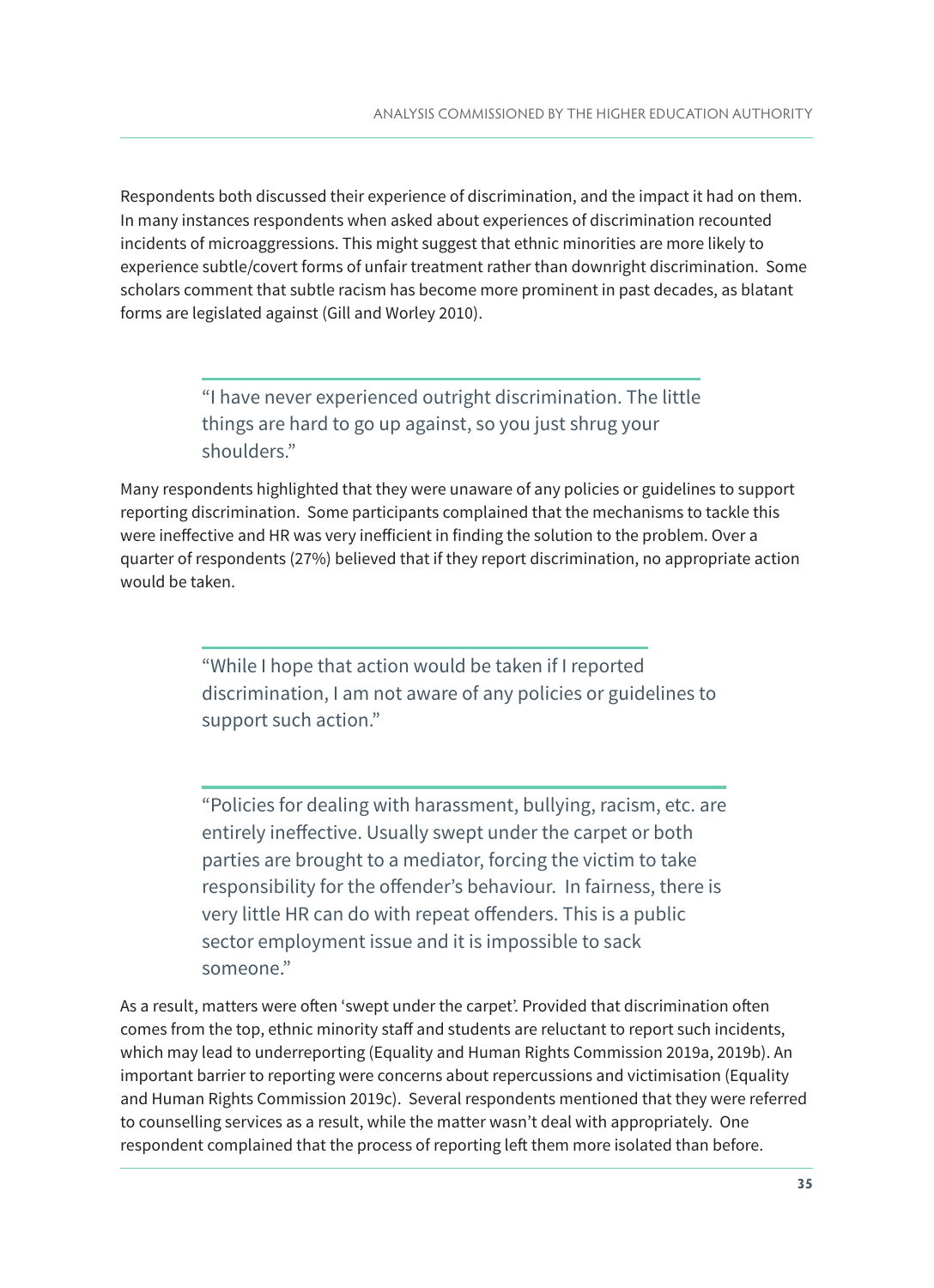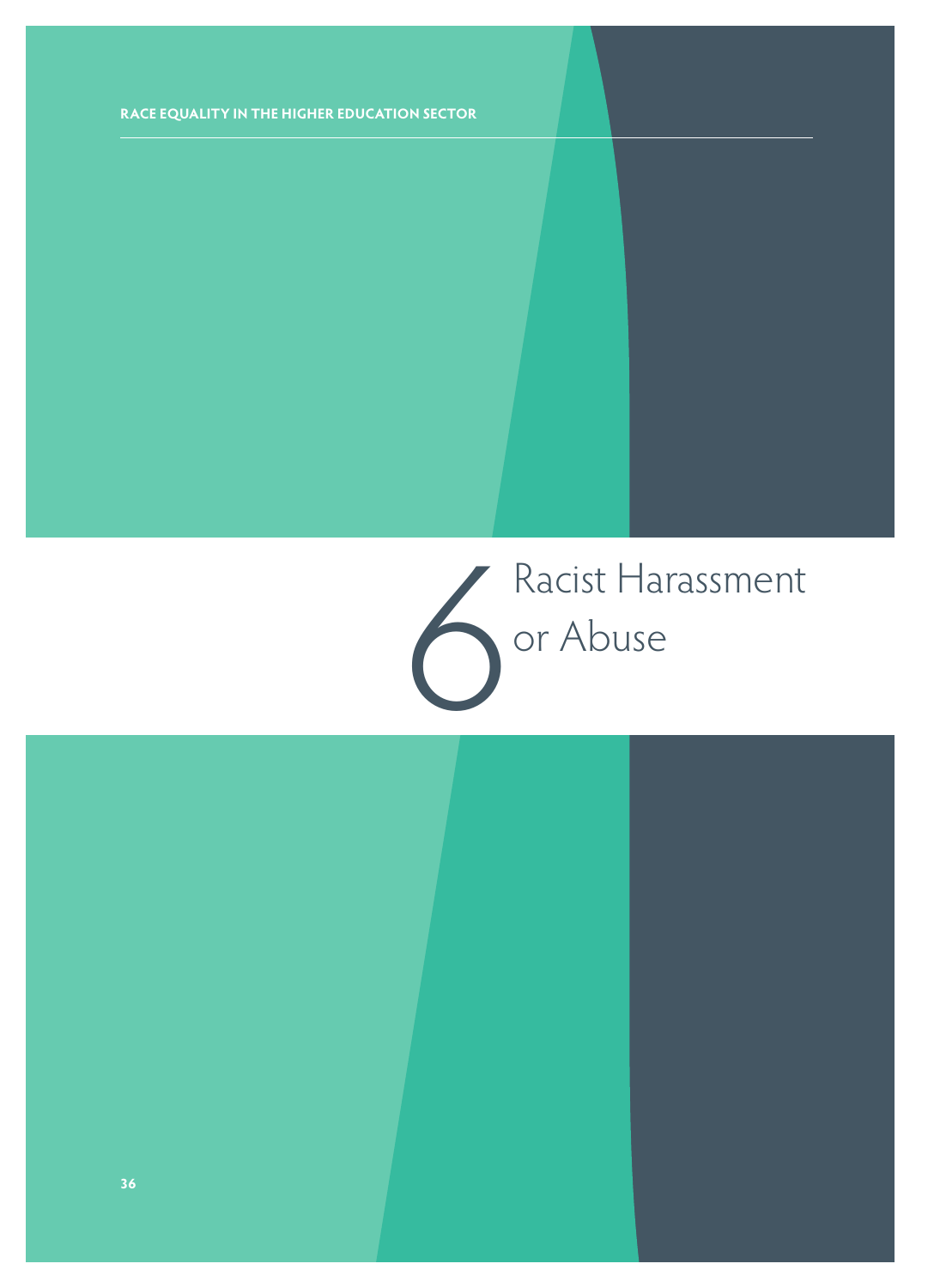This section will focus on participants' responses on witnessing, experiencing, and guidance on responding to racial harassment and abuse. By racial harassment and abuse we mean 'any form of unwanted conduct related to any of the discriminatory grounds which has the purpose or effect of violating a person's dignity and creating an intimidating, hostile, degrading, humiliating or offensive environment for the person' (The Employment Equality Acts 1998-2015). The 'unwanted conduct' includes spoken words, gestures, production and display of written words, pictures and other material.

More than half of respondents (52%) reported that they had never heard or seen (directly or indirectly) the use of racist language, comments, gestures, symbols or physical violence on campus or online. A further quarter (27%) said that they have rarely seen such instances. White Irish respondents were most likely to say that they have never seen racist incidents (54%), followed by White Other (52%) and staff from minority ethnic groups (45%; Figure 6.1). Staff from minority ethnic groups were much more likely to say that they often saw or heard incidents of racism (8%, as compared with 2% of White Irish and 3% of White Other).



#### **Figure 6.1: I have heard or seen (directly or indirectly) the use of racist language, comments, gestures, symbols or physical violence on campus or online**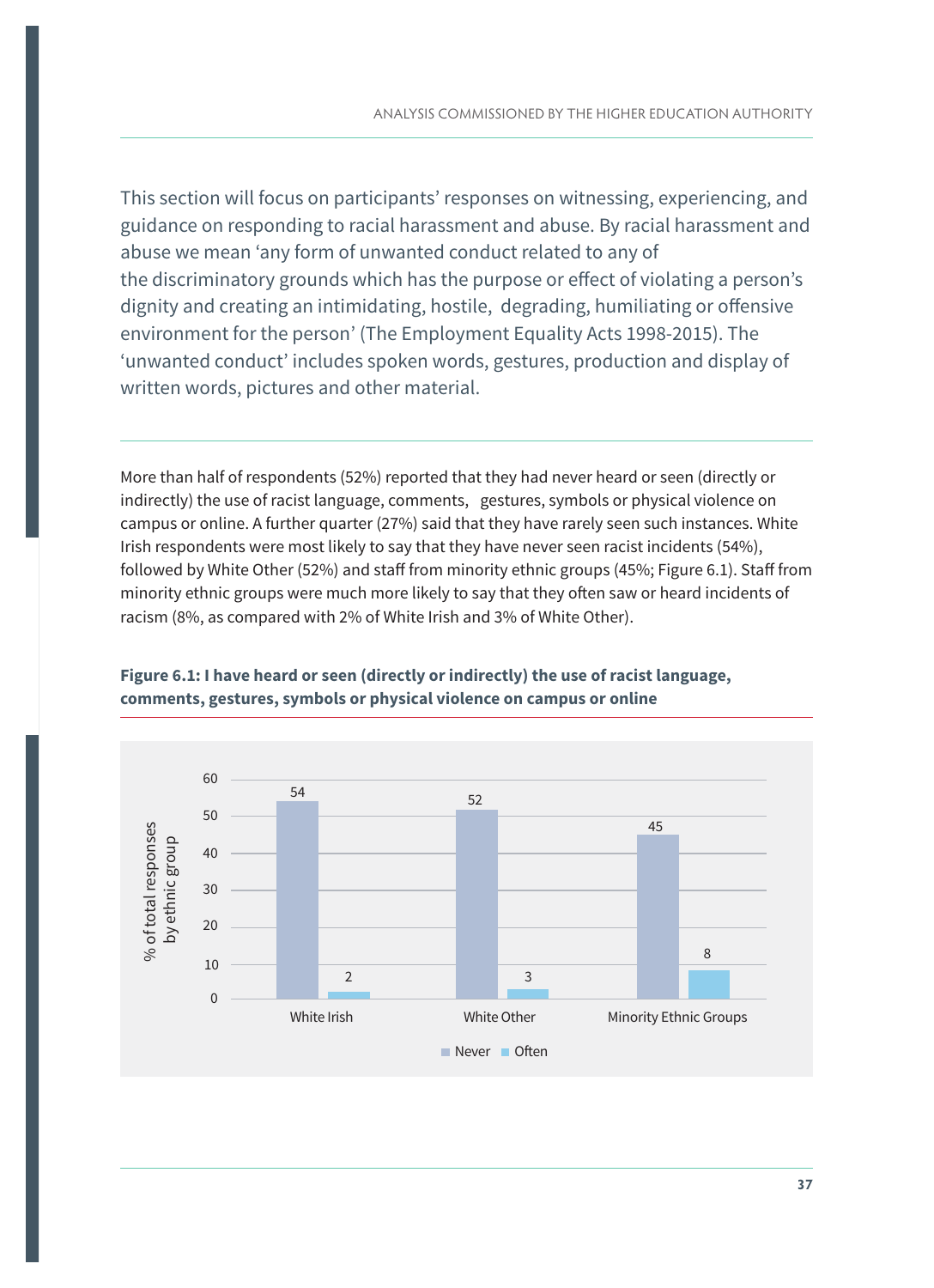Comments in this section resonate with the comments made earlier that racist harassment/abuse can be subtle and overt, and therefore not always easy to pinpoint. White Irish were more likely to comment than other groups that they have never seen/witnessed racial harassment or abuse.

Examples of abuse included abuse towards staff by the students, students by staff, staff by other staff, and students by students. Respondents mentioned incidents of verbal harassment, dismissive comments, and a use of racial slurs. A couple of respondents mentioned incidences of racist graffiti/symbols on campus and of physical abuse. The vast majority of respondents commented that they have not seen any instances of online abuse within the university, however they have encountered such instances off campus.

> "I have seen a black female student being attacked, thrown an egg at, and called the N word."

More than two-thirds (68%) of respondents said that they intervene or report the incident if they see (directly or indirectly) the use of racist language, comments, gestures, symbols or physical violence on campus or online. Less than a third (30%) disagreed.

Staff from minority ethnic groups were slightly less likely than other groups to agree with the statement (25% as compared to 32% of White Irish and 32% of White Other). However, they were more likely to strongly agree with the statement (28%) as compared to 22% of White Irish and 19% of White Other. This might suggest that staff from minority ethnic groups were slightly more likely to hold stronger opinions than other ethnic groups about reporting the incidents.

Participants mainly discussed guidance on abuse and intervening/reporting abuse. Some participants mentioned abuse against students and fewer participants mentioned abuse against staff, which may suggest that abuse against staff is less visible or happens less frequently.

> "Overt reportable racism on campus is rare as its unacceptable amongst academics and students, so it would be more likely to happen covertly, off campus events, etc."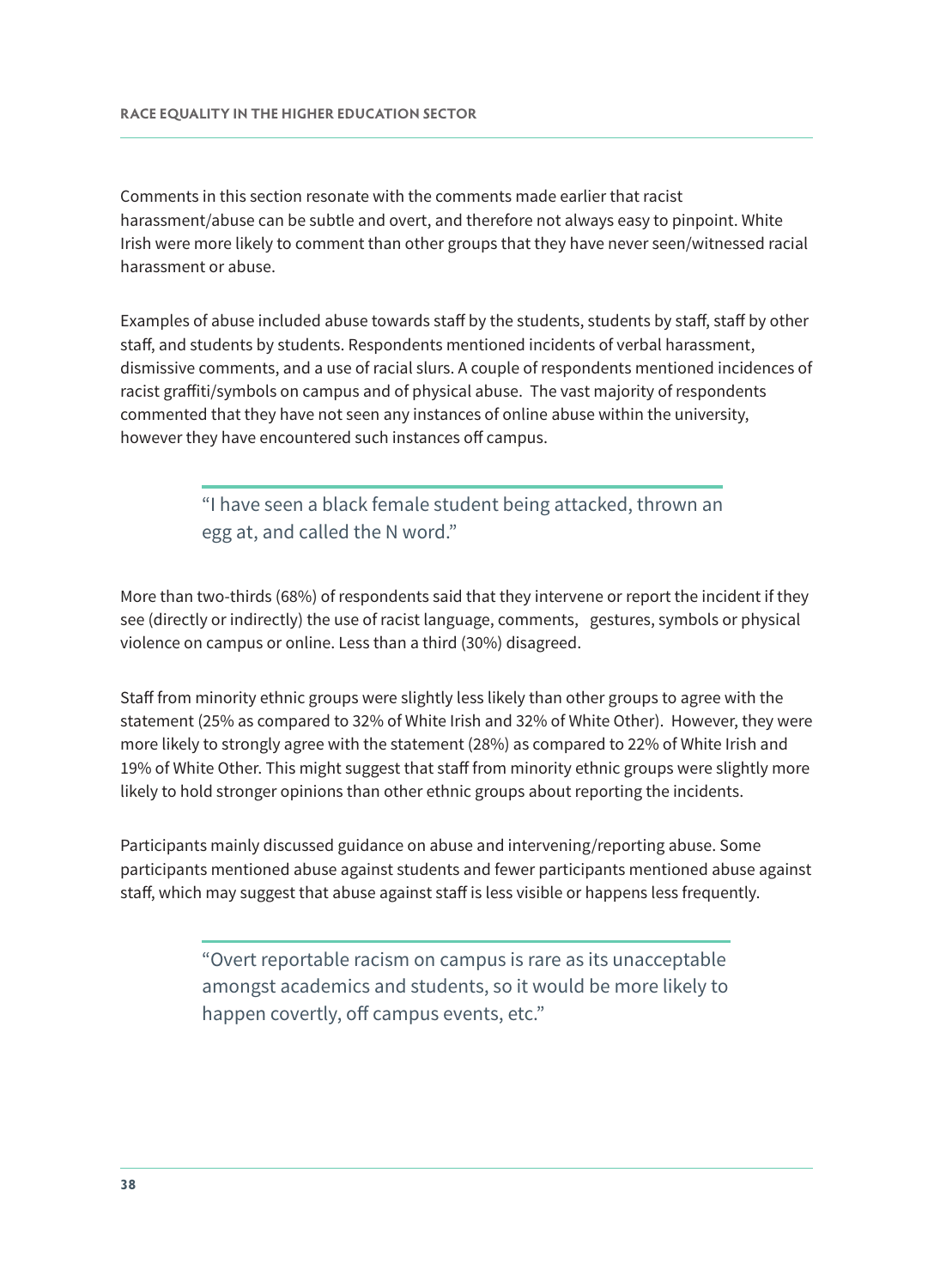Fewer than half of respondents agreed that there was a clear guidance to follow if they experience or witness racist discrimination, harassment, or abuse (39%). 24% of White Irish, 22% of White Other and 18% of staff from minority ethnic groups agreed with the statement. A slightly lower percentage of White Irish (14%) and White Other respondents (15%) disagreed than agreed with the statement. While this difference is not significant, it is also important to note that 16% of staff from minority ethnic groups would strongly disagree, compared to 6% White Irish and 7% of Irish Other. Also, slightly more staff from minority ethnic groups (19%) disagreed rather than agree with the statement (18%). On the whole, respondents do not feel very clear on the guidance that they have to follow if they experience or witness racist discrimination, harassment, or abuse in their institution. This trend has been particularly visible in the case of staff from minority ethnic groups.

> "I haven't witnessed racism, if I did I would like to think I would intervene and report. I am unclear as to the procedure for reporting racism."

"Students putting Swastikas on their clothing and goose stepping through campus, and roaring abuse at Muslim students was ignored by management where I work."

Respondents employed by Colleges were more likely to strongly agree that there is a clear guidance that they have to follow (15%), compared with employees of universities (8%) or Institutes of Technology (6%). They were also slightly less likely to agree to the question (7%), compared to 12% of university employees and 10% of Institute of Technology employees. This may suggest that College employees hold stronger opinions regarding clarity of guidance around racist harassment or abuse than other groups.

Many respondents found guidance on reporting abuse unclear and weren't sure where to report such a behaviour. The comments in this section resonated with comments on discrimination, and with findings of other research, which indicates that students and staff are often unclear about what will happen when they make a complaint and are afraid of the personal consequences in doing so (EHRC 2019d). Some respondents mentioned that they deal with the abuse personally, without escalating problem, due to fear of being victimised, or scepticism in the efficiency of HR in dealing with such matters, with issues being ignored or dismissed (cf. Batty 2019).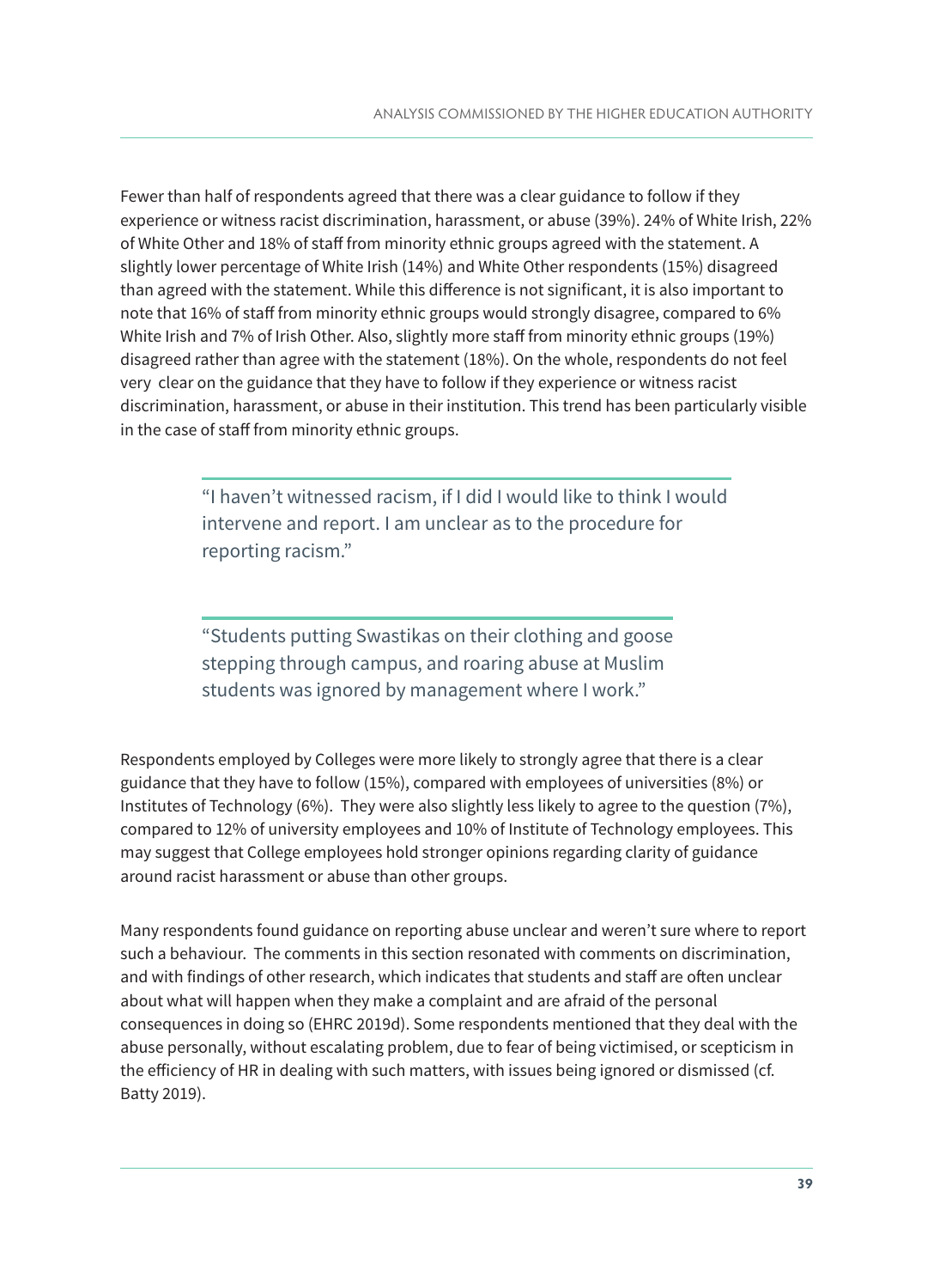Several respondents highlighted that they would be concerned with their own safety when intervening, reporting physical abuse to the guards or ireport.ie. Several respondents mentioned that they would report abuse to EDI officers. Positive comments on efficacy of reporting the abuse were sparse.

> "There was an incident of racial harassment within our cohort of postgraduate students which was reported and subsequently taken very seriously by management, and resulted in a formal warning to the student in question. As an outcome of this incident, all PG students on our programme take a module on ED&I awareness and sensitivity."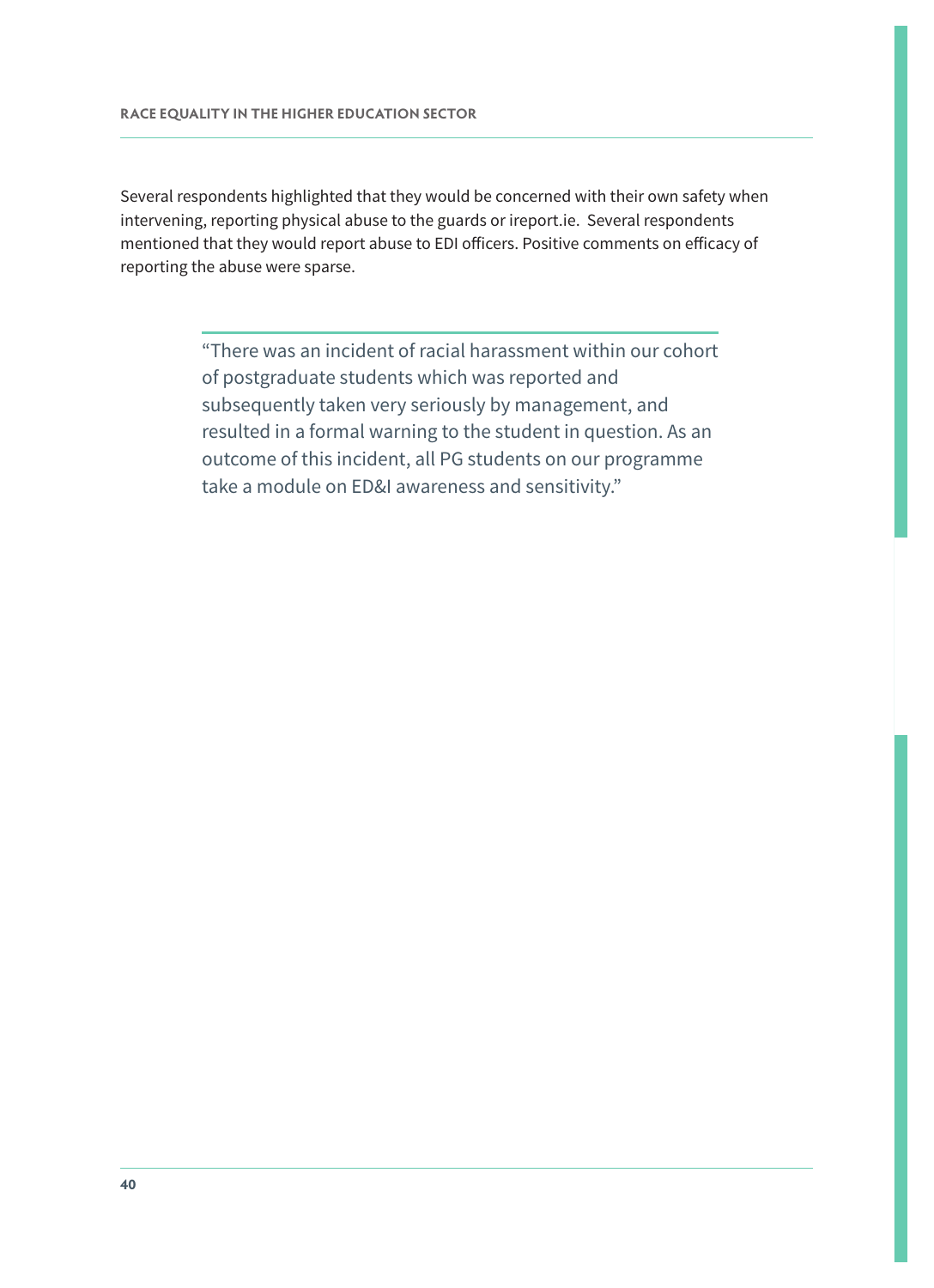## 7 Racial Microaggressions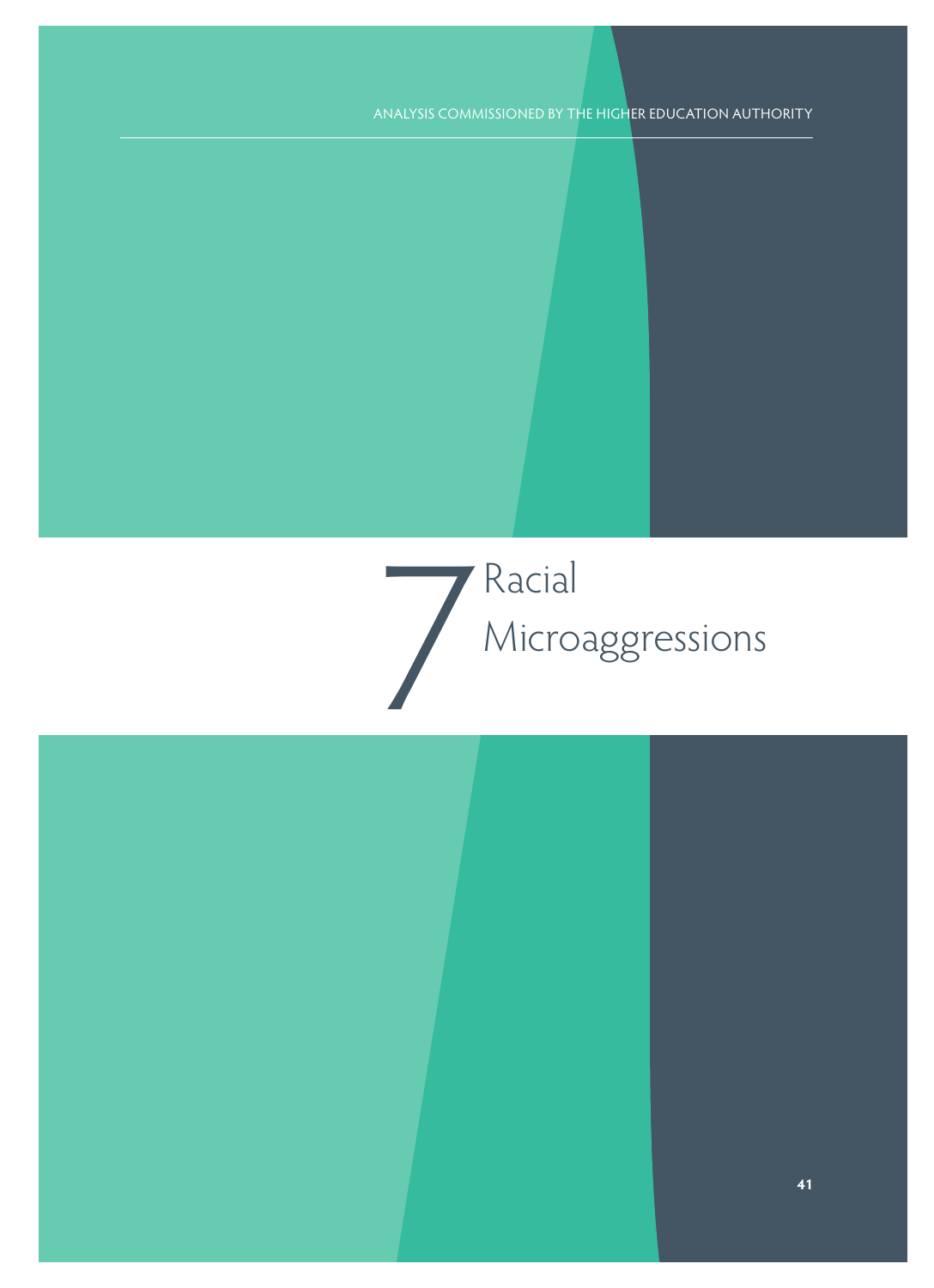This section will examine different kinds of microaggressions that ethnic minority groups experience in HEIs. We use the term "microaggressions" to refer to 'brief, sometimes subtle, everyday exchanges that either consciously or unconsciously disparage others based on their personal characteristics or perceived group membership' (Pierce et al, 1978; Sue, 2010) Research examining racial microaggressions in the workplace argues that managers and employees consciously support equal treatment for all, while unconsciously harbouring negative feelings toward people of colour (Sue, 2010).

Staff from minority ethnic groups (15%) and White Other respondents (13%) were much more likely than White Irish (5%) to report in this survey that they had been subjected to stereotyping at their workplace in relation to race and/or ethnic background (Figure 7.1). Staff from minority ethnic groups and White Other were also more likely to strongly agree with the statement (14% and 8% respectively) as compared to 1% of their Irish counterparts. Respondents report that stereotyping has been important to their sense of belonging at their HEIs. Most respondents who raised this issue experienced negative stereotyping, while only one German respondent felt that positive stereotyping about their work ethic may actually work to their advantage.

A third of staff from minority ethnic groups (34%) reported in this survey that they had their contributions minimized at work based on race and/or ethnic background, compared to 14% of White Other, and 4% of White Irish (Figure 7.1). Some respondents felt undervalued by their colleagues, and commented that their contributions were minimised. Respondents from ethnic minority groups also felt that their ideas/ comments could be dismissed by White Irish colleagues. One respondent suggested that someone else took credit for their work. This links to a question of deprofessionalisation and invisibility of ethnic minorities in academia (Young and Anderson 2021).

> "Sometimes, they think I have no brains, that I lived on trees all my life before coming to Ireland."

> "Sometimes my contributions, which I know will be innovative, won't be considered because I am from black race."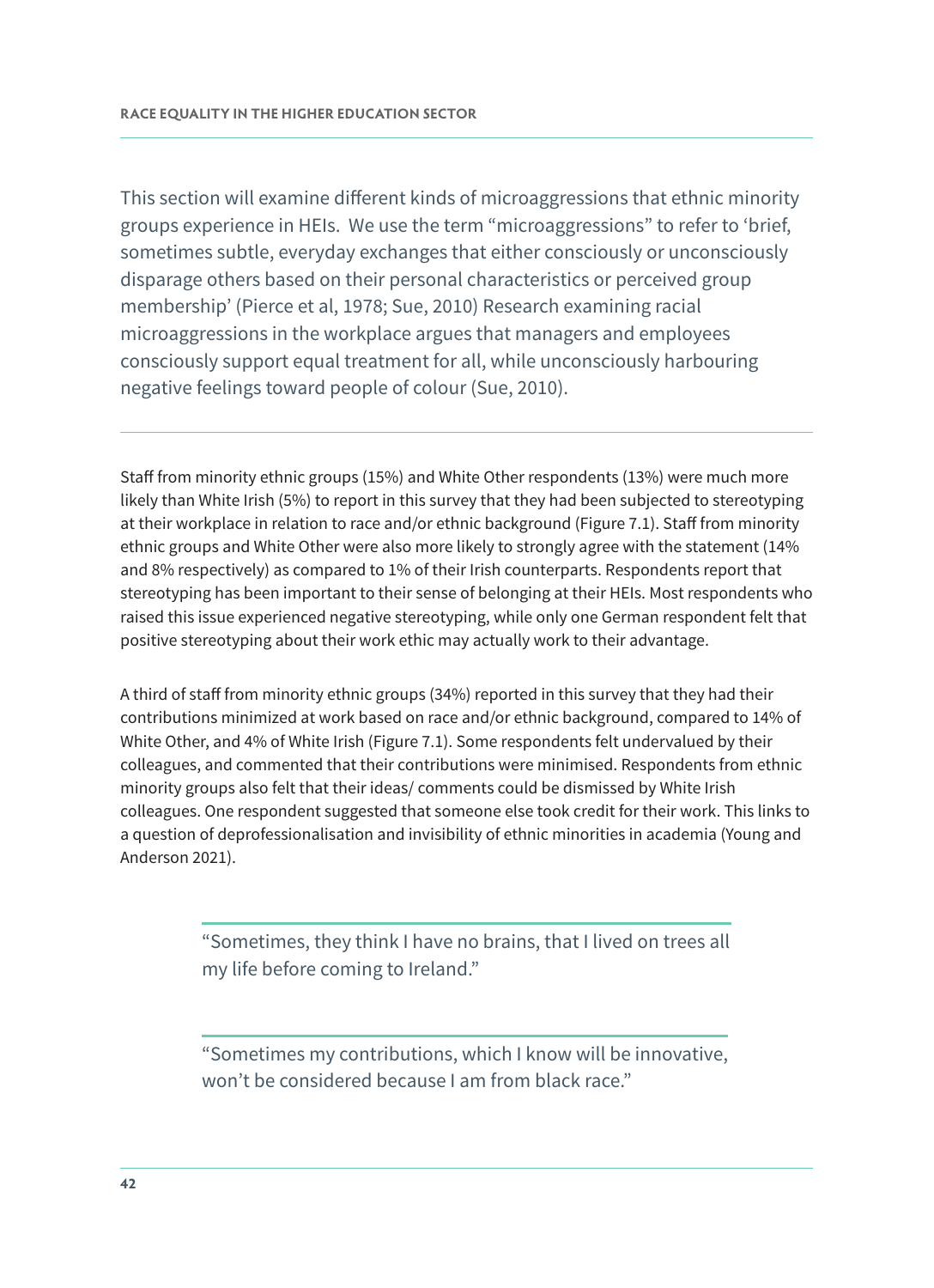

**Figure 7.1: Experience of racial microaggressions** 

Staff from minority ethnic groups and White Other were more likely to slightly agree or agree that they had been made to feel the way they speak was inferior based on race and/or ethnic background (20% from minority ethnic groups, 16% of White Other, versus 3% of White Irish). Also, 7% of staff from minority ethnic groups strongly agreed with the statement, as compared to 1% of Irish White and 3% of White Other. Non-native speakers recalled incidents of being mocked for their accent and having their grammar and spelling corrected in an unconstructive way. A couple of non-native speakers felt that students didn't treat them seriously enough because of their accents. Native-English speakers, including Americans, were more likely to comment that their accents didn't affect their treatment at HEIs. Furthermore, several respondents mentioned that their names were mispronounced/misspelled, which left them feel undervalued.

> "Language is a huge issue. While I am a fluent English speaker, I have an accent and have seen many rolling their eyes. I also had my grammar corrected INCORRECTLY by native English speakers."

11% of staff from minority ethnic groups have experienced not being taken seriously at work based on race and/or ethnic background, compared to 1% of White Irish and 6% of White Other.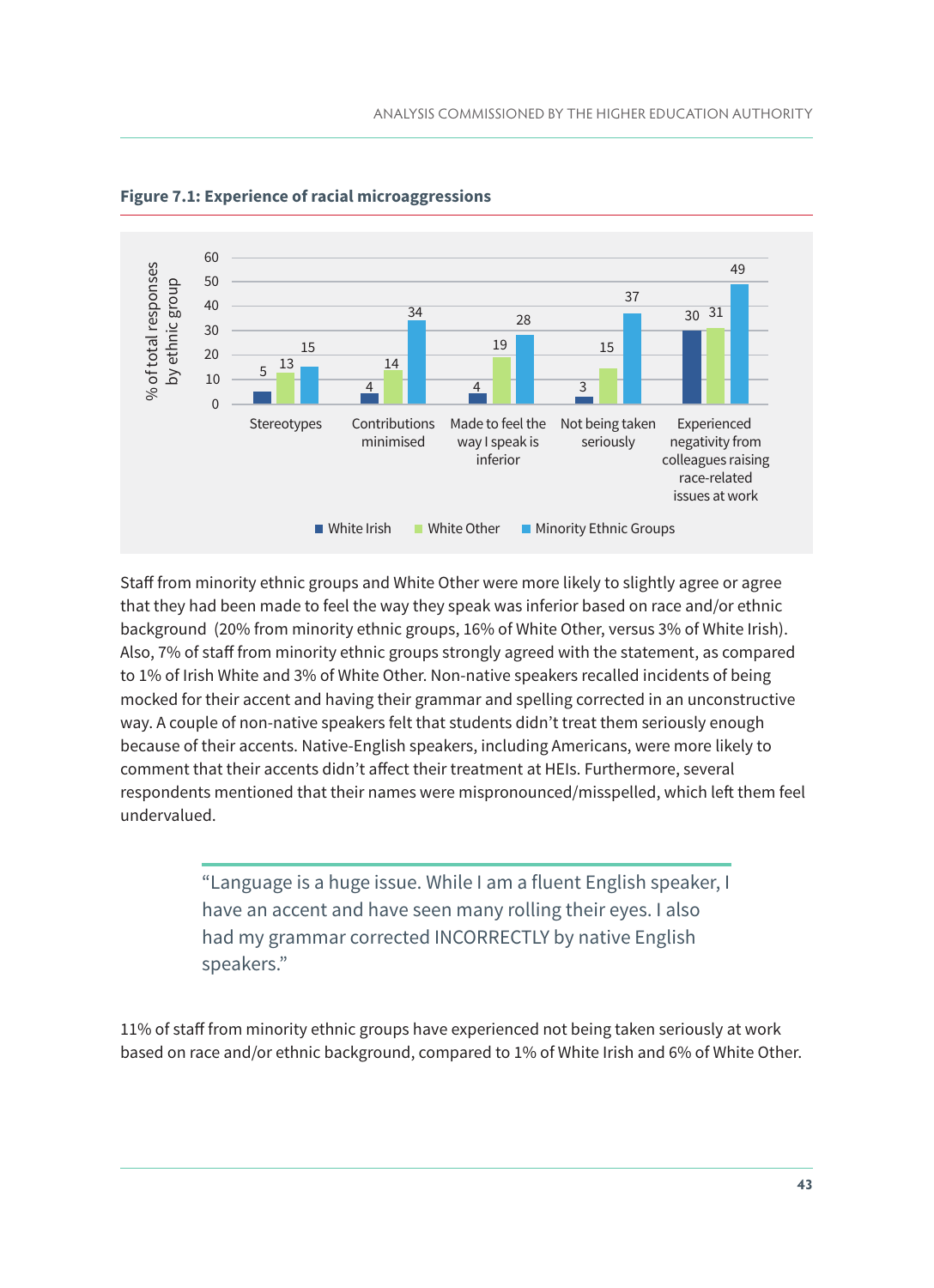Finally, in this section of the survey, staff were asked if they had experienced negativity from other colleague because they raised race-related issues at work. Respondents of all ethnic groups are more likely to share experiences of negativity for raising a race-related issue than about other kinds of microaggressions. Staff from minority ethnic groups are only slightly more likely to think that they have experienced negativity for this reason than White Irish and White Other.

> "I always avoid all discussion about race as it is too easy to offend so silence is the best way to deal with it."

"People remain silent or roll their eyes when I point out how white our faculty is."

Participants mainly described perpetrators and discomfort that questions of race/ethnicity may cause in relation with their colleagues. Such discomfort may be rooted in colour blind racism, which protects the perpetrators from feeling discomfort, shame, or personal responsibility for the realities of racism (Jayakumar and Adamian 2017). Sue in this context points out that staff may act in ways to ignore, dilute, diminish, or cut off dialogues about race (Sue and Constantine 2007).

Some respondents also talked about questions of stereotyping, language barriers, and undervalue. A smaller number of respondents discussed policies. Perpetrators involved colleagues, management, and less frequently students. As with previous questions, a couple of respondents have noted that microaggressions can take form of subtle attitudes and behaviours. Furthermore, a couple of respondents highlighted that people may experience unconscious bias.

> "I think that question relates to direct overt forms of discrimination. I think negative perceptions experienced by ethnic minorities are the result of more subtle attitudes and behaviour and often related more to attitudes about 'who is part of my community' rather than who isn't."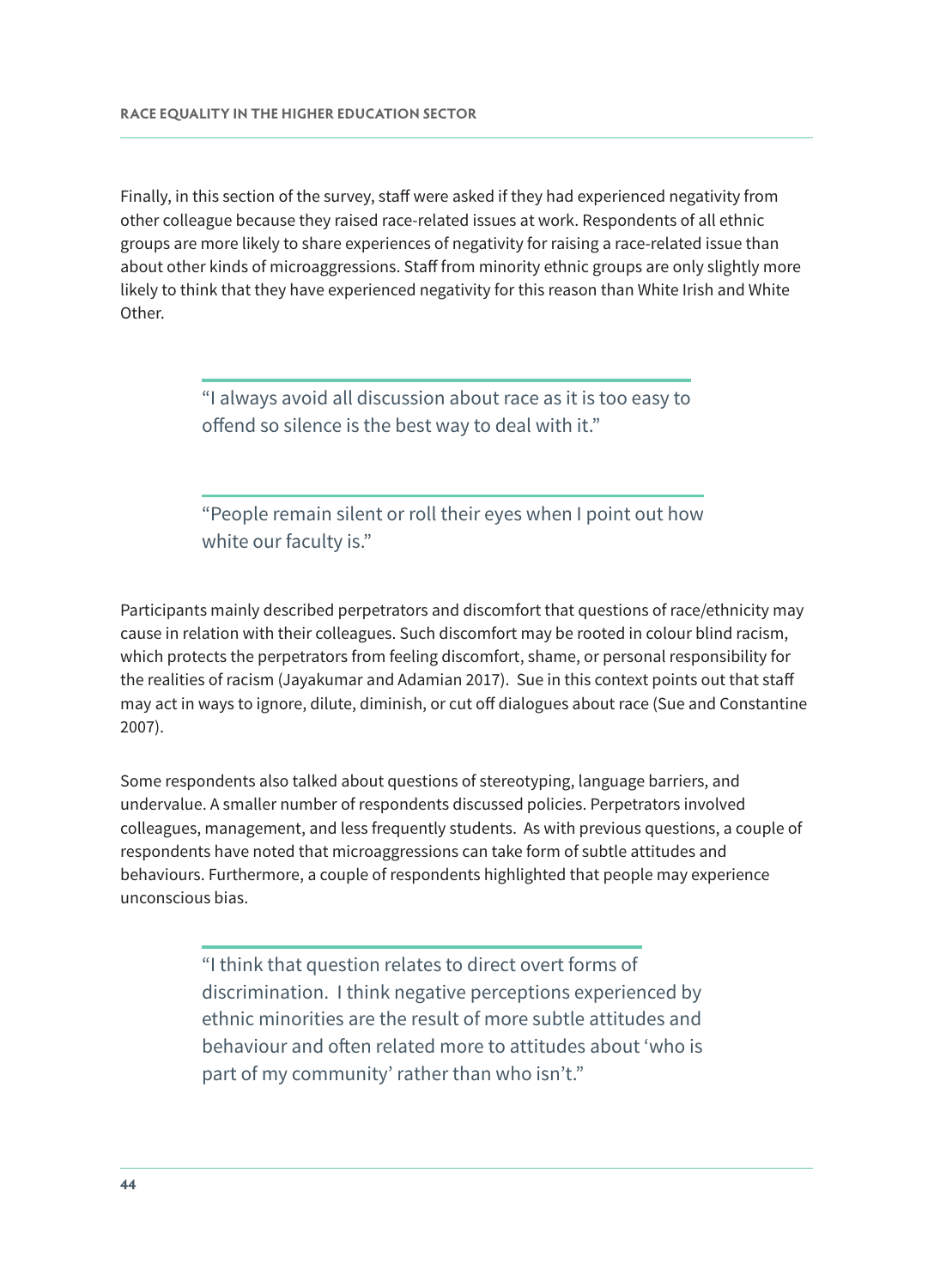When commenting on impacts such as microaggressions had on them, some participants said they felt undermined, insulted, isolated, angry and frustrated. Several respondents considered moving institution, and a couple of them noted that their quality of work got worse as a result. This corresponds with the findings of the recent Universities UK study (2020), which found that the impacts of microaggressions on both students and staff were severe, affecting mental health, educational outcomes and career progression. Similarly, research found that microaggressions 'may erode people's mental health, job performance, and the quality of social experience' (DeAngelis 2009: 42). In this context, microaggressions often leave victims confused, distressed and frustrated, and the perpetrator oblivious of the offense they have caused (Rollock 2012).

> "I think greater efforts should be made to pronounce names correctly instead of mispronouncing them or making jokes. Also perhaps highlighting that asking 'Where are you from' based on one's name is highly inappropriate."

"The emotional impact was devastating."

Furthermore, there is a sense among respondents that discussing race/ethnicity causes discomfort among colleagues/senior management, with some of them being hesitant to raise these issues. Several respondents noted that their attempts to influence existing policies regarding ethnicity and race at workplace have been futile. A couple of them highlighted a need for inclusion training to address these issues.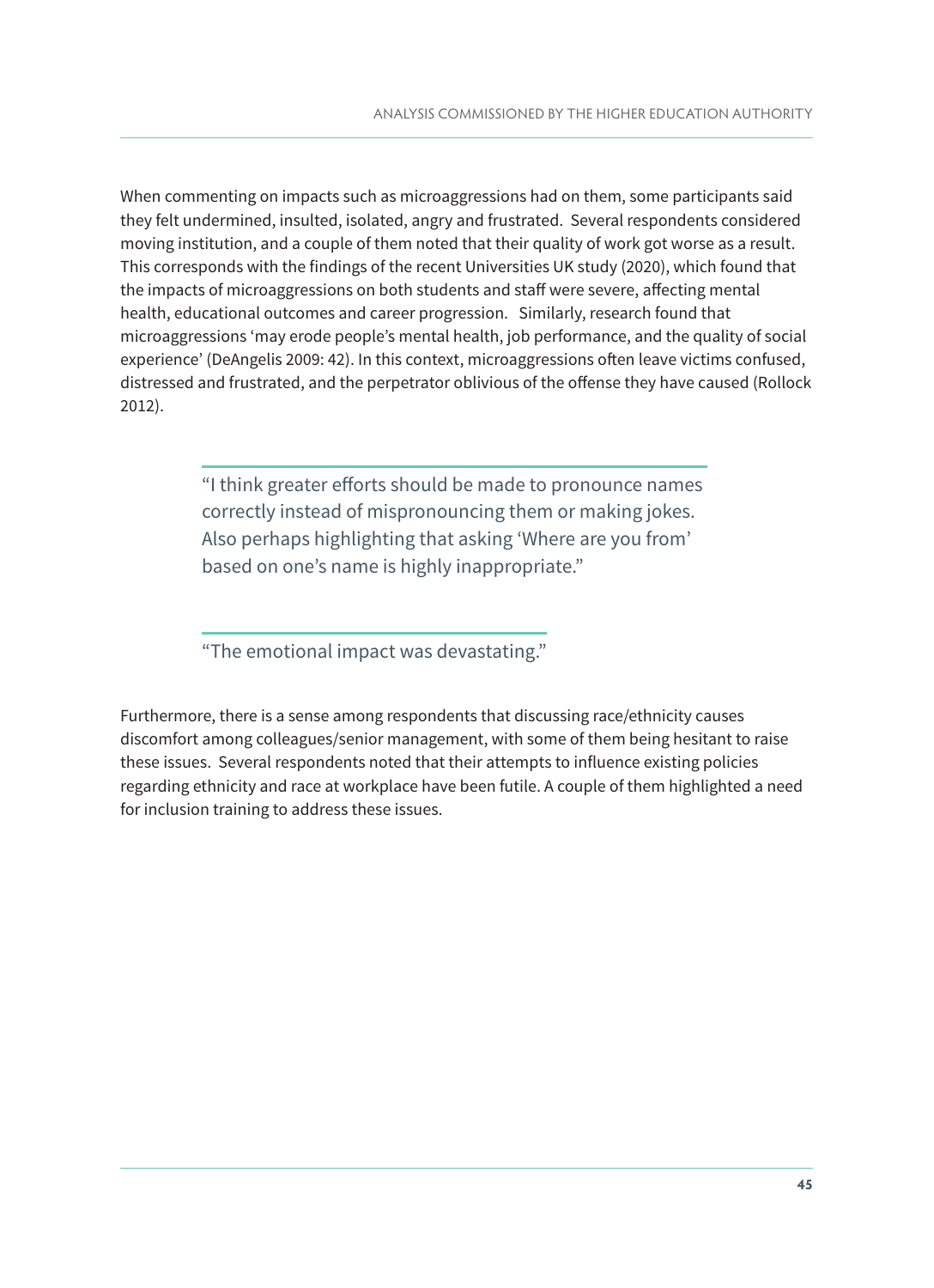8 Relationship Between Workload and Recognition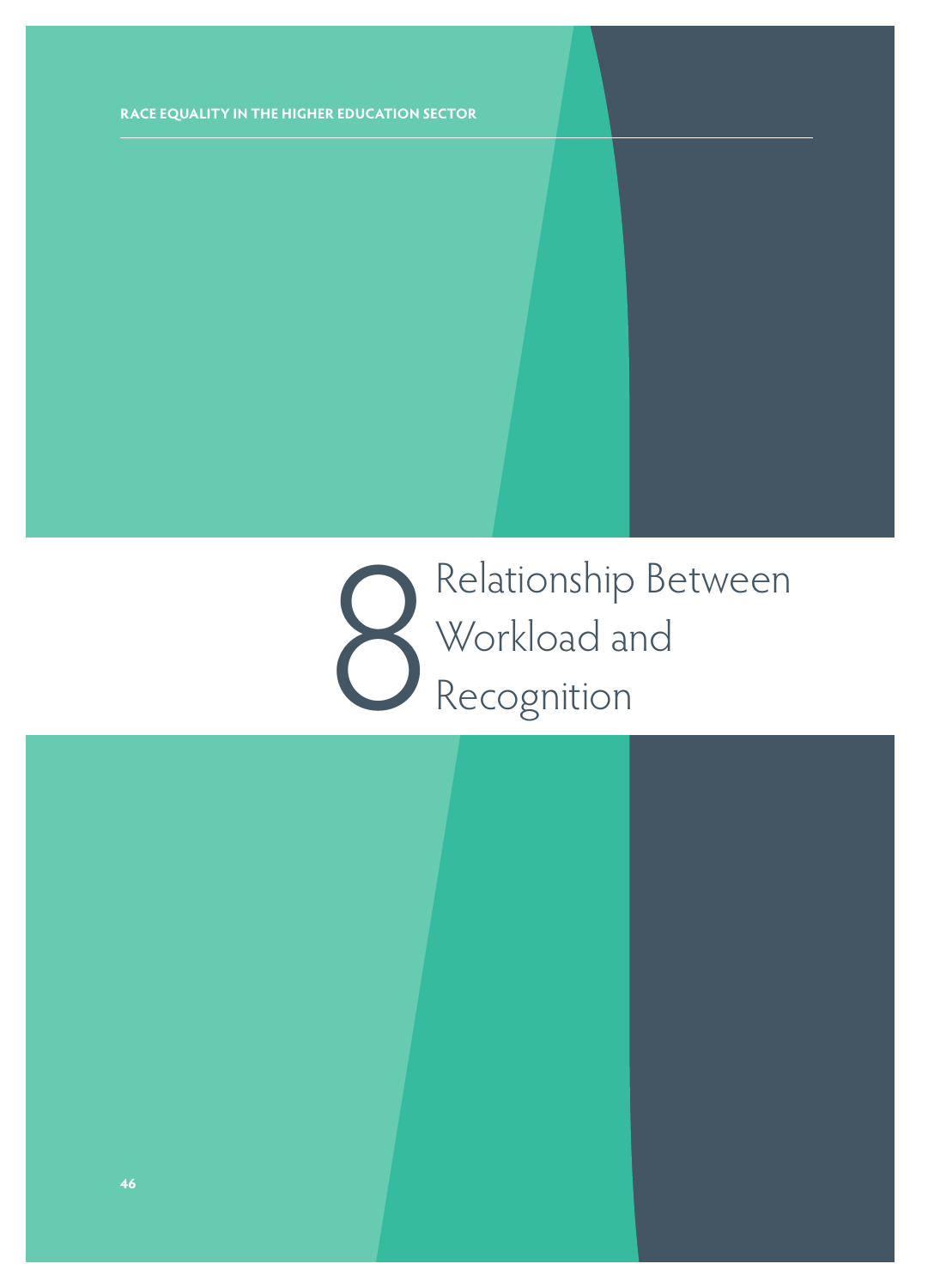This section links strongly with the section on staff diversity in HEIs. As it transpires from our research, ethnic minorities are underrepresented at higher ranks within the academic institutions in Ireland. Here, we will take a close look at the responses of participants in relation to career progression, development, promotion and recognition. This section will consider open ended responses of ethnic minority staff which point at the reasons why their career progression is constrained.

When asked if they have the same opportunities for career progression as their colleagues who do the same job, regardless of their ethnic background, over half of respondents (64%) agreed with the statement. White Irish respondents were most likely to agree (67% as compared to 57% of White Other, and 51% of staff from minority ethnic groups), and minority ethnic staff were mostly likely to strongly disagree (19%, compared to 3% of White Irish and 6% of White Other respondents; Figure 8.1).

More than half of all staff reported in the survey that there are opportunities for them to develop within their role. There is relatively little difference between people based on ethnicity. White Irish were most likely to agree (69%), followed closely by White Other (67%) and staff from minority ethnic groups (63%). However, 12% of staff from minority ethnic groups strongly disagreed with the statement, as compared to White Irish (5%) and White Other (7%).

Staff from minority ethnic groups are more likely to present strong negative views on issues related to career development at workplace than other groups. However, they hold more positive views about their development within their role than about their career progression.

When asked if they had been encouraged to apply for a promotion or jobs at a higher grade, nearly half (45%) of all respondents agreed and 31% disagreed. There was no significant difference by ethnic group. Overall, more respondents held positive views on applying for promotion across all ethnic groups. However, 17% of staff from minority ethnic groups were more likely to strongly disagree compared to White Irish (11%) and White Other (11%) staff.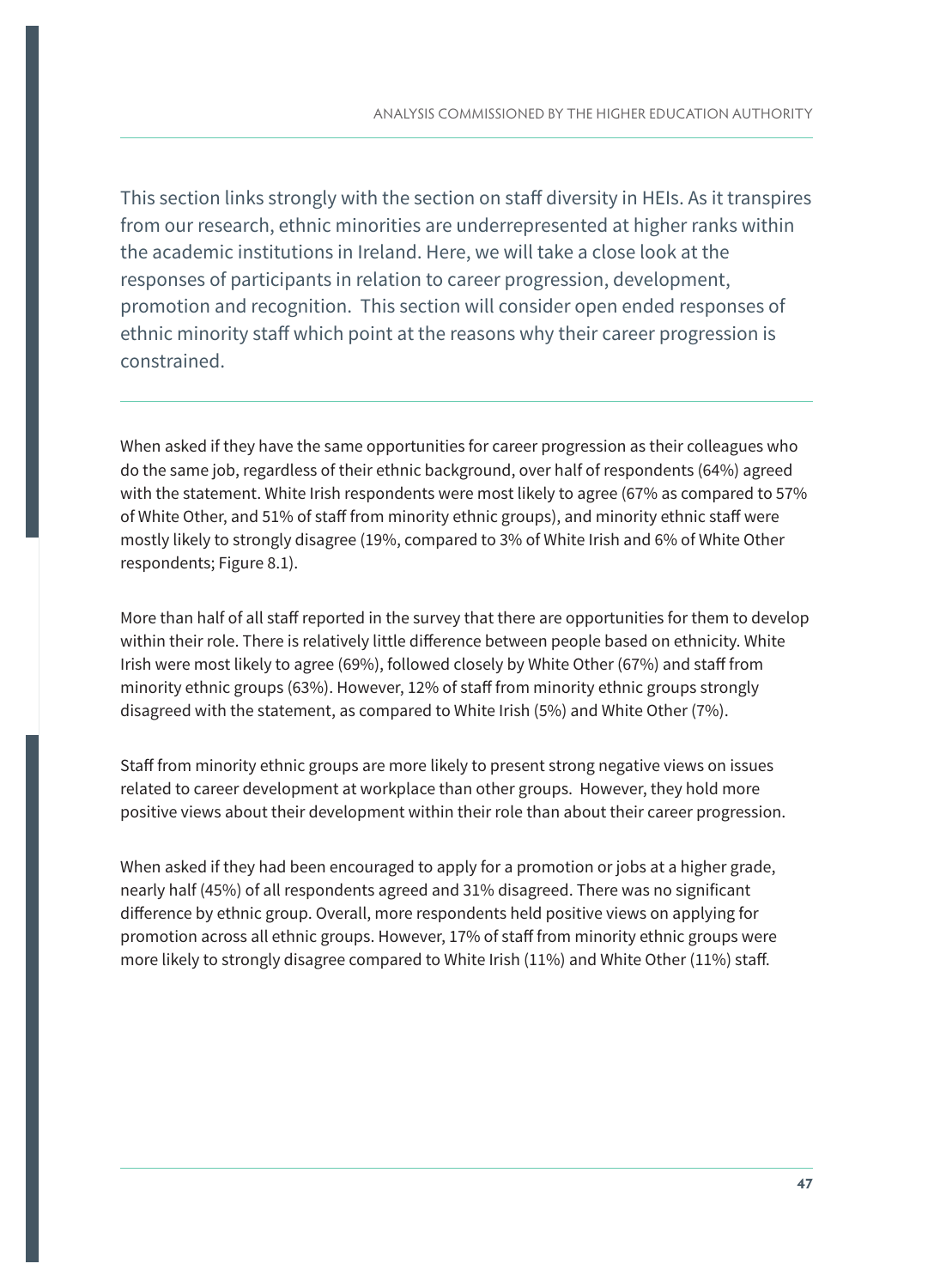

#### **Figure 8.1: Workload and recognition**

Ethnic minority and White Other respondents described feeling that they don't have as many opportunities for career progression as their White Irish counterparts. Some pointed to a problem of nepotism in relation to career progression/promotion. The issue of being a nonnative speaker further constrained their options for progression.

> "I don't believe there is clear discrimination to progression. But, definitely, it takes more effort and work for a non-native speaker to access promotion due to linguistic challenges."

Bhopal's and Jackson's study (2013) in comparison raised an issue that White academics were encouraged to apply for promotion if they showed 'promise or potential', whereas respondents felt they had to show a track record of achievements, with evidence, rather than merely potential. This limited possibility of career progression and promotion amongst ethnic minorities and native speakers of other languages has also been recognised by many White Irish respondents, who noted that they were in a more privileged situation than their ethnic minority colleagues. This racial privilege is seen as 'unearned'.

> "I benefit from more recognition that my colleagues from nonmajority races [sic]."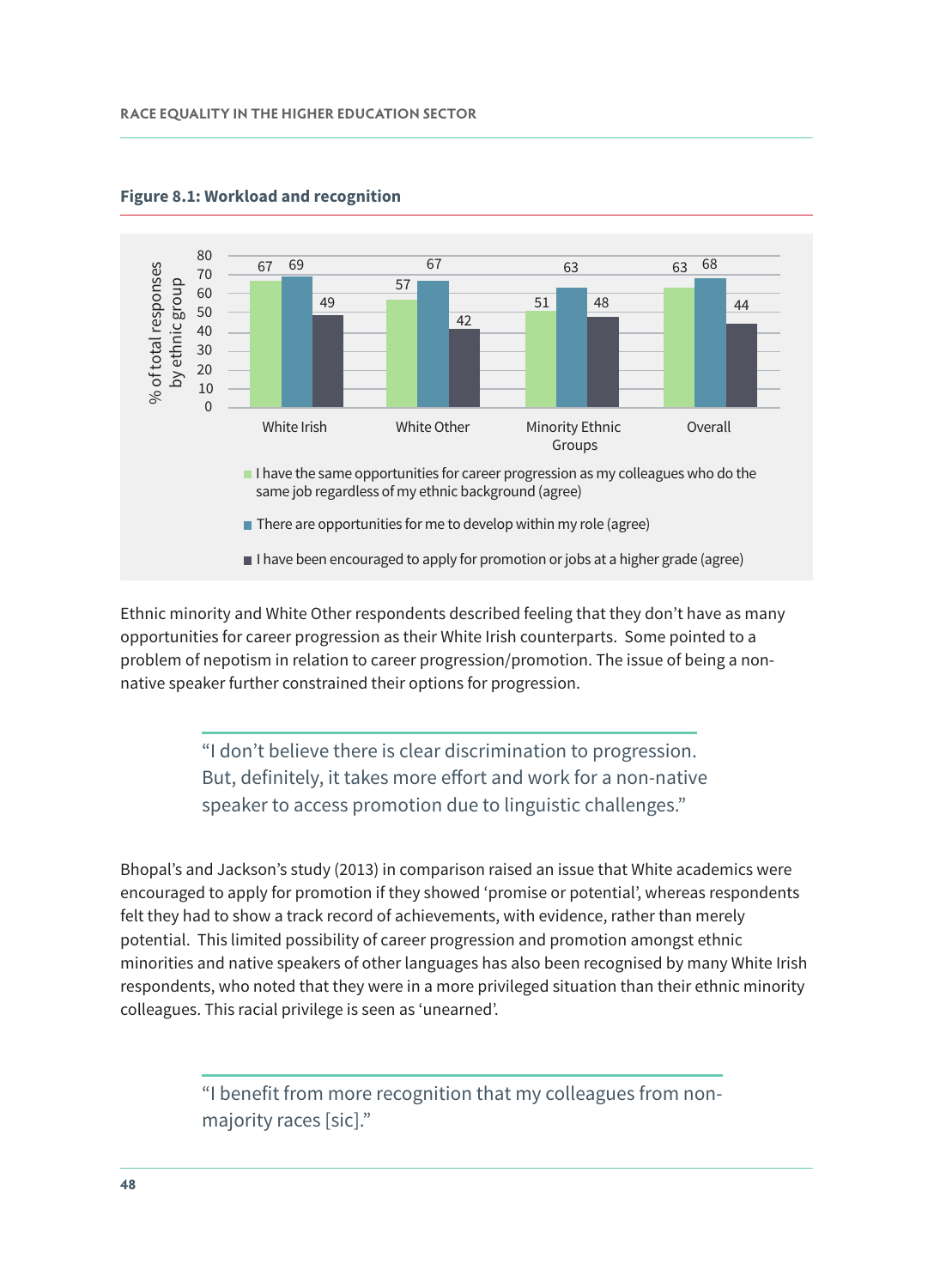According to McIntosh (1989), this depersonalization of white privileges, using such words as 'invisible' and 'unearned', obscures recognition of the painful impact of racism, diminishes personal responsibility and the belief that one should or can change their perceptions of racial privilege. Some comments from a small number of White Irish participants reflected a perception that there was positive discrimination towards White Other and ethnic minority staff in their institutions. This view does not at all reflect the general consensus, and was not widely held.

> "The degree of nepotism and preference given to someone known from school/via family friends/long established social networks can make it difficult to move up the ladder."

Intersectionality was another issue raised by people coming from both ethnic minority and White Irish backgrounds, with gender being seen as a further obstacle to promotion/career progression. This suggests that in order to better understand experiences of ethnic minority groups in HEIs we need to address the intersections of gender, race/ethnicity, nationality and class dimensions (cf. Anthias 1998, Anthias 2013, Brah and Phoenix 2004, Mirza 2015). This will be noted in our recommendations for further research.

Recognition was also described variously in terms of teaching, research and administrative or support activities, and created different patterns of dis/advantage for different roles, not just within HEIs but across the sector more widely.

> "My ethnic background plus the 'ethnicity' of my research area means that I do not fit into 'Irish' stereotypes. This has not really been an issue in my institution, but it has severely impacted my ability to raise research funds and develop overseas projects. There is a systemic bias against research that is not Irish, and I have seen excellent graduate researchers and potential phd students been subject to this - and eventually go to do their amazing research in Australia, US, France."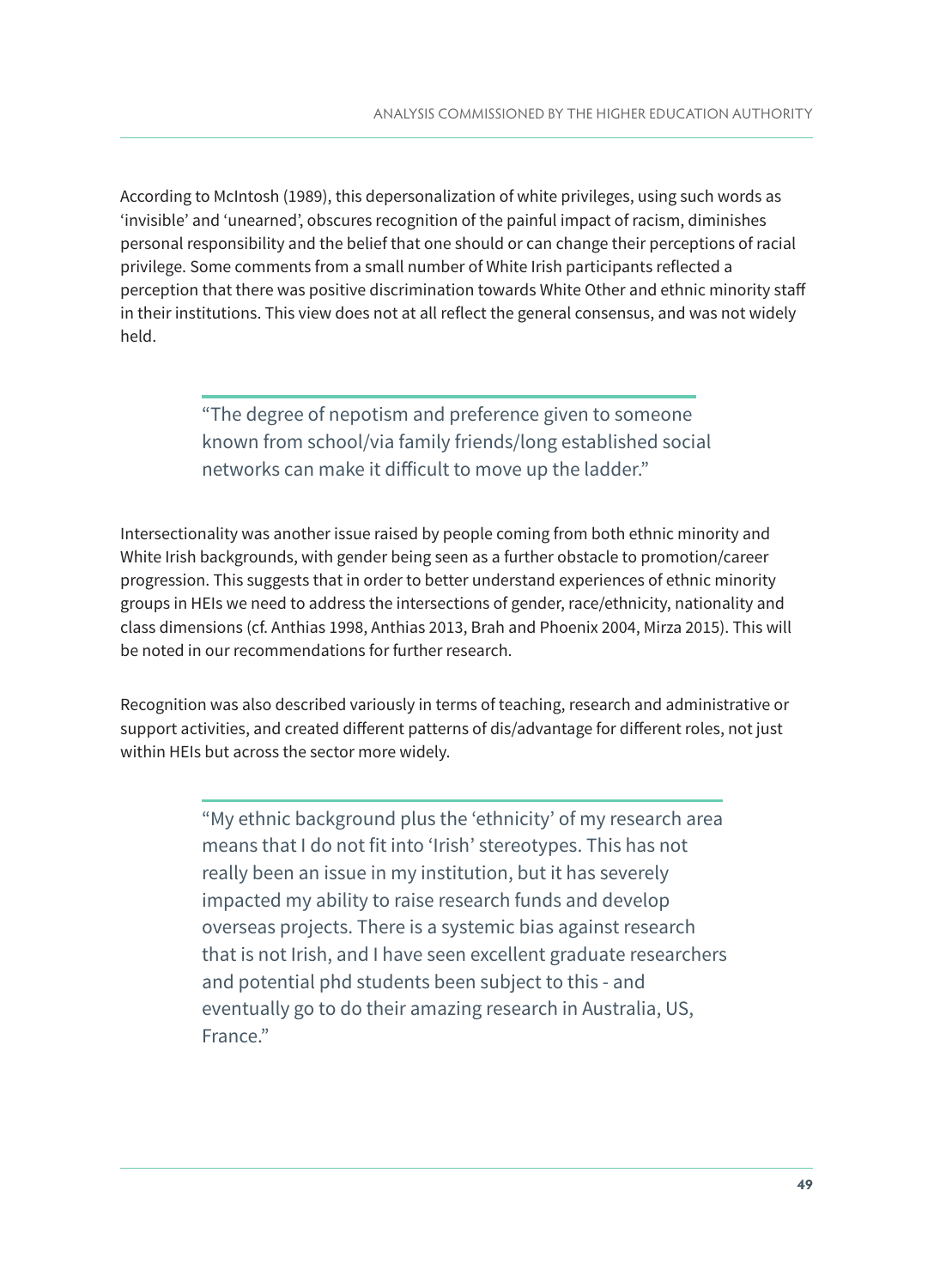#### Support of students and recognition of workload

Staff were asked about the extent to which work to support students of marginalised or minority ethnic background is fully recognised in their HEI. Just a quarter of all staff (25%) agreed that the work is fully recognised. Staff from minority ethnic groups were more likely to strongly disagree with the statement (10%, as opposed to 4% of White Irish and 5% of White Other).

> "I do make efforts to support students from ethnically diverse groups and I am committed to reducing inequalities but my work in this area largely goes under the radar. I am not sure how it could be recognised - I am not looking for accolades, recognition or rewards for trying to level the playing pitch."

Over half of respondents either did not know or neither agreed nor disagreed. This may be either because work to support these students is not well recognised or commonly undertaken, or because it is not much discussed amongst staff. This lack of clarity is consistent across all the groups, 55% for White Irish, 60% of White Other, and 50% of staff from minority ethnic groups either did not know or neither agreed nor disagreed with the statement.

> "Work with students is not really appreciated. They see me as trying to align with my ethnic origin."

"All students should be treated equally. No lecturer should favour any group of students."

"The question is well timed. While I can be very critical of others lack of support for staff and students from marginalised / ethnic minority groups I am reminded that I myself should be doing more."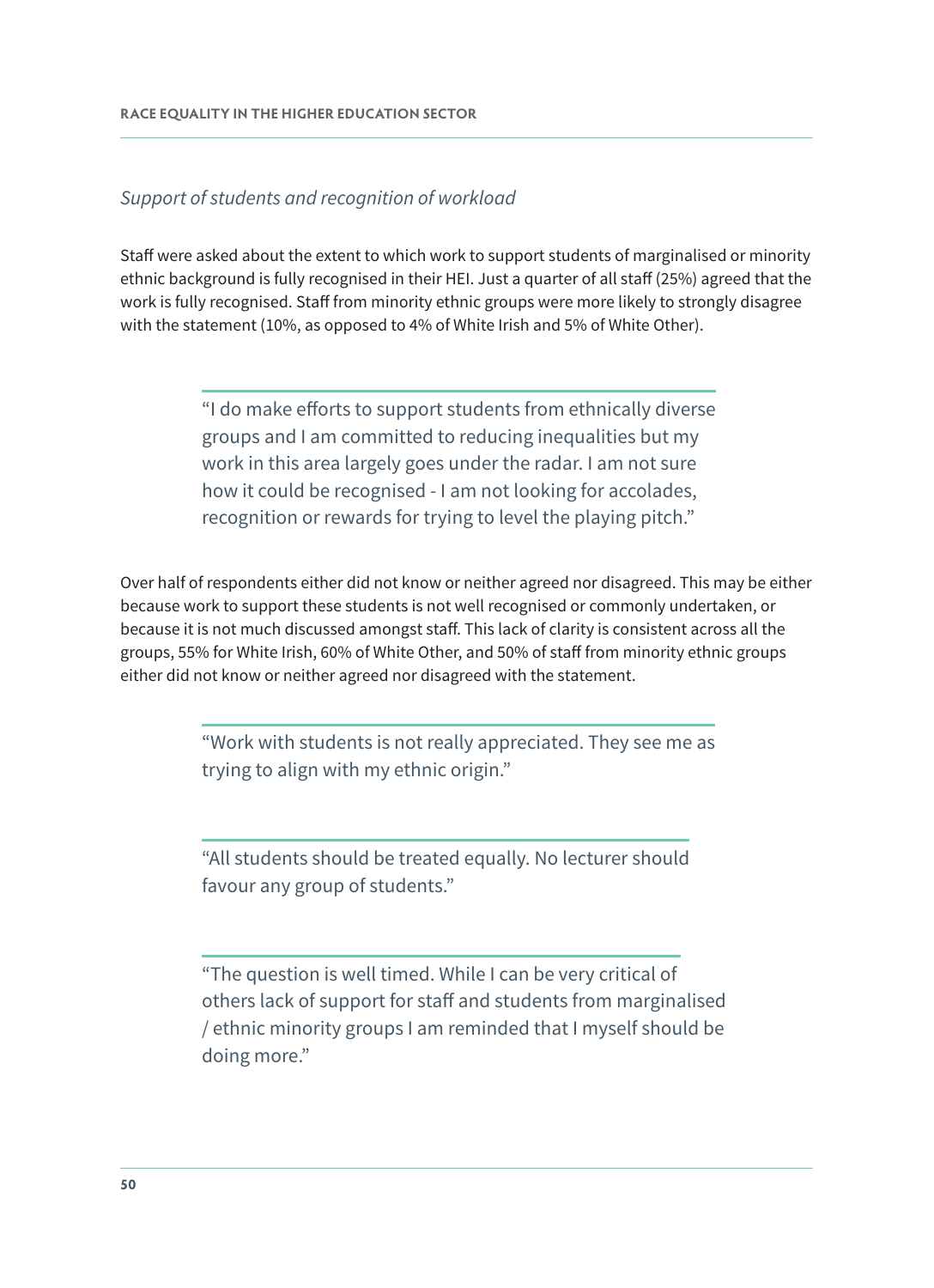Staff described support of students in general as undervalued, or not appreciated at all, in promotion processes; or seen as an attempt to support students of the same ethnicity. Such non-recognition may restrict ethnic minority staff on influence on their schools and on their school culture (Young and Anderson 2021). Furthermore, many respondents across all the ethnic groups recognised that it is essential to support all the students, irrespective of their ethnic backgrounds.

> "Efforts to provide supports for students from migrant backgrounds to assist them with academic English have been turned down […] I am told that equality is about treating them the same as the English speaking students, that they are responsible for achieving the learning outcomes once they have come in. This in my view, shows that white privilege is considered a given and that there is no desire to empower these students to be the best that they can be."

Across all groups, there was a shared feeling that workload and recognition were areas of particular challenge in higher education.

> "I feel generally unrecognised by my employer for all that I do in my role. This is nothing to do with my gender or race but a general lack of appreciation for individual staff and recognising each of us as a unique person."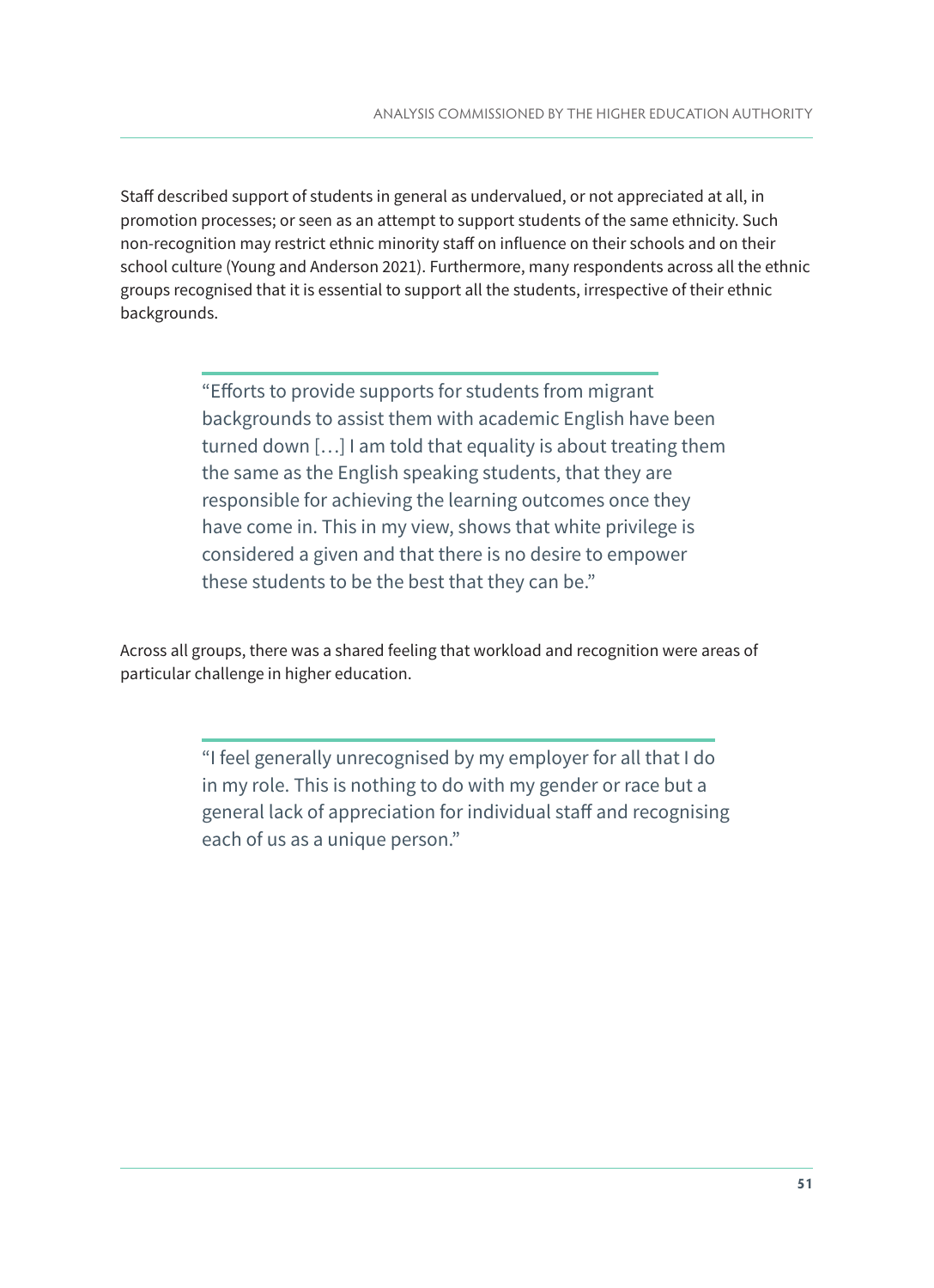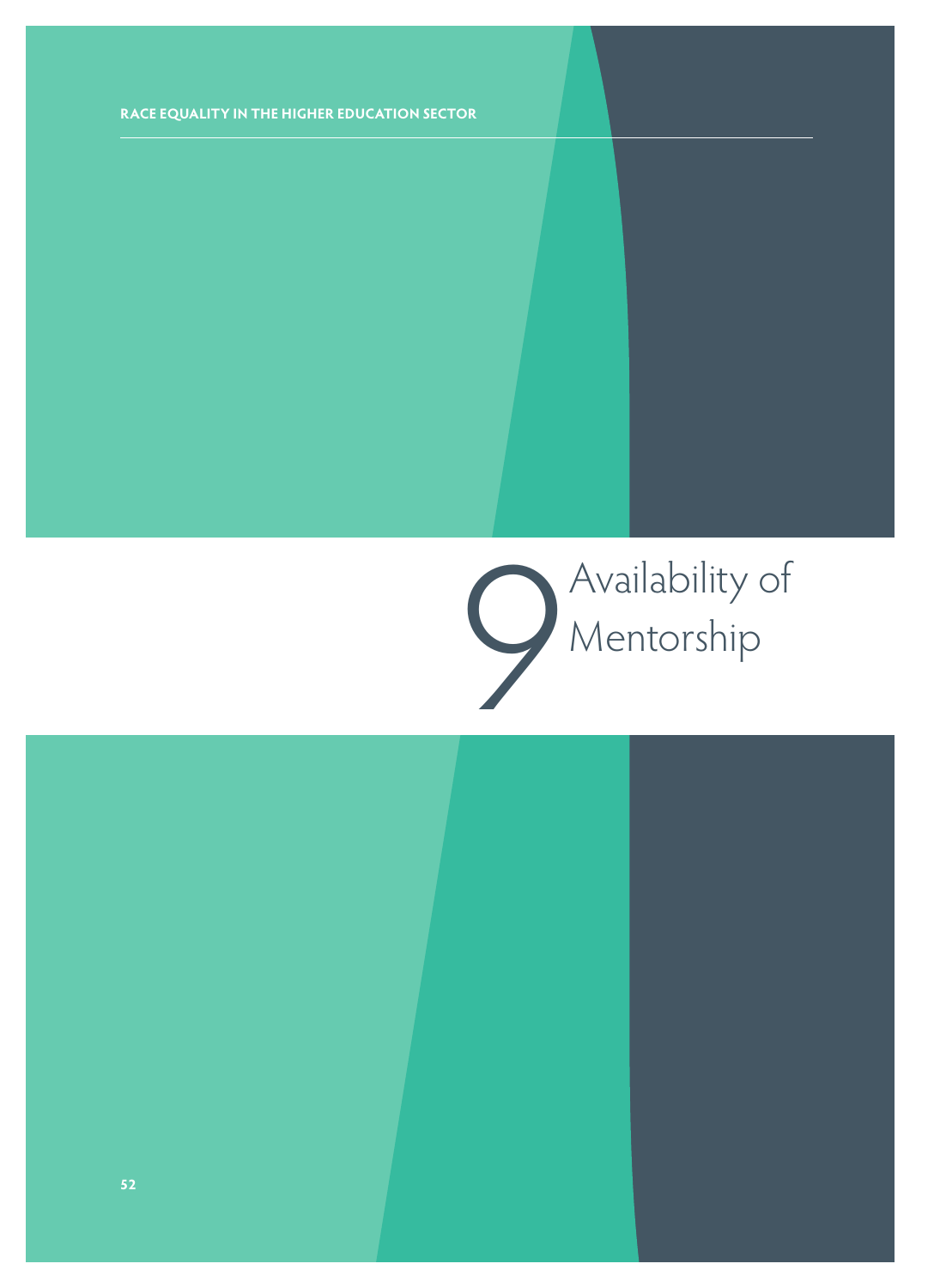It is established that assigning mentors to ethnic minority academic staff can help them to increase their visibility and provide them with opportunities to advance their careers (Bhopal, 2020). Whilst many studies on this topic suggested that mentors should come from similar backgrounds to fulfil the role modelling aspect of mentoring (cf. Dreher and Cox, 1996), this can be challenging to arrange with a lack of representation by ethnic minorities at higher levels.

This section examines participants' opinions on the availability and importance of mentorship from staff of similar ethnic backgrounds to their own. The findings here demonstrate that it is the absence of mentoring overall, rather than ethnically specific mentoring, which most deeply affects workers from minority ethnic groups.

When asked if they wanted access to mentors from similar ethnic backgrounds, White Irish were the most likely to have ambivalent views on this question. 51% compared to 38% of White Other, and 29% of staff from minority ethnic groups said they neither agreed nor disagreed. Staff from minority ethnic groups were most likely to agree (35%), although agreement was low also for White Other (17%) and White Irish (10%).

Staff from minority ethnic groups were least likely to think they have access to mentors from a similar ethnic background (4% as compared with 23% of White Irish and 18% of White Other). They were much more likely to strongly disagree with the statement (31%), than the other groups, 5% of White Irish and 12% of White Other. White Irish were more likely to strongly agree (11%) with the statement than 5% of White Other and 5% of staff from minority ethnic groups.

Most respondents commented on whether or not it is beneficial to have a mentor from similar ethnic/racial background and considered the negative and positive aspects of such arrangements. Most ethnic minority respondents observed that when it comes to mentorship, ethnic matching should not be a major factor, with competencies, experience, and skills of the mentor more important. Other important aspects of mentoring were support, mentoring style and relationship with the mentor. This is in line with the findings of other research (Bhopal and Jackson 2013, Bhopal 2020) that suggest that an important aspect of mentoring was that a mentor was knowledgeable in their field, and could guide their career at different stages.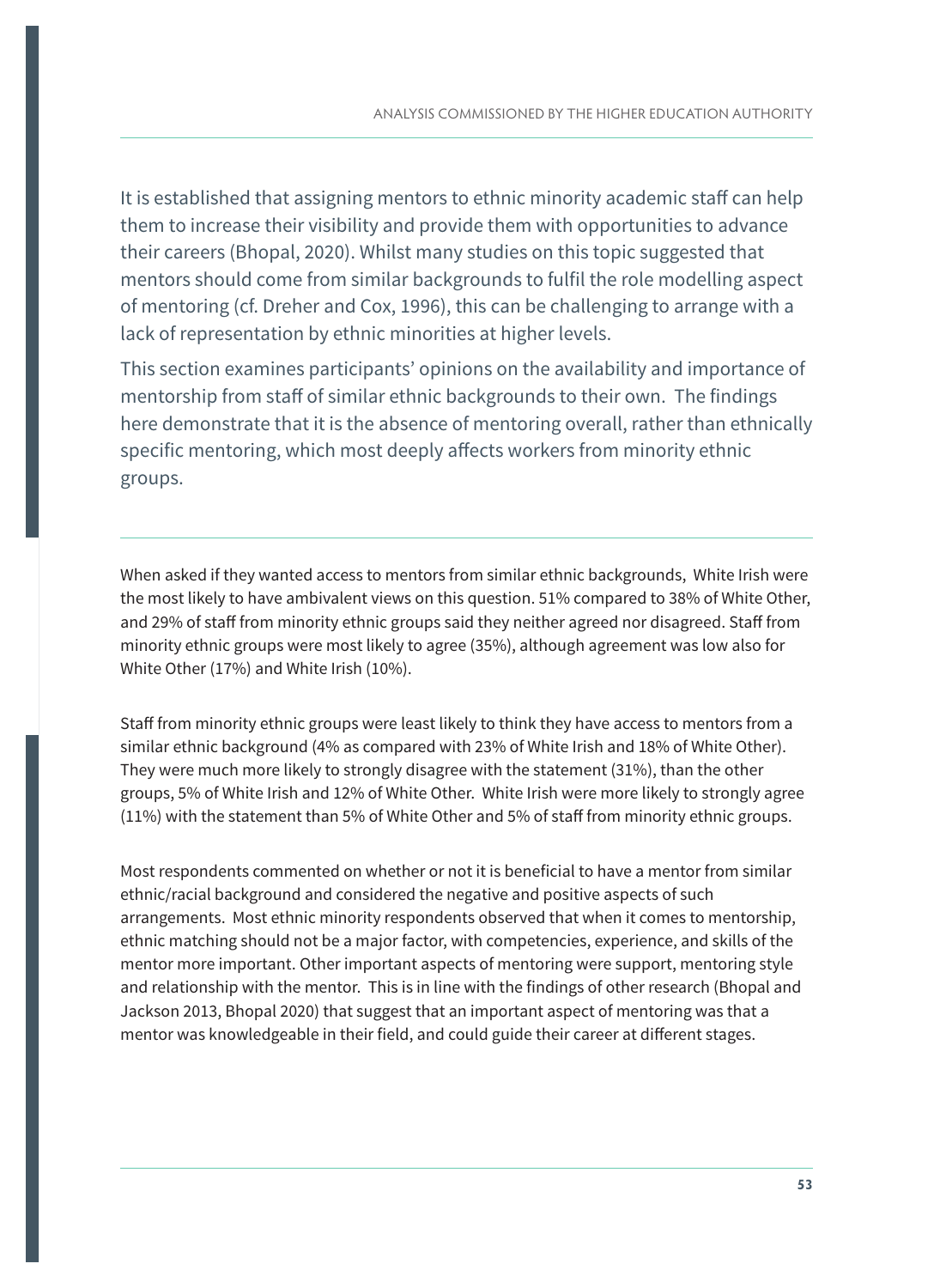"The availability of mentoring should be highlighted across the board for staff. There has been a lack of this promotion to all staff and coaching unless individuals are active in their research and queries."

Although ethnic and racial differences have been considered relative barriers to an effective relationship, they have not been seen as real barriers in mentoring process.

> "I worry about conflating everything to a single or couple of attributes of my identity. I will be very disappointed if a mentor was assigned to me based on my gender or ethnic identity. Also, I don't believe that someone has to share your identity in order to empathize with your challenges or ambitions. People from minorities are not all the same even if they share certain identities. Also, they all have varied interests and cliques and vested interests like any other community. Using identity as a criteria to assign mentorship may end up harming or creating more barriers than doing good."

Several White Irish and ethnic minority respondents noted that with few minority people at senior levels, likelihood of getting a mentor from the same ethnic background – or even another minority ethnic background - is very low unless you are White Irish. At the same time, many respondents from ethnic minority groups thought that having a mentor from other backgrounds could be an enriching experience, allowing individuals to acquire intercultural skills and becoming more integrated with their local colleagues.

> "The ethnic background of a mentor would not be a huge consideration - their personality, capability and success would be my focus."

On the other hand, negative aspects of such mentorship included reinforcing the cultural barriers between ethnic minorities and White Irish, leading to marginalisation and isolation of ethnic minorities.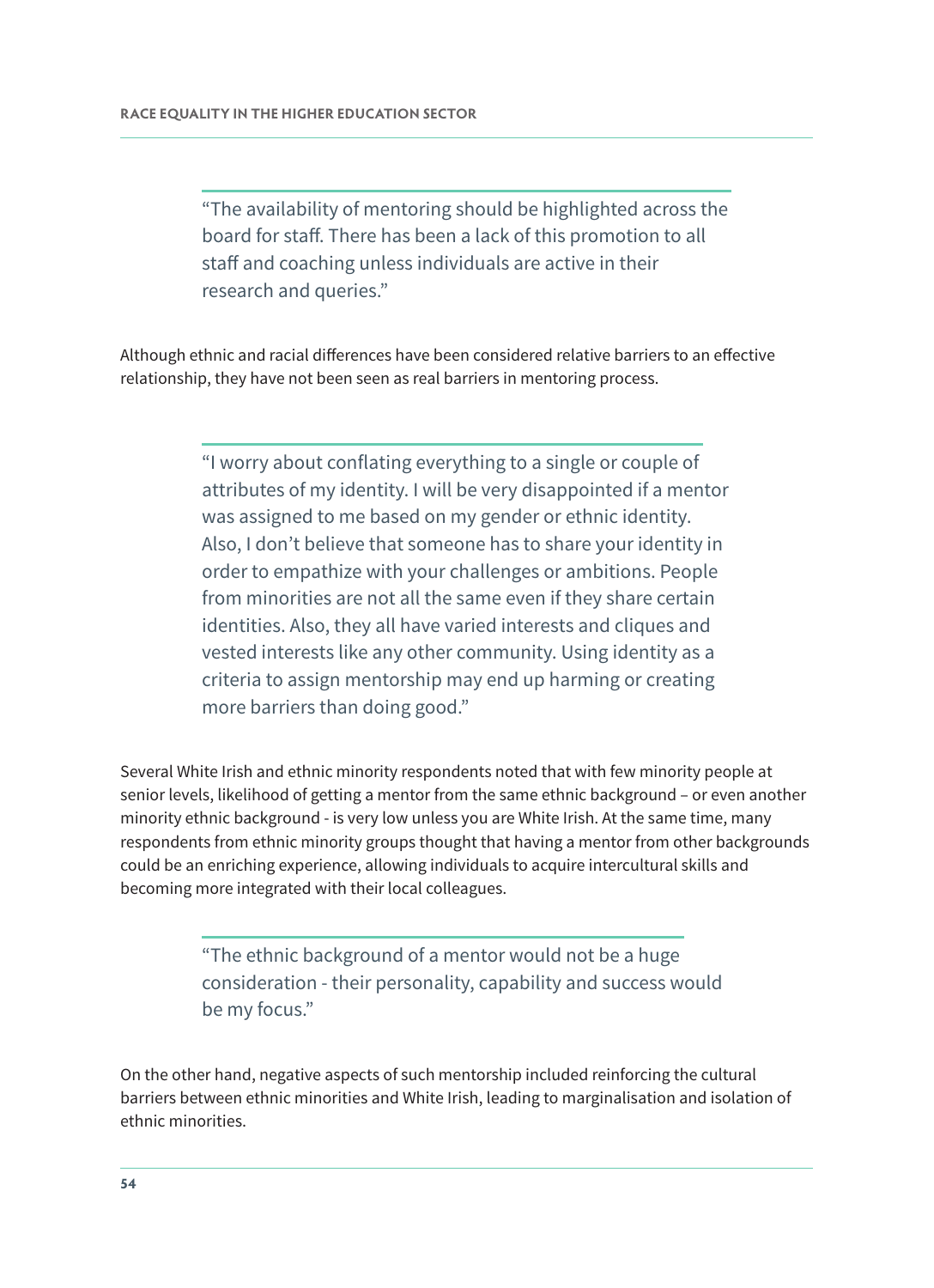"There is no formal mentorship system in place where I work. While it sounds a good idea, it might not be practical to match based on ethnicity, due to small numbers of some ethnicities, due to the very crude categorisations of "ethnicity" which could see e.g. an Ethiopian person being mentored by a Namibian person..."

Several participants commented that mentorship programmes where mentors come from the same ethnic backgrounds as their mentees require additional workload and emotional labour for staff.

> "Mentorship programmes only result in more emotional and invisible labour for staff of diverse ethnic minorities. This sort of work and the time commitment that demands is not shared with white and Irish/European members of staff. Thus, this type of programmes put in jeopardy their career advancement and progression of ethnically diverse members by placing in them extra demands that others don't have to do."

Positive aspects of having a mentor from similar ethnic background were raised less often. Comments on this mostly came from the White Irish and were based on a presumption of a better understanding and communication between a mentor and a mentee of similar ethnicity. Overall, White Irish were more likely to believe that ethnic minority colleagues would benefit from mentors from the same backgrounds than ethnic minority respondents themselves.

> "With fewer people from 'minority' backgrounds at senior level, the issue of mentorship is very challenging to pursue."

A shared issue of concern across all ethnic groups was the lack of mentoring available to all groups, both formal and informal, and feeling that senior leadership at both departmental and institutional level were unresponsive to requests for mentors.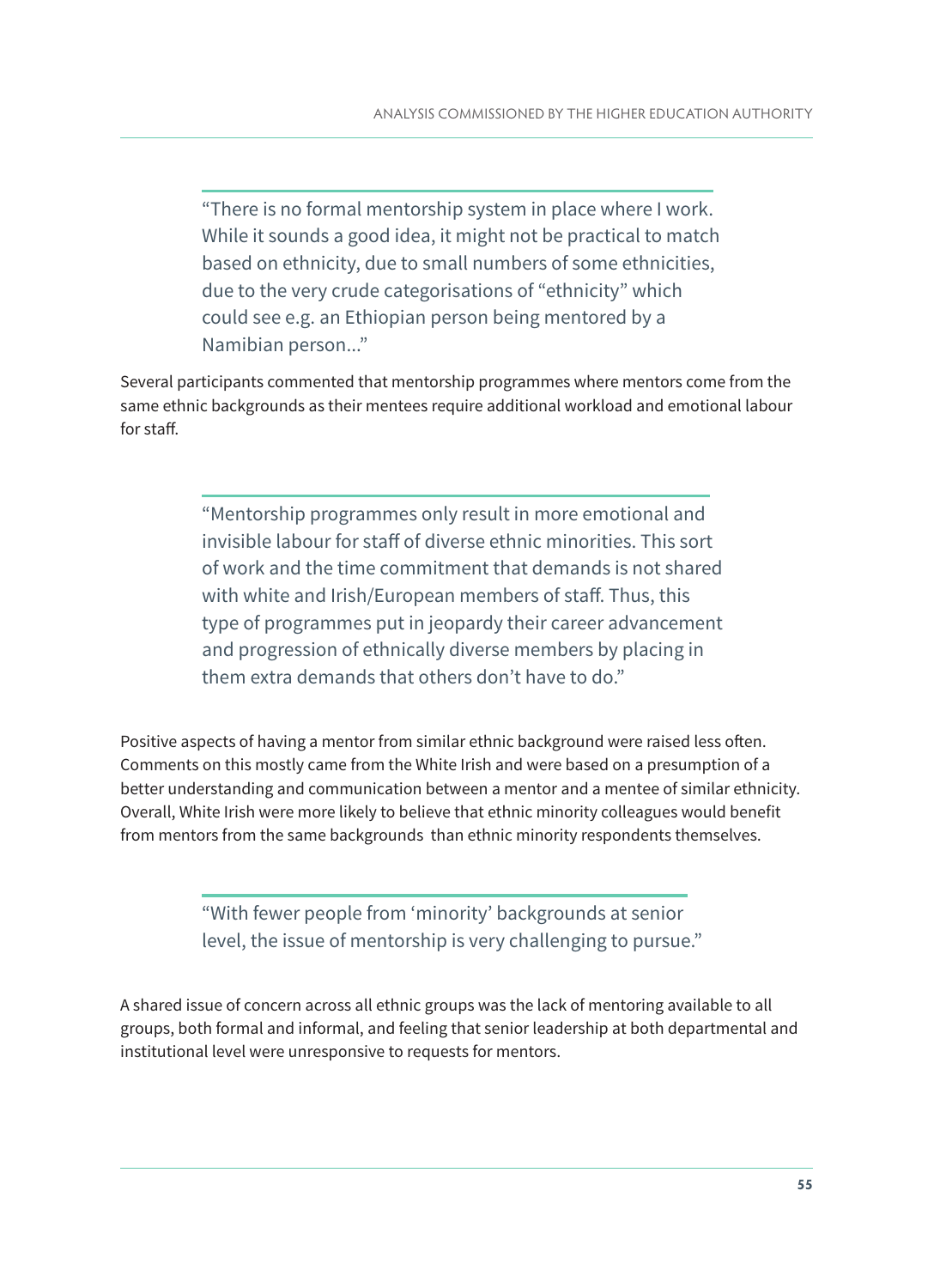## 1<br>10 In Outreach<br>and Activitie in Outreach and Activities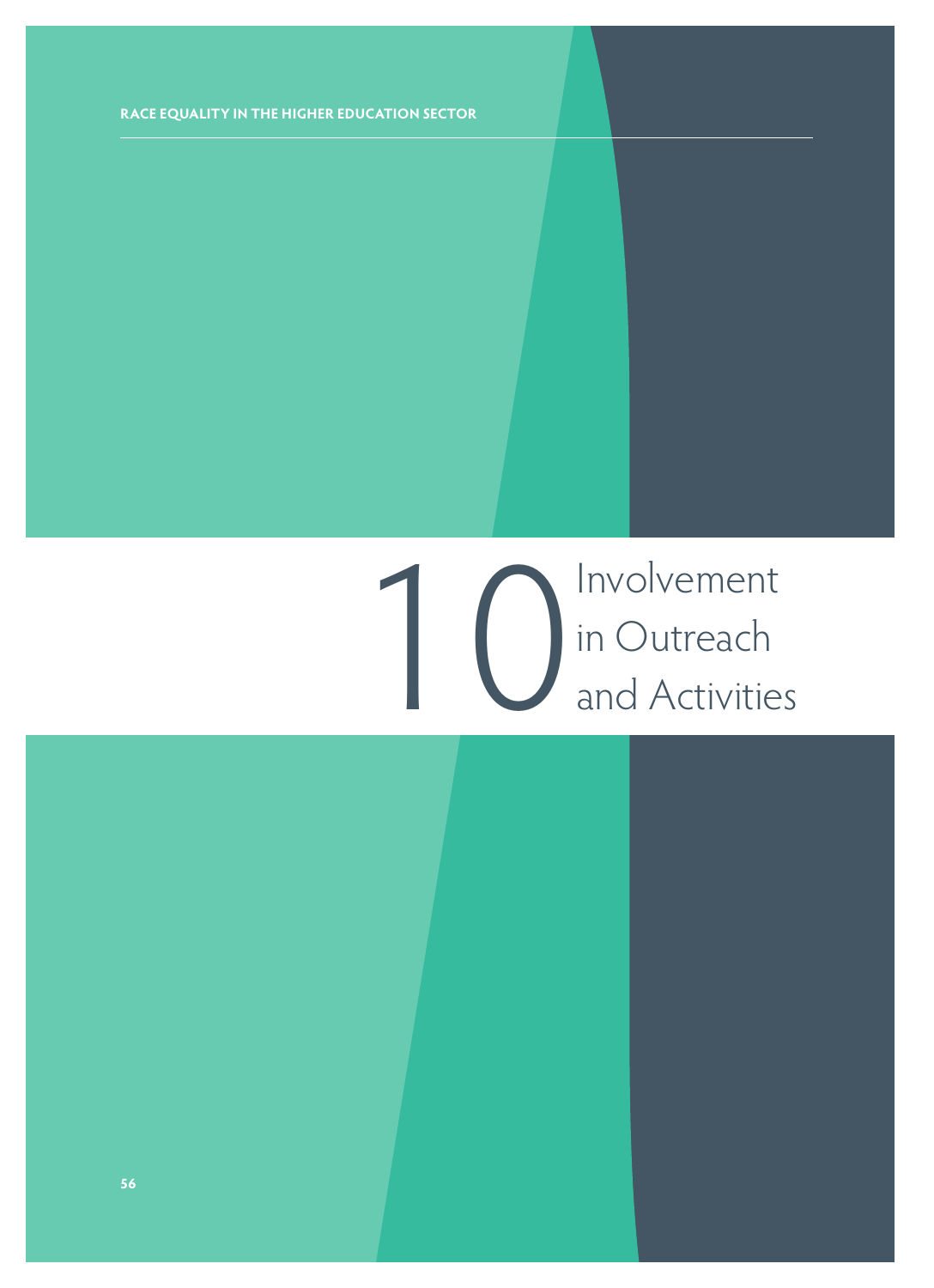This section will examine participants' views on participation in outreach and other external activities at their HEIs. Outreach by diverse staff is an important means of widening participation in higher education. At the same time, engagement of ethnic minority staff in outreach activities may be tokenistic, and further reinforce othering practices within HEIs of staff engaged in such activities.

When asked if they participate in outreach activities and other external activities at their HEI's, a third of respondents (34%) responded that they occasionally participated. 36% reported that they participated rarely or never. A quarter (26%) reported that they participated often. This suggests that, overall, staff are not significantly engaged in outreach activities. These responses were comparable across all three groups (Figure 10.1) with White Other being slightly more often engaged in outreach activities than other groups (32% compared to 24% White Irish and 26% of staff from minority ethnic groups). Consistently, a smaller percentage of White Other (16%) and of staff from minority ethnic groups (17%) reported that they never participated in outreach activities than White Irish (21%).

Participants mostly commented on frequency of outreach activities and types of outreach that they were engaged in. They also raised the issue of undervaluing outreach activities. Respondents across all ethnic backgrounds felt that their institutions don't engage enough in outreach activities. Respondents remarks also varied by role – some had specific outreach targets in their role (particularly in administrative roles), whilst others did not.



#### **Figure 10.1: I am asked to participate in outreach and other external activities at my institution**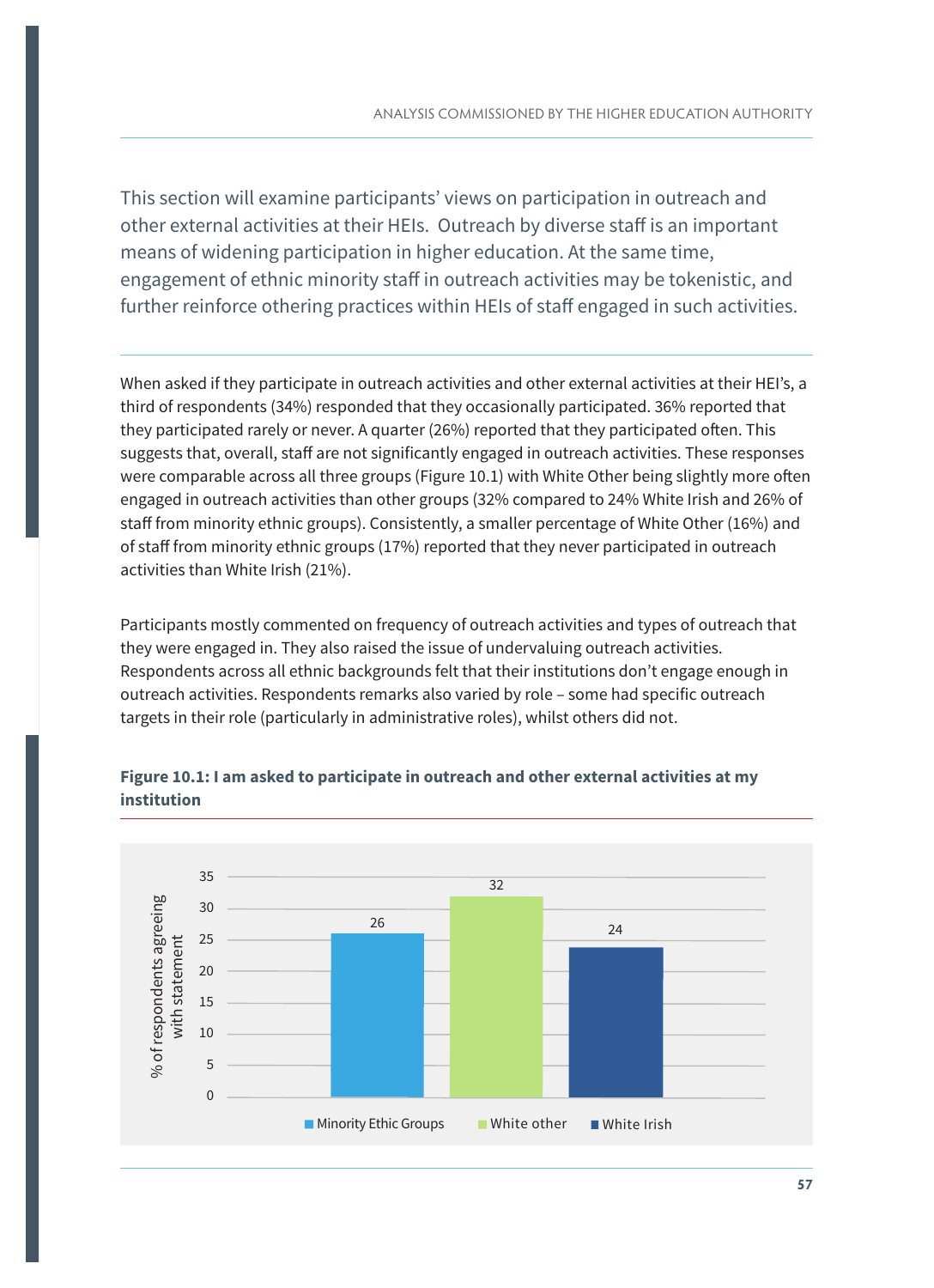Staff from minority ethnic groups and White Irish both described participating in recruitment events, open days and conferences. Some ethnic minority respondents felt that they were not given a chance to participate in outreach activities, with some organising them on their own initiative. Those who did participate in outreach activities felt that these were low visibility and not prestigious events, or that they are only asked to participate if their local colleagues are not available.

> "I am invisible on my campus around the issues of outreach (can't say more as it's too identifying) but I am definitely sidelined. I get the sense that my institution thinks only white people should represent our campus, especially abroad. I have raised this issue numerous times and have been ignored."

"I developed my network and external outreach myself as no one is ready to relate or work with me."

White Other staff were more likely to make positive comments about their involvement in events than staff from minority ethnic groups, with some commenting that they have been often asked to participate. Ethnic minority respondents also found that their outreach work was undervalued and often wasn't recognised as a part of workload.

> "I interact with a lot of external professional bodies based on my discipline and corporations. I was asked to do so - however, my School's workload does not recognise this. I feel very demotivated."

Staff from minority ethnic groups were most likely to comment on 'tokenistic' invitation to be involved in external and outreach activities is tokenistic, with an aim to show off ethnic diversity or promote their institution among international audiences. Ahmed (2007) notes that diversity allows the university to sell itself, and it becomes a source of organisational pride. This is increasingly the case in a globalised higher education market.

"They love to take our photos for their PR material...."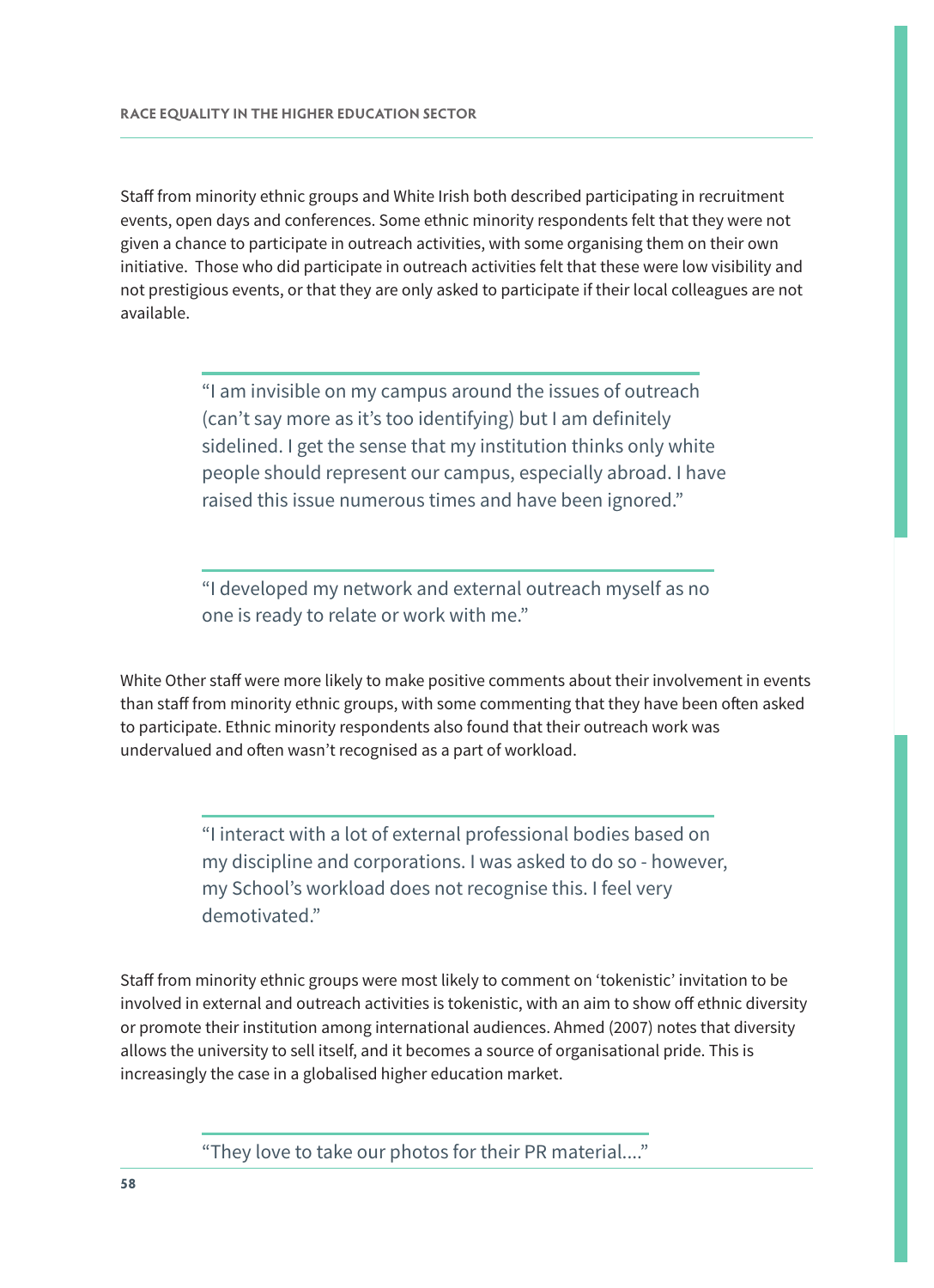### 1 Race Inequality in<br>11 Irish Higher Irish Higher Education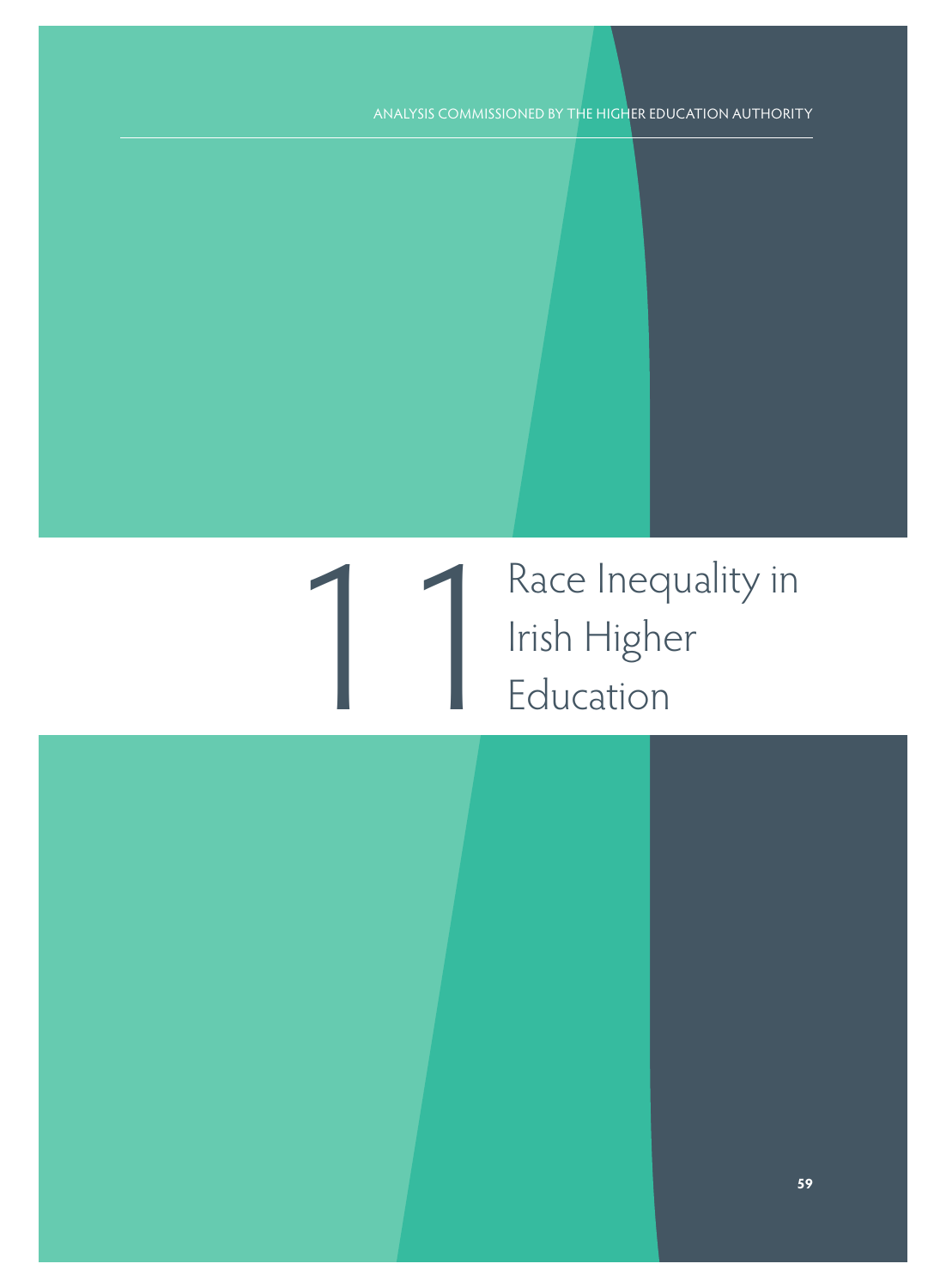Race inequality may be defined as 'unequal representation, unequal experiences and unequal outcomes of staff from minority ethnic groups'. This section will examine to what extent our respondents believe that race inequality exists in Irish higher education.

When asked if race inequality exists in HE, respondents were more inclined to agree than disagree. 48% of all staff agreed with the statement. In comparison, 32% disagreed.

Stronger agreement was higher amongst staff from minority ethnic groups (36%) compared to White Irish and White Other (18% and 24% respectively; Figure 11.1). But staff from minority ethnic groups were also more likely to disagree strongly (9%) than White Irish and White Other (4% and 3% respectively).



#### **Figure 11.1: Race inequality exists in Irish higher education**

Most respondents across all three groups discussed the ways in which race inequality is visible in HEIs. These responses resonate with the previous questions and vast majority of participants across all backgrounds reiterated points made earlier in regards to low diversity in HEIs, inequality in student access, invisibility of ethnic minorities within staff body and higher grade posts, and curriculum design centred on works of White scholars. Some ethnic minority participants and White Irish pointed to subtle forms of inequality, prejudice, unconscious bias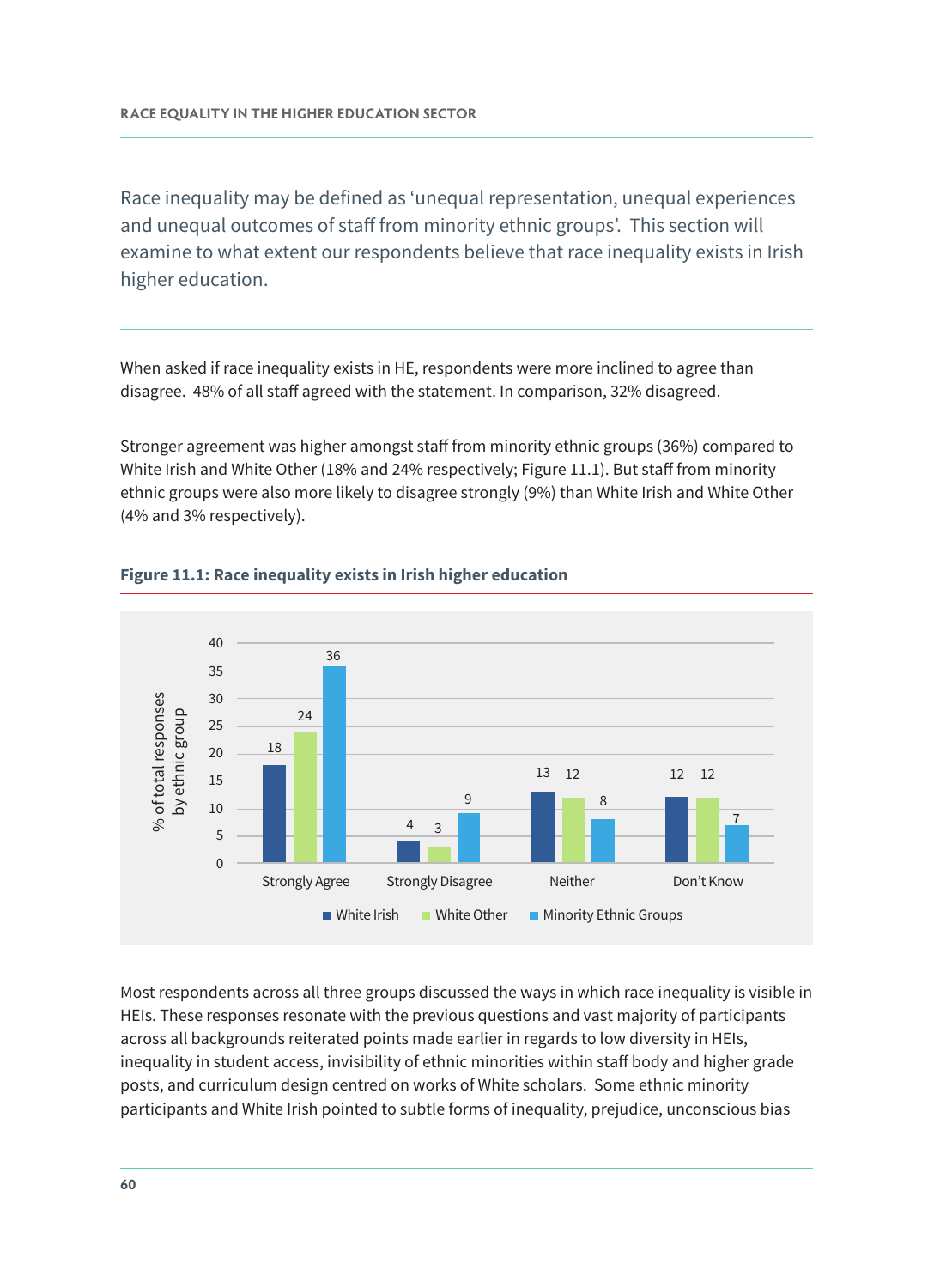and microaggressions that affect their day to day existence. Several White Irish respondents pointed to language issues among students as a factor that contributes to their unequal opportunities.

> "I see virtually no senior managers, heads of faculties, committee members who are not white, despite there being many staff who are from minority ethnic groups."

"The cohort is predominantly white, and not to recognise this fact would be remiss."

"I think that it is changing but I have seen microagressions by established members of staff toward students on the basis of their background."

Some White Irish respondents pointed to systematic racism and structural inequalities in which race inequality at HEIs is embedded. They also commented that inequality within HEIs reflected wider inequalities within the Irish society. Furthermore, a number of White Irish staff commented that a lack of ethnic diversity is reflective of societal demographics in general and is not strictly related to inequalities.

"It is a reflection of race inequality in ROI more broadly."

"I know of v few women of colour (or men) who are permanent academic staff. I think the % of non-white minorities in Ireland is much lower than the US or UK but I still think Ireland is coming from a v low base and could do better"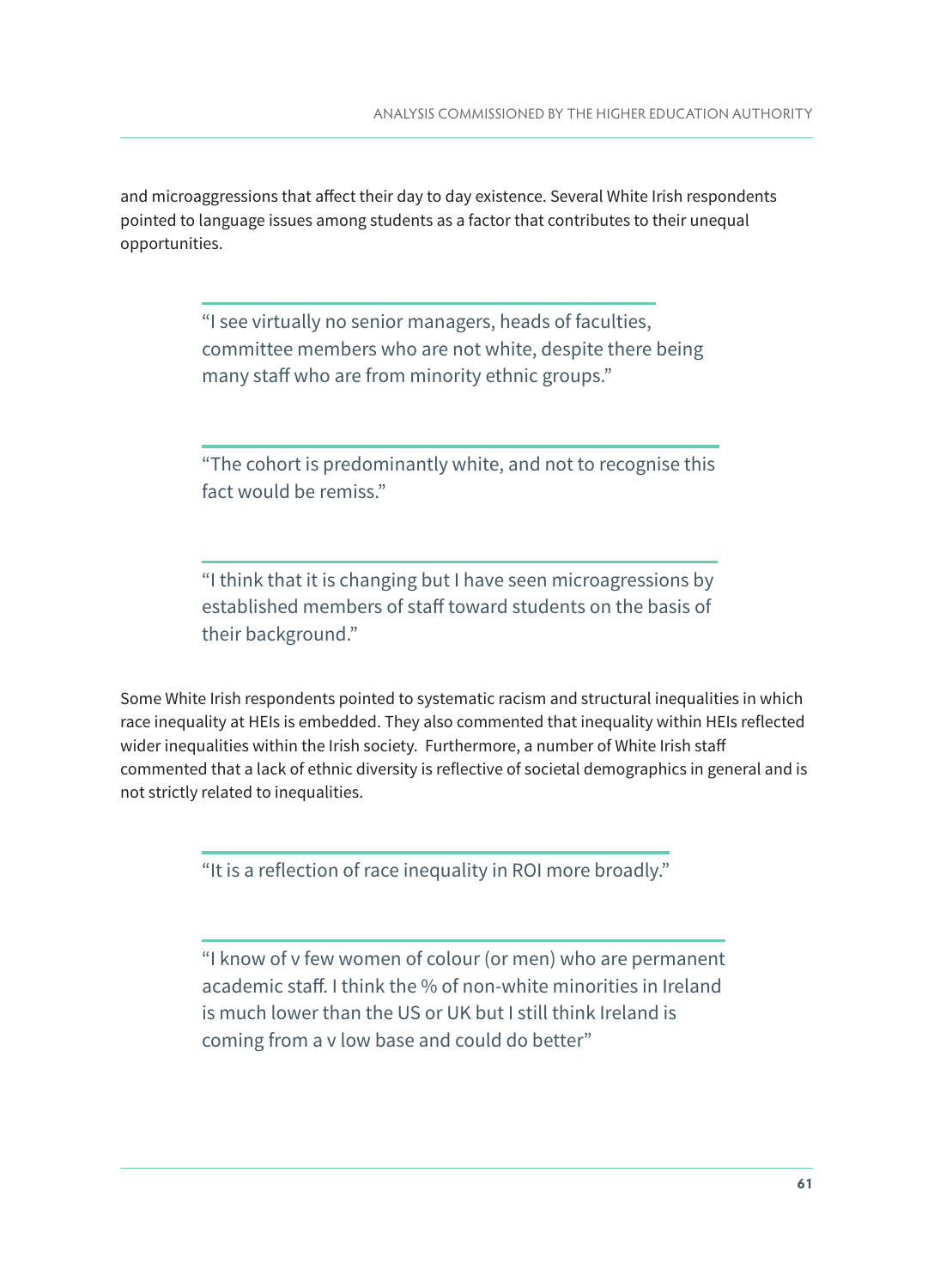There may be an element of colour-blindness in the observation of racial inequality, which fails to acknowledge institutional racism and white privilege (Bonilla-Silva 2006, Burke 2017). Some respondents across all three groups pointed out – hopefully - that with changing demographics in Ireland this situation will improve. Several respondents also highlighted that race inequality intersects with other forms of disadvantages, such as economic, gender, disability, and sexual orientation.

> "The student population is increasingly diverse; staff diversity is less prominent. It may just take some time for ethnic minority students to be represented better in the staff cohort."

It is commonly acknowledged across all groups that race equality work will require strategic and consistent action.

> "Even if nobody intentionally supported race inequality, it would persist for various underlying reasons relating to visibility and availability of mentors, ethnically dependent socialising, culturally dependent factors, etc. To move towards race equality - which is of paramount importance - requires hard work and persistent effort."

"There should be more funding opportunities for Black and Ethnic Minority Students, as well as overt and sustained antiracist campaigns on campus and on online platforms. HEIs should have sustained and specific affirmative action policies; providing placements or quotas, training, and scholarships for Black and Ethnic Minority Students. HEIs should also have a department for international staff that should provide support to non-EU families, in order to minimize the effects of institutional racism and discrimination on the basis of ethnicity and citizenship."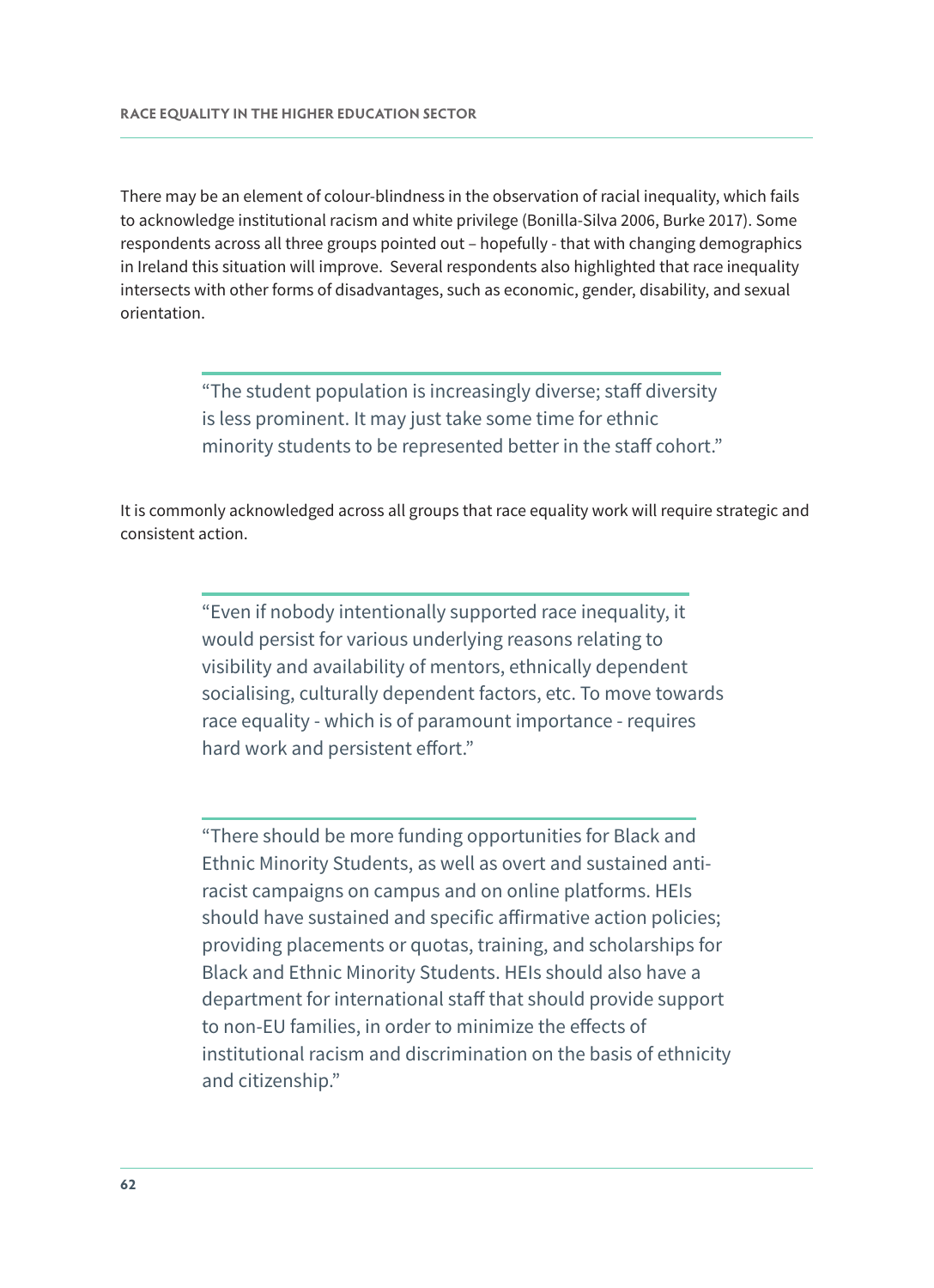"Future recruitment will need to result in a more diverse representation."

It is also important to say that many White Irish respondents acknowledged that race inequality does exist in HEI although they don't have any direct experience to prove this. This suggests that they are generally careful in voicing their opinions about racial/ethnic inequalities in an unequivocal way.

> "I have never seen evidence of race inequality in higher education in Ireland and can think of numerous people of varied ethnicity who have succeeded in academia in Ireland. However, I am aware that university hierarchies tend to be less diverse which is why I feel there may be some race inequality in Irish HE."

Some respondents across all groups had mixed opinions as to whether or not racial/ethnic inequality exists within the HEI. For example, some people commented that whereas ethnic equality seems to exist within student body, it's not so apparent in terms of staff. Several respondents also mentioned that though they can see race inequality between specific individuals, they don't see it at an institutional level. Respondents also commented that whereas they can make judgments about their own institution they don't know how this would extrapolate onto the wider HE sector. They also point at differences between institutions – they may have found racial/ethnic inequality at their former HEI but not at their current one.

In terms of suggestions that the respondents had, some highlighted that having more staff from minority ethnic groups in academic positions would be encouraging for ethnic minority students. Other areas included awareness raising training and affirmative actions.

> "The profile of academic staff in Ireland is overwhelmingly white and settled. We need positive action to ensure greater representation of minority ethnic groups."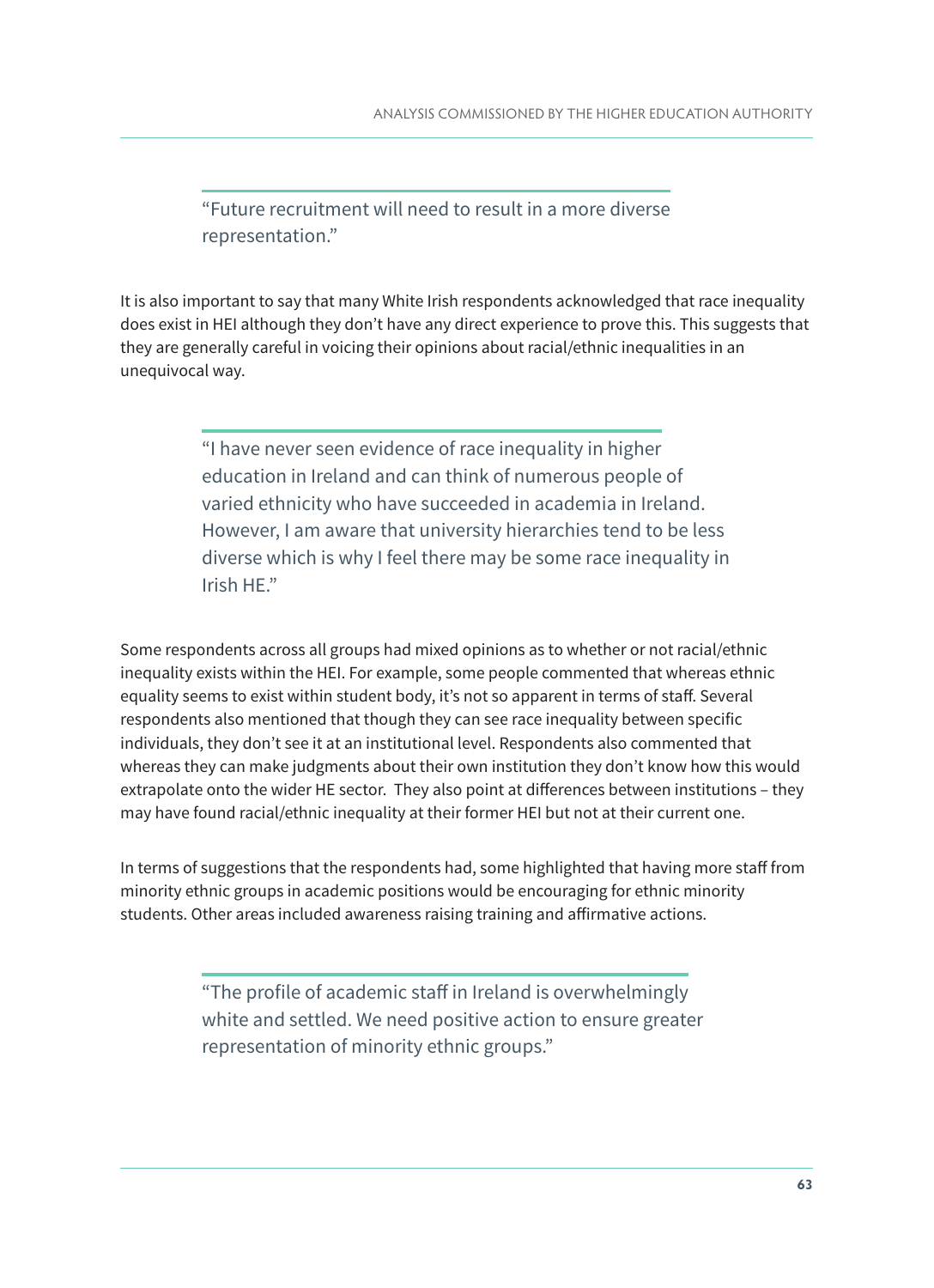"Given how little ethnic diversity there is among staff it is hard to know the answer to this. Even among job applicants the pools of candidates are not especially diverse."

Some White Irish respondents suggested that focusing too much on inequalities/difference between individuals, may lead to further divisions based on ethnicity/race within HEIs. Both gender and class are frequently raised across the survey as areas of discrimination and exclusion, and while some respondents argued for these to be considered more important than race equality, more respondents felt that these were points where solidarity and intersectional work could usefully be located.

> "Race inequality is a very significant problem in Irish higher education. The intersections of race with other protected characteristics also needs to be looked at, particularly the intersections of race, gender, disability, and sexual orientation. We need to change 'how things work'. We need to raise awareness of and then transform the dominant norms and assumptions which underpin processes, practices and expectations in Irish higher education."

"While it is great to see that the Higher Education Authority is looking into race equality, a serious examination of gender inequality and the intersection between race and gender are largely lacking."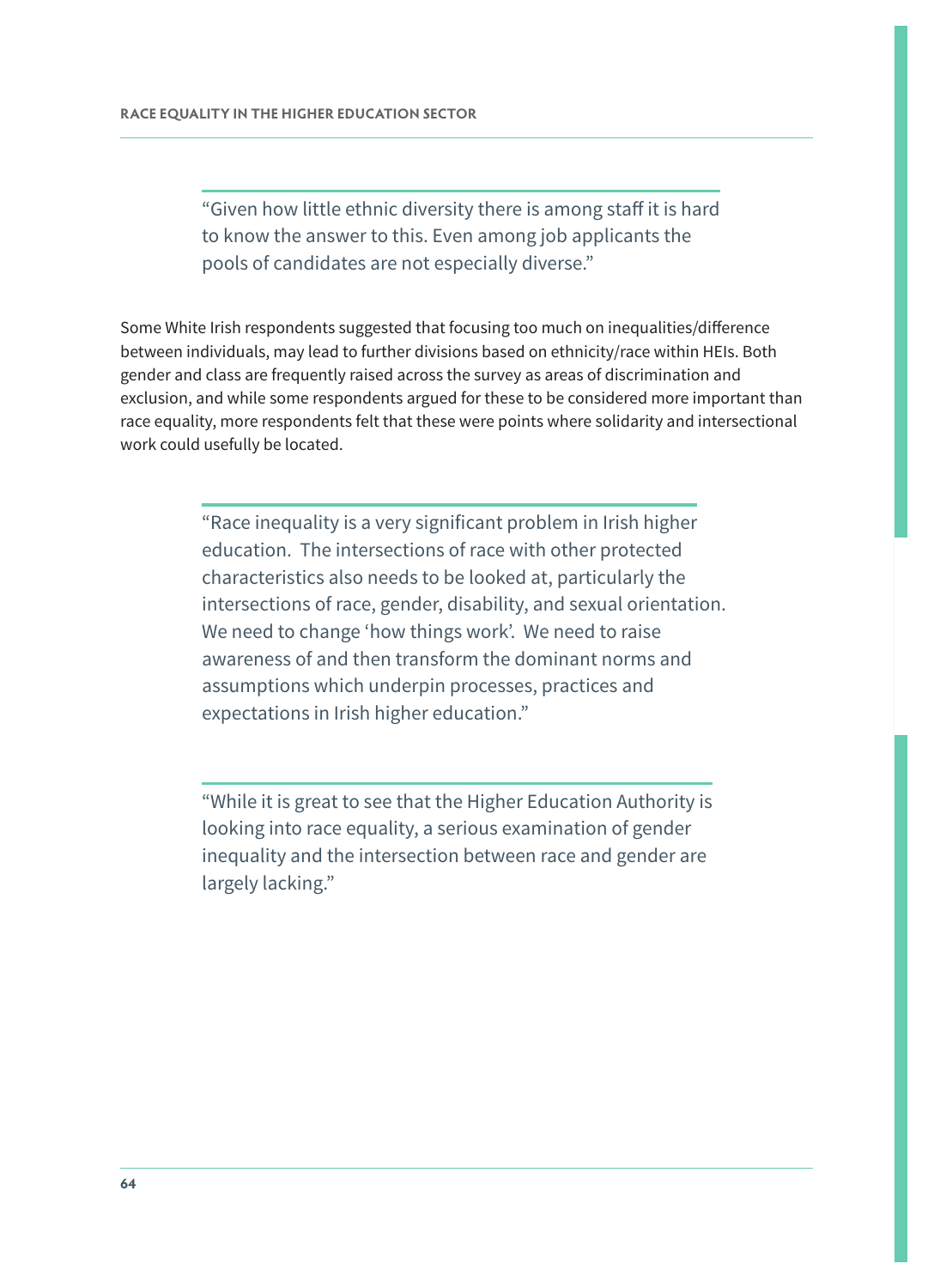12 Overall comments<br>
12 On race equality in<br>
12 Irish HEIs on race equality in Irish HEIs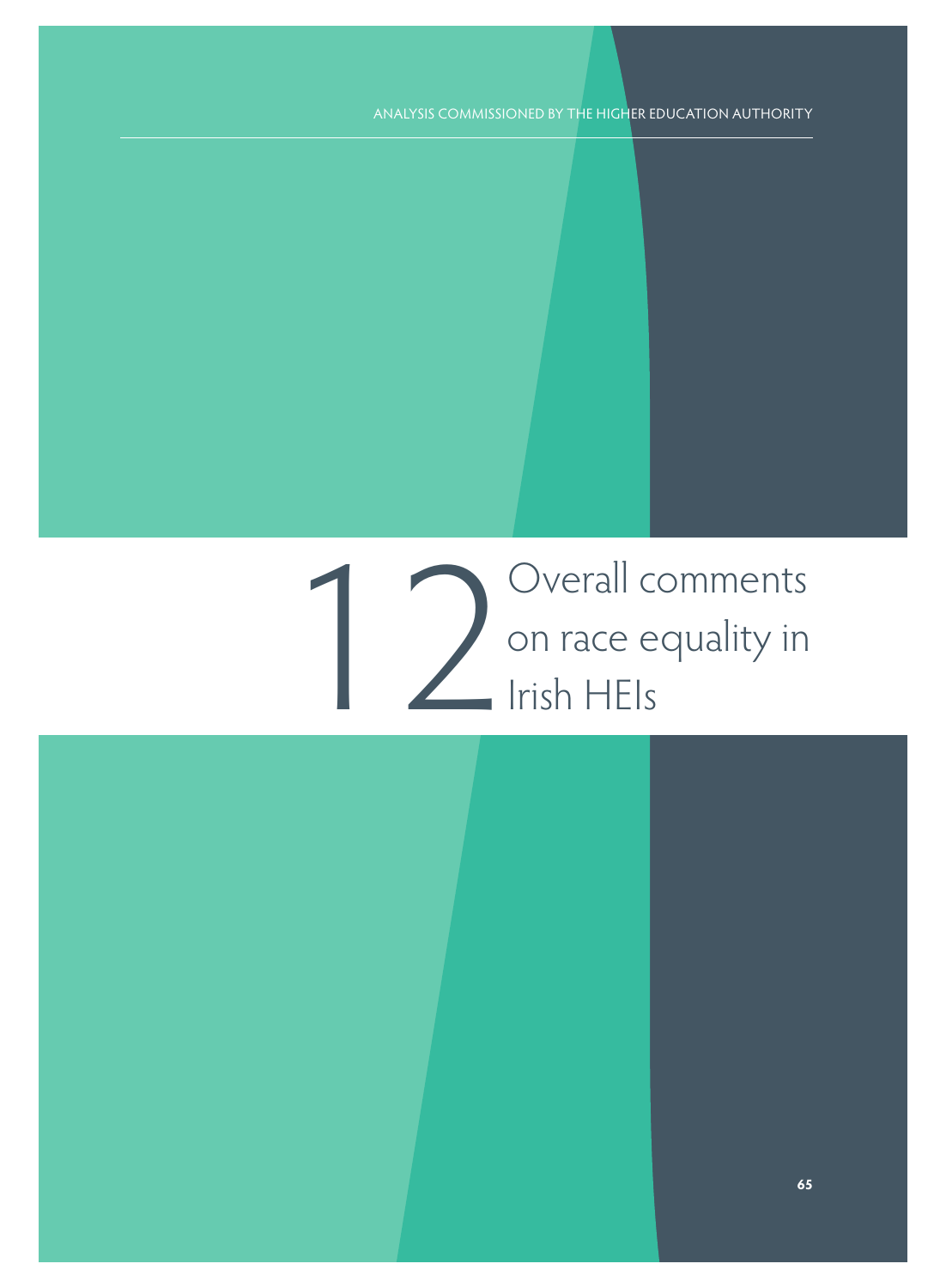Respondents were given an opportunity in the survey to respond in general comment, and these provided an interesting reflection space on the survey as a race equality intervention, as a data collection exercise, and as a point of coalescence for some shared concerns. In reviewing these, we are highlighting areas that will be of particular interest to creators of policies and processes in Irish HEIs to address equality issues.

Interventions to address race equality should address some key recommendations from respondents.

- > Efforts should be made to explore how to encourage a wide range of people to participate in creating and implementing solutions – top-down interventions can create resistance to those solutions and miss opportunities to identify where equality work can address shared and intersectional experiences with other groups. There is a strong desire expressed amongst a large number of White Irish respondents to be able to actively and creatively contribute to antiracist efforts in their HEIs.
- > There is a strong commitment to meritocracy amongst some academic staff which is matched by a belief that race equality work involves positive discriminations which will negatively affect academia employing the 'brightest and best'. Race equality work can centre the issues of equity and opportunity to counter misunderstandings on these lines.
- > There is very considerable support for a strongly intersectional approach to race equality work in HEIs. The intersections of disability, sexuality, gender, age, religion, socioeconomic position, marital and family status with ethnicity and racialisation have been widely commented upon in the survey. Some concern was expressed by white Irish female respondents that gender discrimination was more likely to have an impact in HEIs than racism. An intersectional approach to equality work may also prevent tensions arising between equality efforts in Irish HEIs going forward. Class and disability were the next most mentioned issues after gender.
- > Attention was drawn to discrimination on the basis of nationality, particularly by White Other staff. This has been addressed in this survey by the use of the White Other category for analysis, which was checked against nationality categories for robustness.
- > There was some concern that the category of 'White' used overly in race equality work might make invisible those points of commonality which can be used to drive solidarity and collective action between staff to address race inequality.
- > There was similarly a concern that concepts which have moved from academic to mainstream debates without adequate context, like 'white privilege', might centre focus too much on individual racist attitudes and distract from the need to seriously address the institutional policies, processes and practices which embed and reproduce inequalities between staff of different backgrounds.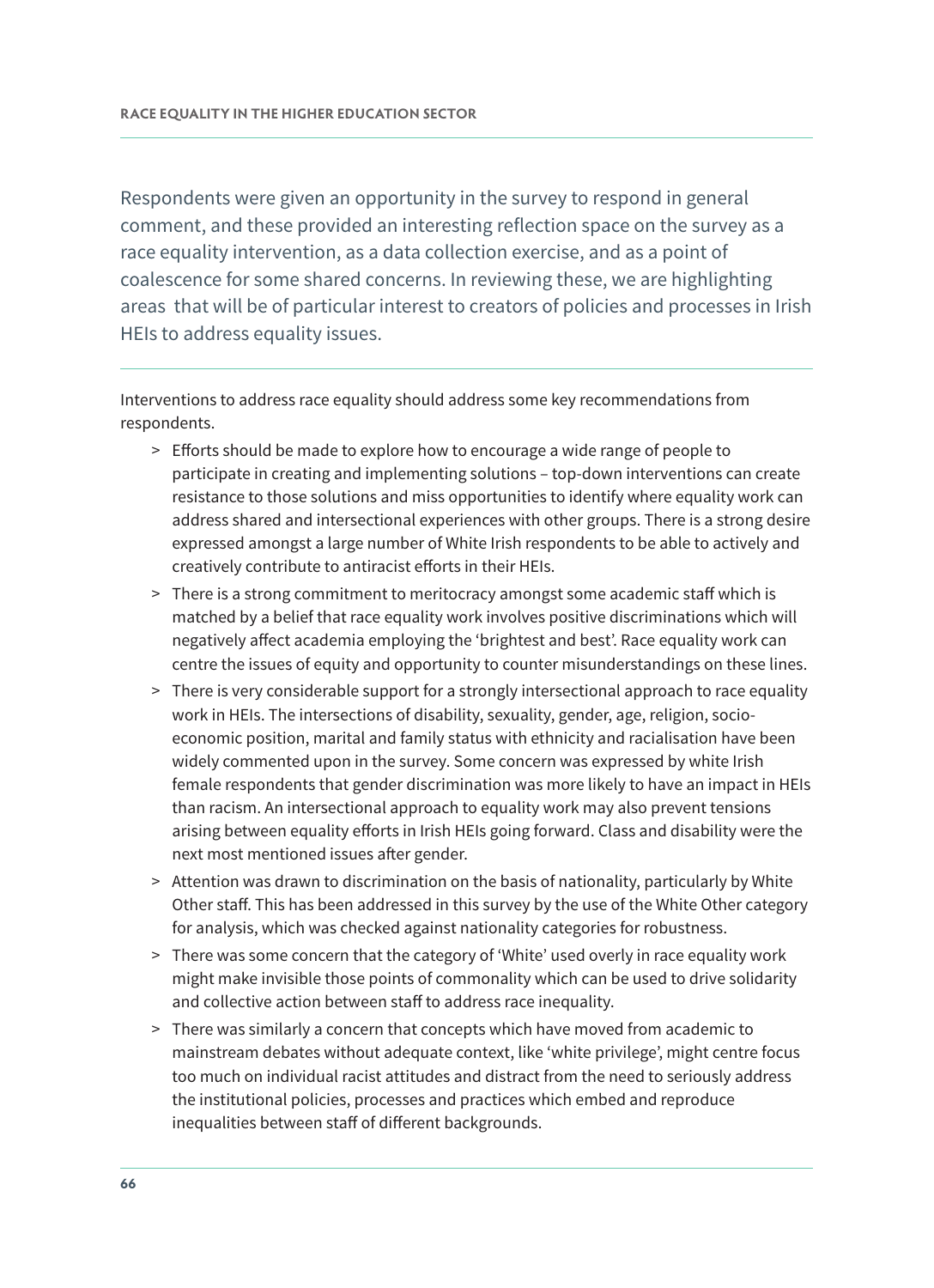- > Institutions should be reminded that raising concerns about racial discrimination can feel and be unsafe for staff from minority ethnic groups and can reinforce the structural disadvantage experienced by staff. Race equality work places a higher risk on staff from minority ethnic groups and should be cognisant of this inequality.
- > Respondents expressed deep concern that no further action would result from this survey. The invisibility of the problem was noted as undermining evidence for need for action. A small number were hopeful for diversity in their institutions and race equality work arising from this survey in future. Consistent actions build trust more robustly than grand announcements.

Policy recommendations were numerous in this section of the survey, much more so than in other questions.

- > Performance compacts should be supported by adequate oversight to address concerns that Action Plans are not adequately implemented by many institutions.
- > All managers should undertake training in inclusive leadership, unconscious bias, the EDI agenda and how to take ownership on how to change institutional cultures to embrace the 9 grounds of discrimination, not just ethnicity/racism.
- > Mandatory anti-racism training for all staff, as part of standard induction process, and rolled out to all staff.
- > Curriculum change in institutions needs to be addressed with future students in mind, not awaiting a demographic change in each institution. Racial and ethnic segregation of the undergraduate sector between universities, higher education and colleges was noted.
- > Strong efforts towards equality in recruitment must be matched by efforts elsewhere in HEIs.
- > A large number of respondents raised the critical role of HEIs in relation to racial inequalities in wider society. There is an opportunity for real evidence-informed leadership in this area by HEIs.
- > A small number wanted to see a Charter for Race Equality, similar to Athena Swan. The key reasons for this, however, were echoed in a very large number of wider comments: clarity, conciseness, and inclusion.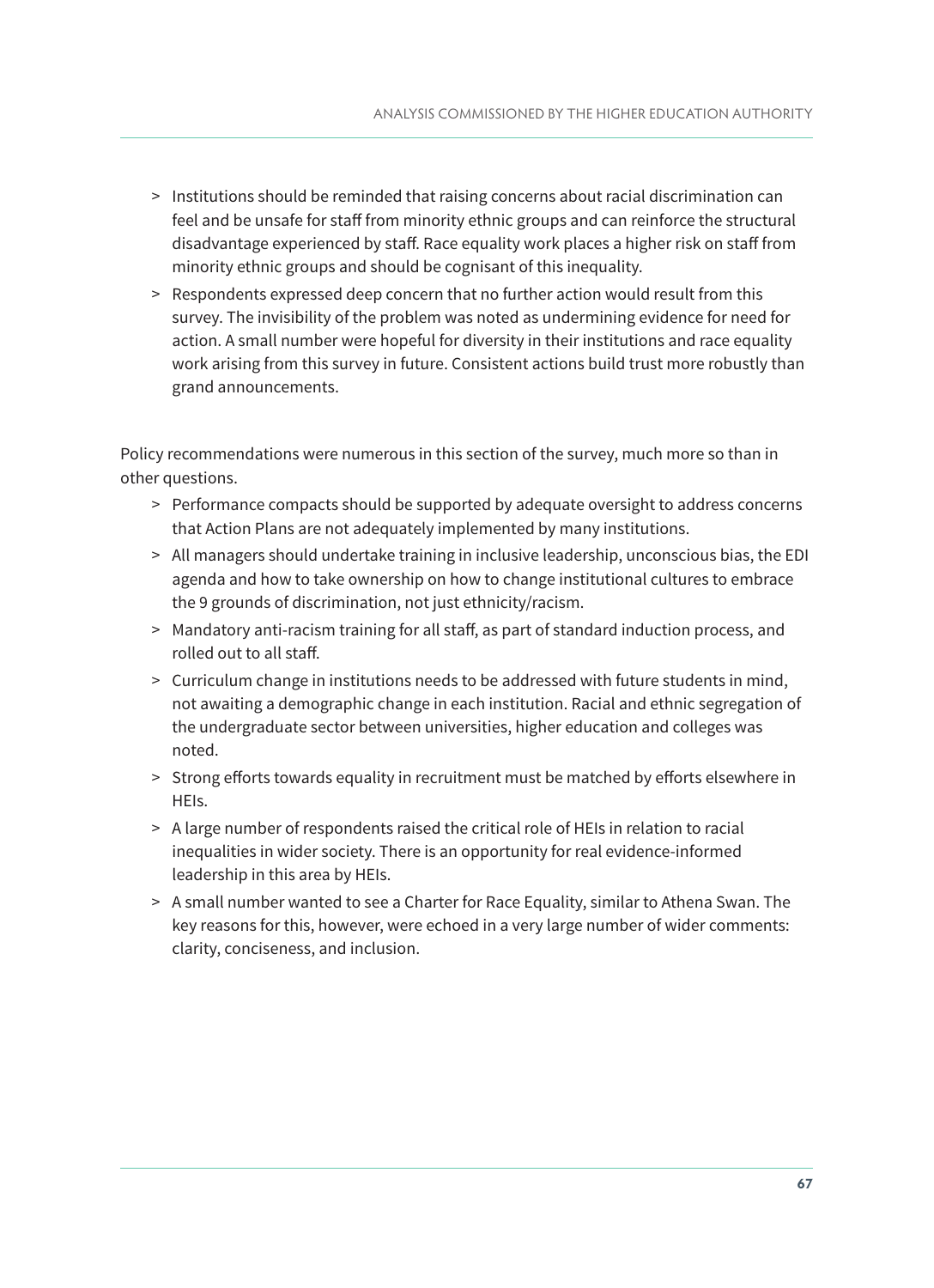# 13 Policy<br>Precom recommendations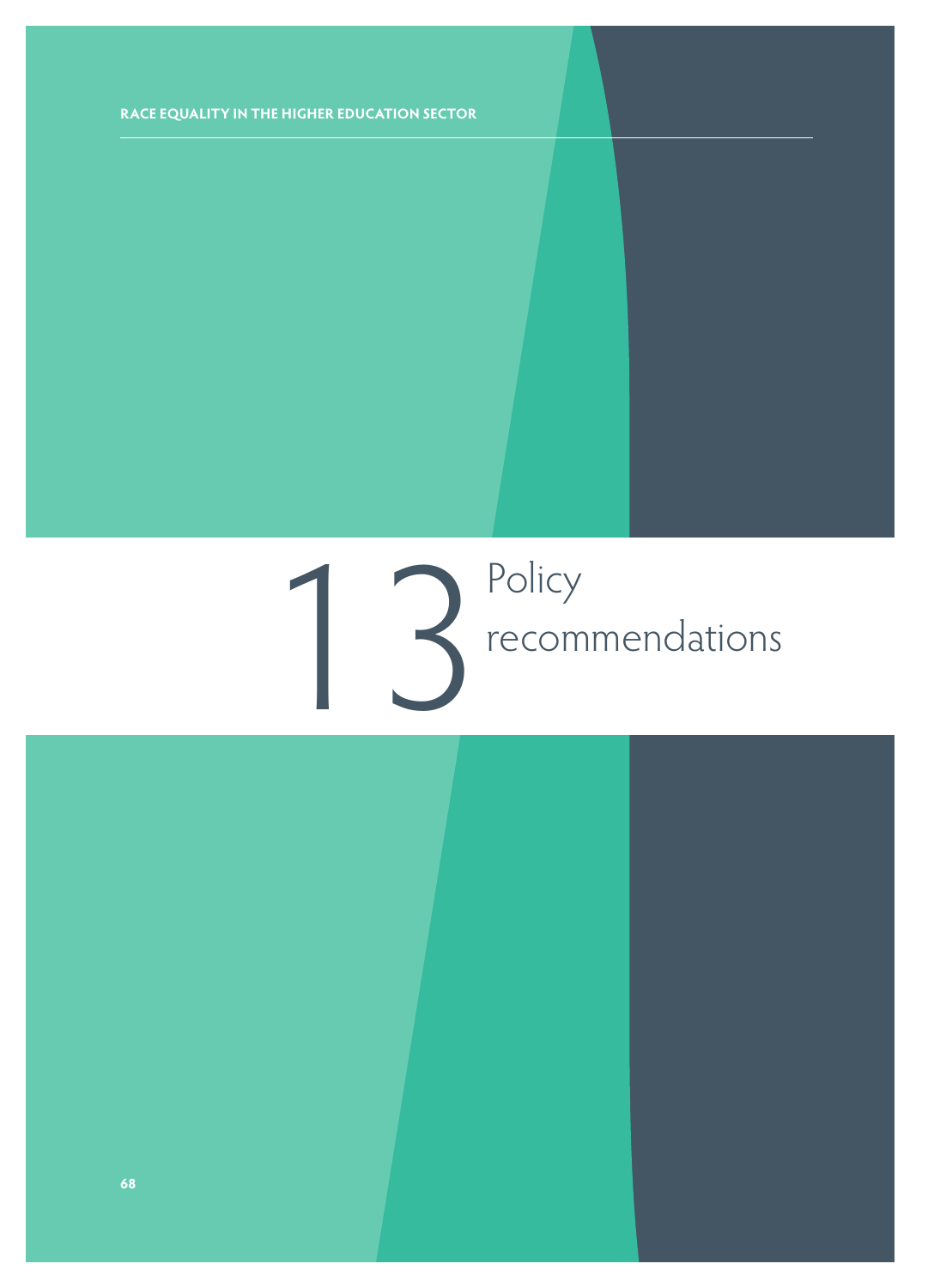#### **Theme 1: Leadership**

In order to foster race equality in HEIs it is vital that people in positions of leadership lead by example. Our research suggested that there needs to be a stronger leadership in HEIs. Furthermore, we found that often discrimination, abuse, and harassment comes from staff in leadership roles. In order to counteract this, leaders should actively seek to embed a culture of race equality within their institutions. We suggest:

- Communicating from the highest levels of leadership the need for change and the potential benefits to the entire university of increased equality, diversity and inclusion. Build a narrative that fits the institutional goals in terms of organisational culture and academic outcomes.
- Promoting equality on the personal level, encouraging an open dialogue and debate on these issues
- Highlighting the structural, institutional, and historical dimensions of racism which have informed past and current practice in HEIs and the societies in which they are situated
- Taking responsibility, accountability and ownership of race equality issues at HEIs
- Actively acknowledging that race inequality exists in HEIs
- Encouraging staff and students to report abuse, harassment and discrimination
- Embedding questions of race equality within the strategic priorities of the organisation with a view to the impact of the HEI on wider society as well as internally
- Refuting the assertion of future progressive realisation of equality Irish HEIs are not keeping pace with wider demographics and assertive action is required to catch up
- Acknowledging the power of HEIs to influence Irish society in general

#### **Theme 2: Supporting diversity in staffing**

It is vital that HEIs ensure that steps are taken to ensure that candidates from minority ethnic groups are supported to apply for and be successful in the recruitment processes to jobs in Irish HEIs. HEIs should be aware of differences between institutions, with some much more diverse than others. This is particularly visible in institutions where full-time staff or staff on continuous contracts are still overwhelmingly White Irish and student bodies are much more diverse. There is also a high level of segregation reported between full-time staff or staff on continuous contracts and staff on precarious contracts, the latter being much more likely to be from minority ethnic groups.

Measures should be in place to enable a fair and transparent recruitment process. Some foreign qualifications are not recognised by HEIs, and more often, they are devalued during the recruitment process by recruiting personnel. This deters ethnic minorities from applying for posts.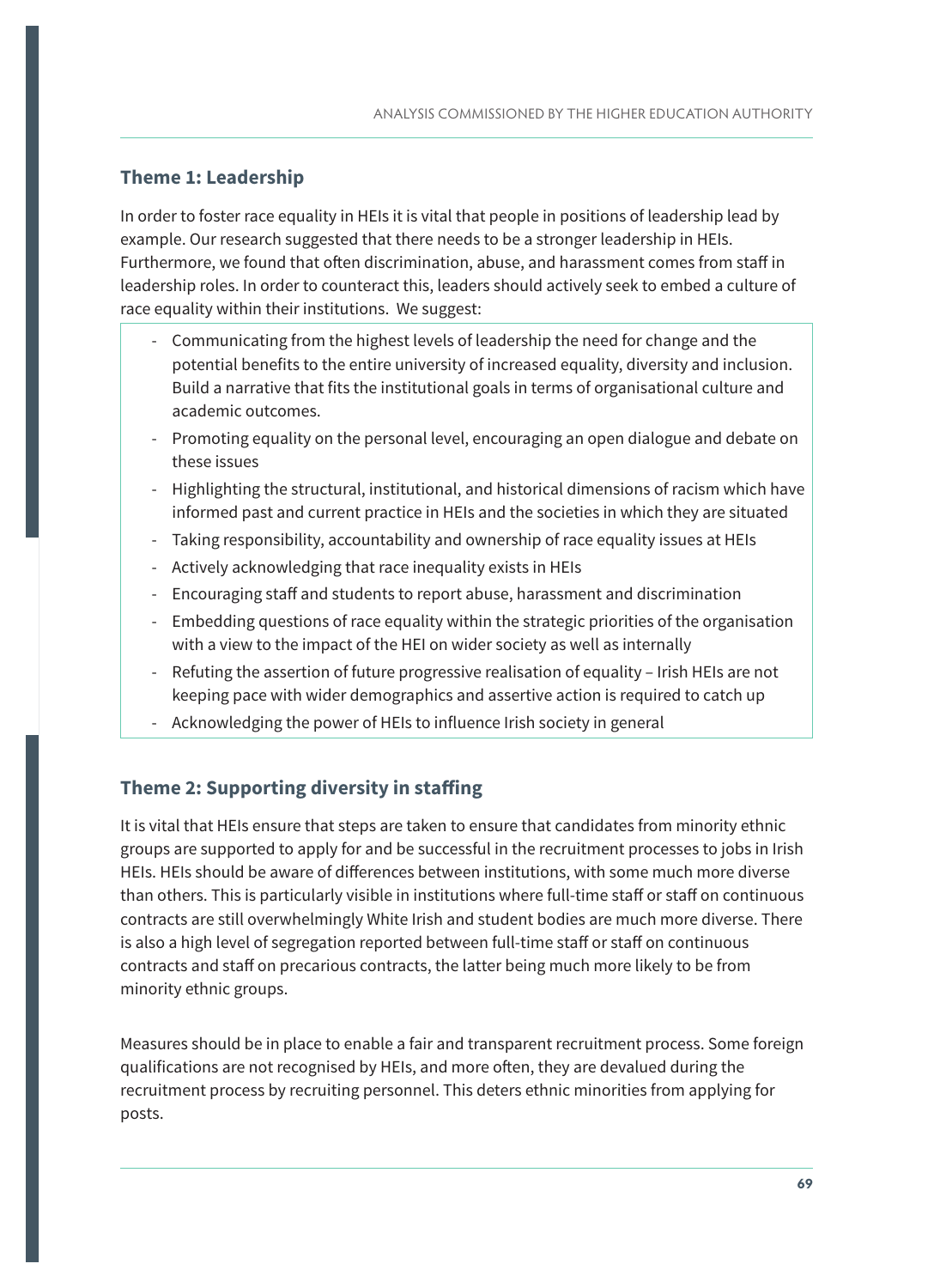Additionally, often ethnic minorities do not have access to the networks via which the posts are advertised. In relation to this, we recommend:

- Institutional identification and targeted support for underrepresented groups
- Reviewing how job specifications are compiled to follow good equality practice, ensuring recruitment criteria are inclusive, and reducing the number of 'desirables' in job adverts
- Providing mandatory race equality training for all members of recruitment panels
- Providing clear reporting mechanisms for candidates to address bias in recruitment
- Targeting advertising towards ethnic minority groups
- Providing immigration advice for non-EEA staff to reduce employment difficulties

Across all groups of staff, informal or no mentoring programmes increased reliance upon informal social networks and information, and excluded people from a range of different backgrounds and experiences. Mentoring programmes and clear transparent information about promotion are key to supporting a sense of fairness and ensuring diversity in promotions.

#### **Theme 3: Making race/equality policies transparent**

Our research highlights a lack of clarity and understanding of specific policies addressing race equality at HEIs. There is also a general reluctance to engage with large amount of policies in order to access information, which is often embedded within wider regulations, including Dignity at Work policy, Equality policy, and Mutual respect policy. In view of this, the guidance places an emphasis on:

- Clear signposting to existing policies relating to race equality. Institutions might consider a standalone race equality document for easy access which signposts towards the other relevant policies.
- Clear definitions of race equality within existing policies. This should make reference to the structural, institutional, and historical dimensions of racism, as well as the more commonly recognised individual racism seen in acts of discrimination and abuse.

#### **Theme 4: Reporting mechanisms**

There is also evidence in this survey that racist incidents on campus are under-reported by both students and staff. This is particularly pertinent in cases where the perpetrators hold senior positions within institutions, as there is a general fear of speaking out against those in position of power. Furthermore, lengthy, inefficient bureaucratic processes further deter people from reporting such incidents. We therefore recommend: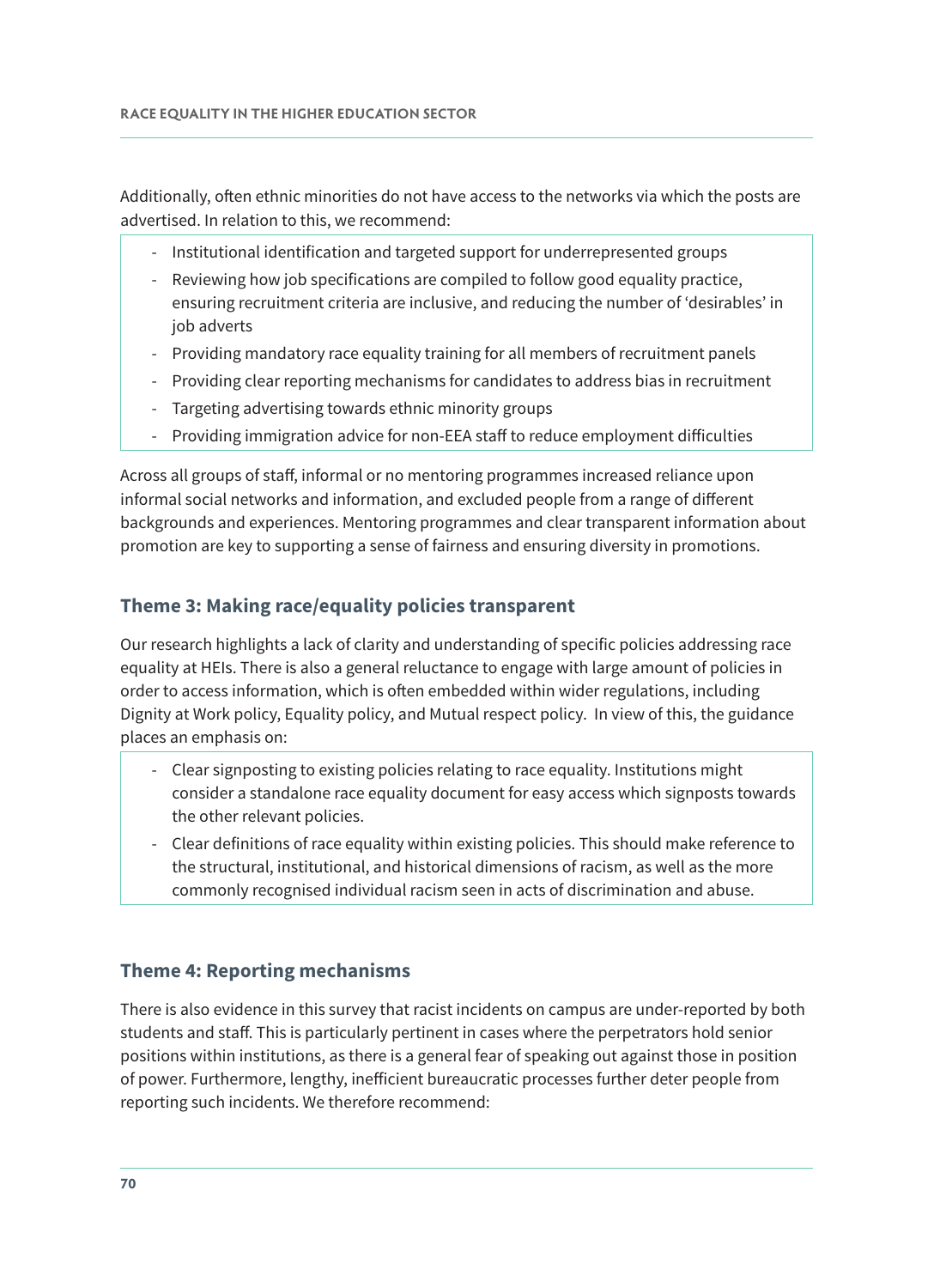- Clear signposting of disciplinary and reporting procedures in relation to race equality on campus
- Possibility to report issues related to racial harassment, abuse, discrimination, and microaggressions online. For example through racism and bias hotline
- An option to make reports anonymously to increase the rate of reporting
- Efficient mechanisms for dealing with complaints be established

#### **Theme 5: Awareness and training**

Our research points at a general lack of understanding what constitutes racism, racial harassment, abuse, discrimination and microaggressions within HEIs. We recommend increasing both staff and students' understanding of these issues through appropriate training opportunities that would go beyond unconscious bias training. This could include:

- Mandatory antiracism training for staff at all levels with an emphasis on intersectionality. This should include elements such as bystander intervention, unconscious bias, cultural intelligence, equitable practice and racial justice. These should also counter myths about positive discrimination.
- Tailored race equality training for students
- Sustained anti-racist campaigns on campus and on online platforms

#### **Theme 6: Fostering diversity in HEIs**

Having an inclusive civic culture on campus where diversity and intercultural dialogue are encouraged is crucial to promoting race equality in HEIs. We suggest creating supportive and engaging spaces for conversations around race and ethnicity, where ethnic minority students and staff feel respected and valued. This can be promoted by:

- Organising intercultural activities for both staff and students so people can become more understanding and respectful of other cultures
- Supporting staff and student-led initiatives to incorporate discussions about diversity and inclusion into campus life, such as university committee on diversity and inclusion.
- Developing university strategies to engage diverse views, such as decolonising/diversifying curriculum to Euro-centric viewpoints
- Engaging members of ethnic minorities in outreach activities not just to showcase diversity but to promote inclusivity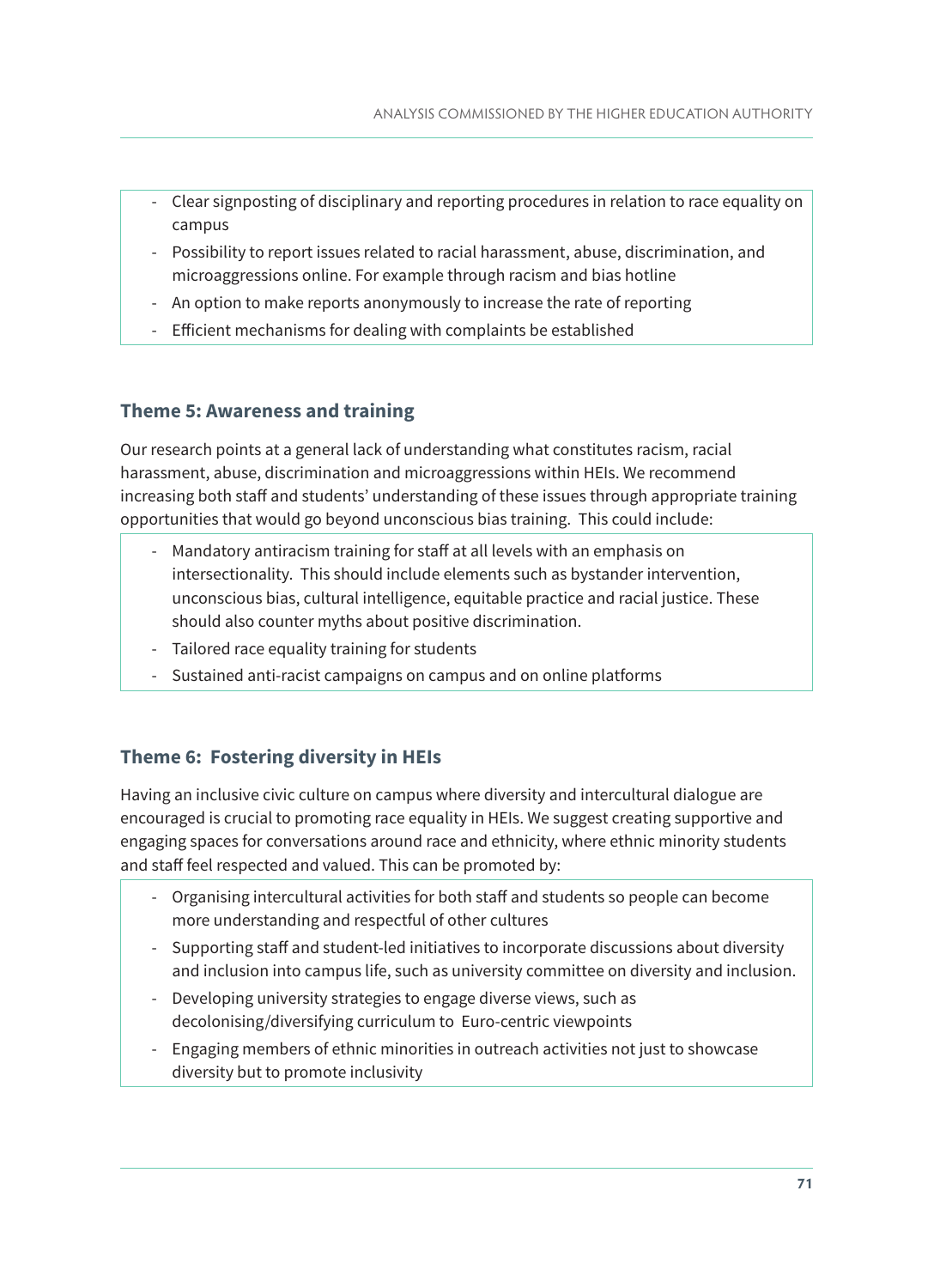#### **Theme 7: Supporting diversity in student recruitment**

While the student body in Irish HEIs has been becoming more diverse in recent years, reflecting wider demographic changes in Ireland, it is still relatively homogenous when compared to the UK and other Western countries. With these concerns in mind, we recommend that steps are undertaken to increase prospects of ethnic minorities to undertake study programmes in HEIs. It is also vital to have certain measures in place that would support these students in their studies as well as their future careers. Enrolment of underrepresented groups, who can potentially take up lecturing positions is a first step towards the broader inclusion within the HEIs. This can be achieved by:

- Targeted support programmes to improve up take of, and experience of ethnic minority students in regards to applying for scholarship and funding.
- Targeted support programmes to facilitate ethnic minority students' access to placement and training opportunities
- Targeted career advice for marginalised groups, and first generation third level students

#### **Theme 8: Data Collection**

There is a need for institutions to be aware of the patterns of diversity in staff and student bodies, and how these compare to diversity in the wider population of Ireland and the communities in which HEIs are based. It is clear that much diversity in permanent academic posts is due to international recruitment. It is less clear how much difference there is between permanent, temporary and precarious employment in Irish HEIs by ethnicity. Qualitative data from this survey suggests that staff are increasingly aware of a divide in this regard.

We recommend the systematic collection of data which will provide the necessary evidence base regarding staff and student representation, access and outcome by ethnicity, and benchmarking of this data against Census data. There are a wide range of considerations in the collection of such data, including voluntary disclosure, work with representative bodies, awareness raising about the role of such data collection, and appropriate resourcing of data collection, retention and security.

The data in this survey supports the implementation of the recommendations of the National Athena SWAN Ireland Intersectionality Working Group on the Use of Ethnicity Categories in Irish Higher Education, which reviews these in some detail.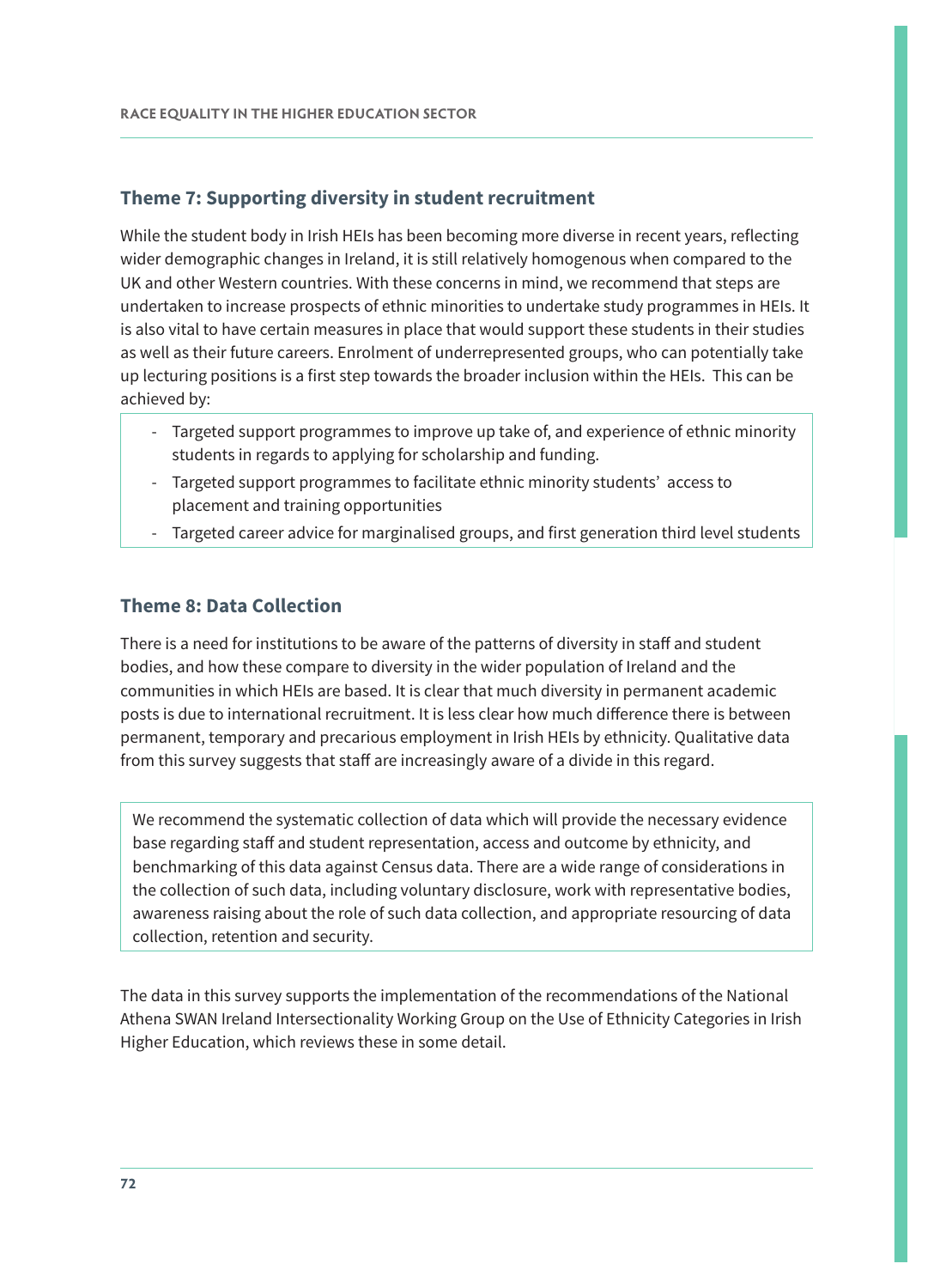# Suggestions for<br>further research further research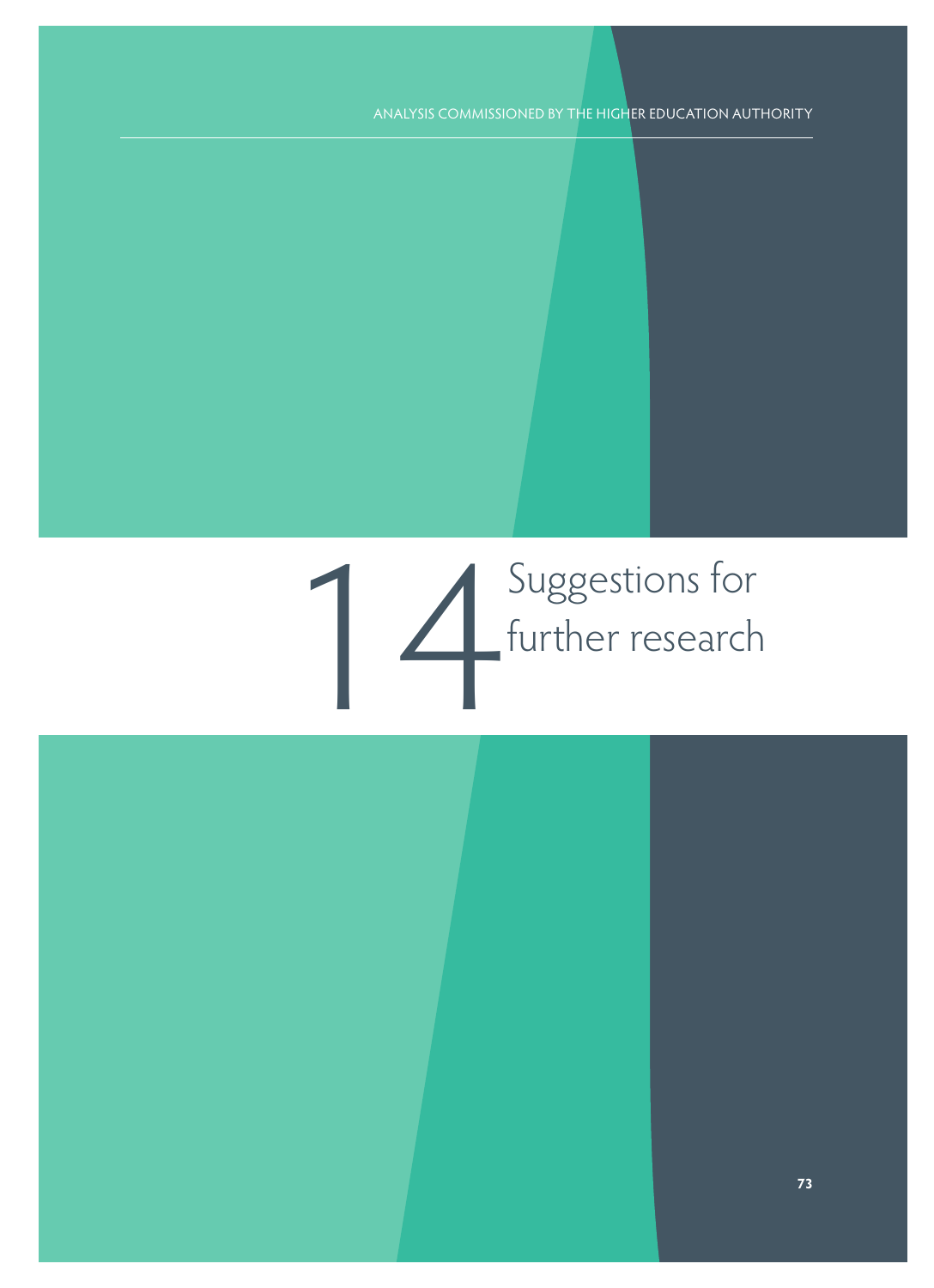This research yielded important insights into race equality within HEIs, pointing at difficulties, challenges, and structural factors that may have a negative impact on ethnic minority staff's ability to feel welcome, achieve success, and progress within their workplaces. As we mentioned in the first chapter, the main limitation of our project was a small number of respondents from ethnic minority backgrounds. There is a scope for a more targeted approach, focusing on experiences of these groups specifically. While the case for change can be built on the existing literature, it is crucial to understand the particularity of the issues at each institution, using both quantitative data and qualitative information from surveys and individual testimonials.

From the review presented here it can be argued that future research should:

- 1. Use focus groups and interviews to understand how experiences of ethnic minority groups vary across different institutions, different ranks/contract types and areas of work.
- 2. Reach out to ethnic minority staff who are in precarious employment and whose voices were missing in this research
- 3. Take a more intersectional approach into understanding of race equality at HEIs, and investigate the importance of other variables, such as social class and gender in shaping people's experiences at HEIs
- 4. Rethink how the recent Covid-19 pandemic has further exacerbated some of the issues that ethnic minority groups face at HEIs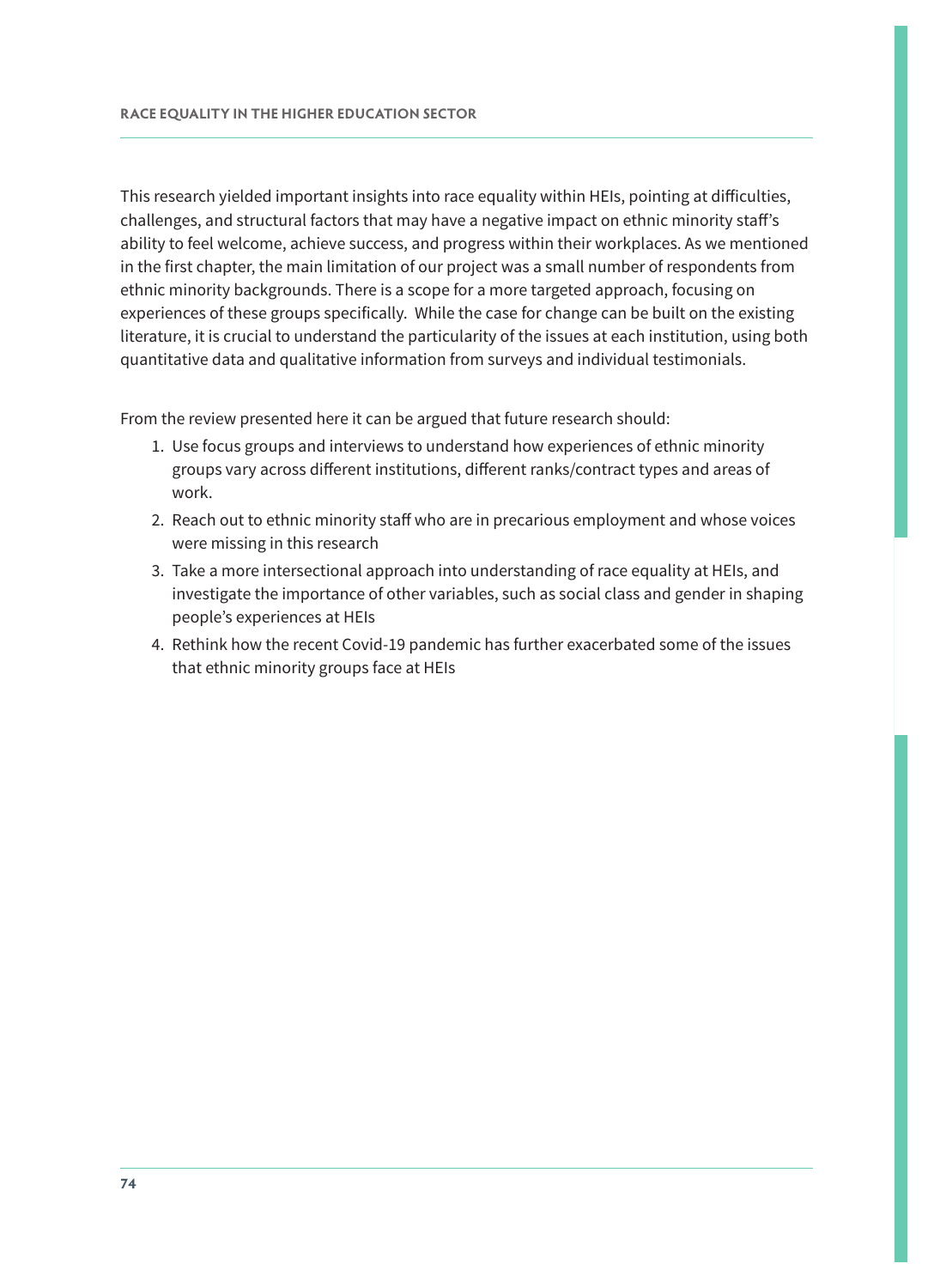## References

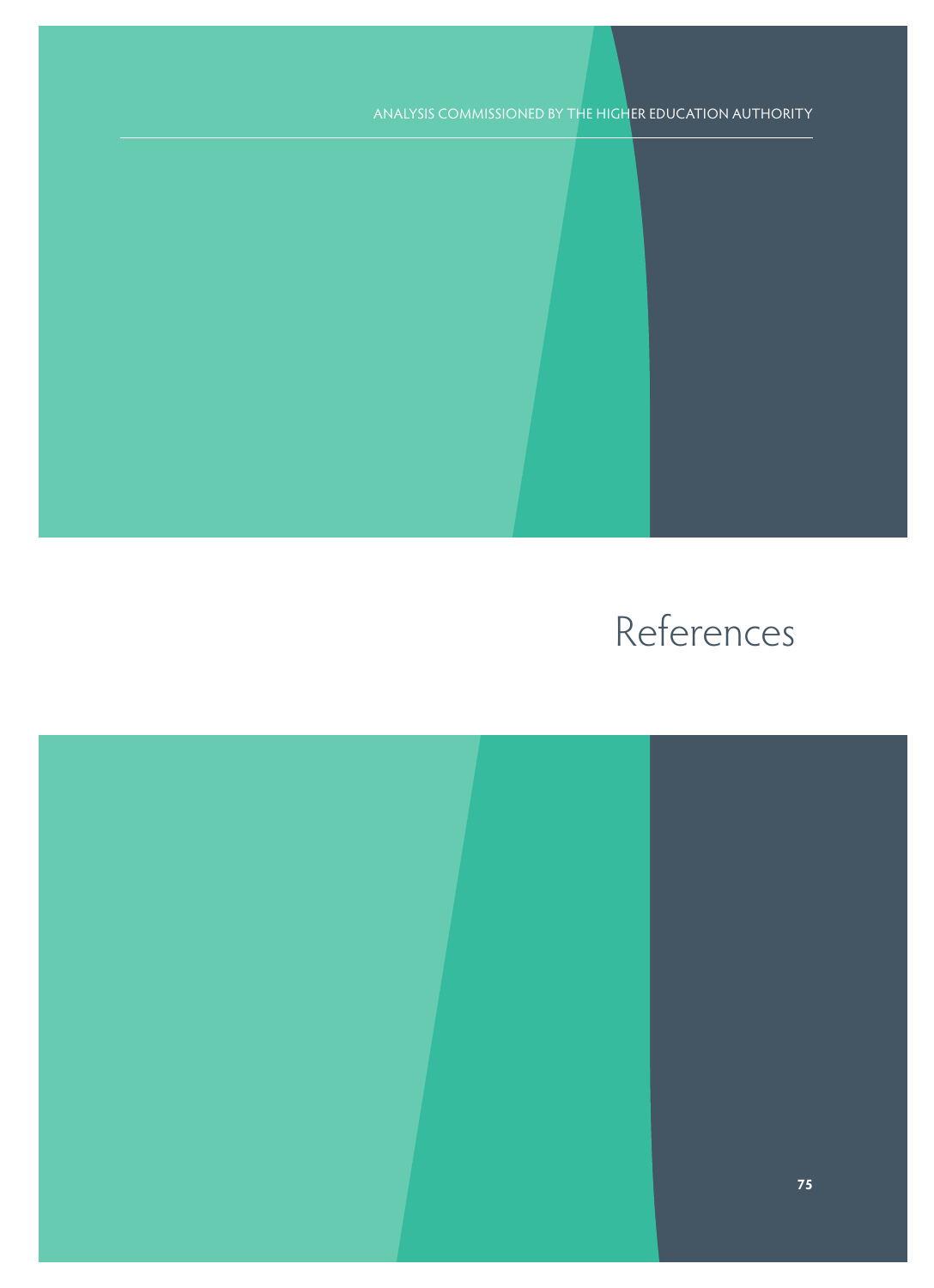Adserias, R.P., Charleston, L.J., and Jackson, J. (2017) What style of leadership is best suited to direct organizational change to fuel institutional diversity in higher education?, Race Ethnicity and Education, 20(3): 315-331, DOI: [10.1080/13613324.2016.1260233](https://doi-org.queens.ezp1.qub.ac.uk/10.1080/13613324.2016.1260233)

Ahmed, S. (2012) On Being Included: Racism and Diversity in Institutional Life. Durham, NC, Duke University Press.

Ahmed, S. (2007) 'You end up doing the document rather than doing the doing': Diversity, race equality and the politics of documentation, Ethnic and Racial Studies, 30(4): 590- 609, DOI: [10.1080/01419870701356015](https://doi-org.queens.ezp1.qub.ac.uk/10.1080/01419870701356015)

Anthias, F. (1998), Rethinking social divisions: some notes towards a theoretical framework. The Sociological Review, 46: 505-535.<https://doi.org/10.1111/1467-954X.00129>

Anthias, F., Kontos, M. & Morokvasic-Müller, M. eds. (2013). Paradoxes of Integration: Female Migrants in Europe. Dordrecht: Springer.

Arday, J (2018), 'Understanding race and educational leadership in higher education: Exploring the Black and ethnic minority experience'. Management in Education, vol. 32, no.4, pp. 192-200

Batty, D. (2019) 'UK universities condemned for failure to tackle racism', The Guardian 5 July 2019. Available online: [https://www.theguardian.com/education/2019/jul/05/uk-universities](https://www.theguardian.com/education/2019/jul/05/uk-universities-condemned-for-failure-to-tackle-racism)[condemned-for-failure-to-tackle-racism](https://www.theguardian.com/education/2019/jul/05/uk-universities-condemned-for-failure-to-tackle-racism) 

Bhopal , K. (2020) Success against the Odds: The Effect of Mentoring on the Careers of Senior Black and Minority Ethnic Academics in the UK., British Journal of Educational Studies, 68:1, 79- 95, DOI: 10.1080/00071005.2019.1581127

Bhopal, K and Pitkin, C. (2018) Investigating higher education institutions and their views on the race equality charter. University and College Union (UCU).

Bhopal, K, Brown, H (2016) Black and minority ethnic leaders: Support networks and strategies for success in higher education. Leadership Foundation for Higher Education, London.

Bhopal, K. (2014) The Experiences of BME Academics in Higher Education: Aspirations in the Face of Inequality. London, Leadership Foundation for Higher Education.

Bhopal, K. (2016) The Experiences of Black and Minority Ethnic Academics: A Comparative Study of the Unequal Academy. London, Routledge

Bhopal. K and Henderson, H. (2019a) Advancing Equality in Higher Education: An Exploratory Study of the Athena SWAN and Race Equality Charters. University of Birmingham.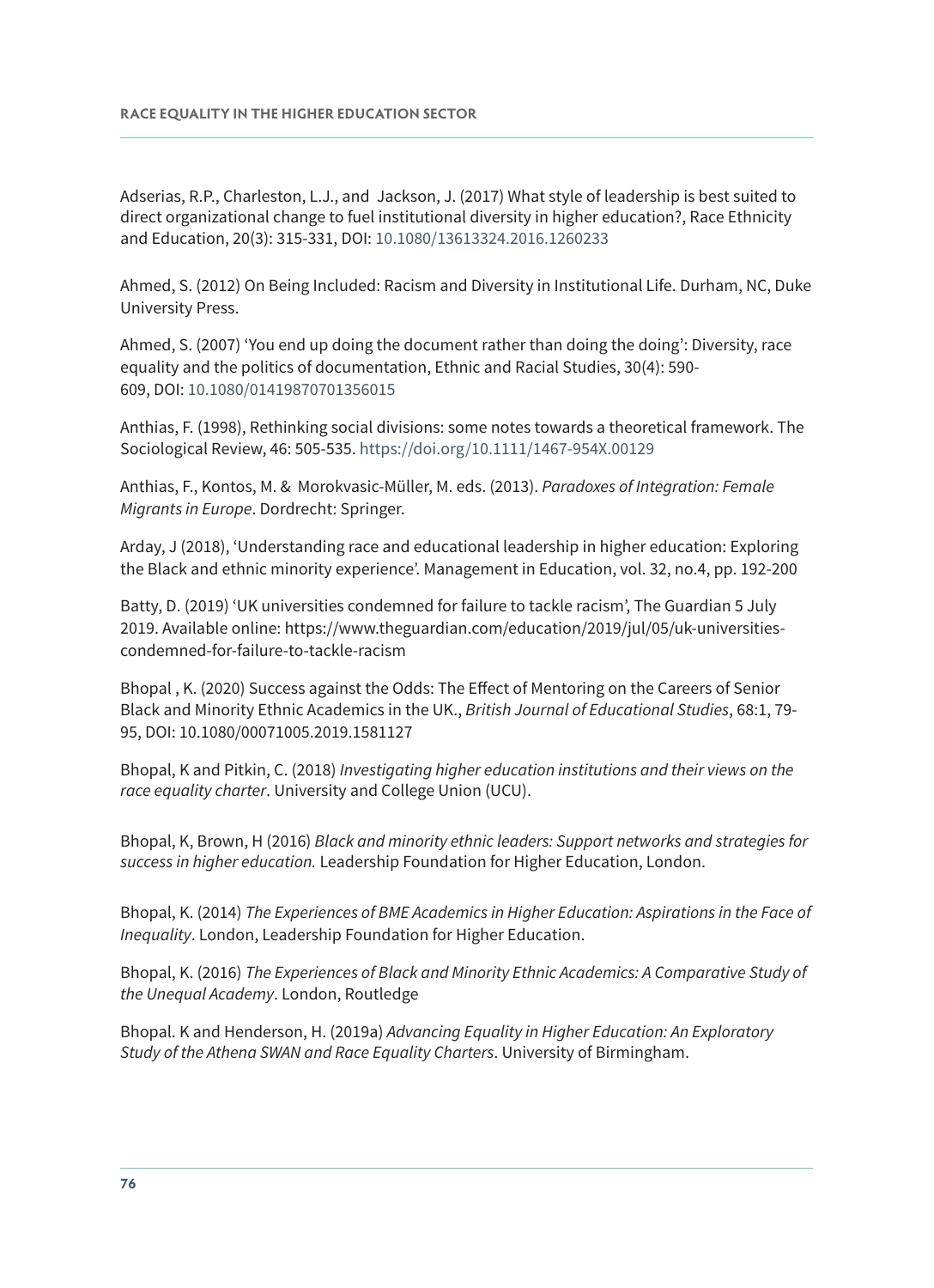Bhopal, K. and Henderson, H. (2019b) Competing inequalities: Gender versus race in higher education institutions in the UK. Educational Review. <https://doi.org/10.1080/00131911.2019.1642305>

Bhopal, K. and Jackson, J. (2013) The Experiences of Black and Minority Ethnic Academics: Multiple Identities and Career Progression. Southampton: University of Southampton.

Bhopal, K., Brown, H. and Jackson, J. (2015) BME academic flight from UK to overseas higher education: aspects of marginalisation and exclusion, British Educational Research Journal, 42 (2), 240–257. doi: 10.1002/berj.3204

Bonilla-Silva, E. (2003). Racism without Racists: Color-blind Racism and the Persistence of Racial Inequality in the United States. Lanham, MD: Rowman & Littlefield

Brah, A. and Phoenix, A. (2004) Ain't I a Woman? Revisiting Intersectionality. Journal of International Women's Studies, 5 (3): 75–86.

Brogaard, B., & Gatzia, D. E. (2020). Cognitive Dissonance and the Logic of Racism. In The Philosophy and Psychology of Ambivalence (pp. 219-243). Routledge.

Buitendijk, S., Curry, S., and Maes, K. (2019) Equality, diversity and inclusion at universities: the power of a systematic approach. LERU position paper. Available online: [https://www.leru.org/files/LERU-EDI-paper\\_final.pdf](https://www.leru.org/files/LERU-EDI-paper_final.pdf) 

Burke, M.A. (2017) Colorblind Racism: Identities, Ideologies, and Shifting Subjectivities. Sociological Perspectives, 60(5):857-865. doi:10.1177/0731121417723827

Council of European Union. (2004) Joint Report on Social Inclusion . Available online: [http://ec.europa.eu/employment\\_social/soc-prot/soc incl/final\\_joint\\_inclusion\\_report\\_2003\\_](http://ec.europa.eu/employment_social/soc-prot/soc incl/final_joint_inclusion_report_2003_ en.pdf)  [en.pdf](http://ec.europa.eu/employment_social/soc-prot/soc incl/final_joint_inclusion_report_2003_ en.pdf) 

Davies, A. (2011) Women on Boards. London: Home Office.

DeAngelis, T. (2009). Unmasking 'racial micro aggressions. Monitor on Psychology, 40. Available online [http://nysais.ccsct.com/uploaded/Admissions/](http://nysais.ccsct.com/uploaded/Admissions/ Unmasking_racial_micro_aggressions_copy_2 .pd)  [Unmasking\\_racial\\_micro\\_aggressions\\_copy\\_2 .pdf](http://nysais.ccsct.com/uploaded/Admissions/ Unmasking_racial_micro_aggressions_copy_2 .pd)

Dreher, G. F., and Cox, T.H. (1996). Race, Gender, and Opportunity: A Study of Compensation Attainment and the Establishment of Mentoring Relationships. Journal of Applied Psychology, 81 (3): 297–308.

Equality and Human Rights Commission (2018) Unconscious bias training: An assessment of the evidence for effectiveness. Research report 113. Available online: [https://www.equalityhumanrights.com/en/publication-download/unconscious-bias-training](https://www.equalityhumanrights.com/en/publication-download/unconscious-bias-training-assessment-evidence-effectiveness)[assessment-evidence-effectiveness](https://www.equalityhumanrights.com/en/publication-download/unconscious-bias-training-assessment-evidence-effectiveness)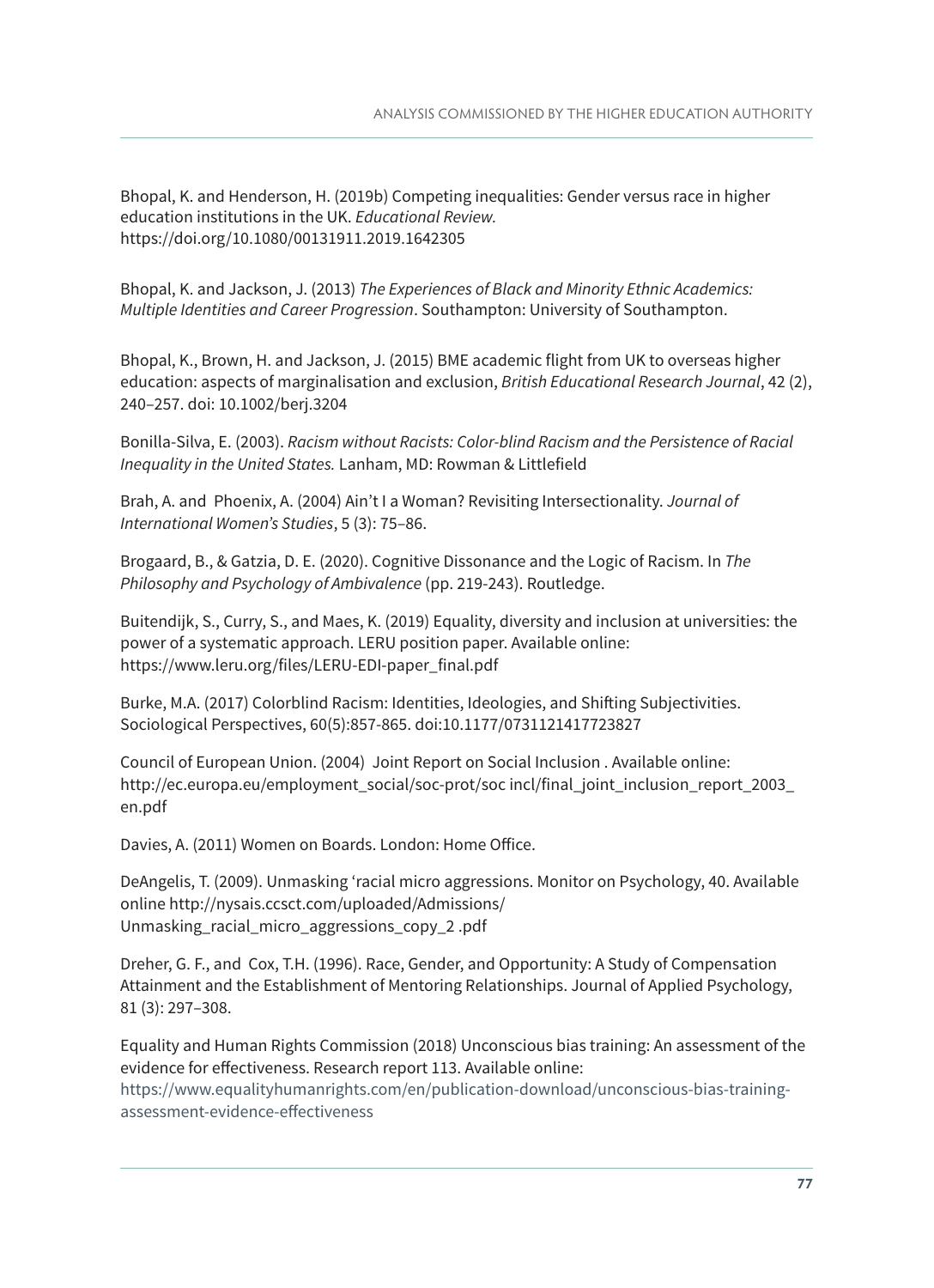Equality and Human Rights Commission (2019a), 'Racial harassment inquiry: survey of university students'. Available online: [https://www.equalityhumanrights.com/en/publication](https://www.equalityhumanrights.com/en/publication-download/racial-harassment-inquiry-survey-university-students-0)[download/racial-harassment-inquiry-survey-university-students-0](https://www.equalityhumanrights.com/en/publication-download/racial-harassment-inquiry-survey-university-students-0)

Equality and Human Rights Commission (2019b) 'Racial harassment inquiry: survey of universities. Available online: [https://www.equalityhumanrights.com/en/publication](https://www.equalityhumanrights.com/en/publication-download/racial-harassment-inquiry-survey-universities)[download/racial-harassment-inquiry-survey-universities](https://www.equalityhumanrights.com/en/publication-download/racial-harassment-inquiry-survey-universities)

Equality and Human Rights Commission (2019c), 'Racial harassment in British universities: qualitative research findings'. Available online: [https://www.equalityhumanrights.com/en/publication-download/racial-harassment-british](https://www.equalityhumanrights.com/en/publication-download/racial-harassment-british-universities-qualitative-research-findings)[universities-qualitative-research-findings](https://www.equalityhumanrights.com/en/publication-download/racial-harassment-british-universities-qualitative-research-findings)

Equality and Human Rights Commission (2019d) Tackling racial harassment: universities challenged. Available online: [https://www.equalityhumanrights.com/en/publication](https://www.equalityhumanrights.com/en/publication-download/tackling-racial-harassment-universities-challenged)[download/tackling-racial-harassment-universities-challenged](https://www.equalityhumanrights.com/en/publication-download/tackling-racial-harassment-universities-challenged) 

Equality Challenge Unit (2017) Equality in higher education: Statistical report 2017. ECU, London. Available online: [https://www.advance-he.ac.uk/knowledge-hub/equality](https://www.advance-he.ac.uk/knowledge-hub/equality-higher-education-statistical-report-2017)[higher-education-statistical-report-2017](https://www.advance-he.ac.uk/knowledge-hub/equality-higher-education-statistical-report-2017) 

Fenton, S., Carter, J. and Modood, T. (2000) Ethnicity and Academia: Closure Models, Racism Models and Market Models. Sociological Research Online 5(2). Available online: <http://www.socresonline.org.uk/5/2/fenton.html>

Harrison C, and Tanner K.D. (2018) Language Matters: Considering Microaggressions in Science. CBE Life Sci Educ.,17(1):fe4. doi: 10.1187/cbe.18-01-0011.

Jackson, S. M., Hillard, A. L., & Schneider, T. R. (2014). Using implicit bias training to improve attitudes toward women in STEM. Social Psychology of Education: An International Journal, 17(3), 419–438. [https://doi.org/10.1007/s11218-014-9259-5](https://psycnet.apa.org/doi/10.1007/s11218-014-9259-5)

Jayakumar U.M, Adamian A.S. (2017) The Fifth Frame of Colorblind Ideology: Maintaining the Comforts of Colorblindness in the Context of White Fragility. Sociological Perspectives, 60(5):912-936. doi:10.1177/0731121417721910

Jones, C. (2006) Falling between the cracks: what diversity means for black women in higher education. Policy Futures in Education, 4(2): 145–59

Law, I (2017) Building the Anti-racist University, action and new agendas, Race Ethnicity and Education, 20:3, 332-343, DOI: [10.1080/13613324.2016.1260232](https://doi-org.queens.ezp1.qub.ac.uk/10.1080/13613324.2016.1260232)

Maio, G. R., Haddock, G., & Verplanken, B. (2018) The psychology of attitudes and attitude change. Sage.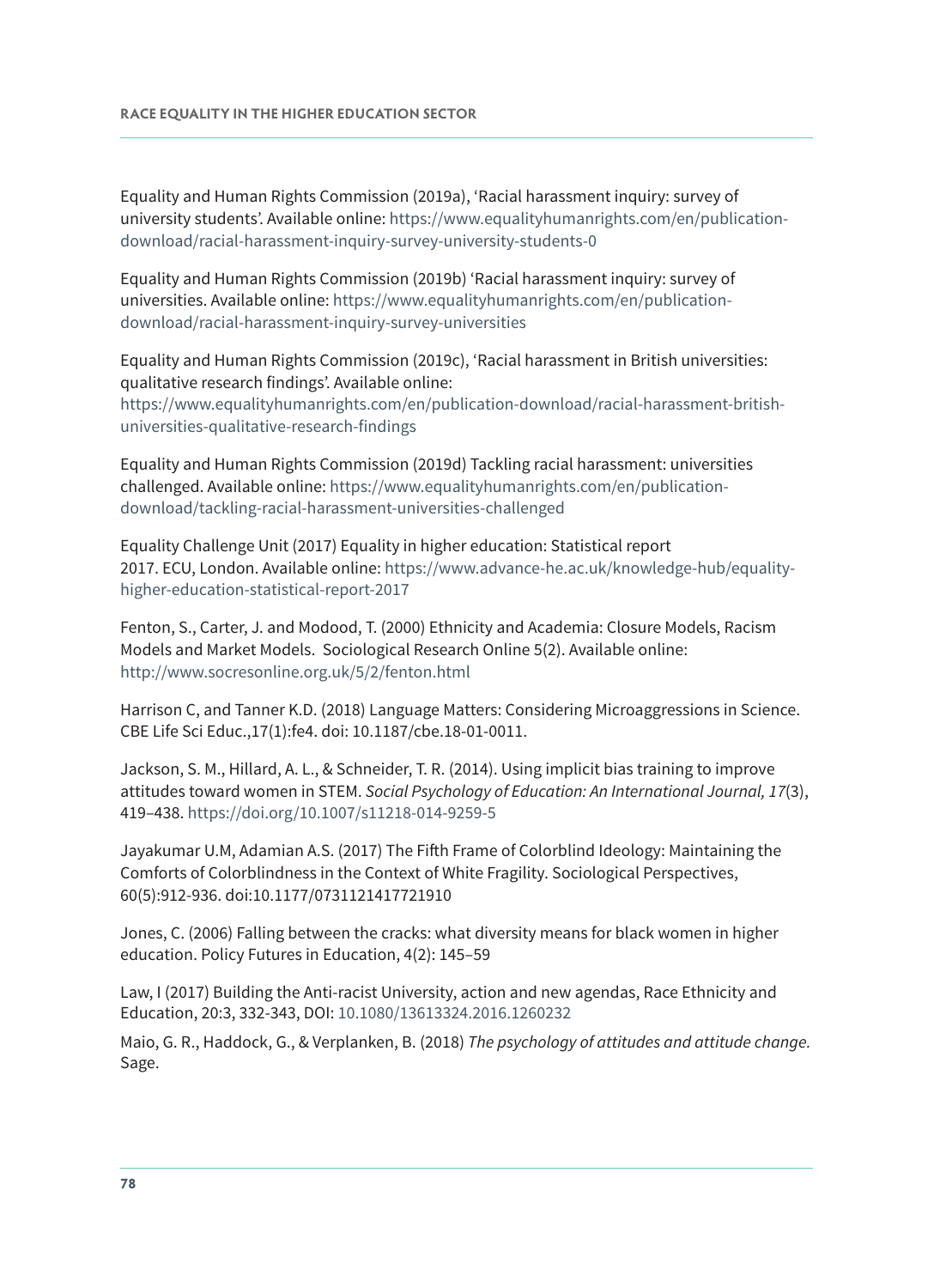McIntosh, P. (1989) White privilege: unpacking the invisible knapsack. Peace and Freedom Magazine Jul-Aug:10–12.

Mirza, H. (2015) Decolonizing Higher Education: Black Feminism and the Intersectionality of Race and Gender. Journal of Feminist scholarship, 7(8)

Mirza, H.S. (2009) Race, gender and educational desire: why black women succeed and fail. Routledge, London

Pierce, C., Carew J., Pierce-Gonzalez D., Willis D. (1978). An experiment in racism: TV commercials. In Pierce C. (Ed.), Television and education (pp. 62–88). Beverly Hills, CA: Sage. [\[Google Scholar\]](https://scholar.google.com/scholar_lookup?title=Television+and+education&author=C.+Pierce&author=J.+Carew&author=D.+Pierce-Gonzalez&author=D.+Willis&publication_year=1978&)

Rollock, N (2016) How much does your university do for racial equality? Available online: [https://www.theguardian.com/higher-education-network/2016/jan/19/how-much-does](https://www.theguardian.com/higher-education-network/2016/jan/19/how-much-does-your-university-do-for-racial-equality/)[your-university-do-for-racial-equality/](https://www.theguardian.com/higher-education-network/2016/jan/19/how-much-does-your-university-do-for-racial-equality/) 

Rollock, N. (2012) Unspoken rules of engagement: navigating racial microaggressions in the academic terrain, International Journal of Qualitative Studies in Education, 25(5): 517- 532, DOI: [10.1080/09518398.2010.543433](https://doi.org/10.1080/09518398.2010.543433)

Royal Irish Academy and British Council (2018) Race, Equality and Change in Higher Education. Available online:

[https://www.ria.ie/sites/default/files/race\\_ethnicity\\_and\\_change\\_in\\_higher\\_education\\_web\\_0.](https://www.ria.ie/sites/default/files/race_ethnicity_and_change_in_higher_education_web_0.pdf) [pdf](https://www.ria.ie/sites/default/files/race_ethnicity_and_change_in_higher_education_web_0.pdf) 

Santokh Singh, G. and Worley, C. (2010) 'How did it go?' Negotiating race, racialisation and identity when teaching issues of race and equality in HE. Enhancing Learning in the Social Sciences, 2(3): 1-28, DOI: 10.11120/elss.2010.02030004

Sue D. W. (2010). Microaggressions in everyday life: Race, gender, and sexual orientation. Hoboken, NJ: Wiley.

Sue, D.W. and Constantine, M.G. (2007) Microagressions as Instigators of difficult dialogues on Race: Implications for Student Affairs Education and Students. College Student Affairs, 26(2): 136- 143

Tate, S.A, and Bagguley, P. (2017) Building the anti-racist university: Next steps. Race Ethnicity and Education, 20(3):289–299.

UCU (2013) The position of women and BME staff in professorial roles in UK HEI. Available online: <https://www.ucu.org.uk/bmewomenreport>

Universities UK (2020) Tackling racial harassment in higher education. Available online:

[https://www.universitiesuk.ac.uk/policy-and-analysis/reports/Pages/tackling-racial](https://www.universitiesuk.ac.uk/policy-and-analysis/reports/Pages/tackling-racial-harassment-in-higher-education.aspx)[harassment-in-higher-education.aspx](https://www.universitiesuk.ac.uk/policy-and-analysis/reports/Pages/tackling-racial-harassment-in-higher-education.aspx)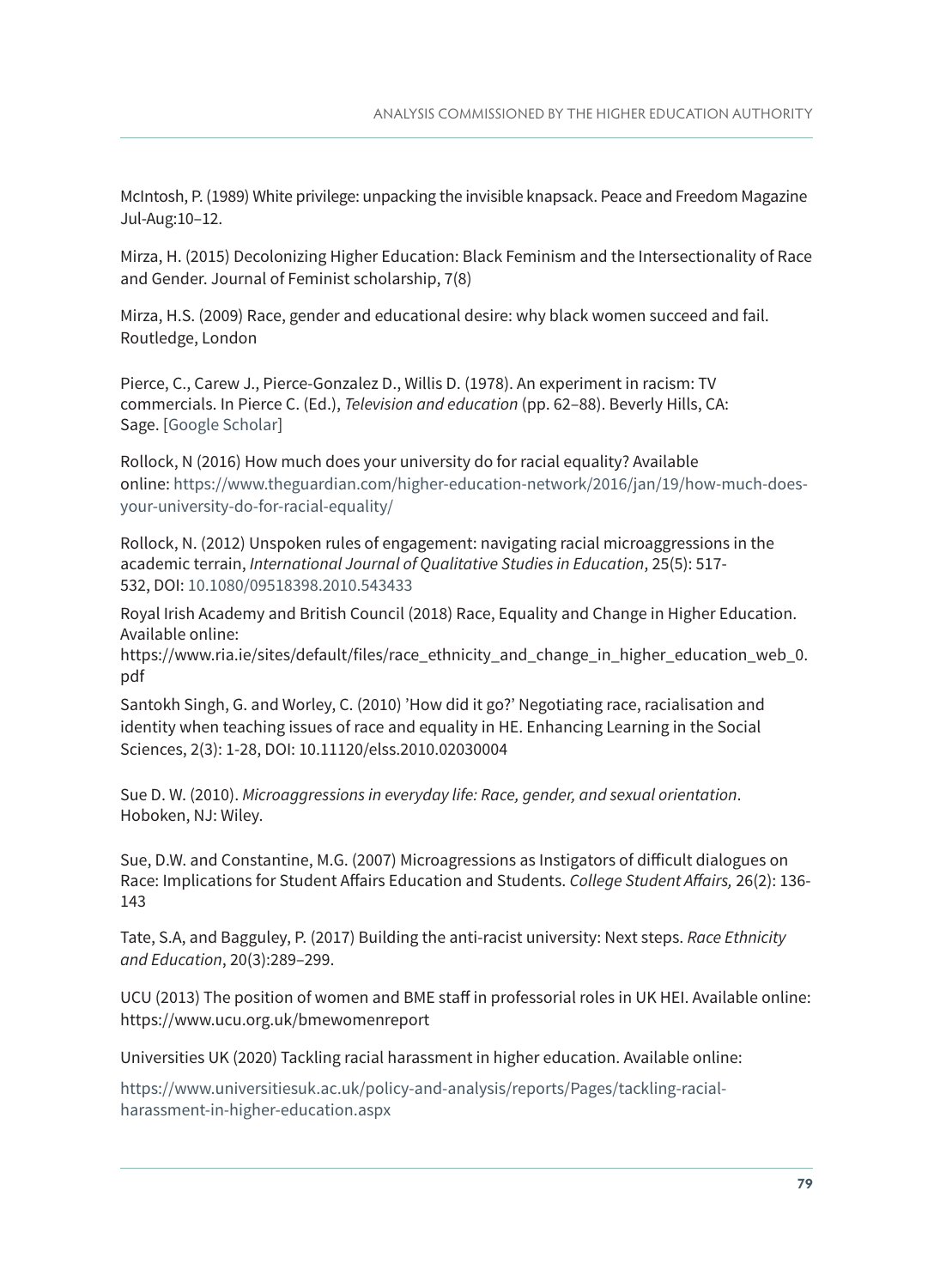Wright, C., Thompson, S. and Channer, Y. (2007) Out of place: black women academics in British universities. Women's History Review, 16(2): 145–67.

Young, K. and Anderson, M. (2021) Hierarchical Microagressive Intersectionalities. Small Stories of Women of Color in Higher Education. Metropolitan Universities, 32(1): 78-103

Zambrana, R.E. and MacDonald, V-M (2019) Staggered inequalities in access to higher education by gender, race and ethnicity. In Thornton Dill, B. and Zambrana, R.E (eds) Emerging Intersections, Brunswick: Rutgers University Press, pp. 73-100.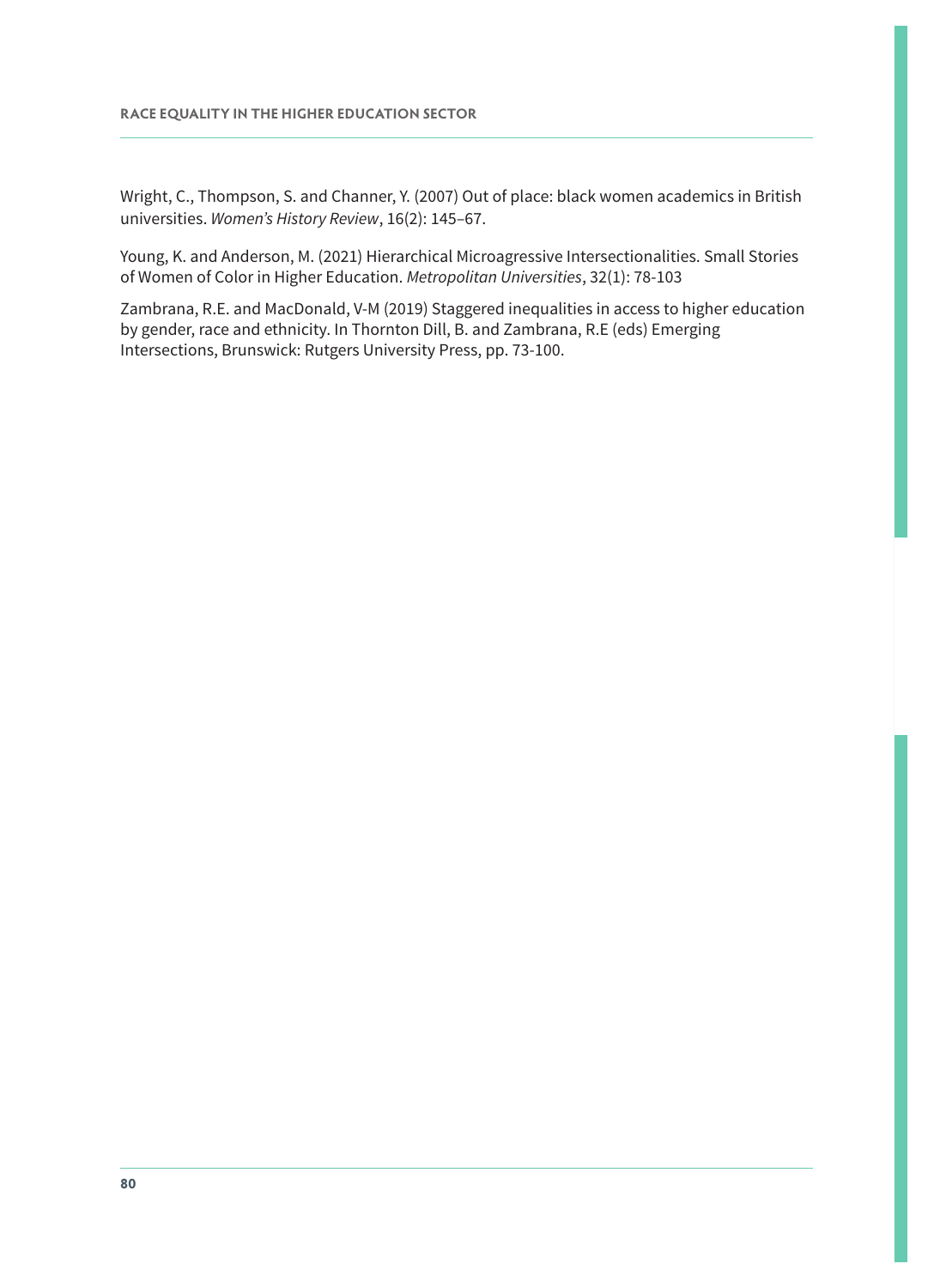ANALYSIS COMMISSIONED BY THE HIGHER EDUCATION AUTHORITY

## **Appendix 1** Copy of Survey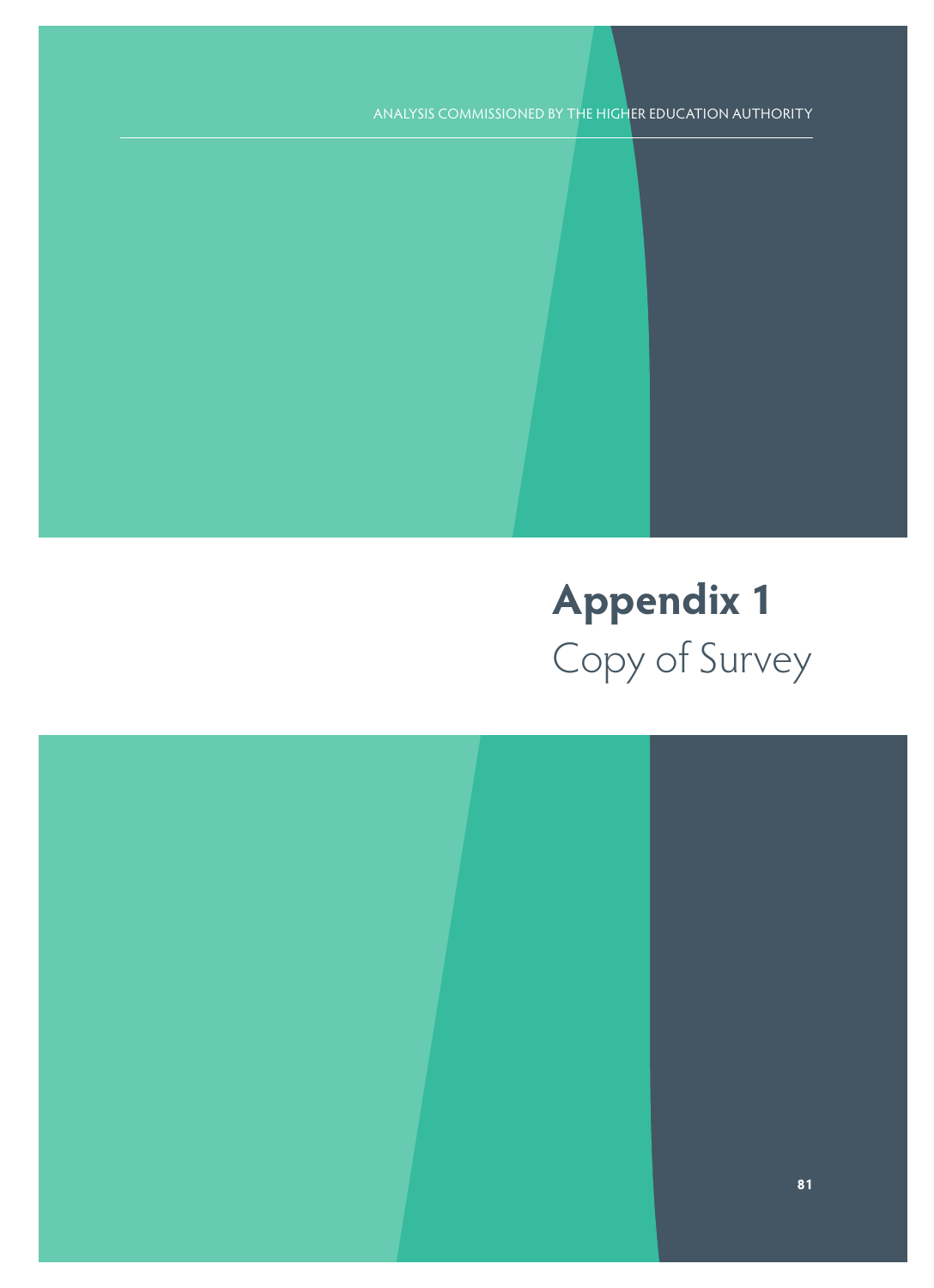### **National Online Survey: Race Equality in Irish Higher Education Institutions**

#### **Why are we running this survey?**

The Higher Education Authority (HEA) has a statutory responsibility to promote the attainment of equality of opportunity in higher education (HE). The HEA is committed to addressing racial inequalities in higher education and to supporting Irish Higher education institutions (HEIs) to create an inclusive culture and environment where individuals are able to thrive, irrespective of their ethnic background.

For the purposes of this survey, race equality may be defined as equal representation, equal experiences and equal outcomes of staff from minority ethnic groups.

In order to support equality planning processes, the HEA is conducting a national survey of HEI staff to develop a picture of race equality across the Irish higher education sector. We would welcome your participation in this survey to gain insight into your view of race equality for all staff in Irish higher education. The survey normally takes approximately 5-10 minutes to complete.

#### **Who should take part?**

All staff working in HEIs in the Republic of Ireland, regardless of ethnic background or nationality. We aim to survey all staff for their views on/experiences of race equality in Irish HE.

#### **Why should you take part?**

By taking part in this survey you are helping us to identify areas for improvement, and ways to make those improvements. The survey results will be collated to provide an overall picture of race equality across the Irish higher education sector.

#### **Your experience**

While some of the questions in this survey have fixed answers, we have included as many open text boxes as possible, to give respondents an opportunity to detail their own experience of race equality in Irish HE. With this in mind, please expand on your answers wherever possible. We want to understand your views on/experiences of race equality in Irish HE. The more information you provide us with, the more we will understand about the current situation in relation to race equality in Irish HE.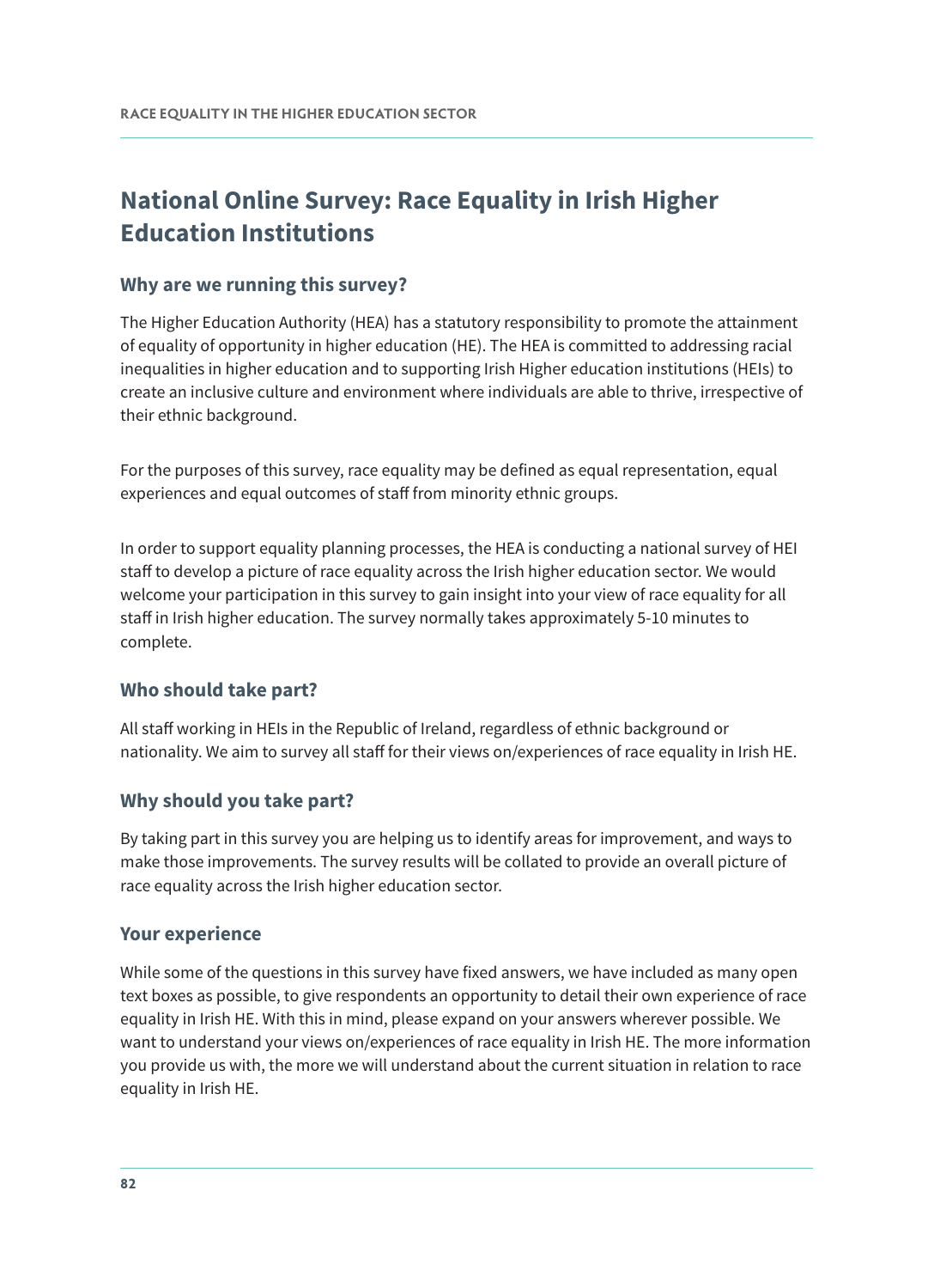#### **Personal demographic details**

We do not ask you for your name or contact details in this survey. To understand your answers in more context we would be grateful if you could provide us with some personal demographic information as part of this survey. The amount of information you provide us with is entirely up to you; please only disclose information with which you are comfortable, but the more you provide, the more useful it will be for us when analysing your survey response.

Where you do not wish to disclose information, please choose the 'prefer not to say' option.

All of the information you provide will be held confidentially in full compliance with data protection legislation and will only be seen by a small group within the HEA Executive as outlined below.

#### **Data protection and confidentiality**

Survey responses are anonymous. Please only answer questions with which you are comfortable. All data collected through this survey will be held securely and confidentially in accordance with the General Data Protection Regulation 2018 and the Data Protection Act 2018. The data will not be used for any purpose other than providing an overall picture of race equality across the Irish higher education sector. Access to the data set will be confined to a small group within the HEA Executive, who will be responsible for its subsequent analysis. We will only process data in line with the General Data Protection Regulation 2018 and the Data Protection Act 2018. If we appoint a data processor, this will be subject to a data processing agreement and they will only process data under our instructions. At no point will the information you provide be shared in a way that would allow you to be personally identified. Any published material will be anonymised.

The HEA regrets that it is not in a position to personally meet with any individuals who provide a submission or to address personal grievances. Respondents are requested not to submit any details of grievances which are the subject of legal proceedings.

If you have any questions about this survey that have not been answered by this information page, please contact rwoods@hea.ie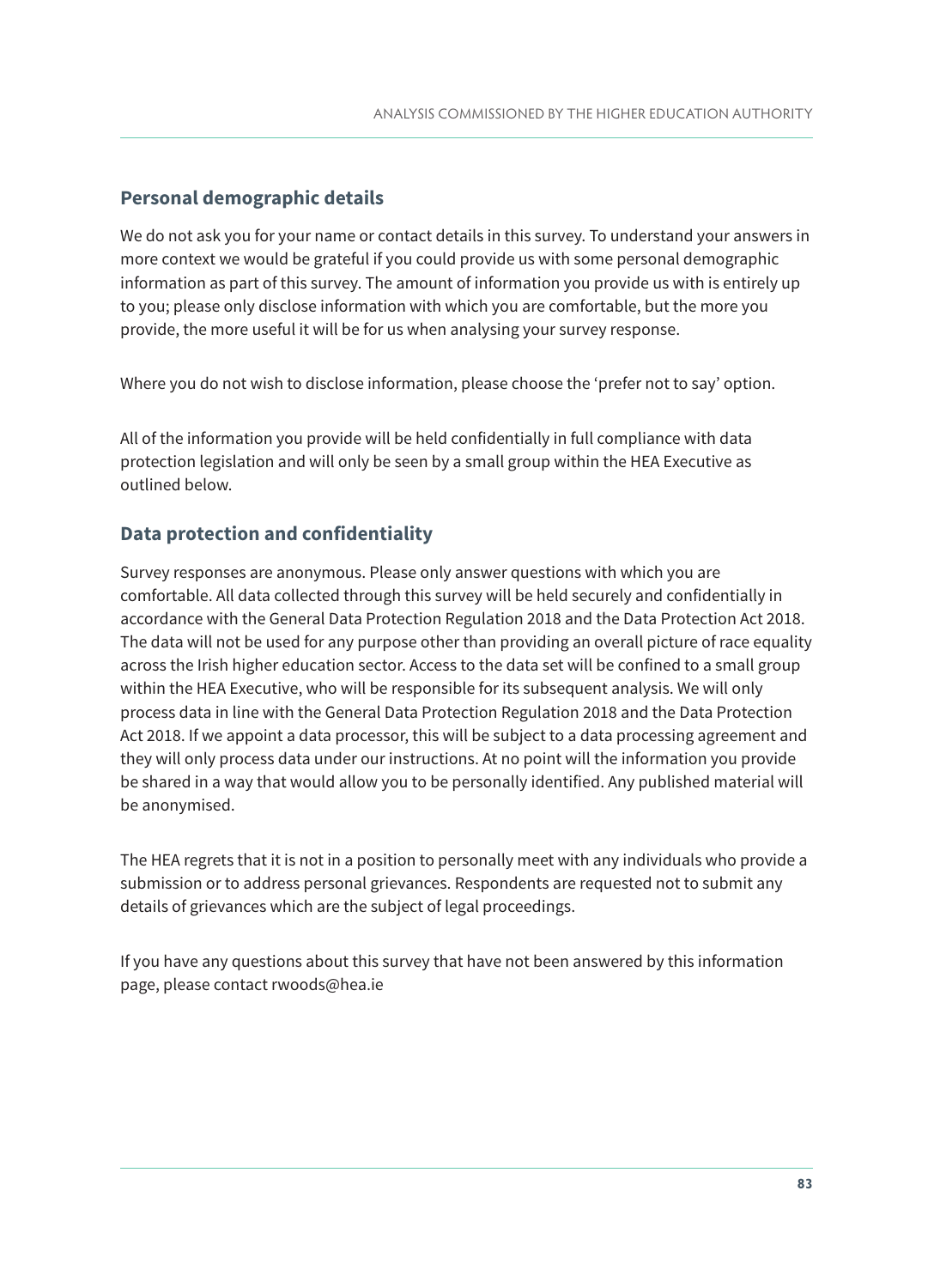#### **Privacy notice- HEA Race Equality Survey**

- 1. Purpose- the data collected in this survey is used to identify if or quantify inequalities exist in the sector, and to inform system-wide and institutional actions to combat inequality.
- 2. Legal basis- We understand the collection of staff and student ethnicity data to be central to the implementation of the Public Sector Equality and Human Rights Duty, deriving from section 42 of the Irish Human Rights and Equality Act 2014. Under this Act, all public Higher Education Institutions (HEIs) must undertake assessment and monitoring, and have policies and plans to promote equality, prevent discrimination and protect the human rights of staff, students and the wider public that are served by the work of HEIs. The HEA has a legal obligation under The Higher Education Act, 1971 to promote equality in the higher education sector.
- 3. Article 9 of the GDPR 2018 Legal Basis- as we are processing special category data as part of this survey, we are relying on Article 9 (2)(a), **explicit consent,** in order to process this kind of data.
- 4. Purpose- this data is used to identify if/ what /whether or 'to quantify' inequalities exist in the sector, and to informing system-wide and institutional actions to combat gender inequality. The HEA will not use the data in this survey for any other purpose.
- 5. Controller- the HEA is the data controller for the data collected in this survey. You can contact the Data Protection Officer of the HEA via [dataprotection@hea.ie](mailto:dataprotection@hea.ie)
- 6. Categories of personal data- ethnicity, gender.
- 7. Categories of data subject- The most recent revision of ethnicity categories for Census 2022 are noted here:

[https://www.cso.ie/en/media/csoie/census/census2021/Census\\_Pilot\\_Survey\\_Report\\_20](https://www.cso.ie/en/media/csoie/census/census2021/Census_Pilot_Survey_Report_2018_V1.pdf) [18\\_V1.pdf](https://www.cso.ie/en/media/csoie/census/census2021/Census_Pilot_Survey_Report_2018_V1.pdf) (see page 15). The invitation to identify one's ethnicity in the census has largely involved a mix of physical characteristics (or race; White, Black, Asian etc), subcategorised by nationality (e.g. Irish, Chinese) and in the case of Irish Travellers, further subcategorised by a specific ethnic identifier. The 2022 categories also include the grouping Indian/Pakistani/Bangladeshi as a subcategory of 'Asian' for the first time.

8. Confidentiality- Access to the data set will be confined to a small group within the HEA Executive, who will be responsible for its subsequent analysis. At no point will the information you provide be shared in a way that would allow you to be personally identified. Any published material will be anonymised. All data collected through this survey will be held securely and confidentially in accordance with the General Data Protection Regulation and the Data Protection Act 2018.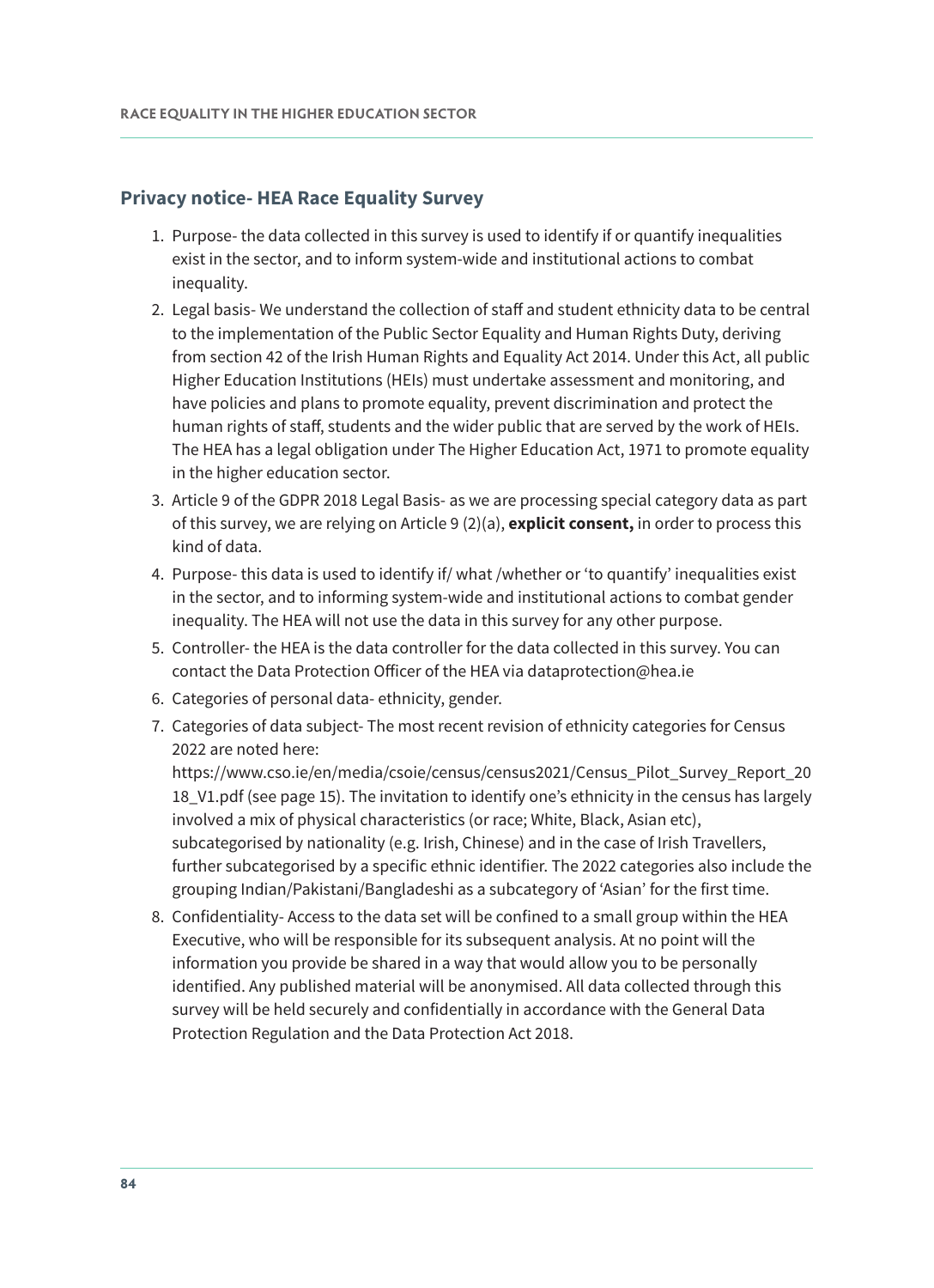#### **Personal demographic details**

#### Institutional affiliation

Please select the type of higher education institution you currently work in.

- = University / Technological University
- = Institute of Technology
- = College
- = Prefer not to say
- = Other (please specify)

#### Area of work/disciplinary area

Please indicate your area of work/disciplinary area.

- = Academic: Arts, Humanities, Social Sciences
- = Academic: Business and Law
- = Academic: Science, Technology, Engineering, Mathematics
- = Academic: Medicine and Health
- = Research Centre/Institute
- = Research Fellow
- = Professional, Managerial and Support Services
- = Technical Support
- = Prefer not to say
- = Other (please specify)

#### Role/Grade

Please indicate your current role by pay grade. \*

- $=$  >  $\epsilon$ 130,000
- $=$  €115,000-€129,999
- $=$  €100,000-€114,999
- $=$  €75,000-€99,999
- $=$  €60,000-€74,999
- = €45,000-€59,999
- $=$  €30,000-€44,999
- $=$  €15,000-€29,999
- $=$   $<$ 14,999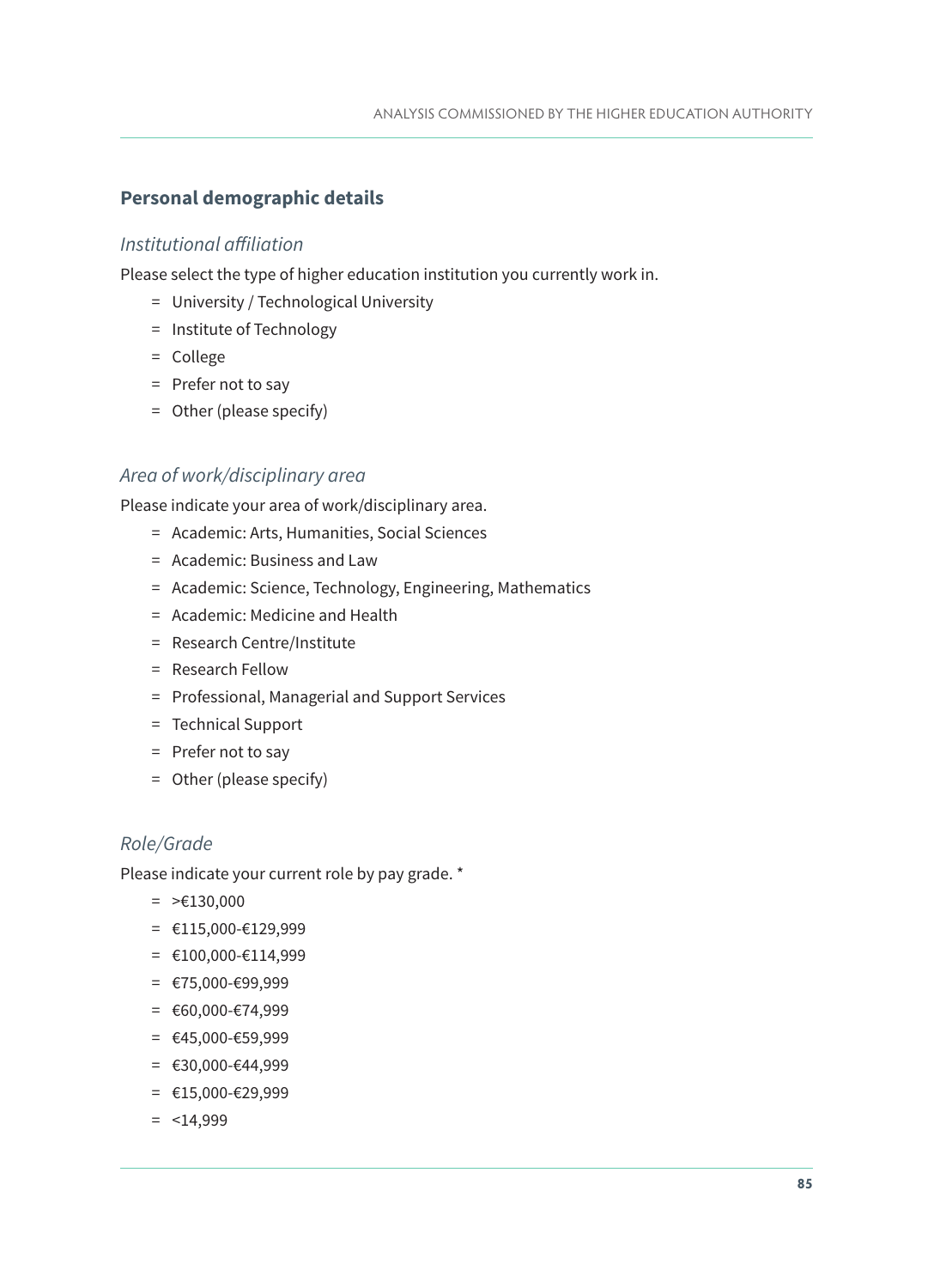#### Mode of working / contract type

On what contractual basis are you currently employed? Select all that apply.

- = Full-time permanent / multi-annual
- = Part-time permanent / multi-annual
- = Full-time fixed-term contract
- = Part-time fixed-term contract
- = Hourly paid
- = Prefer not to say
- = Other (please specify)

#### **Ethnicity**

For us to analyse how ethnic background impacts experiences of working in higher education, we would like you to indicate your ethnic background.

Do you consider yourself to be from a minority ethnic background?\*

- = Yes
- $=$  No
- = Prefer not to say

With which ethnic group do you most identify? (options are listed alphabetically)<sup>8</sup>

- = Asian or Asian Irish: Chinese
- = Asian or Asian Irish: Indian/Pakistani/Bangladeshi
- = Asian or Asian Irish: Any other Asian background
- = Black or Black Irish: African
- = Black or Black Irish: Any other Black background
- = Other including mixed group/background: Arabic
- = Other including mixed group/background: Mixed Background
- = Other including mixed group/background: Other
- = White: Irish
- = White: Irish Traveller
- = White: Roma
- = White: Any other White background
- = Prefer not to say

These categories are those to be used by the Central Statistics Office for Census 2021. While the HEA acknowledges their limitations, we use them here per the recommendation of the National Athena SWAN Ireland Intersectionality Working Group in the their May 2020 [statement](https://hea.ie/assets/uploads/2020/07/Intersectionality-WG-Statement-on-Ethnicity-Categories-in-Irish-HE.pdf) on the use of ethnicity categories in Irish higher education.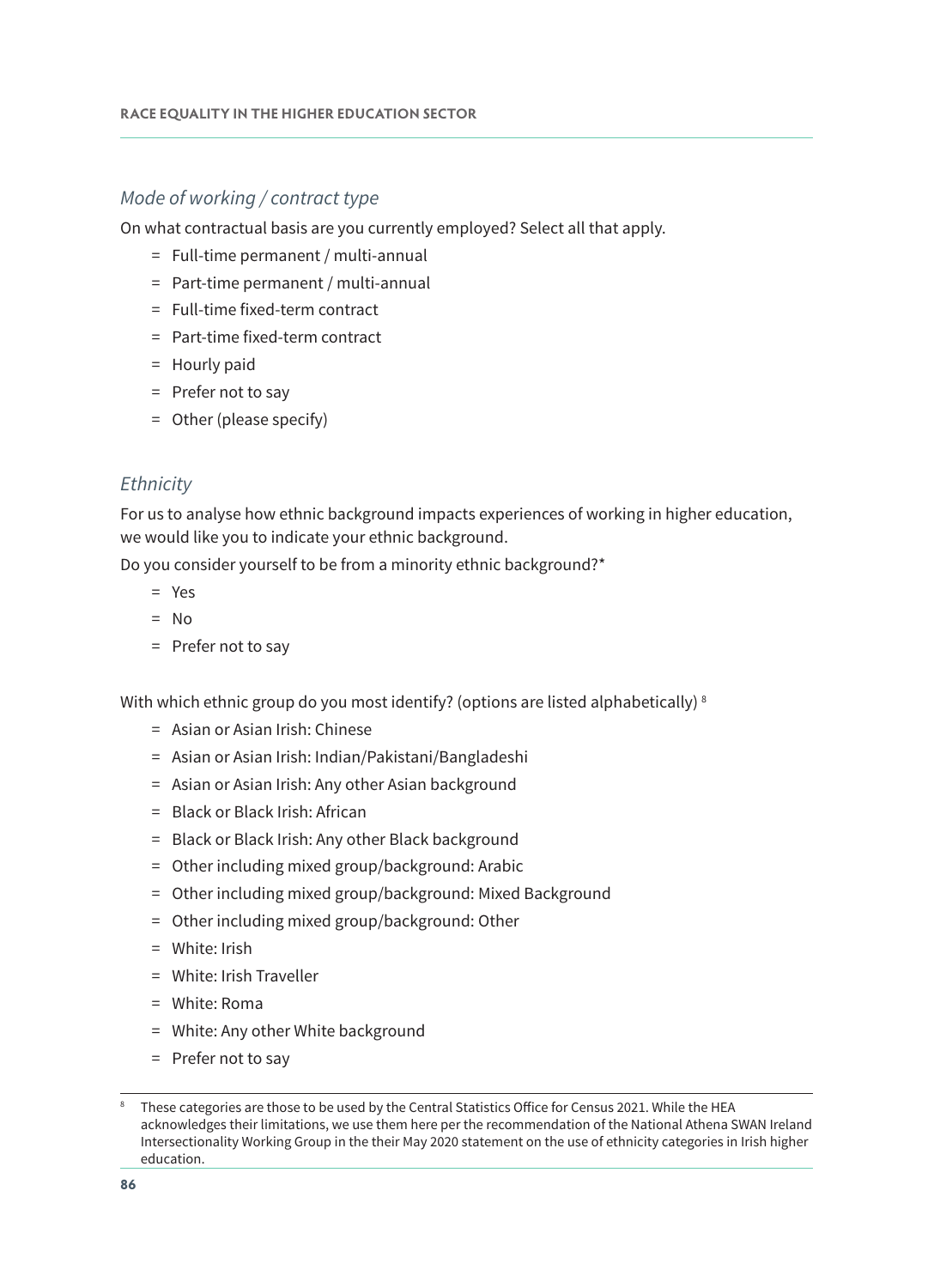#### **Nationality**

What is your nationality?

- = Irish
- = Dual nationality/citizenship (Irish/Non-Irish)
- = From within the European Union (other than Ireland) and the United Kingdom
- = From outside the European Union
- = Prefer not to say

#### Sex/Gender

What gender (if any) do you most identify with?

- = Female
- = Male
- = Non-Binary
- = Other
- = Prefer not to say

Is your gender identity the same as the gender you were assigned at birth?

- = Yes
- $=$  No
- = Prefer not to say

#### **Survey Questions:**

#### Staff diversity in the institution

I work in an ethnically diverse institution in terms of staff.

- = Strongly disagree
- = Disagree
- = Slightly disagree
- = Neither agree nor disagree
- = Slightly agree
- = Agree
- = Strongly agree
- = Don't know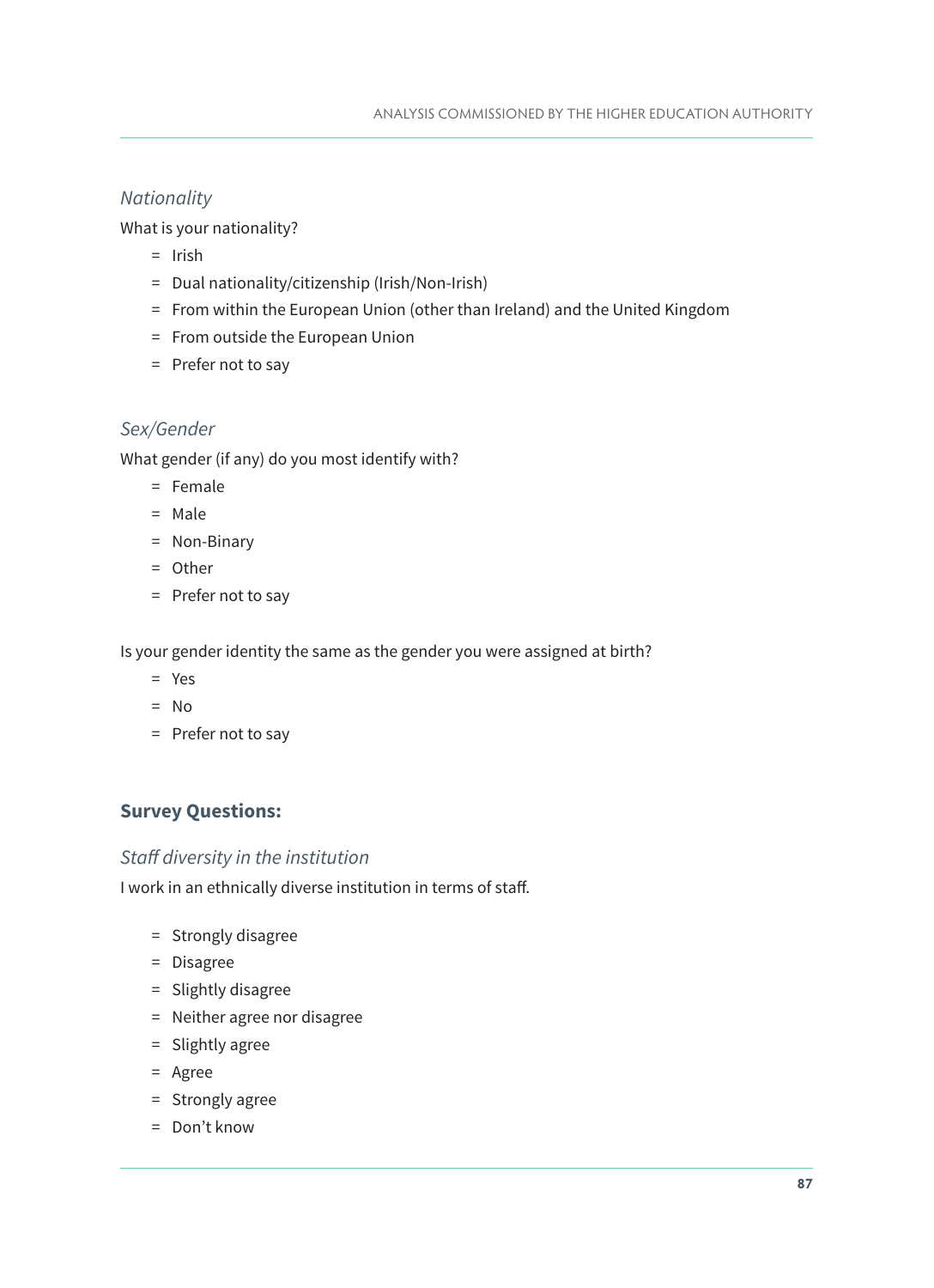I considered the ethnic diversity of staff in my institution before applying to work here.

- = Strongly disagree
- = Disagree
- = Slightly disagree
- = Neither agree nor disagree
- = Slightly agree
- = Agree
- = Strongly agree
- = Don't know

Please use the space below to expand on any of your answers above. (Please avoid including identifying information in this text box.)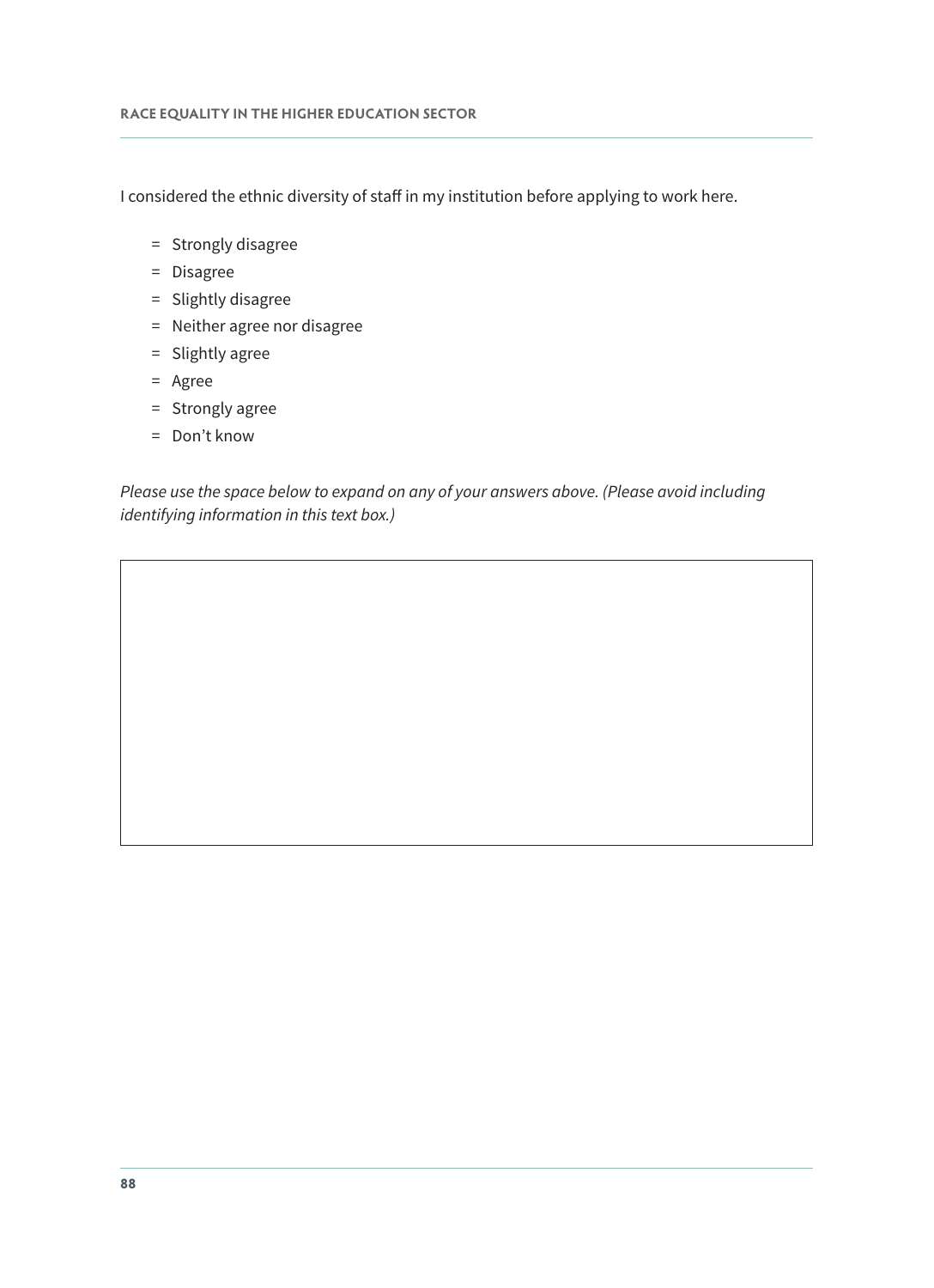#### **HEI policies around race and ethnicity**

I am aware of policies at my HEI which seek to tackle and eliminate racism and race inequality.

- = Strongly disagree
- = Disagree
- = Slightly disagree
- = Neither agree nor disagree
- = Slightly agree
- = Agree
- = Strongly agree
- = Don't know

Policies at my HEI which seek to tackle and eliminate racism and race inequality are clear and explicit.

- = Strongly disagree
- = Disagree
- = Slightly disagree
- = Neither agree nor disagree
- = Slightly agree
- = Agree
- = Strongly agree
- = Don't know

The policies that my HEI has around race and/or ethnicity are meaningful in the way that they address race inequality.

- = Strongly disagree
- = Disagree
- = Slightly disagree
- = Neither agree nor disagree
- = Slightly agree
- = Agree
- = Strongly agree
- = Don't know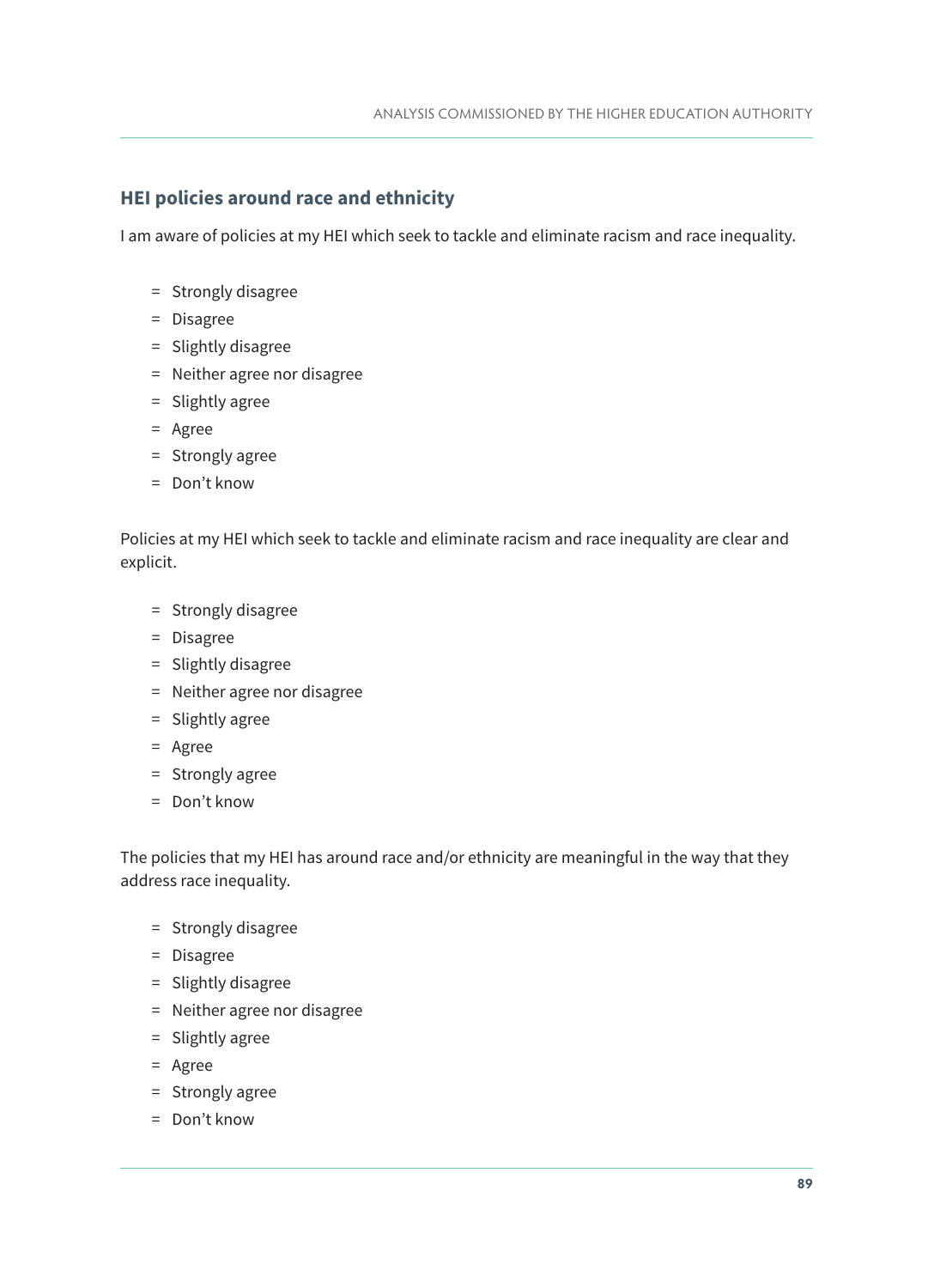The policies that my HEI has around race and/or ethnicity are effective in generating outcomes that address race inequality.

- = Strongly disagree
- = Disagree
- = Slightly disagree
- = Neither agree nor disagree
- = Slightly agree
- = Agree
- = Strongly agree
- = Don't know

Leaders at my HEI are visible in addressing racism and race inequality.

- = Strongly disagree
- = Disagree
- = Slightly disagree
- = Neither agree nor disagree
- = Slightly agree
- = Agree
- = Strongly agree
- = Don't know

Please use the space below to expand on any of your answers above relating to HEI policies around race and ethnicity. (Please avoid including identifying information in this text box.)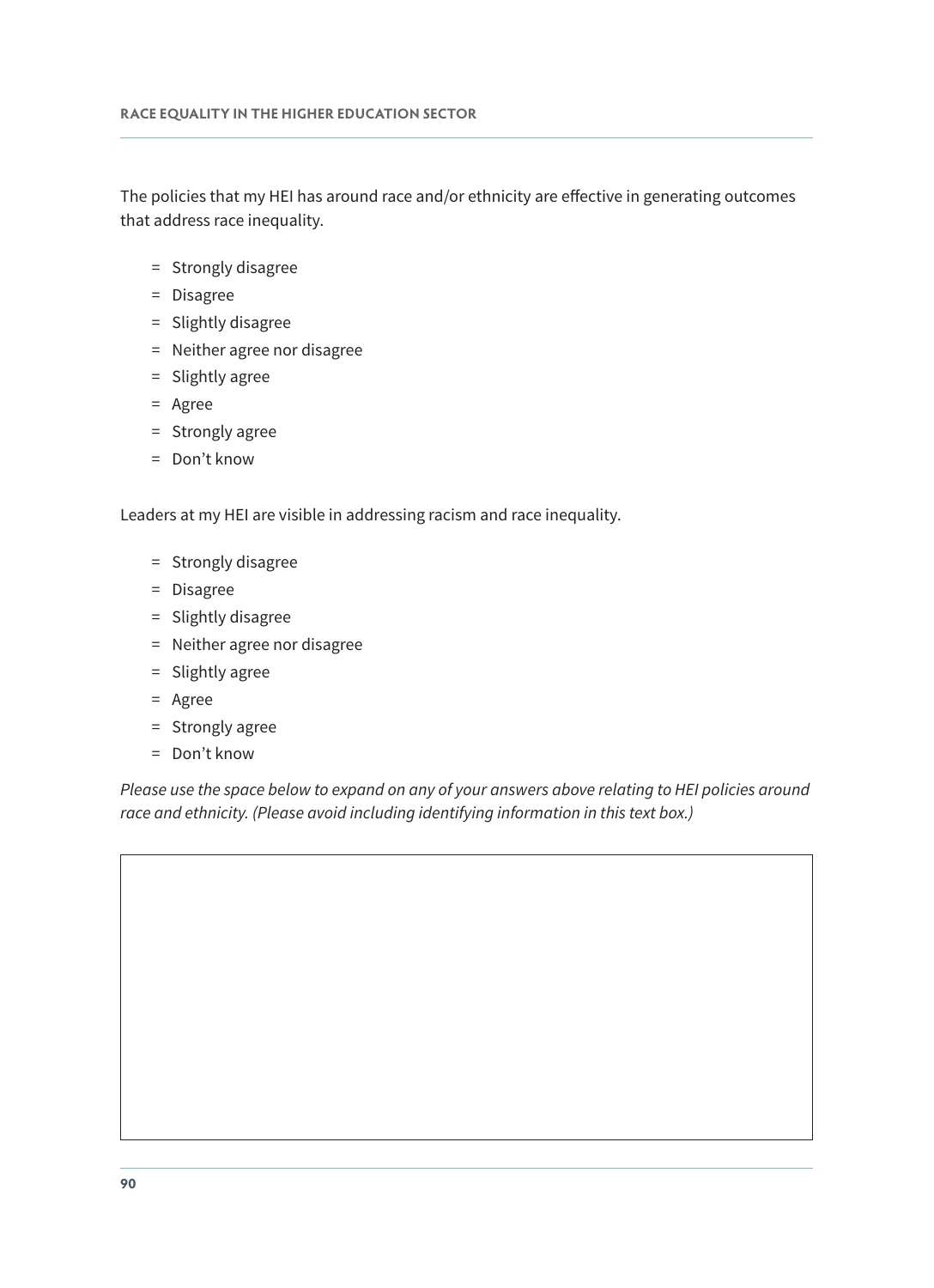#### Social inclusivity/sense of isolation among staff

The ethnic diversity of staff at my institution impacts on my sense of belonging.

- = Strongly disagree
- = Disagree
- = Slightly disagree
- = Neither agree nor disagree
- = Slightly agree
- = Agree
- = Strongly agree
- = Don't know

The ethnic diversity of staff at my institution impacts on my desire to stay.

- = Strongly disagree
- = Disagree
- = Slightly disagree
- = Neither agree nor disagree
- = Slightly agree
- = Agree
- = Strongly agree
- = Don't know

I believe I am treated equally by all colleagues, irrespective of my ethnic background.

- = Strongly disagree
- = Disagree
- = Slightly disagree
- = Neither agree nor disagree
- = Slightly agree
- = Agree
- = Strongly agree
- = Don't know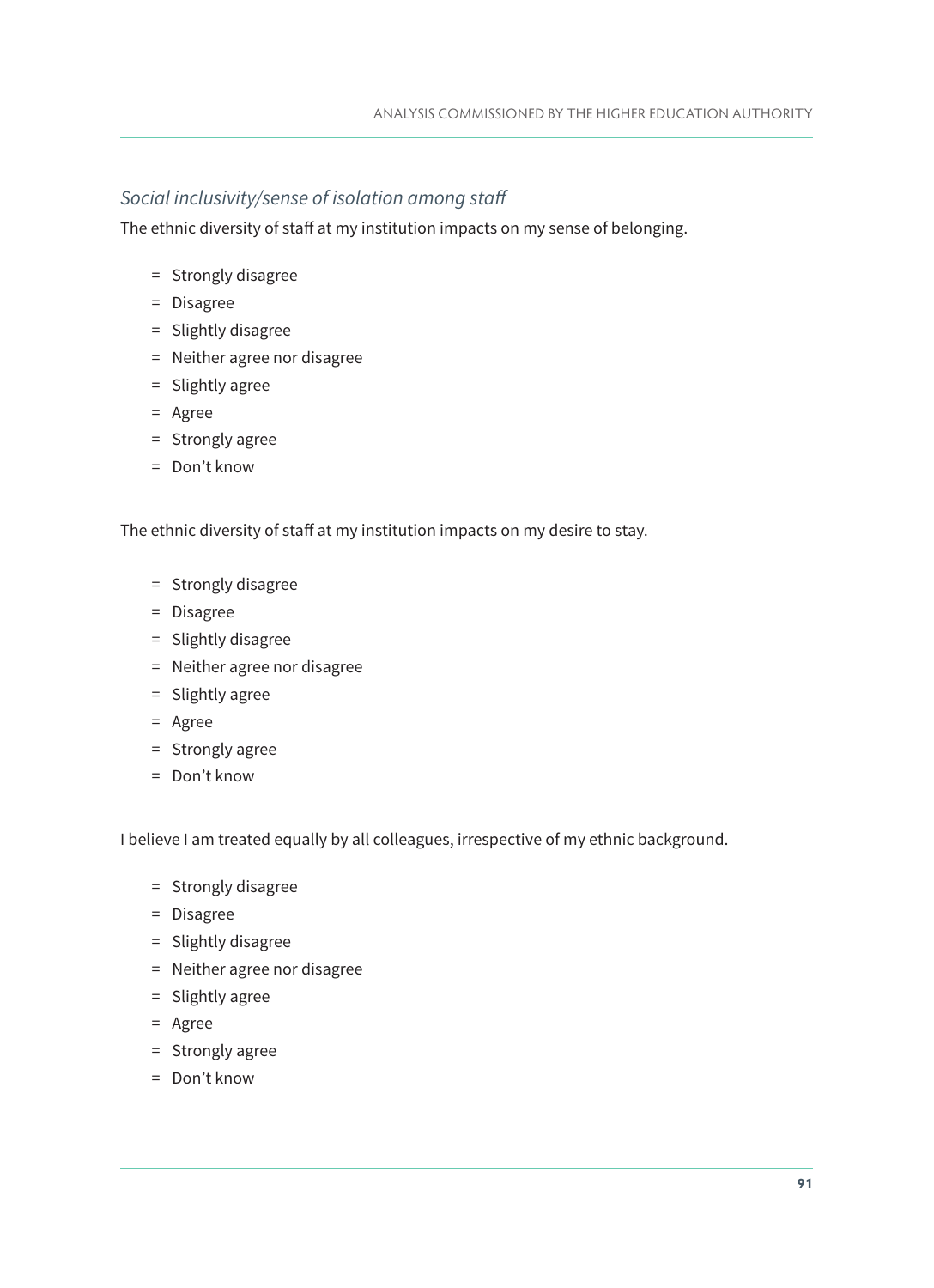I believe I am treated equally by all students, irrespective of my ethnic background.

- = Strongly disagree
- = Disagree
- = Slightly disagree
- = Neither agree nor disagree
- = Slightly agree
- = Agree
- = Strongly agree
- = Don't know

Please use the space below to expand on any of your answers above relating to social inclusivity/sense of isolation among staff. (Please avoid including identifying information in this text box.)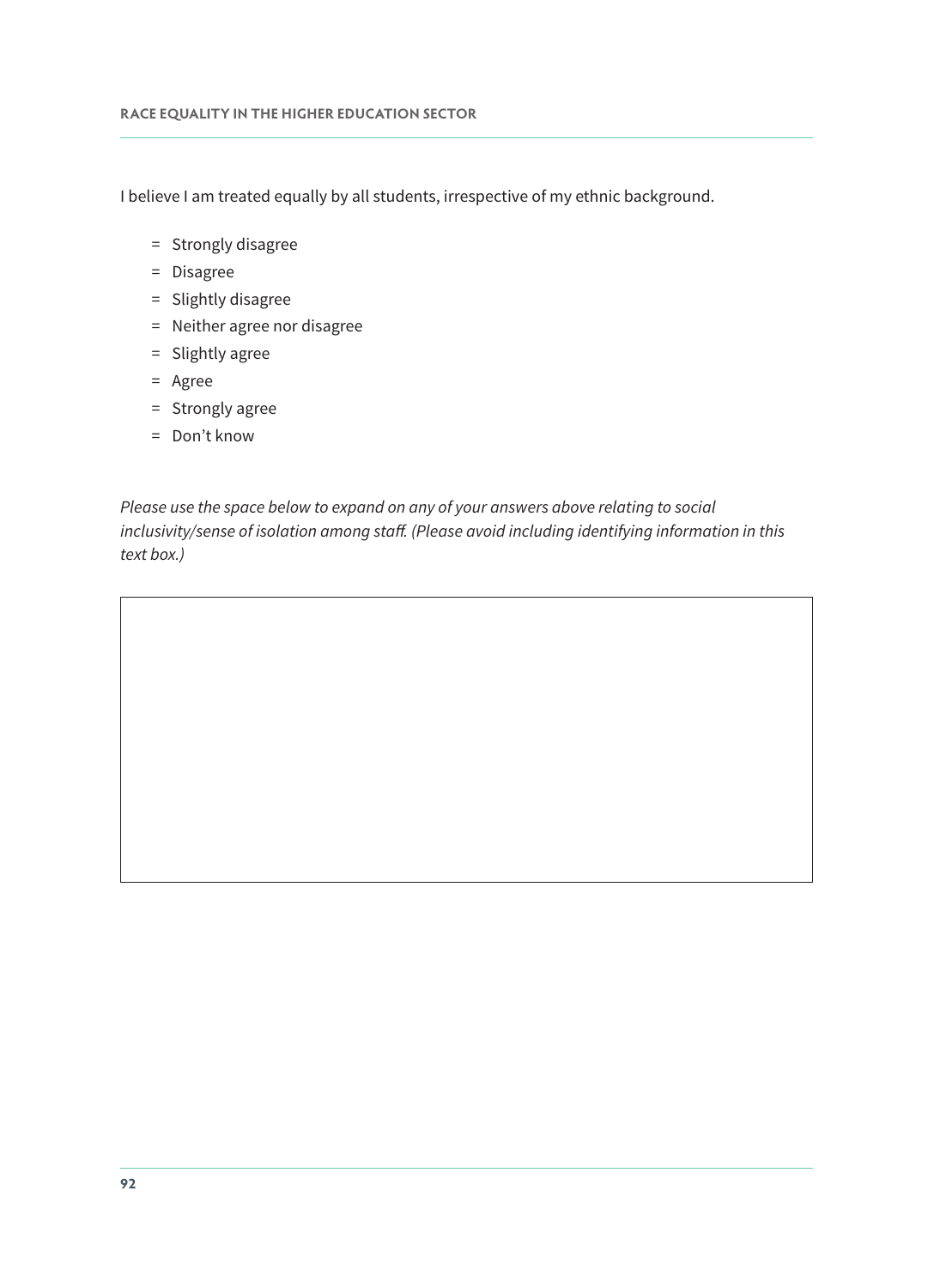#### Observation and experience of unfair treatment or discrimination

I have been subject to racial or ethnic discrimination on campus or online in the course of my work.

- = Strongly disagree
- = Disagree
- = Slightly disagree
- = Neither agree nor disagree
- = Slightly agree
- = Agree
- = Strongly agree
- = Don't know

I have witnessed racial or ethnic discrimination on campus or online in the course of my work.

- = Strongly disagree
- = Disagree
- = Slightly disagree
- = Neither agree nor disagree
- = Slightly agree
- = Agree
- = Strongly agree
- = Don't know

If I reported racial or ethnic discrimination, harassment or abuse to my institution, the relevant and appropriate investigative and/or disciplinary action would be taken.

- = Strongly disagree
- = Disagree
- = Slightly disagree
- = Neither agree nor disagree
- = Slightly agree
- = Agree
- = Strongly agree
- = Don't know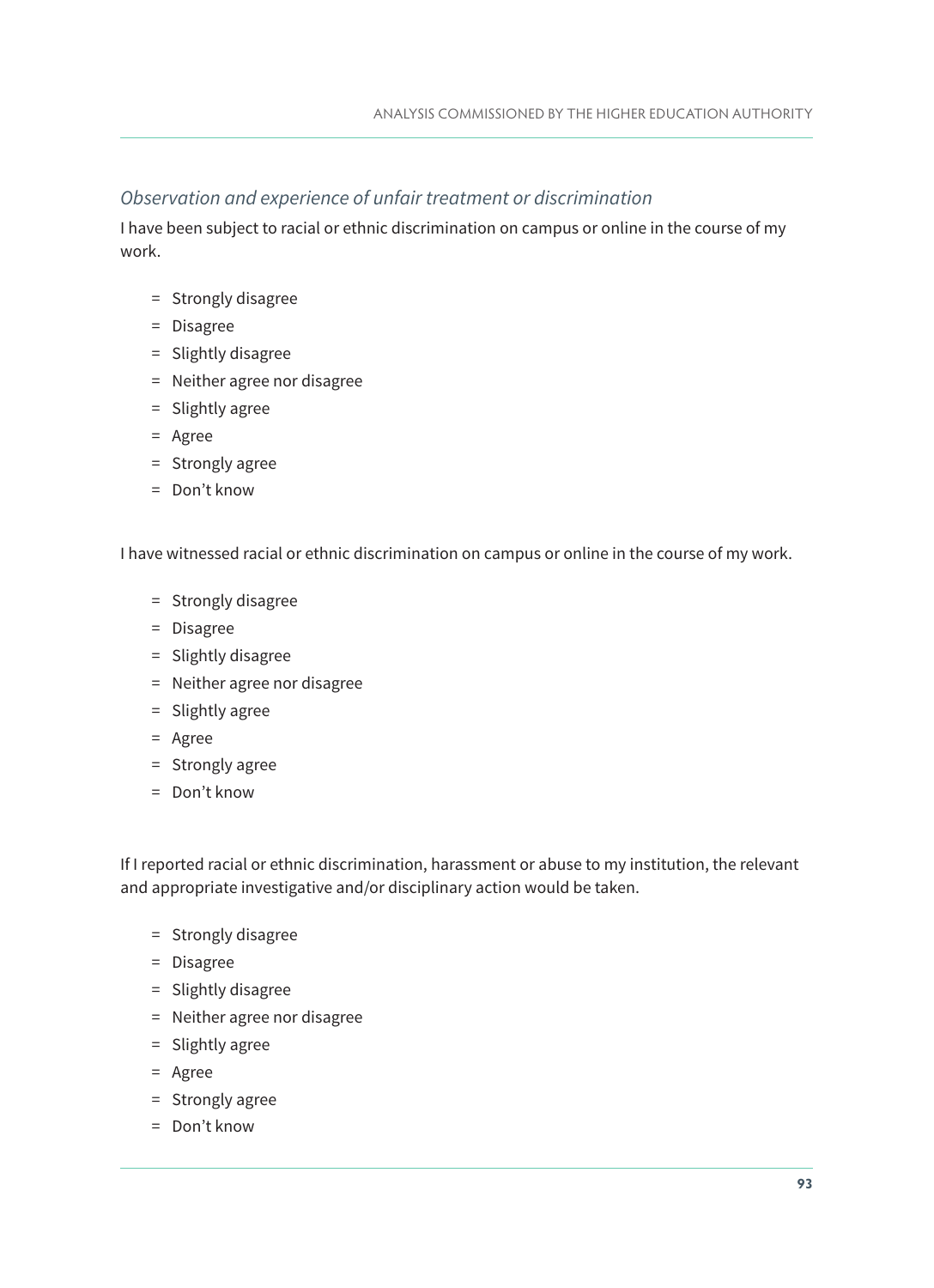Please use the space below to expand on any of your answers above relating to observation and experience of unfair treatment or discrimination. (Please avoid including identifying information in this text box.)

#### Racist harassment or abuse

I have heard or seen (directly or indirectly) the use of racist language, comments, gestures, symbols or physical violence on campus or online.

- = Never
- = Rarely
- = Occasionally
- = Often
- = Don't know

If I hear or see (directly or indirectly) the use of racist language, comments, gestures, symbols or physical violence on campus or online I intervene or report the incident.

- = Strongly disagree
- = Disagree
- = Slightly disagree
- = Neither agree nor disagree
- = Slightly agree
- = Agree
- = Strongly agree
- = Don't know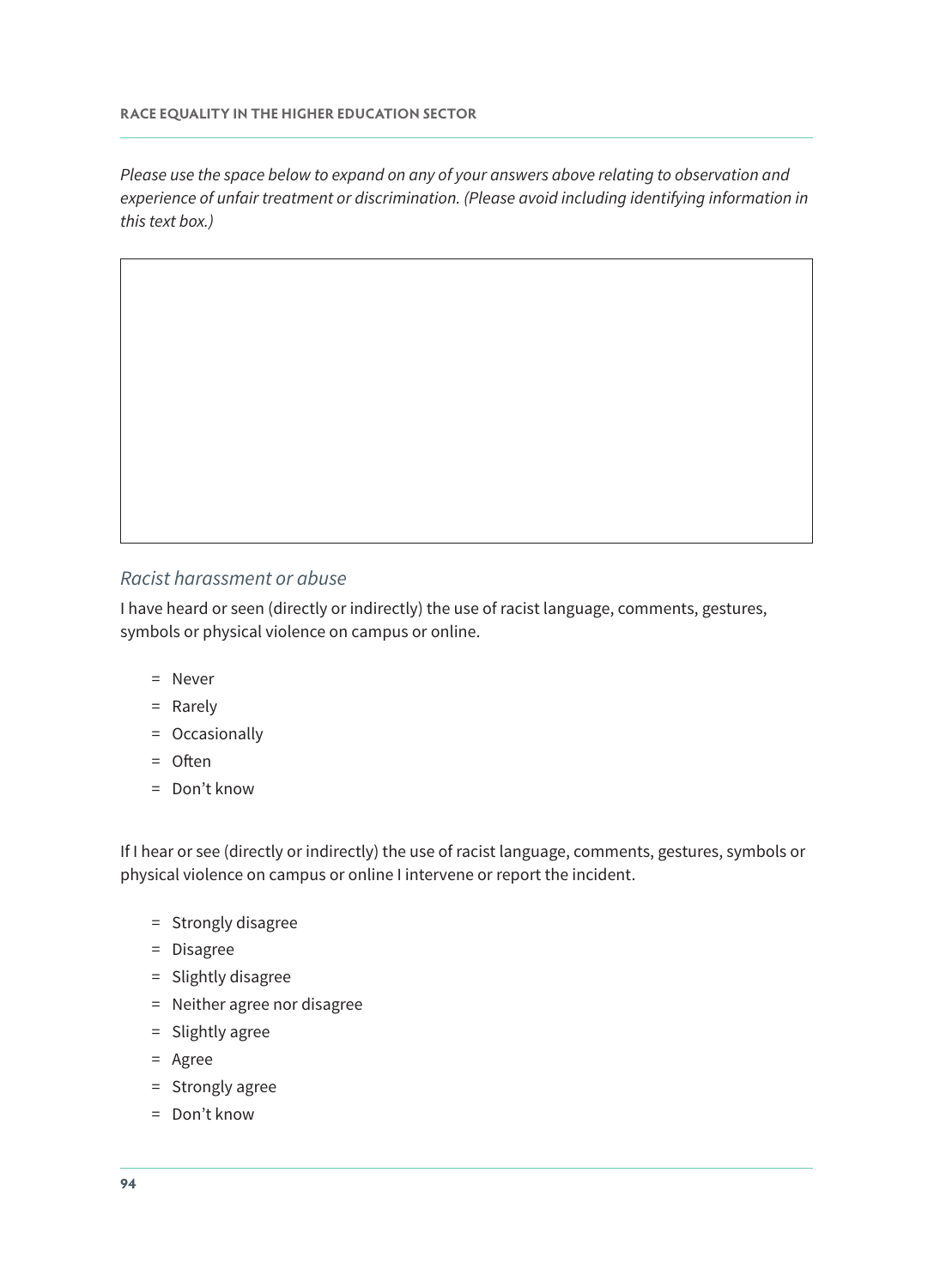There is a clear guidance to follow if I experience or witness racist discrimination, harassment or abuse in my institution.

- = Strongly disagree
- = Disagree
- = Slightly disagree
- = Neither agree nor disagree
- = Slightly agree
- = Agree
- = Strongly agree
- = Don't know

Please use the space below to expand on any of your answers above relating to racist harassment or abuse. (Please avoid including identifying information in this text box.)

#### Racial microaggressions

I have had stereotypes made about me at work because of my race or ethnic background.

- = Strongly disagree
- = Disagree
- = Slightly disagree
- = Neither agree nor disagree
- = Slightly agree
- = Agree
- = Strongly agree
- = Don't know

I have had my contributions minimized at work because of my race or ethnic background.

- = Strongly disagree
- = Disagree
- = Slightly disagree
- = Neither agree nor disagree
- = Slightly agree
- = Agree
- = Strongly agree
- = Don't know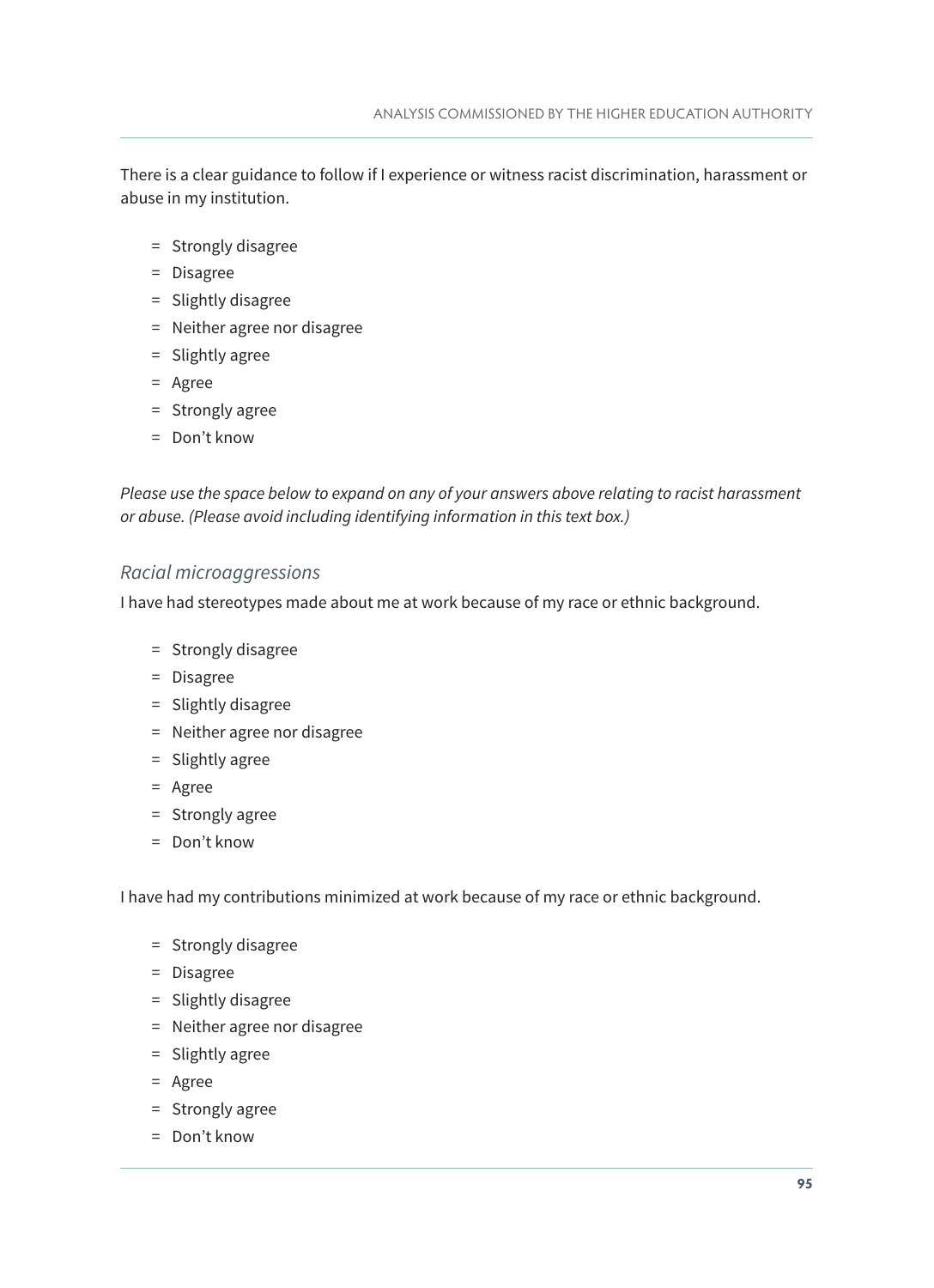I have been made to feel the way I speak at work is inferior because of my race or ethnic background.

- = Strongly disagree
- = Disagree
- = Slightly disagree
- = Neither agree nor disagree
- = Slightly agree
- = Agree
- = Strongly agree
- = Don't know

I have experienced not being taken seriously at work because of my race or ethnic background.

- = Strongly disagree
- = Disagree
- = Slightly disagree
- = Neither agree nor disagree
- = Slightly agree
- = Agree
- = Strongly agree
- = Don't know

I have experienced negativity from other colleagues because I have raised race-related issues at work.

- = Strongly disagree
- = Disagree
- = Slightly disagree
- = Neither agree nor disagree
- = Slightly agree
- = Agree
- = Strongly agree
- = Don't know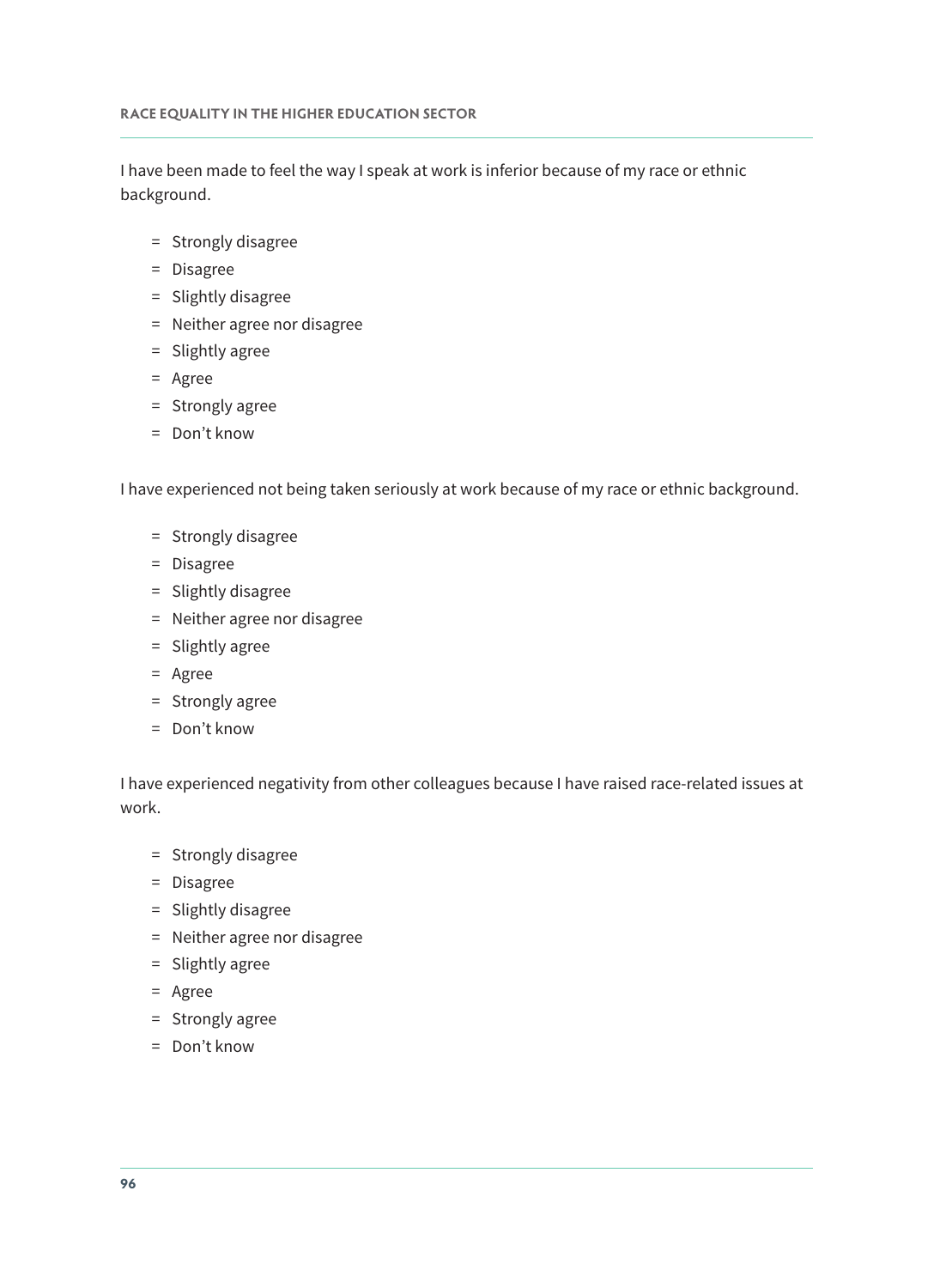Please use the space below to expand on any of your answers or to describe the impact of such microaggressions (e.g. emotional impact, wellbeing, leaving institution, etc.). (Please avoid including identifying information in this text box.)

#### Relationship between workload and recognition

I have the same opportunities for career progression as my colleagues who do the same job regardless of my ethnic background.

- = Strongly disagree
- = Disagree
- = Slightly disagree
- = Neither agree nor disagree
- = Slightly agree
- = Agree
- = Strongly agree
- = Don't know

There are opportunities for me to develop within my role.

- = Strongly disagree
- = Disagree
- = Slightly disagree
- = Neither agree nor disagree
- = Slightly agree
- = Agree
- = Strongly agree
- = Don't know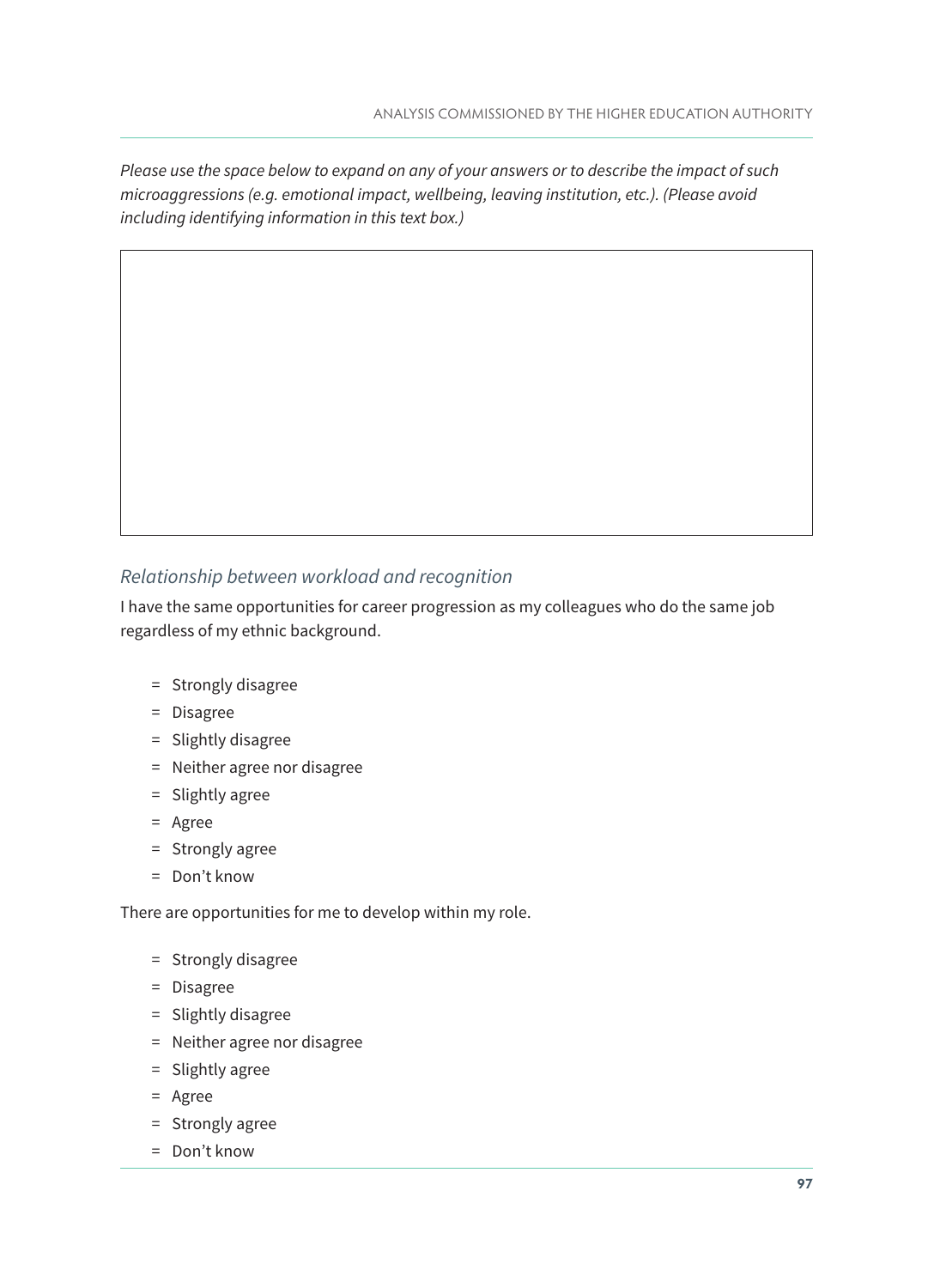I have been encouraged to apply for promotion or jobs at a higher grade

- = Strongly disagree
- = Disagree
- = Slightly disagree
- = Neither agree nor disagree
- = Slightly agree
- = Agree
- = Strongly agree
- = Don't know

The work I do to support students from marginalised or minority ethnic backgrounds is fully recognised.

- = Strongly disagree
- = Disagree
- = Slightly disagree
- = Neither agree nor disagree
- = Slightly agree
- = Agree
- = Strongly agree
- = Don't know

Please use the space below to expand on any of your answers above relating to relationship between workload and recognition. (Please avoid including identifying information in this text box.)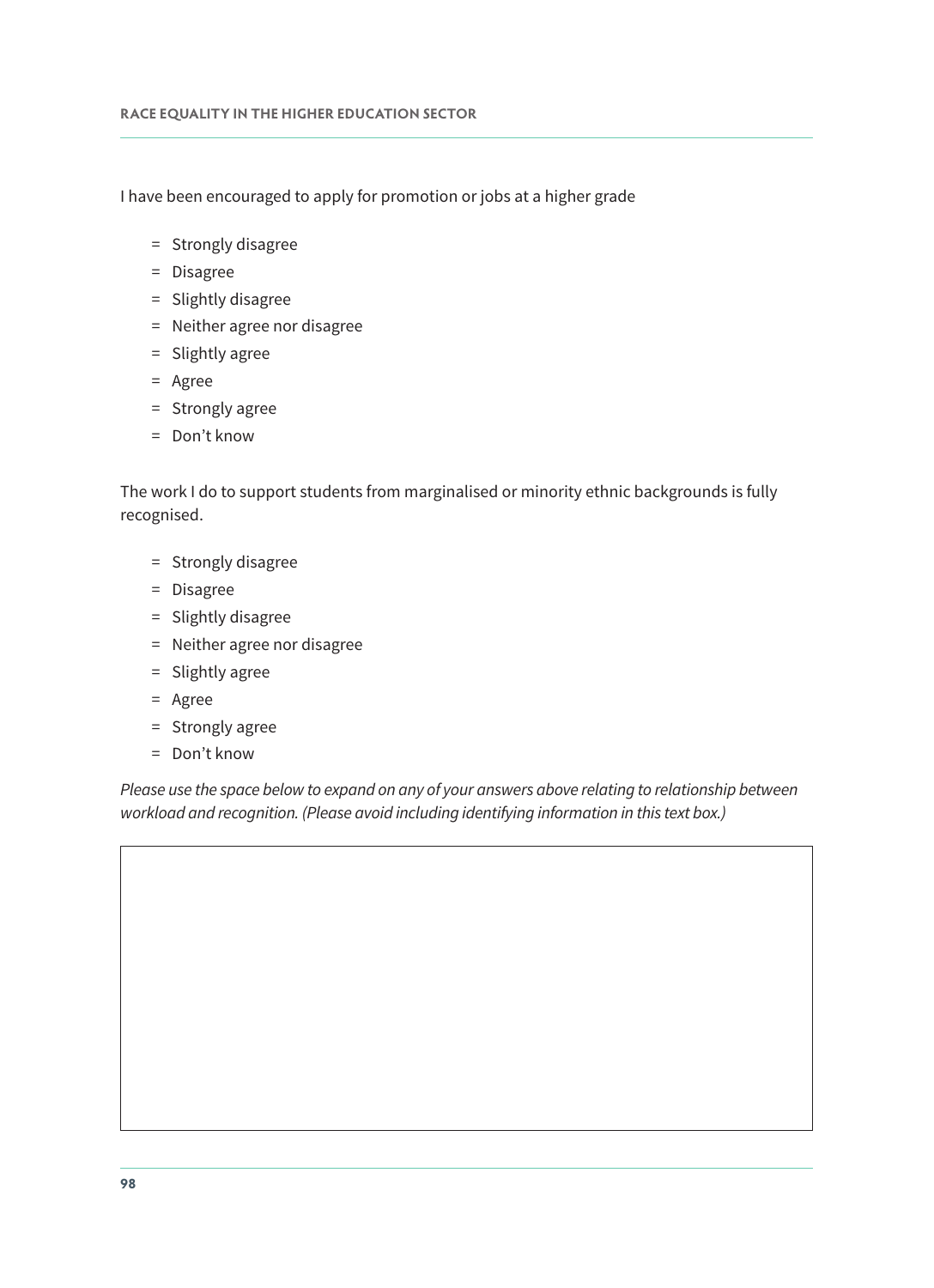#### Availability of mentorship

I would like to have access to mentorship from staff members of a similar ethnic background to me.

- = Strongly disagree
- = Disagree
- = Slightly disagree
- = Neither agree nor disagree
- = Slightly agree
- = Agree
- = Strongly agree
- = Don't know

I have access to mentorship from staff members of a similar ethnic background to me.

- = Strongly disagree
- = Disagree
- = Slightly disagree
- = Neither agree nor disagree
- = Slightly agree
- = Agree
- = Strongly agree
- = Don't know

Please use the space below to expand on your answer relating to the availability of mentorship. (Please avoid including identifying information in this text box.)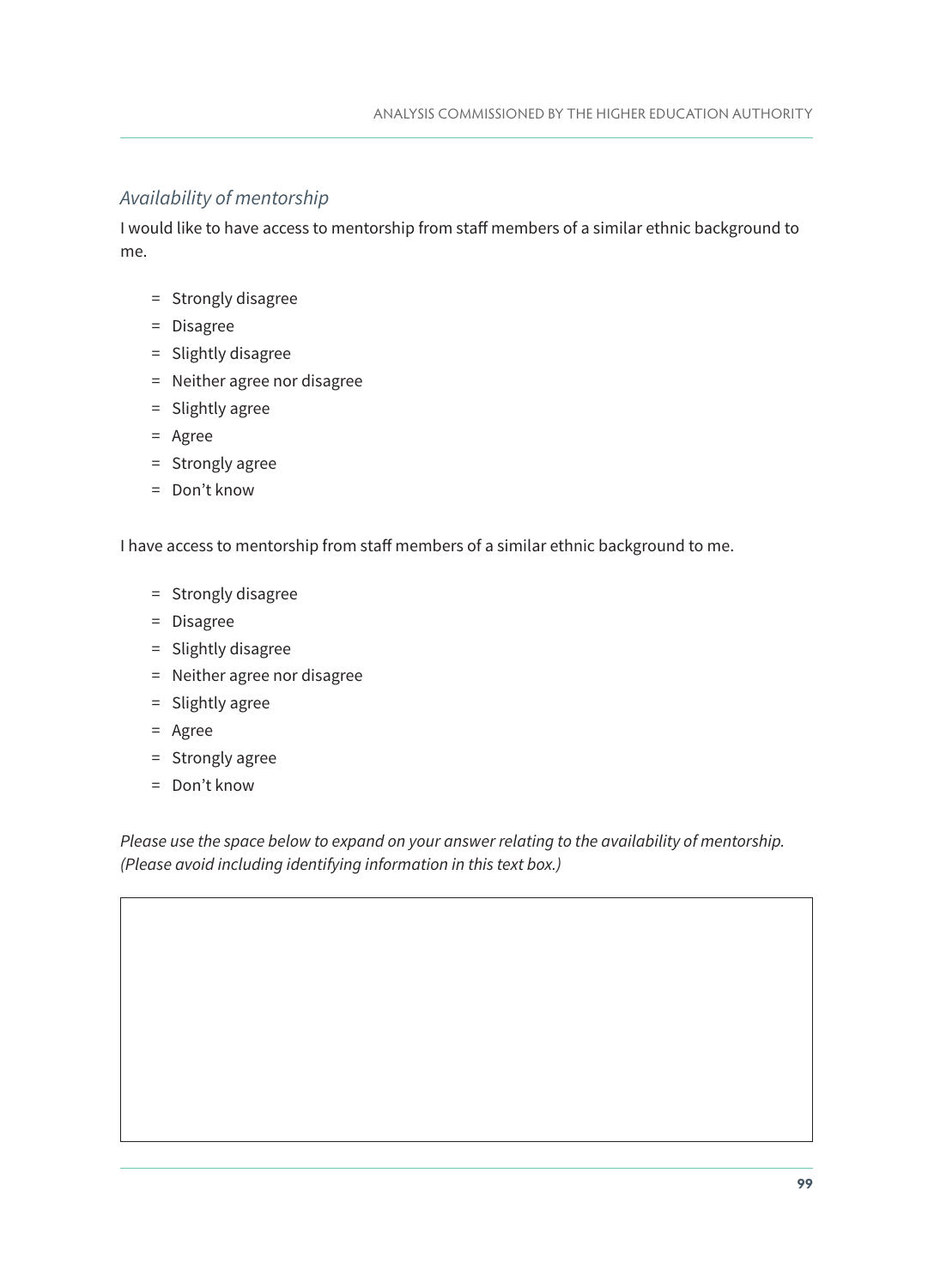#### Involvement in outreach and activities

I am asked to participate in outreach and other external activities at my institution.

- = Never
- = Rarely
- = Occasionally
- = Often
- = Don't know

Please use the space below to expand on your answer relating to involvement in outreach and activities. (Please avoid including identifying information in this text box.)

#### Race inequality in Irish higher education

Race inequality may be defined as unequal representation, unequal experiences and unequal outcomes of staff from minority ethnic groups.

Race inequality exists in Irish higher education.

- = Strongly disagree
- = Disagree
- = Slightly disagree
- = Neither agree nor disagree
- = Slightly agree
- = Agree
- = Strongly agree
- = Don't know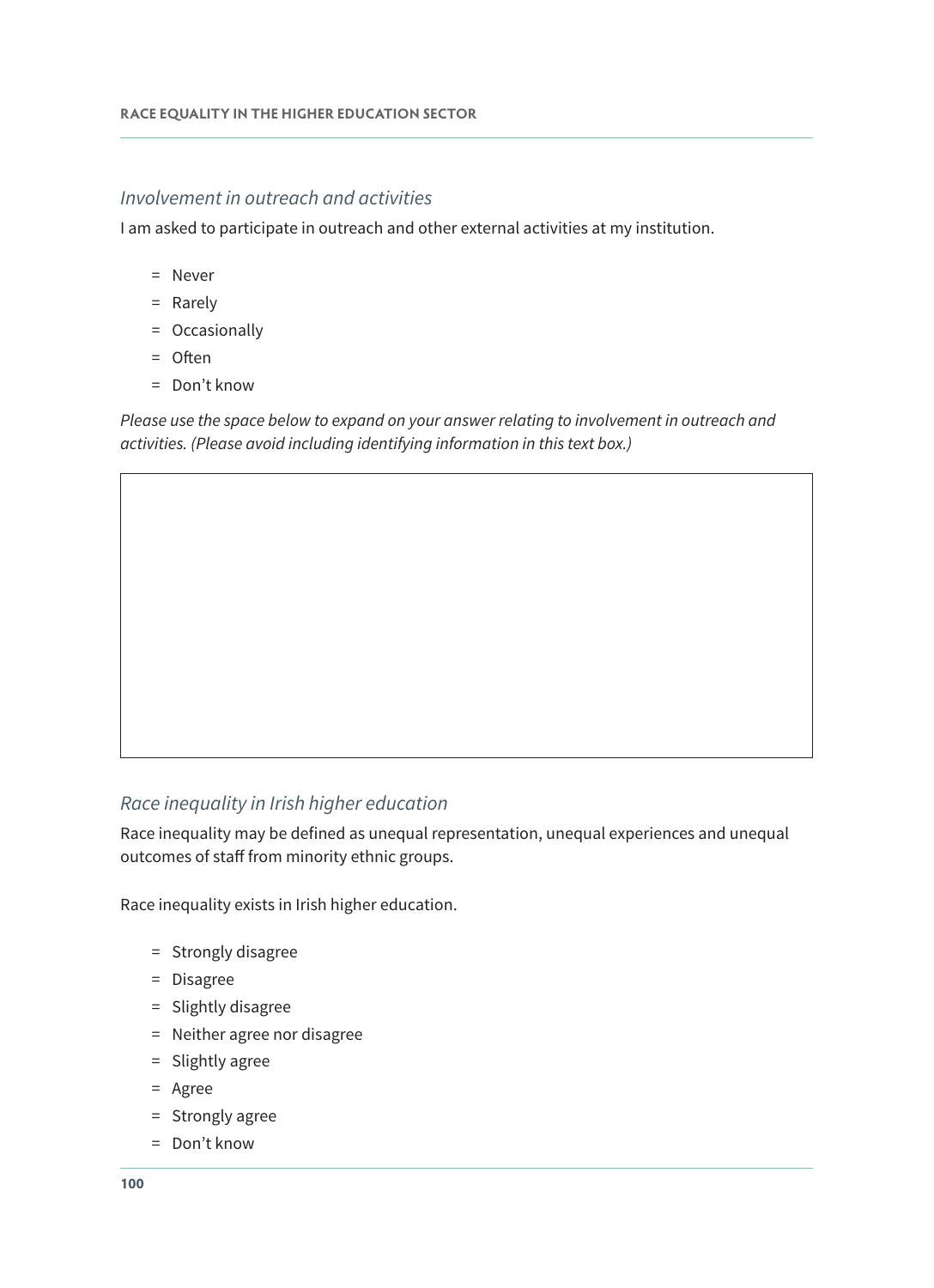Please use the space below to expand on your answer to the previous. (Please avoid including identifying information in this text box.)

#### **Further comments**

Please use the space below to raise any other issues in relation to race equality within your institution or Irish HE in general. You may also use this space to indicate any actions that you would like to see to address race inequality in Irish HE. You should also feel free to make a comment on the survey itself.

(Please avoid including identifying information in this text box. The HEA regrets that it is not in a position to personally meet with any individuals who provide a submission or to address personal grievances. Respondents are requested not to submit any details of grievances which are the subject of legal proceedings.)

#### **End of survey**

Thank you for completing the survey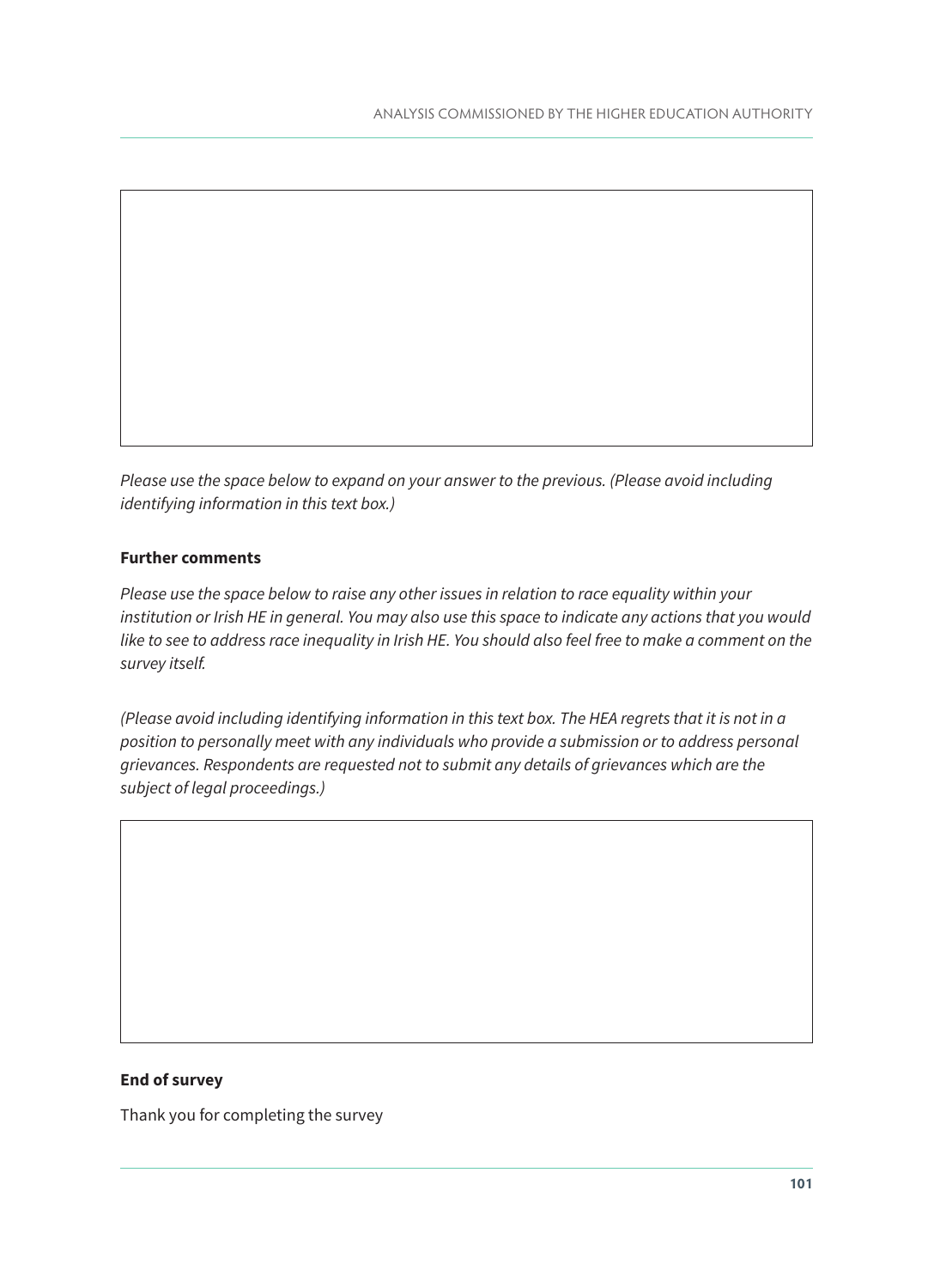## **Appendix 2** Athena SWAN Intersectionality Working Group Statement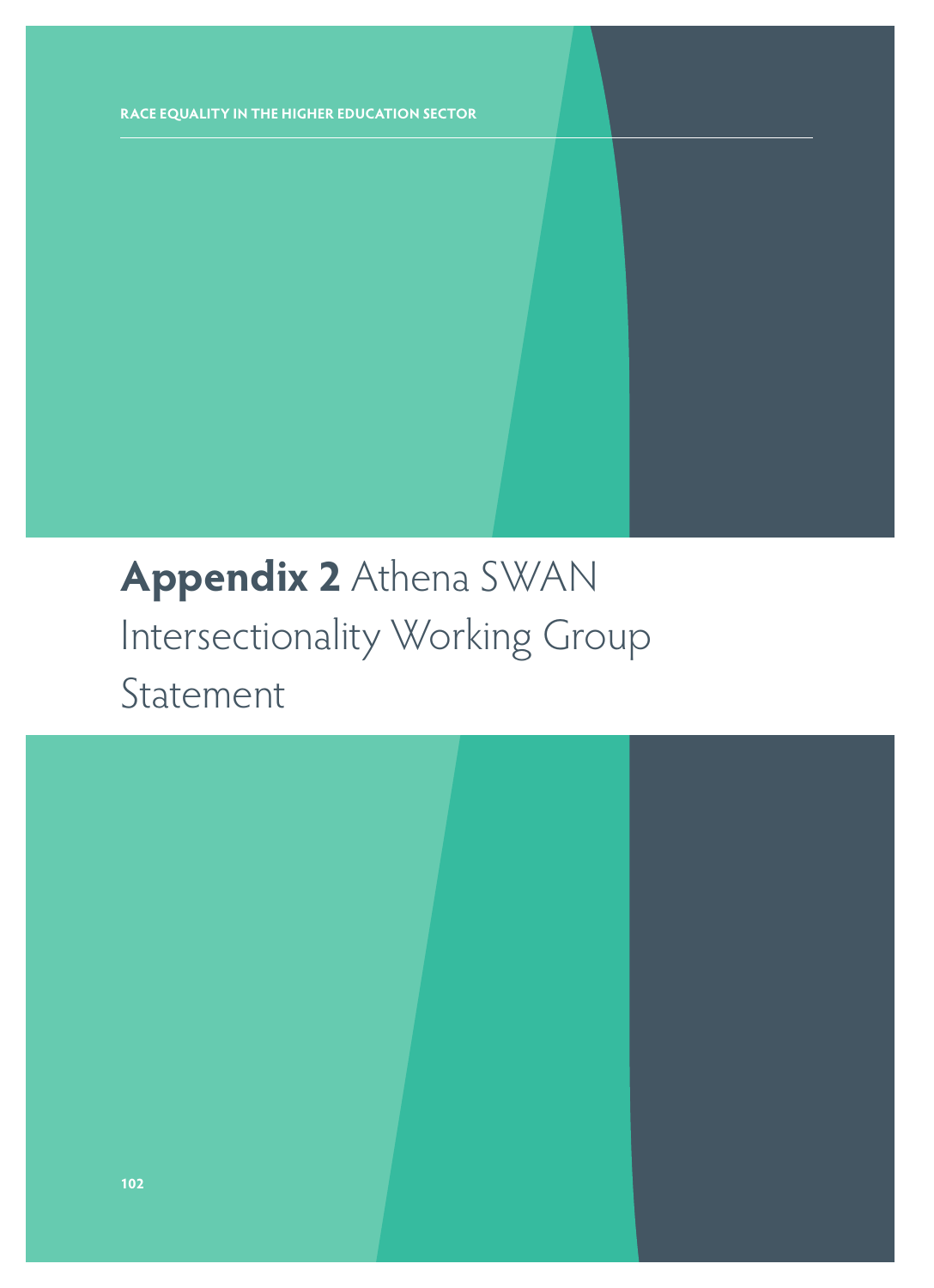#### **Statement by the National Athena SWAN Ireland Intersectionality Working Group on the Use of Ethnicity Categories in Irish Higher Education**

May 2020

#### **Background**

The Intersectionality Working Group was established in 2019 by the National Athena SWAN Ireland Committee in conjunction with the HEA. Membership of the group is outlined in Appendix 1. While the work of the group will evolve over time, the primary goal of the group has been to develop a cross-sectoral approach to collecting data on staff and student ethnicity in the Irish higher education sector.

We understand the collection of staff and student ethnicity data to be central to the implementation of the Public Sector Equality and Human Rights Duty, deriving from section 42 of the [Irish Human Rights and Equality Act 2014.](http://www.ihrec.ie/download/pdf/ihrec_act_2014.pdf) Under this Act, all public Higher Education Institutions (HEIs) must undertake assessment and monitoring, and have policies and plans to promote equality, prevent discrimination and protect the human rights of staff, students and the wider public that are served by the work of HEIs.

HEIs in Ireland have become accustomed, in recent years, to collecting and monitoring data on the gender of staff and students for equality purposes. This data has become useful to pinpointing where inequalities exist in the sector, and to informing system-wide and institutional actions to combat gender inequality.

Given international evidence of the ways gender and ethnicity inequalities interact in higher education, we regard it as particularly important that higher education institutions and the HEA develop greater understanding of our staff and students' experiences in relation to ethnicity.9 But there are limitations and ethical dilemmas involved in asking people to identify with a particular category for the purposes of equality monitoring. This is particularly true in the case of ethnicity categories.

<sup>9</sup> Bhopal, K. and Henderson, H. (2019) Competing inequalities: Gender versus race in higher education institutions in the UK. Educational Review.<https://doi.org/10.1080/00131911.2019.1642305> Zambrana, R.E. and MacDonald, V-M (2019) Staggered inequalities in access to higher education by gender, race and ethnicity. In Thornton Dill, B. and Zambrana, R.E (eds) Emerging Intersections, Brunswick: Rutgers University Press, pp. 73-100.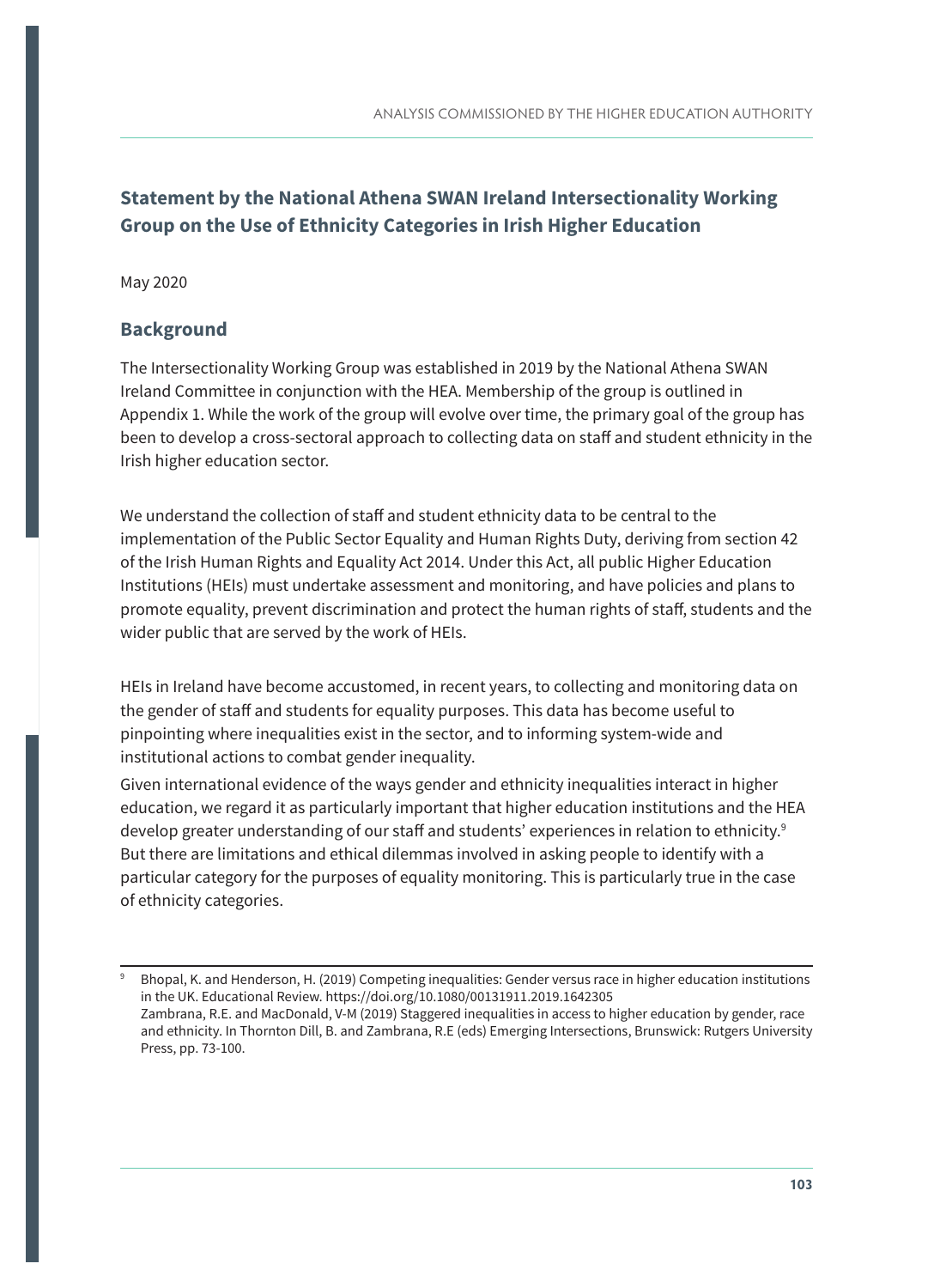#### **The limitations and ethics of using ethnicity categories**

It is important first of all to acknowledge that taking action against racism and for equality does not require us to wait for establishment of a data collection system. Perhaps more profoundly, we need to acknowledge that the institutionalising of modern racism has involved the statesanctioned use of pseudoscientific categories in data collection, which falsely divide populations into superior and inferior groups. The concept of ethnicity has been foregrounded in contemporary public and policy discourse as a means of refuting connotations of biological hierarchy in populations, and to foreground the importance of descent, place and heritage to one's experience. Nonetheless, social movements and individuals often identify with categories of race and ethnicity interchangeably and in multiple ways, to reflect specific forms of shared historic and ongoing experience of society not least including the experience of institutionalised racism and related inequalities in work, study, health, housing, education and geographic location.

Ireland's Central Statistics Office (CSO) has developed ethnicity census categories over the past twenty years in consultation with community groups and individuals, and with some considerable reliance on the British approach to census classifications. The most recent revision of ethnicity categories for Census 2021 is noted in Appendix 2. The invitation to identify one's ethnicity in the census has largely involved a mix of physical characteristics (or race; White, Black, Asian etc), subcategorised by nationality (e.g. Irish, Chinese) and in the case of Irish Travellers, further subcategorised by a specific ethnic identifier. The 2021 categories also include the grouping Indian/Pakistani/Bangladeshi as a subcategory of 'Asian' for the first time.

These categorisations are inevitably contested, not least when one's only option is to identify as 'other'. The question of how to recognise those who are part of diverse but small population groups while retaining their anonymity also raises further question. Terms such as 'Traveller, Black, Asian and Minority Ethnic' (TBAME), or 'racialised minority' are heavily contested, not least when used to refer to individuals, as opposed to very broad groups. Terms such as 'global majority' are also increasingly being used to avoid overemphasising national minority status in a globalised world.

International evidence, and the working group's own experience also indicates there can be reluctance, not least amongst advantaged and majority groups, to identify with categories that denote one's skin colour.10 However, since skin colour is one of the ways in which groups experience advantage and disadvantage, it is important to take into account. Thus, while there is

<sup>10</sup> Doane, A.W. and Bonilla-Silva, E. (eds) (2003) White out: The continuing significance of racism. New York: Routledge.

Pauker, K., Apfelbaum, E.P. and Spitzer, B. (2015) When societal norms and social identity collide: The race talk dilemma for social minority children. Social Psychological and Personality Science 6(8): pp. 887-895.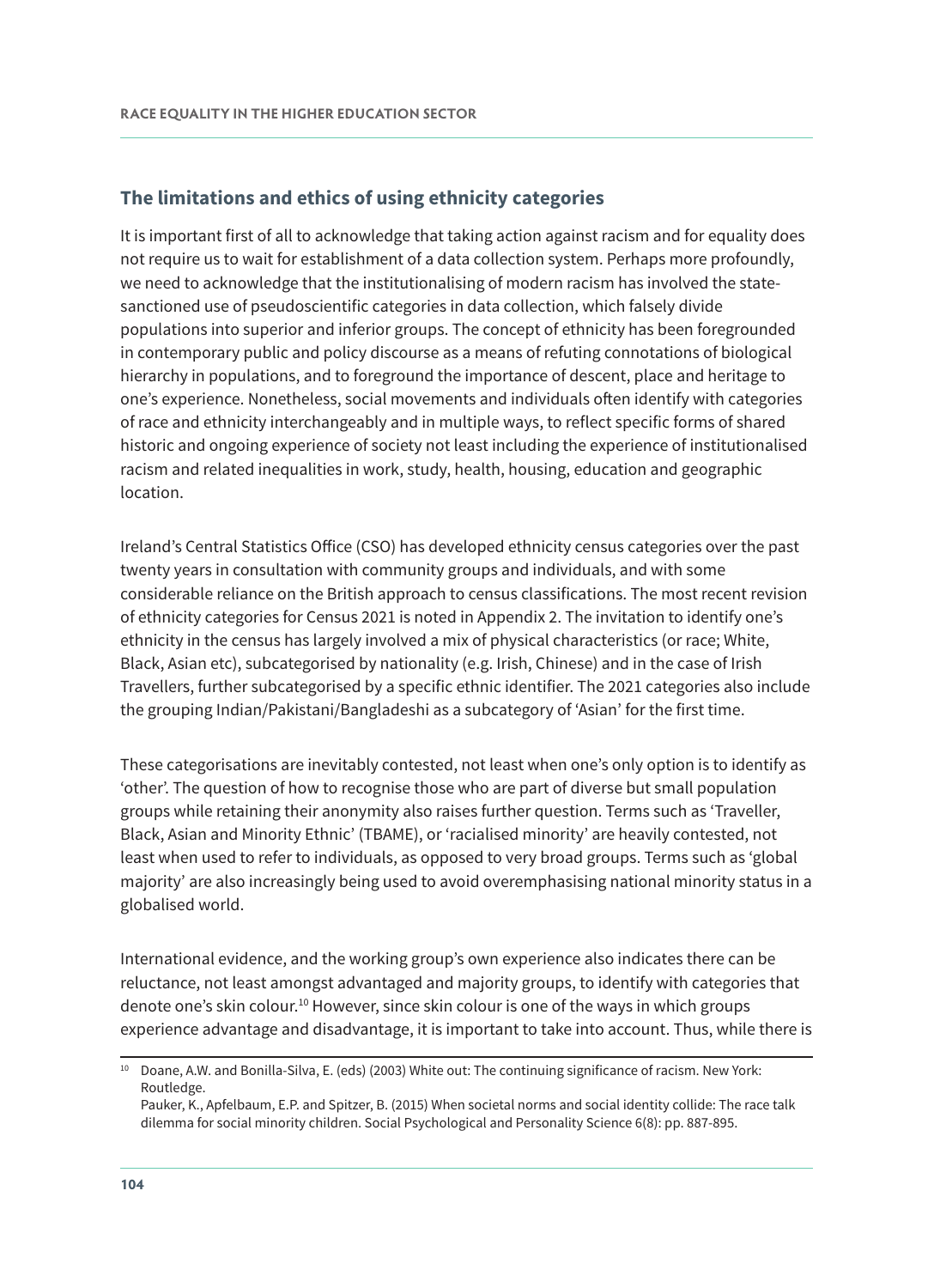an ethical purpose to collecting data on people's experiences by race/ethnicity, this purpose needs to be guarded carefully through a process of consultation with diverse constituencies, education at national and institutional level, responsible reporting and media engagement, and conviction to take action against institutional racism at all times.

#### **Statement of the Working Group's position**

It is our view that the following actions should be progressed:

- 1. The Irish higher education sector moves to create an evidence base regarding staff and student representation, access and outcome by ethnicity with the explicit purpose of recognising and tackling institutionalised racism and advancing equality in higher education;
- 2. For comparability purposes with CSO figures, the HEA use CSO categorisations of ethnicity to conduct this work, and provide feedback to the CSO on the use of these categories in the national census as appropriate;
- 3. The HEA work with HEIs and representative bodies to advise on the establishment of ethnicity categories in staff and student data systems, policies and forms, and to raise awareness of the legitimate purpose of using ethnicity categories under GDPR legislation;
- 4. The HEA work with higher education institutions and representative bodies to conduct a 'voluntary disclosure' campaign, which supports staff and students to voluntarily disclose their ethnicity at multiple opportunities (e.g. reminders at registration, recruitment, personal staff/student profile, requests for leave of absence, conferring);
- 5. The HEA reports on staff demographics and outcomes should include guidance on the limitations, and ethical use of, ethnicity data;
- 6. Individual institutions monitor staff and student demographics and outcomes by ethnicity, with the purpose of tackling institutionalised racism and advancing equality through targeted actions;
- 7. Individual institutions may include further ethnicity categories than those provided by the CSO (including broad identifiers such as 'TBAME' or 'MEGs' (Minority Ethnic Groups)) in consultation with staff and students and local community groups, and drawing on the advice of the national intersectionality working group;
- 8. Individual institutions to advance the recruitment, retention and progression of staff and students from minority ethnic groups through dedicated actions, and equality action plans, as appropriate.
- 9. The Irish higher education sector, over time, develops a strong capacity to monitor staff and student outcomes across a range of equality grounds and protected characteristics.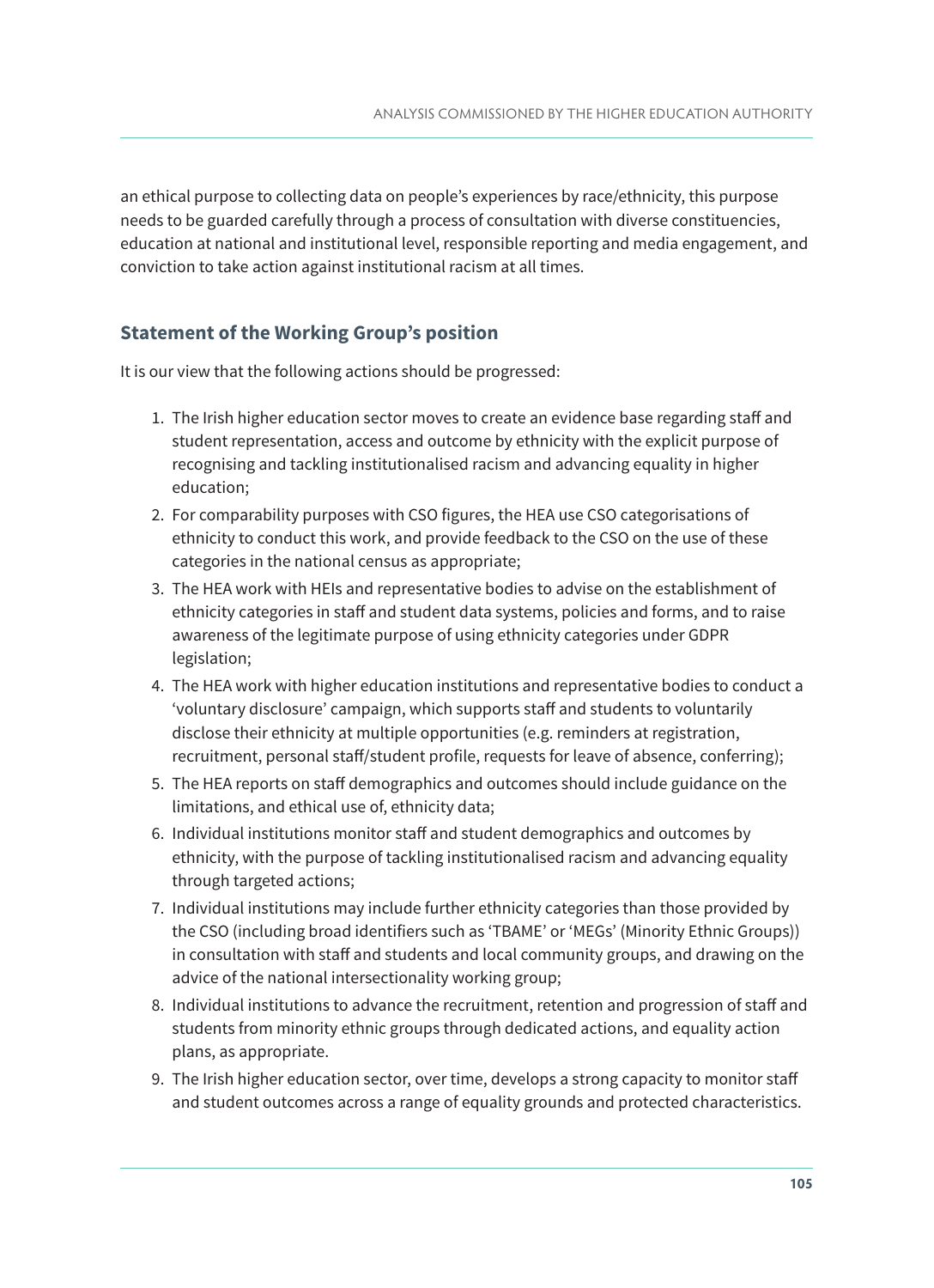#### **Suggested Reading**

Bhopal, K. and Henderson, H. (2019) Advancing equality in higher education: An exploratory study of the Athena SWAN and Race Equality Charters.

[https://www.birmingham.ac.uk/Documents/college-social-](https://www.birmingham.ac.uk/Documents/college-social-sciences/education/reports/advancing-equality-and-higher-education.pdf)

[sciences/education/reports/advancing-equality-and-higher-education.pdf](https://www.birmingham.ac.uk/Documents/college-social-sciences/education/reports/advancing-equality-and-higher-education.pdf) 

Crenshaw, K (1989) 'Demarginalizing the Intersection of Race and Sex: A Black Feminist Critique of Antidiscrimination Doctrine, Feminist Theory and Antiracist Politics', University of Chicago Legal Forum: vol.1989: Iss.1, Article 8.

<https://chicagounbound.uchicago.edu/cgi/viewcontent.cgi?article=1052&context=uclf>

Garner, S. (2004) Racism in the Irish experience. London: Pluto Press.

King-O'Riain, R.C. (2007) Counting on the 'Celtic Tiger': Adding ethnic census categories in the Republic of Ireland. Ethnicities 7(4): pp. 516-542.

[https://doi-org.ucc.idm.oclc.org/10.1177/1468796807084015](https://doi-org.ucc.idm.oclc.org/10.1177%2F1468796807084015) 

Nobles, M. (2000) Shades of citizenship: Race and the census in modern politics. Stanford, CA: Stanford University Press.

#### **Other resources**

K. Crenshaw, 'The urgency of intersectionality', Ted Talk:

[https://www.ted.com/talks/kimberle\\_crenshaw\\_the\\_urgency\\_of\\_intersectionality?language=en](https://www.ted.com/talks/kimberle_crenshaw_the_urgency_of_intersectionality?language=en)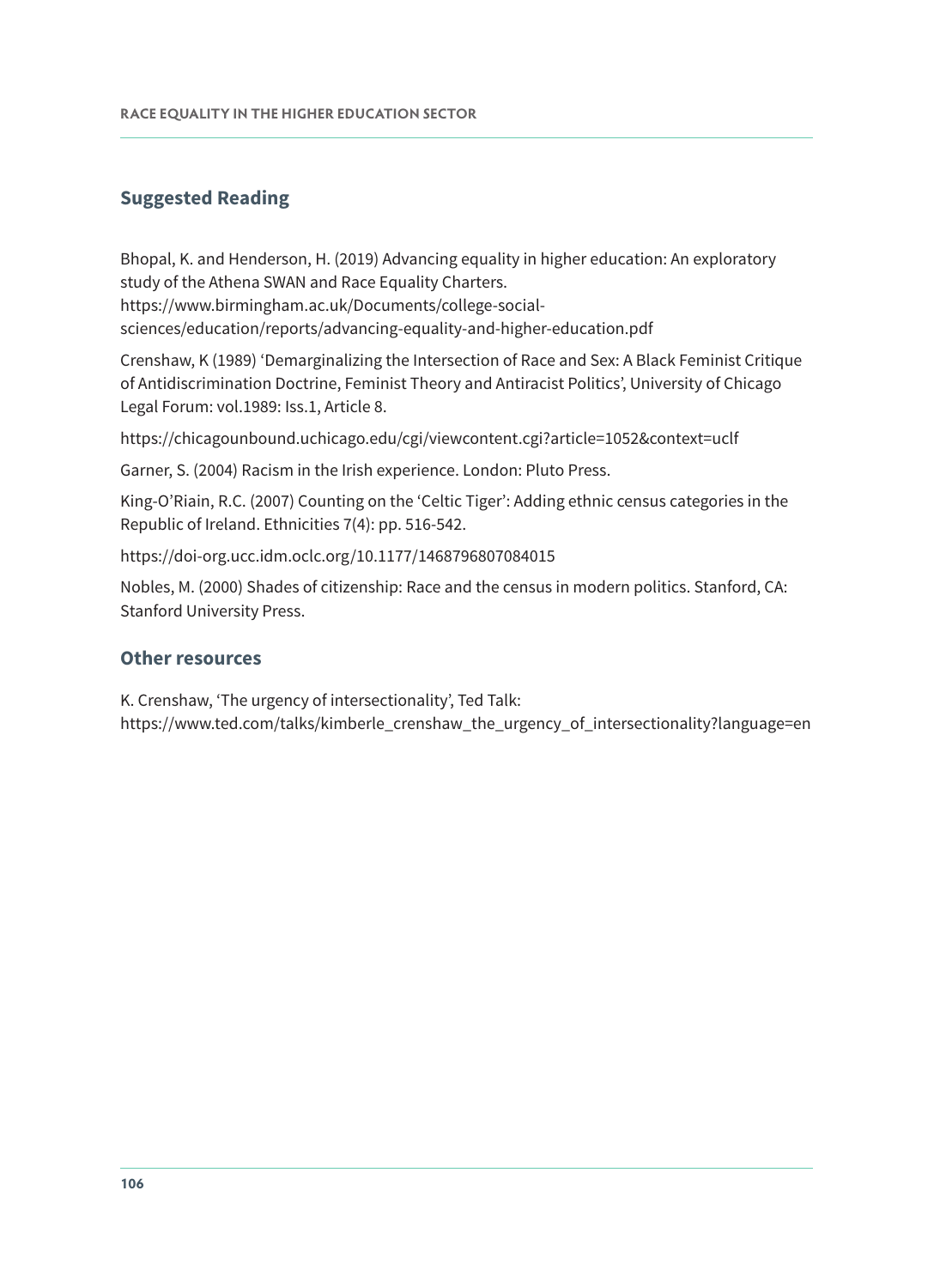#### **This statement has been endorsed by the following institutions and organisations:**

- Athlone Institute of Technology
- Cork Institute of Technology
- Carlow College
- Dublin City University
- Dún Laoghaire Institute of Art, Design and Technology
- Dundalk Institute of Technology
- Galway-Mayo Institute of Technology
- Institute of Technology, Carlow
- Institute of Technology, Sligo
- Institute of Technology, Tralee
- Irish Universities Association
- Letterkenny Institute of Technology
- Limerick Institute of Technology
- Mary Immaculate College
- Maynooth University
- National College of Art and Design
- National College of Ireland
- National University of Ireland, Galway
- Royal College of Surgeons Ireland
- St Angela's College, Sligo
- Trinity College Dublin
- Technological Higher Education Association
- Technological University Dublin
- University College Cork
- University College Dublin
- University of Limerick
- Waterford Institute of Technology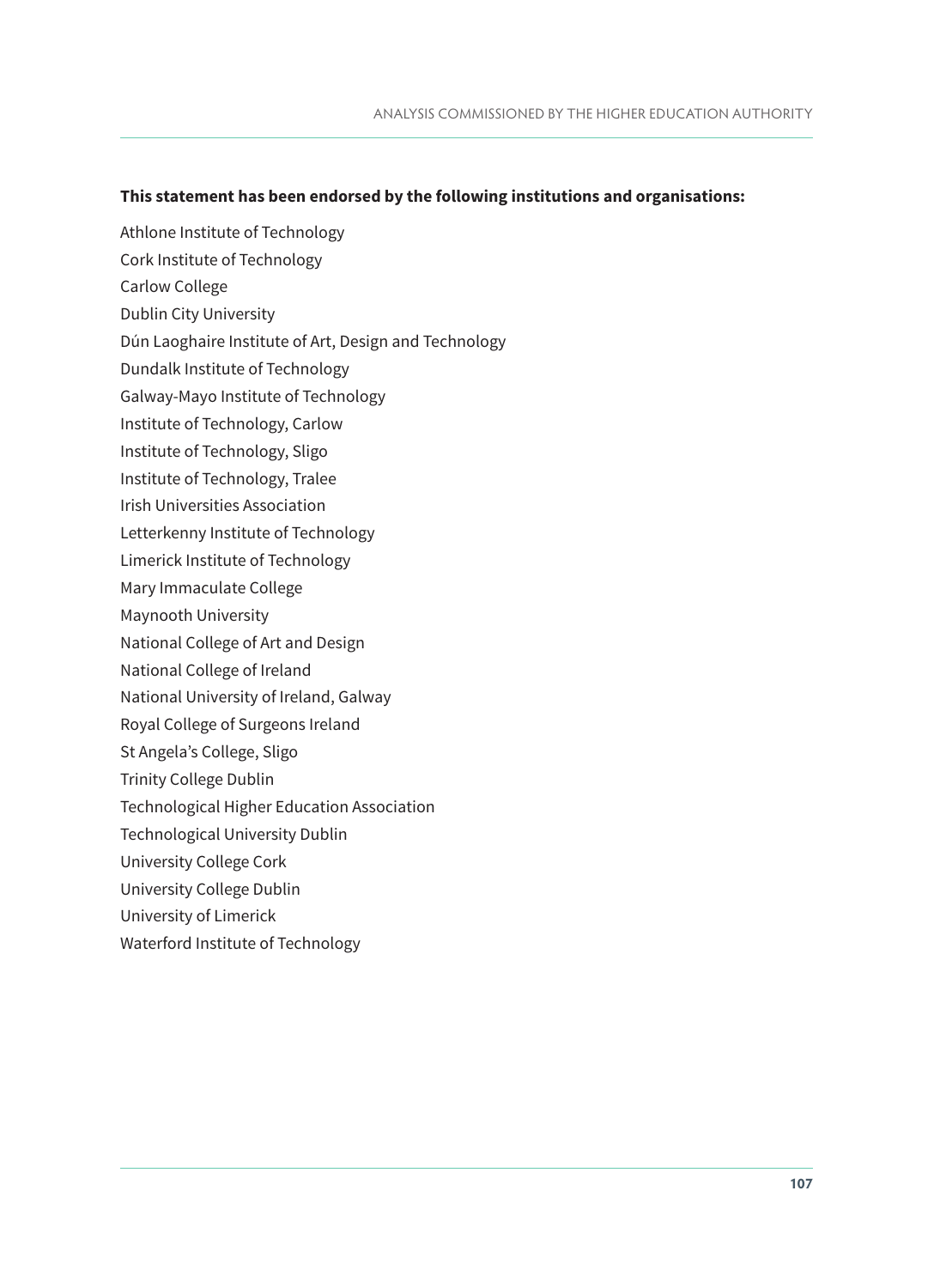#### **Appendix 1: National Intersectionality Working Group Membership**

Sam Blanckensee (MU) Victoria Brownlee (Advance HE, Chair). Jennifer Byrne (TU Dublin) Kim Connick (DCU) Sarah Fink (RCSI) Ebun Joseph (RCSI/UCD) Su-ming Khoo (NUIG) Karl Kitching (UCC) Sarah Hawes (NCI) Chandana Mathur (MU) Modesta Mawarire (HEA) Claire McGing (IADT) Philip Owende (TU Dublin) Kalpana Shankar (UCD) Ross Woods (HEA)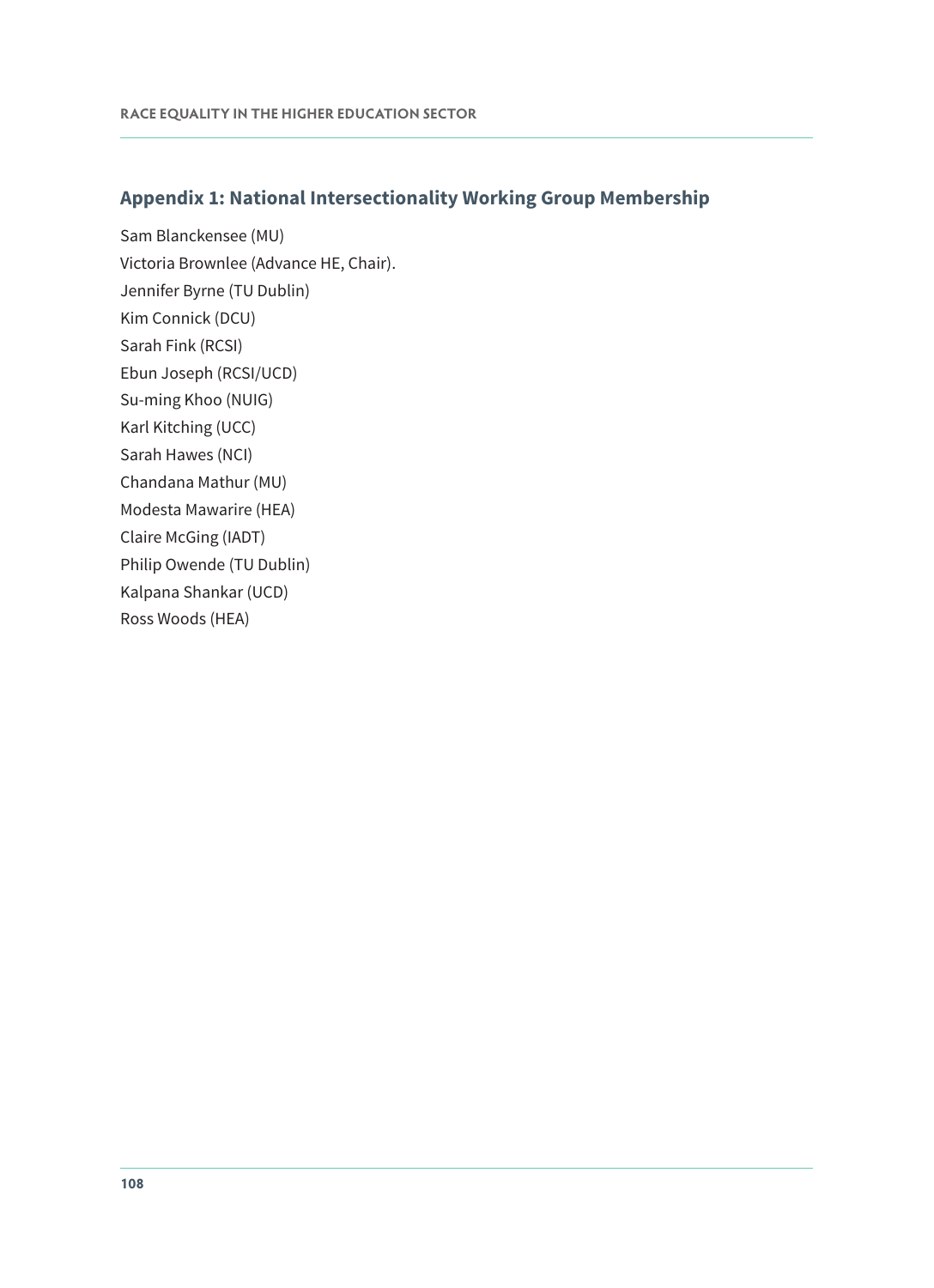## **Appendix 2: Census 2021, Question 12**

Q. 12 "What is your ethnic group/background?" will have new tick boxes for Roma, Indian/Pakistani/Bangladeshi, Arabic, and Mixed ethnic group/background. The Census Pilot survey report details the new categories as follows:

## **Table 6: Census Pilot survey report**

|                                         | <b>Ethnicity</b>                            |
|-----------------------------------------|---------------------------------------------|
| White                                   | Irish                                       |
|                                         | Irish Traveller                             |
|                                         | Roma                                        |
|                                         | Any other White background                  |
| <b>Black or Black Irish</b>             | African                                     |
|                                         | Any other Black background                  |
| Asian or Asian Irish                    | Chinese                                     |
|                                         | Indian/Pakistani/Bangladeshi (Pilot A only) |
|                                         | Any other Asian background                  |
| Other, including mixed group/background | Arabic (Pilot A only)                       |
|                                         | Mixed background                            |
|                                         | Other                                       |

## Source:

[https://www.cso.ie/en/media/csoie/census/census2021/Census\\_Pilot\\_Survey\\_Report\\_2018\\_V1.](https://www.cso.ie/en/media/csoie/census/census2021/Census_Pilot_Survey_Report_2018_V1.pdf) [pdf](https://www.cso.ie/en/media/csoie/census/census2021/Census_Pilot_Survey_Report_2018_V1.pdf)